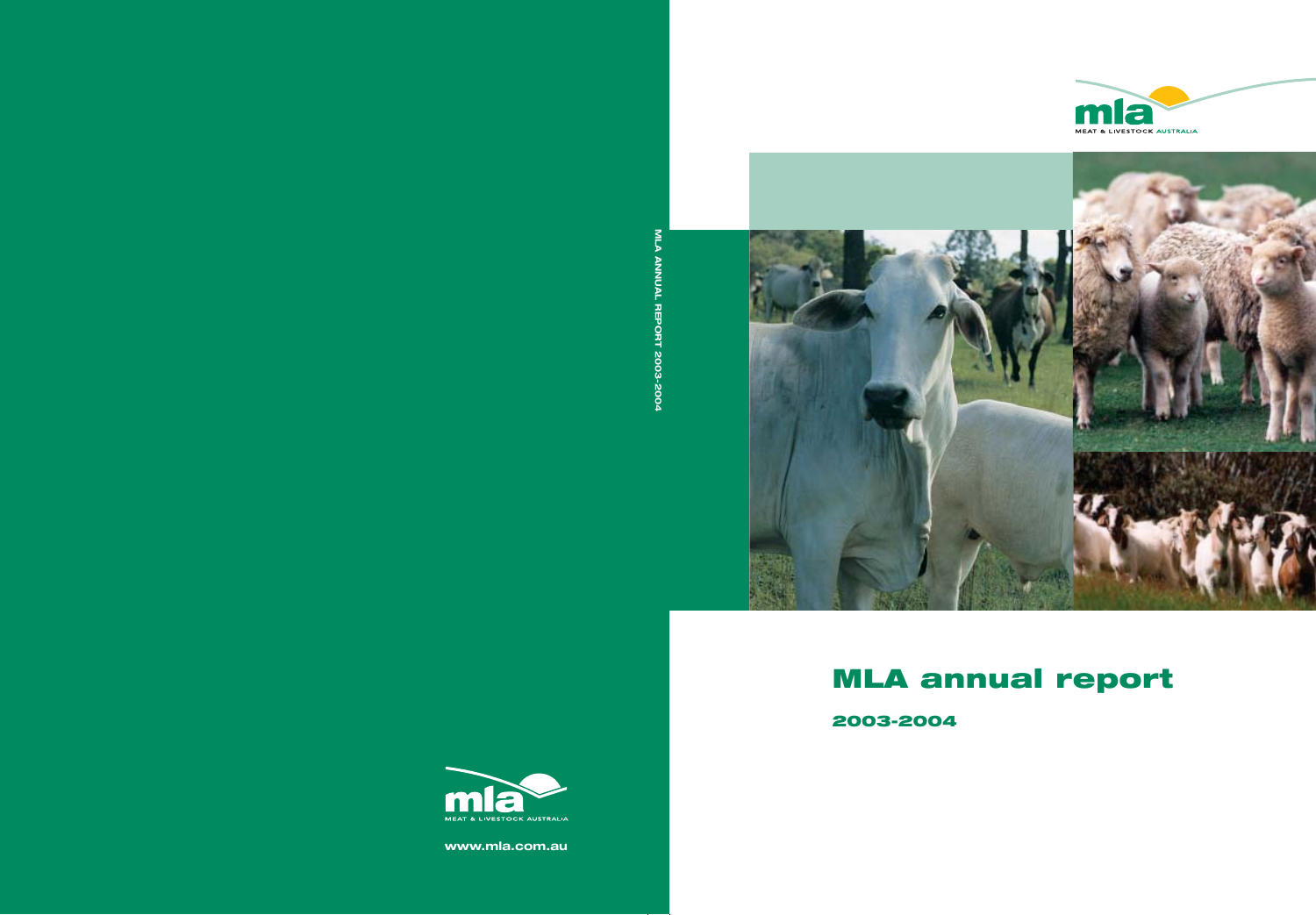Meat & Livestock Australia Limited (**MLA**) is a producer-owned company. We provide services to the entire red meat industry including producers, processors, retailers, exporters and live exporters.

**MLA** was formed in 1998 following the merging of the statutory corporations Australian Meat & Live-stock Corporation and Meat Research Corporation.

### **Our mission**

Our mission is for world leadership for the Australian red meat and livestock industry.

We work to achieve our mission by:

- ➔ building demand
- ➔ increasing market access
- ➔ developing competitive advantage from 'paddock to plate'

### **Contents**

| Highlights 2003-04                 | 1                                  |    |  |
|------------------------------------|------------------------------------|----|--|
| How we work                        | $\overline{2}$                     |    |  |
| Where we are located               | $\overline{c}$                     |    |  |
| What we do                         | $\overline{2}$                     |    |  |
| Market overview                    | 3                                  |    |  |
| Benefits of our work               | $\overline{4}$                     |    |  |
| Financial analysis and discussion  | 5                                  |    |  |
| Chairman's report                  | 6                                  |    |  |
|                                    | Managing director's report         |    |  |
|                                    | Review of operations               | 11 |  |
| 1                                  | Building demand for our products   | 15 |  |
| 2                                  | Guaranteeing the integrity of our  |    |  |
|                                    | products                           | 23 |  |
| 3                                  | Providing the infrastructure to    |    |  |
|                                    | support a competitive industry     | 27 |  |
| $\overline{4}$                     | Developing an internationally      |    |  |
|                                    | competitive supply of our products | 33 |  |
| 5                                  | Other initiatives                  | 43 |  |
| 6                                  | Corporate services                 | 47 |  |
| <b>Financial report</b>            |                                    | 51 |  |
| Directors' report<br>52            |                                    |    |  |
| Statement of financial performance |                                    |    |  |
|                                    | Statement of financial position    | 61 |  |
|                                    | Statement of cash flows            | 62 |  |
| Notes to the financial statements  | 63                                 |    |  |
| Directors' declaration             | 82                                 |    |  |
|                                    | Independent audit report           | 83 |  |
|                                    |                                    |    |  |

### **Our values**

The values that support our work are to:

- ➔ act collaboratively with our stakeholders
- ➔ seek excellence in all we do
- $\rightarrow$  act with urgency
- ➔ deliver value cost-effectively
- ➔ work as a team

### **MLA membership**

Cattle, sheep and goat producers who pay livestock transaction levies can become MLA members. At 30 June 2004, MLA had 30,011 members.

#### **Members by location**



### **Members by activity**



Members may be involved in more than one activity.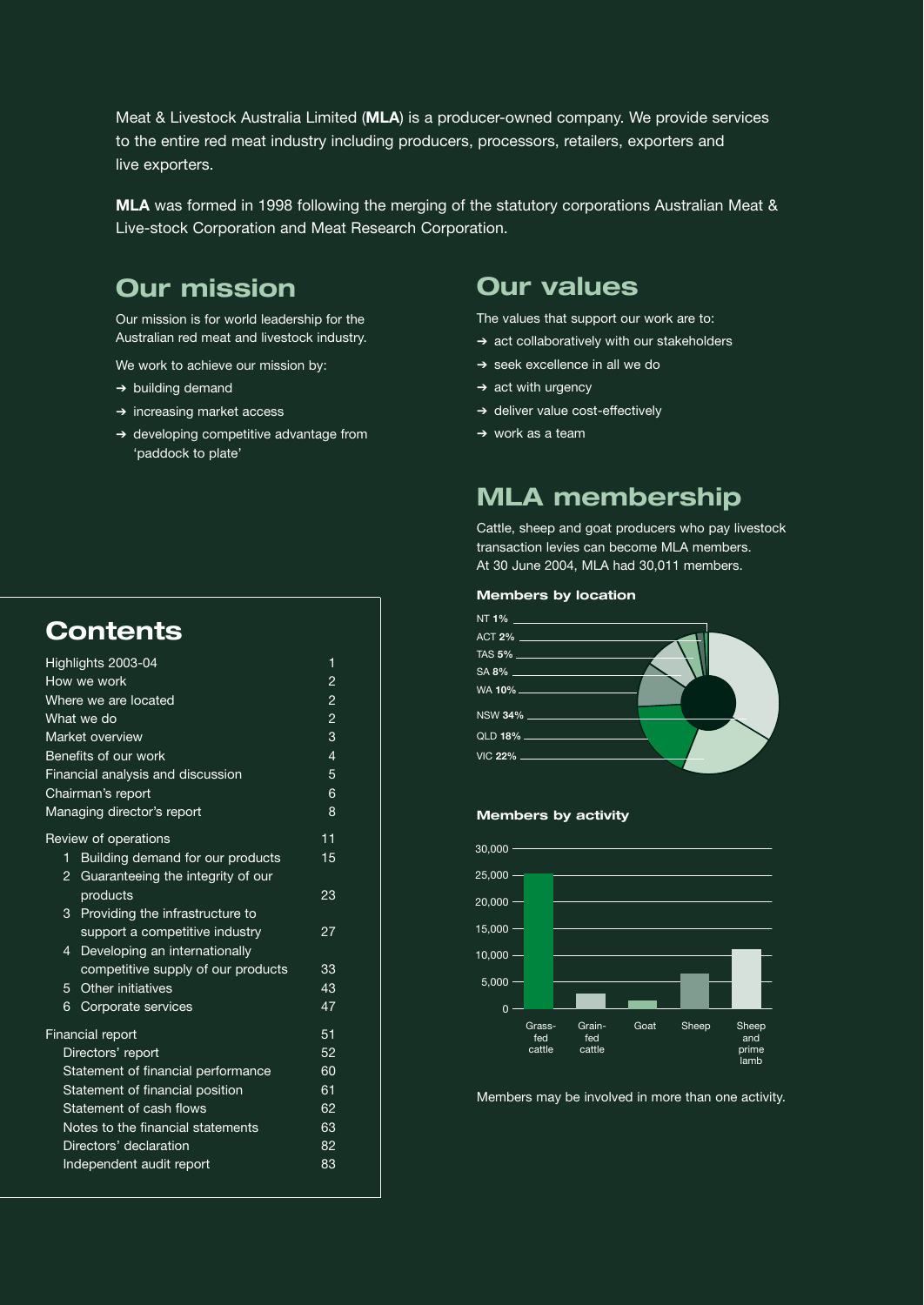

### **Highlights 2003-04**

### **Building demand**

- Market value of red meat increased by 5.8% this year to reach \$8.06bn and \$4.58bn for domestic and international markets, respectively.
- **O** The number of Australian mums restricting red meat meals due to health concerns is down to 24% this year from a high of 57% in 2001.
- **O** The number of dieticians actively recommending red meat three to four times a week increased by 10% to reach 72%.
- **Top 25 processors are using 28% more red meat in their value adding processing this year compared** to quantities used in 2000.
- **O** The number of carcases graded by Meat Standards Australia increased by 42%.

### **Increase market access**

- MLA worked with industry and government to negotiate the Australia/US and Thailand free trade agreements with an estimated potential cumulative benefit to industry of up to \$1.7bn and \$780m, respectively.
- We also worked with industry and government to remove the offal ban in Saudi Arabia, representing a further benefit of up to \$10m per annum.
- **O** Market access and public health issues have been addressed this year by our world leading predictive microbiology.
- We opened an office in Beijing to position industry to capture the emerging China market.
- Nearly 80,000 red meat producers provisionally registered with the Livestock Production Assurance on-farm food safety program.
- Over 6,000 producers attended 48 workshops on National Livestock Identification System around Australia.

### **Competitive advantage from paddock to plate**

- Visits to our online market news increased 89%.
- MLA and EAN Australia developed a world leading e-business platform to help the Australian meat industry lower costs and improve processing efficiency – it will be trialled for global application.
- Two major supermarket chains adopted new technology to improve eating quality and processing efficiencies – an estimated \$300m per annum boost for industry by 2007.
- Up to 90% of EDGE*network* attendees have changed management practices after attending courses, with productivity increases of around 5% (short-term) to 12% (long-term).
- **•** Finalised the Grain & Graze program, a new collaborative R&D program to improve management skills, practical skills and profitability by 10%, and protect natural resources in eight regions across five states.
- $\bullet$  MLA's Prime Time campaign encouraged over 5,000 producers to change management techniques to increase prime lamb production.
- A new gene marker was released for beef tenderness, taking Australian industry closer to the 'perfect steak'.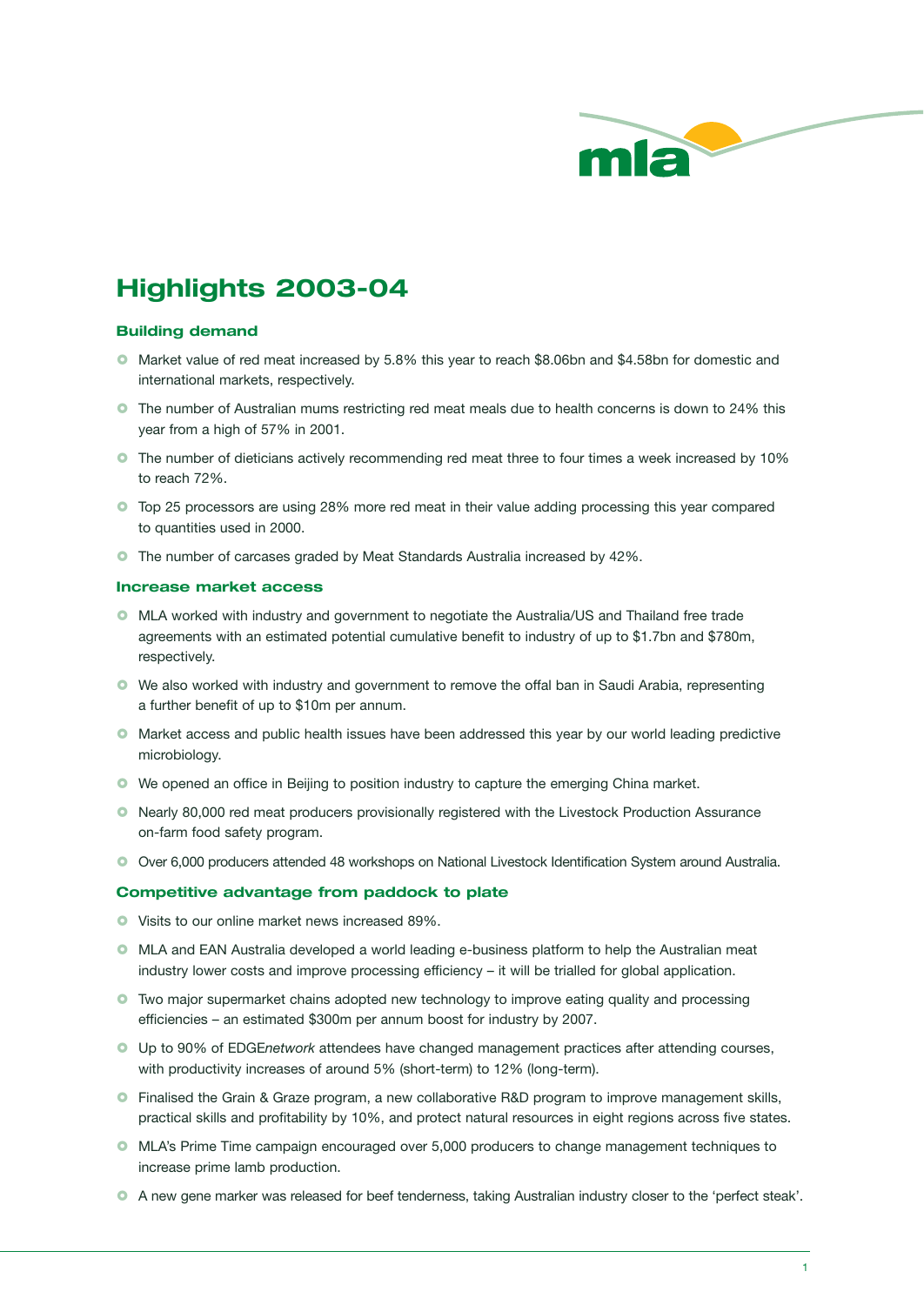### **How we work**

Working in consultation with industry, MLA develops and delivers research and development (R&D), marketing and market access programs to service the red meat and livestock industry.

Our projects are aligned with the government's national and rural research priorities to create an innovative, sustainable industry that delivers benefits to the whole community.

We are funded by:

- ➔ transaction levies paid on livestock sales
- ➔ federal government dollar-for-dollar funds for investment in R&D
- ➔ cooperative contributions from individual processors, wholesalers, foodservice operators and retailers
- ➔ contributions by processor and live export industry bodies.

### **Where we are located**

MLA's staff is based strategically to leverage the best possible access to both stakeholders and markets.



### **What we do**

### **Build demand**

Both domestically and internationally we promote the high quality of Australian red meat, its versatility and enjoyment, and value for money, with a particular focus on the important nutritional role red meat has in a healthy diet. Promotional activities are undertaken directly with retail consumers as well as foodservice outlets such as hotels and restaurant chains.

MLA works to develop brand recognition in our export markets for Australian red meat and livestock and to position our products as high quality, premium products offering enhanced consumer enjoyment.

### **Market access**

Australia is the world's largest exporter of red meat and livestock, exporting to more than 100 countries. Exports represent 60% of the industry's trade, making it critical to protect and expand our access.

Australia's 'clean, green' image and our reputation as a supplier of safe, quality red meat underpins MLA's export marketing activities.

### **Develop competitive advantage**

MLA conducts R&D throughout the supply chain to develop competitive advantages for the industry. On-farm R&D projects include grazing management, animal health and welfare, feedlot management, meat quality, animal genetics for improved efficiency, strategic science and environmental management.

Off-farm R&D activity includes environmental management, eco-efficiency, product development, health and safety, education and training, technology development and commercialisation, food safety and microbiological research, and co-product innovations such as new blood fractions and rendering process technologies.

### **Market intelligence**

MLA compiles, analyses and publishes statistical information and market intelligence. We form links between overseas markets and the local industry and provide expert advice on industry issues.

MLA plays a major role in educating and updating producers, processors, consumers and students about industry developments. We also liaise with industry, peak councils and government.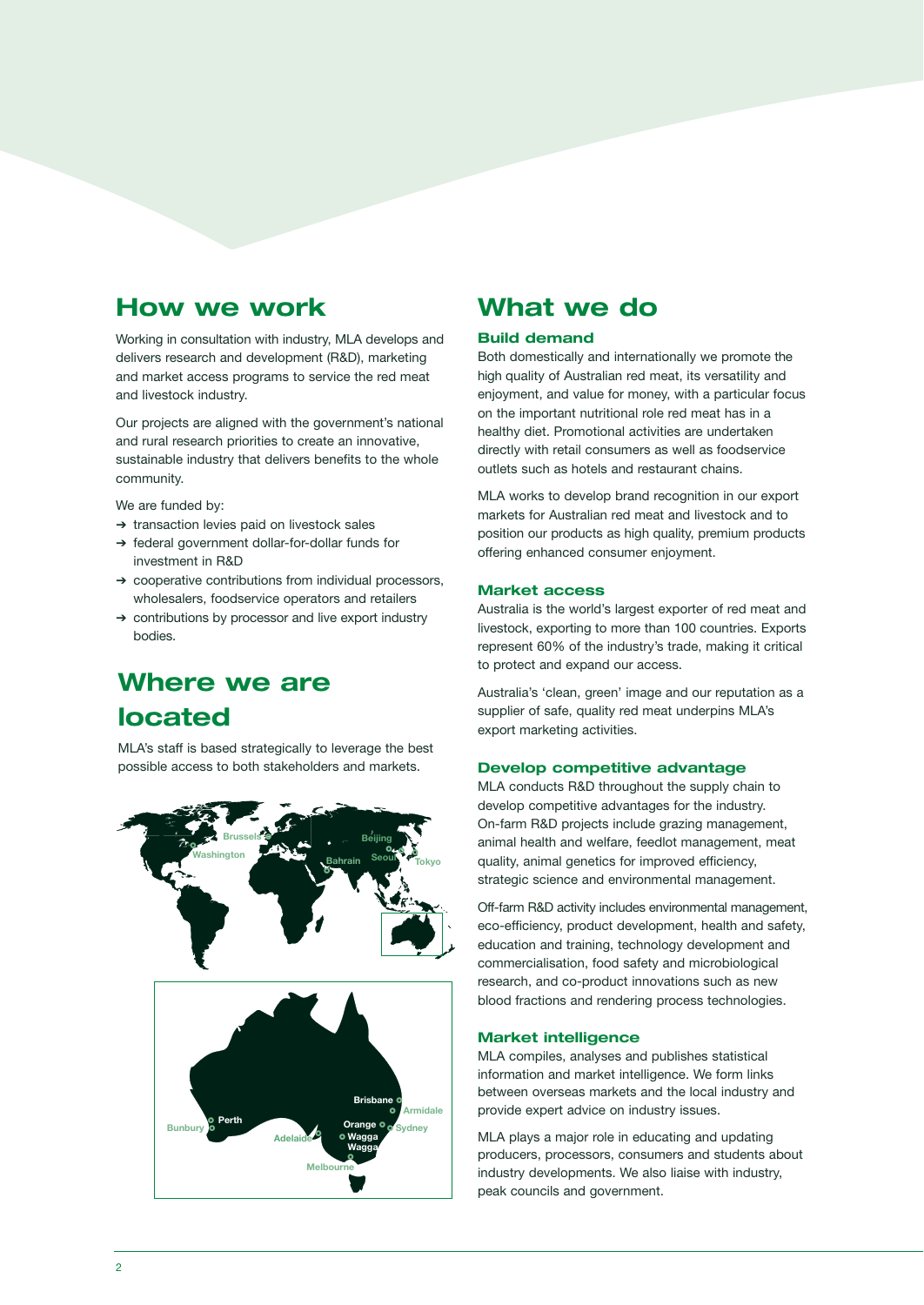### **Market overview**

### **Cattle prices**

The ongoing drought continued to suppress beef farm incomes, through lower cattle turn-off and additional spending on feed and replacement stock. Beef profits improved modestly in 2003-04, particularly for medium and large properties<sup>1</sup>. Cattle prices rose substantially, particularly following the US BSE case in December 2003. The Eastern Young Cattle Indicator jumped 20% to 327¢/kg cwt, near the record of 333¢/kg set in 2001-02. Record sales to Japan and Korea (due to the absence of US product), together with strong US and Australian demand and some improvement in seasonal conditions and grain supplies, drove the price increase.

### **Beef exports**

The value of beef exports remained stable at \$3.9bn, despite the sharp rise in the A\$. Export volumes fell 5% to 860,000 tonnes due to the higher A\$, lower production and a sharp fall in Canadian import demand following the BSE case. Exports rose to our top two markets, the US and Japan, lifting their share of the total from 70% to over 80%. Beef exports to the US rose 3% to 361,000 tonnes, though value fell due to the impact of the A\$. Shipments also fell significantly to Korea, due to economic difficulties, and to South-East Asia.

### **Beef exports to Japan**

Japanese demand for Australian beef jumped sharply following the suspension of US beef imports in late December 2003, lifting 2003-04 exports by 19% in volume, to a near record 331,000 tonnes. Japan retained the position as Australia's largest market by value, with value lifting 24% to a record \$1.74bn, 45% of the total export returns from beef.

### **Expenditure on red meat**

Estimated domestic expenditure on red meat jumped a further \$647m in 2003-04, to reach \$8.1bn. In spite of record retail prices, consumption of both beef and lamb increased during the year. Growing recognition of the importance of red meat in a healthy diet, significant improvements in quality of both beef and lamb in recent years, and strong promotion has driven this growth.

### **Lamb and sheep prices**

Despite lower lamb numbers and higher expenditures associated with the drought, average incomes to specialist lamb producers are estimated to have jumped a further 15% in 2003-041 on the record level of the previous year. The reason was the buoyant lamb and sheep prices, with national average trade lamb prices exceeding the record of the previous year by a further 8%, to 387¢/kg cwt, and ewes also posting a record of 197¢/kg cwt, up 20%.

### **Lamb exports**

The value of lamb exports was a record in 2003-04, lifting 13% to \$627m, and volumes rose 15% to 112,000 tonnes also a record. The US remained our largest market taking 30% of exports by volume and 42% by value. Export volumes to the US rose 18% to a record 33,000 tonnes, and value lifted 20% to a record \$263m. Export demand for Australian lamb also strengthened sharply to the European Union (volumes up 23% to 14,700 tonnes), Japan (up 41% to 7,100 tonnes) and China (up 62% to 8,900 tonnes).

1 *Source: Australian Bureau of Agricultural and Resource Economics (ABARE)*

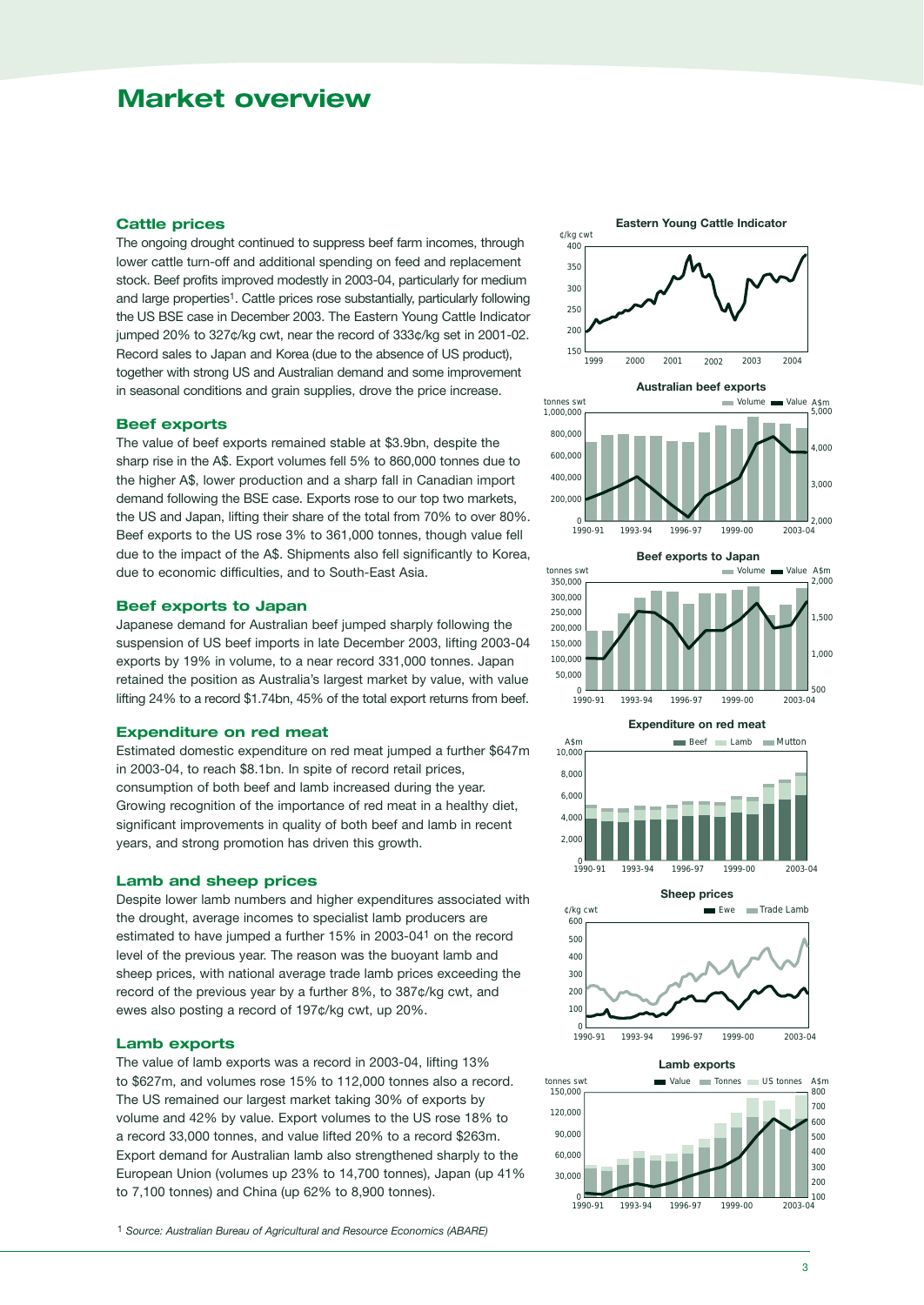### **Benefits of our work**

### **For producers**

- We investigate and provide science-based and management solutions to help improve the productivity and sustainability of farming enterprises.
- We promote red meat products and shore up international markets to maintain and increase demand.
- We collect and disseminate market information that supports business decisions.

#### **For processors**

- We investigate and provide science-based and management solutions to improve processing efficiency, plant management and occupational health and safety.
- We investigate new and innovative uses for co-products to gain maximum use of the carcase and provide new, untapped markets.

### **For live exports**

 We work with the industry here and in our overseas markets to improve animal welfare and maintain and grow markets.

### **For the environment**

 We work with government agencies, researcher organisations, producers and processors to provide science-based solutions to reduce adverse impact on the environment.

#### **For consumers**

- We undertake science-based research and provide information on the health and nutritional value of red meat in the diet.
- We develop innovative red meat meal solutions and packaging to meet changing consumer trends.
- We conduct science-based research and provide information and support management practices to promote food safety through the whole supply chain.

### **For the community**

- We invest in the development of world class scientists and researchers to build Australia's research and development human capabilities.
- We have fostered growth in the value of Australian red meat to see expenditure, both in Australia and overseas, reach a record value of \$12.6bn.
- We support Australia's red meat export industry as the largest exporter of red meat in the world.
- We support and advise government in trade negotiations, and undertake research to provide economic rationale used in negotiations to improve market access.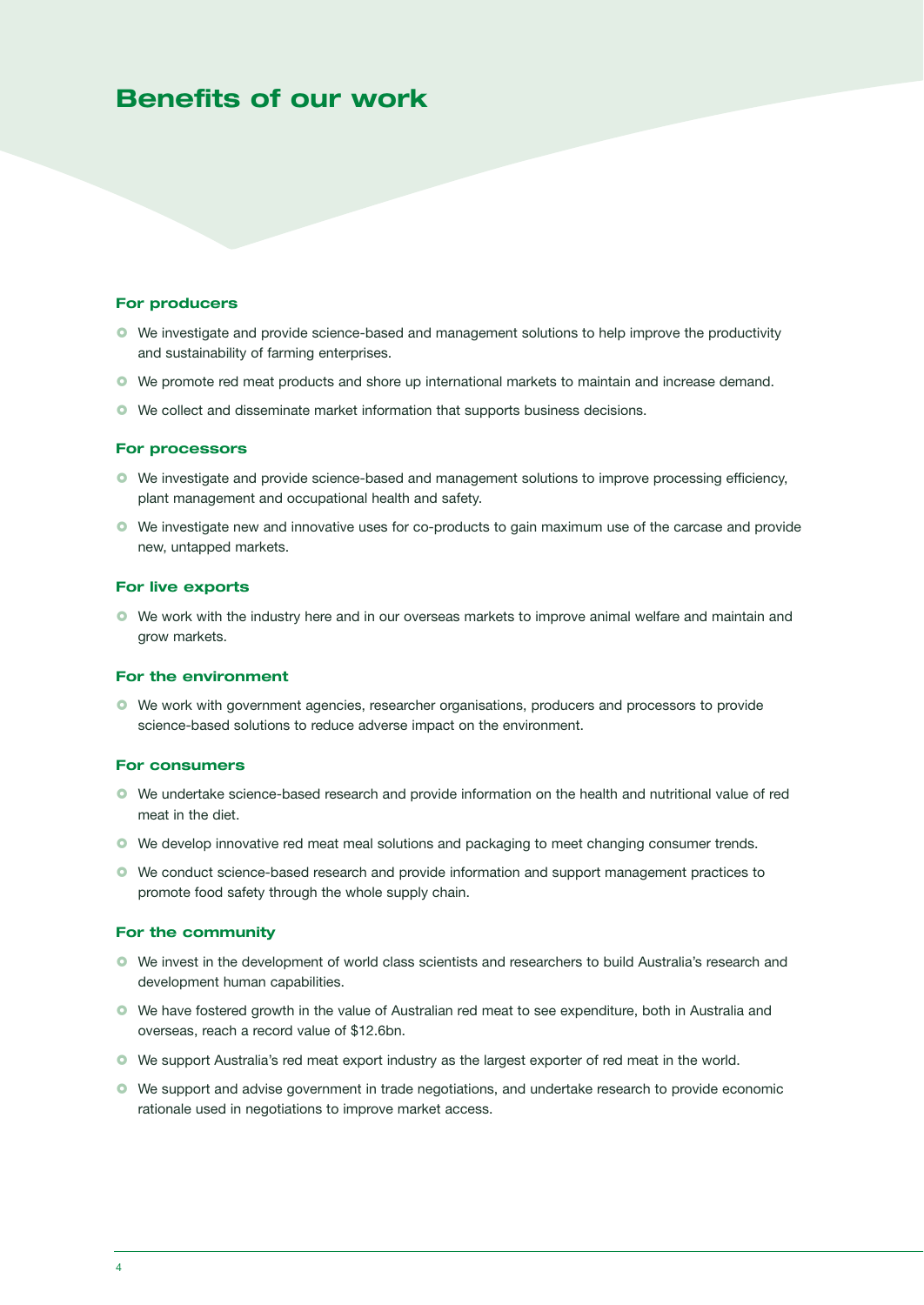### **Financial analysis and discussion**

### **Revenue**

Total revenue for 2003-04 was \$136.5m (2002-03 \$123.6m), representing an increase of 10%.

The largest increase came from R&D matching grants from the Federal Government, which were higher as a result of increased R&D expenditure. The main revenue stream of levy income was marginally higher with the recognition of the Cormo Express levy income.

### **Expenditure**

Total expenditure for 2003-04 was \$130.5m (2002-03 \$117.1m), representing an increase of 11%. The main increase was in R&D expenditure, especially in the Strategic R&D and R&D Partnerships programs.

| 136,519 | 123,578 |
|---------|---------|
|         |         |
| 42,700  | 47,999  |
| 15,826  | 13,039  |
| 10,229  | 10,426  |
| 31,617  | 25,472  |
| 15,781  | 7,128   |
| 7,272   | 7,560   |
| 6,128   | 4,454   |
| 900     | 1,016   |
| 130,453 | 117,094 |
|         |         |
| 6,066   | 6,484   |
|         |         |

### **Retained surplus**

The excess of revenue over expenditure during the year resulted in a surplus of \$6.1m (2002-03 surplus \$6.5m). Retained surplus at 30 June 2004 was \$33.4m (30 June 2003 \$27.3m). This surplus is broken down by species as follows:

| Grassfed cattle | \$8.4m  |  |
|-----------------|---------|--|
| Grainfed cattle | \$2.9m  |  |
| Lambs           | \$19.5m |  |
| Sheep           | \$1.7m  |  |
| Goats           | \$0.9m  |  |
|                 |         |  |

More detailed information can be found in the Financial Report on page 51.

### **Revenue 2003-04**



#### **Expenditure 2003-04**



### **Revenue over five years**



**Expenditure over five years**

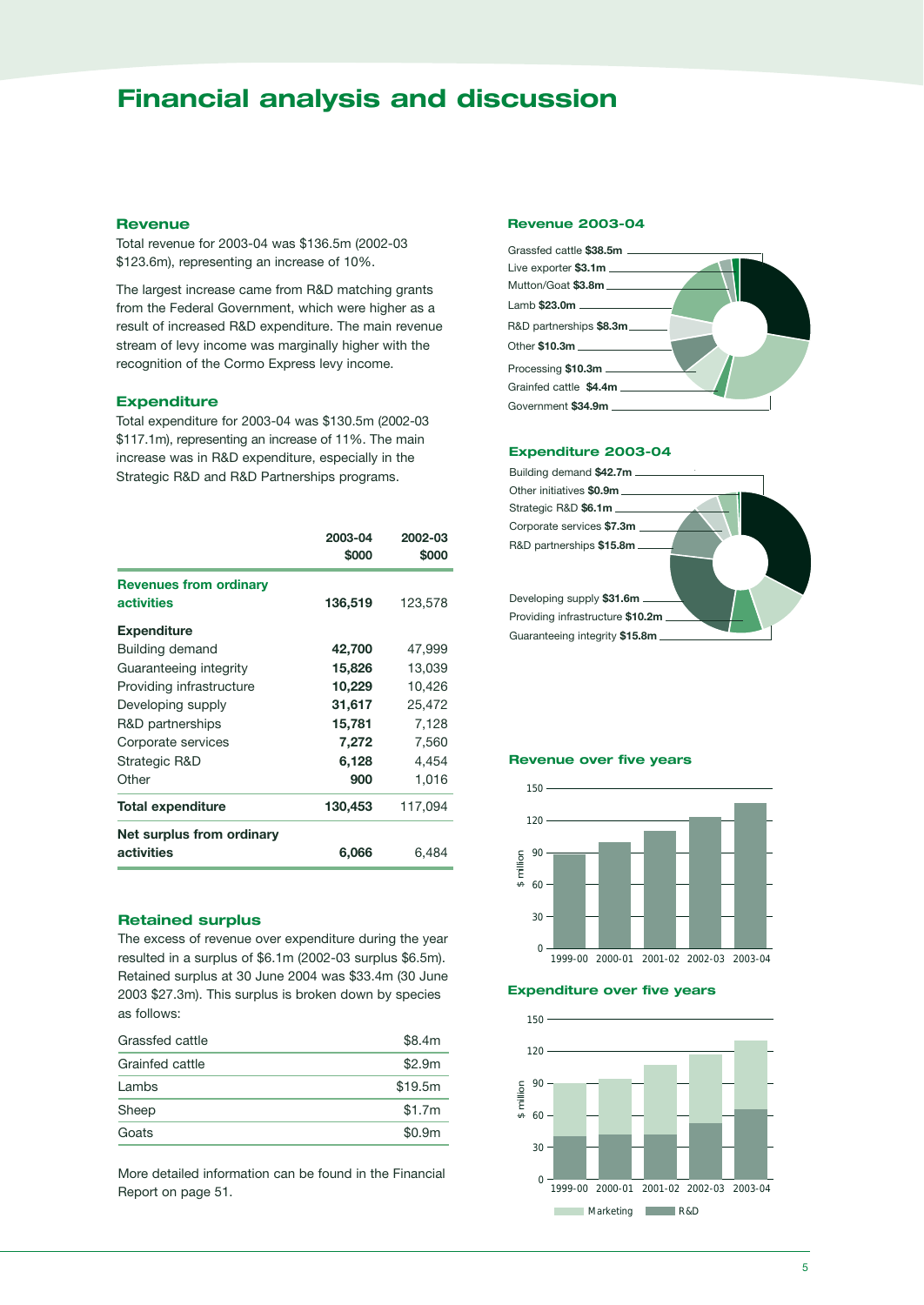### **Chairman's report**

The past twelve months have been a challenging time for the Australian beef, sheepmeat and goatmeat industries. However I can confidently report that the red meat industry and its service company, MLA, are strong and are well positioned to take advantage of significant opportunities going forward.

### **Current position**

Following two decades of export growth in the 1980s and 90s the first few years of the new millennium have been difficult. BSE in Europe and Japan have impacted on consumer confidence, and detections in Canada and the US have created turmoil in the Pacific Rim trading environment.

In addition, global and Asian travel has been affected by international terrorism and SARS, wildly fluctuating currencies have weighed heavily on our trading competitiveness and record drought at home has reduced our supply capacity and increased our costs.



**David Crombie Chairman**

At the same time, in our domestic markets and indeed in most of our export markets, consumers are changing and becoming more demanding in terms of safety, quality, health and general product integrity.

Within this climate of uncertainty the Australian industry has performed strongly at home and has gained new market opportunities in North Asia and in the US.

The strength in domestic demand coupled with strong export performance has seen a 6% increase in the value of the Australian red meat industry in the past year, an outstanding achievement in a difficult trading environment.

### **The future**

Looking forward world demand for beef and sheepmeat is positive.

European consumption has recovered and their beef stockpiles are gone. It is possible their beef and lamb production will fall following the proposed decoupling of farm subsidies although the recent eastern expansion may complicate this. An option for filling any resultant supply gap could be to increase imports which may create opportunities for Australian lamb and beef.

The decline in beef demand in Japan and Korea and the absence of US and Canadian imports has radically altered Pacific Rim trade flows. This has created new opportunities for Australia and we are currently shipping record volumes at record export values to beef and lamb customers in Japan.

The challenge will be to maintain our new market position in North Asia in the face of renewed competition with the return of the US and the emergence of new competitors such as South America.

US domestic beef demand is up 6% largely as a result of the swing to high protein diets. US production is at full stretch, with ranchers moving into the next herd rebuilding phase and the BSE-induced bans limiting supply from Canada. Australia shipped record lamb tonnages at record export values in 2003-04, and our 90CL grinding beef is in high demand in the US. The chilled beef market has been a major growth segment and the US is still our second largest market for chilled beef exports behind Japan, and it is growing.

Moving to South-East Asia, demand for Australian beef and live exports is highly price sensitive and sales will continue to be impacted by a stronger Australian dollar plus intense competition from Indian buffalo and South American beef.

Demand in the international marketplace can only be translated into sales if we have fair access to those markets. While MLA supports free trade agreements with particular trading partners, the major long-term reforms must be within the World Trade Organization.

MLA continues to support Australia's leadership role in the Cairns Group. Our primary objective is the removal of tariffs and quotas to increase access and provide a wider choice of markets. We are also seeking the removal of subsidies and we support the decoupling of commodity payments in the EU.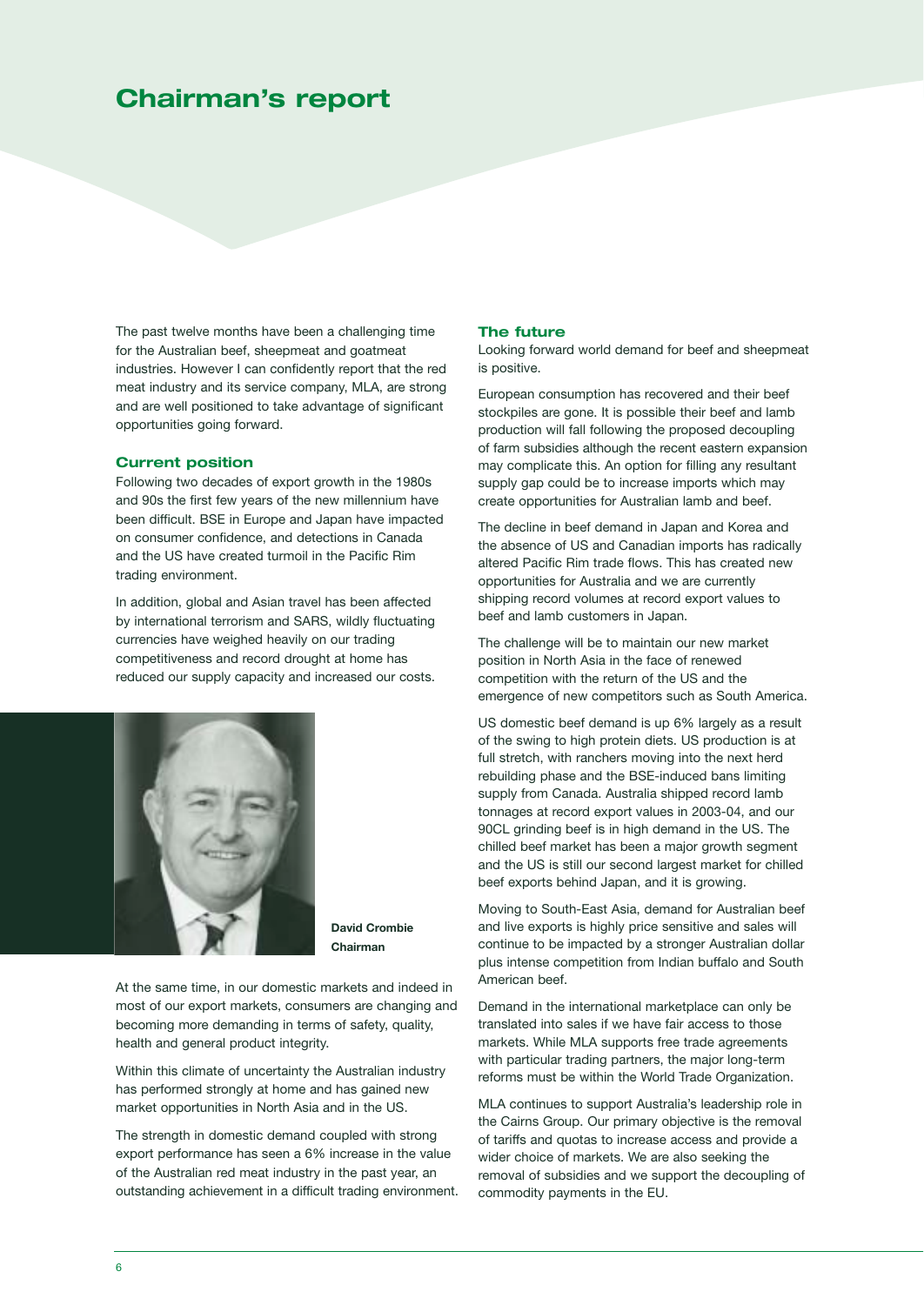There has been a continuing upward shift in demand in the domestic market with both volumes and retail prices up for both beef and lamb. This shift in demand has been as a result of a positive change in consumer attitudes towards red meat as part of a healthy balanced diet. This is expected to continue as consumers select from a range of new and contemporary meal offerings that are backed by product guarantees on safety, quality and production integrity.

### **Consumer perceptions**

Australia's safety record in red meat production is excellent and our systems are highly regarded around the world.

Recognition of our product quality is illustrated by Australia's ability to capture market share at the high end of the Japanese and Korean markets, as well as table beef in the US. In Japan consumers recognise the 'Aussie Beef' symbol ahead of all other imported brands as representing safe, fresh and natural product.

Consumers at home are becoming more health conscious and this will continue with our ageing population and with emerging community concerns about obesity.

The MLA health and nutrition program targets community health issues and is now well established. Its science base ensures that our claims about the health benefits of red meat as part of a balanced diet are sound, and the message is disseminated through promotional materials and campaigns such as the award winning 'Red Meat. Feel Good' campaign.

Scientists, doctors and health professionals are supporting the message and so too are our meal providers. Three years ago 57% of mums were limiting their family's intake of red meat, this has now dropped to 24%.

#### **Maintaining a market edge**

MLA's research activities are vital in ensuring that our production systems remain cutting edge and that our new products are competitively positioned.

To assist with this, we are continuing to give priority to our applied research into production systems, environmental management and animal welfare. In the area of basic research, the priorities include genetics and functional genomics, tools to improve production performance and consistency.

MLA is approaching environmental management through profitable on-farm solutions and through cooperation with related organisations and agencies within the framework of the Federal Government's rural research priorities. Programs such as Grain & Graze, are profitable tools for producers. At the same time they are generating positive environmental outcomes and are contributing to an increased public awareness of the commitment of pastoral Australia to sustainable natural resource management.

Research in the processing sector continues to add value while also improving processing efficiency and environmental management. New product research also continues into expanding our point-of-sale and product positioning, as well as developing value added products, packaging technologies and meal solutions that reflect changing consumer preferences.

#### **The challenge**

The US will be back in Asia seeking to regain lost markets. The return of a major competitor to a Japanese marketplace that has shrunk by 15% in the past twelve months will provide a major challenge in our most valuable beef market.

Brazil is also coming. With a cattle herd of about 170 million (compared to our 27 million) and improving productivity, Brazilian producers have competitively priced product and are already major exporters. They are ambitious to grow their exports into the high value markets of the Pacific Rim.

China is a threat with their productive capacity for beef and sheepmeat. China is also a major market opportunity due to their rapid economic expansion. The new MLA office in Beijing will play an important role in our future strategy for this market.

Other threats include competing proteins such as chicken, farmed fish and pork all of which will enjoy a competitive price advantage over beef and sheepmeat.

Within the red meat sector we need to create a point of difference for our products based on our clean and natural production systems with guarantees on safety and integrity backed up by through chain accountability and traceback systems.

While we must remain cost competitive we do not want to be competing on price alone against bulk commodities with a lower cost base. Our future is in differentiating our product offerings. Now is the time to strengthen our systems to achieve this point of difference.

MLA's role is unambiguous. We will seek to anticipate and influence the market environment to create opportunities for our meat and livestock producers. At the same time we will continue to develop tools to improve their sustainability and profit outcomes.

MLA has worked in partnership with industry and government to capture benefits from the opportunities that have arisen as a result of the turbulence of the past year. We will continue to address these and emerging issues for the long-term benefit of the industry and the nation.

Desembre

David Crombie *Chairman*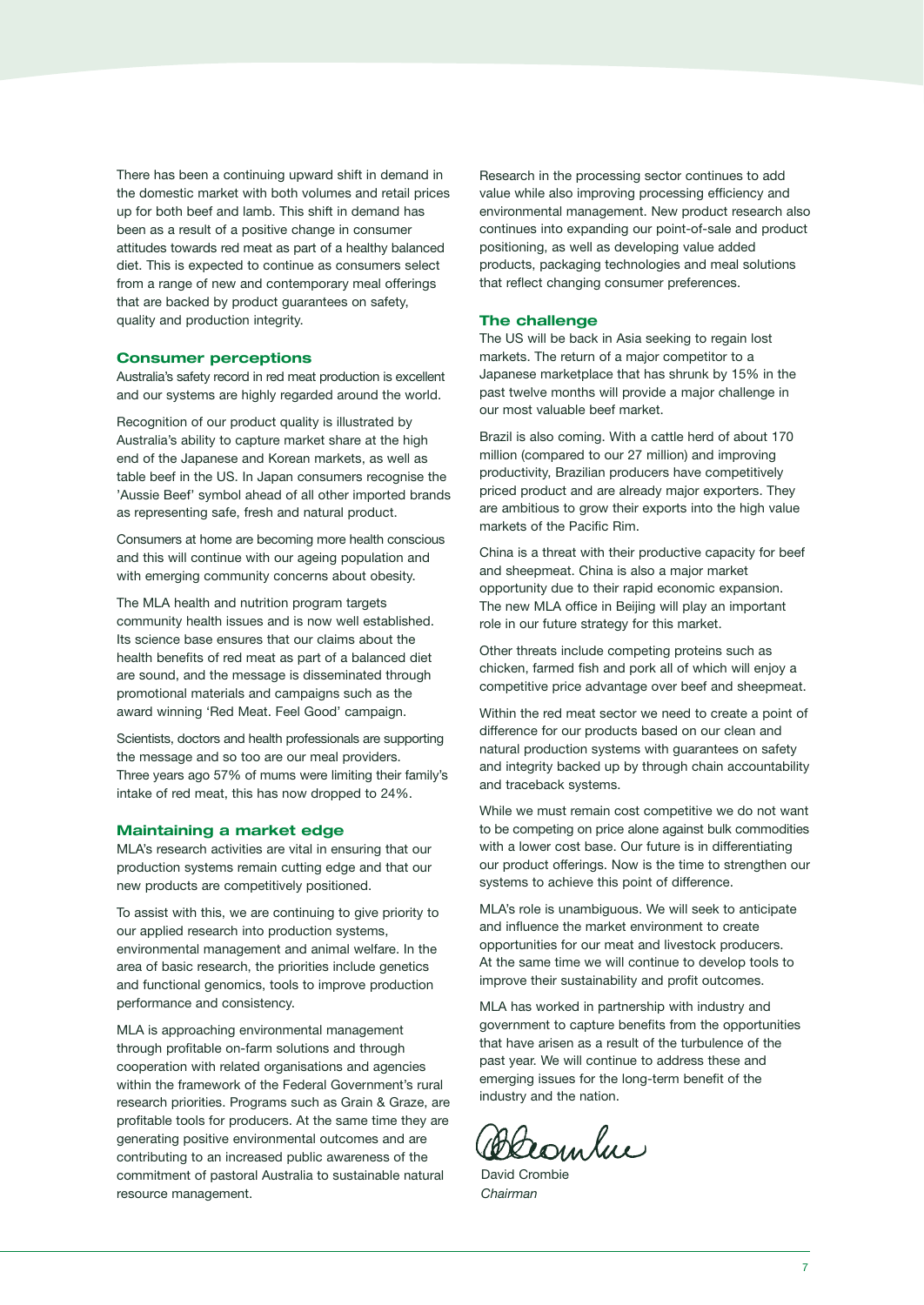### **Managing director's report**

Over the past 12 months, constant and unprecedented change has continued to confront our industry at the domestic and global level.

Australian production has been affected by the continuing drought and this has had a profound effect not only on our industry, but also on the communities supporting the industry.

The global meat trade suffered enormous disruptions following the December announcement of a case of BSE in the US, which came on the heels of an incident in Canada in May 2003.

The live export trade also came under intense scrutiny after rejection of the Cormo Express from a Saudi Arabian port in September. Ongoing improvements in live exports were overshadowed by adverse media coverage, which continued following sabotage by animal activists of a shipment being consolidated in Portland.



**Mark Spurr Managing director**

Despite these challenges, the industry remains resilient and the year had its bright side, with record prices for lambs and strong domestic and international demand. The value of red meat, the driver of the industry's wealth, reached \$12.6bn – an increase of \$690m, up 6% on last year.

An integral part of the industry's ability to respond and achieve positive results through such turbulent times has been the programs of Meat & Livestock Australia.

MLA revenue for the year increased by 10%, enabling the company to invest \$130.5m on marketing and R&D programs. At the same time we were successful in increasing all important reserves by producing a surplus of \$6.1m.

### **Building demand**

#### **Domestic marketing**

The health of the red meat industry is intrinsically linked to demand. Our challenge is to satisfy the demands of increasingly sophisticated consumers looking for meals that provide nutrition and convenience.

Again this year the very successful 'Red Meat. Feel Good' advertising campaign continued to promote the health values of red meat.

Science-based evidence of the nutritional value of red meat is central to winning the confidence of consumers and, in particular, health professionals. To this end we continued our program of nutritional research, resulting in 72% of dieticians now actively recommending red meat three to four times a week – up 10% on last year.

As part of this, the CSIRO 'Total Wellbeing Diet' was launched in August as an extension of the science from our nutritional R&D program. The diet, based on research funded by MLA, shows that a 'Protein-Plus, Low Fat Eating Plan' is effective in weight loss and improving other health indicators.

MLA also worked closely with the retail sector to support in-store promotion of red meat. Successful initiatives this year included the 'Raising the Standards' campaign to assist butchers make their in-store presentation more consumer-friendly.

Such programs played a role in increasing the retail value of the domestic market by a remarkable 9% to a new high of over \$8bn, despite strong competition from cheaper alternatives.

#### **International marketing**

The excellent results at home were mirrored internationally. The total value for red meat exports was \$4.6bn, an increase of 1% on 2002-03. Lower volumes due to the continuing drought offset higher prices.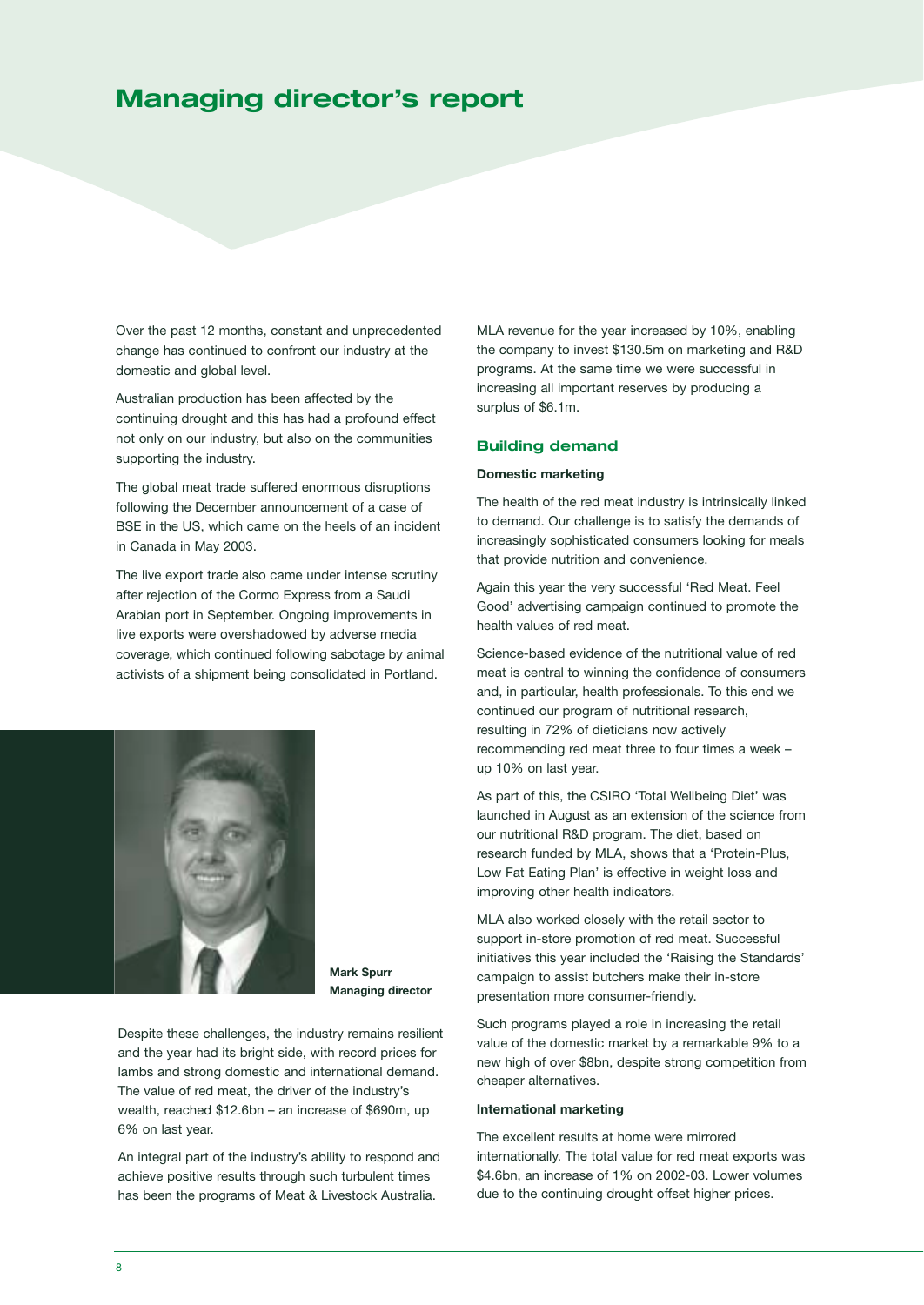In the live trade, MLA worked closely with government and industry to build on our R&D and animal welfare work. We are hopeful of establishing new markets, for example in Libya and Syria, and MLA continues to work with government and the trade to secure a sustainable re-opening of the Saudi Arabian market.

Undoubtedly, the dominant factor in the overseas meat trade this year was the BSE-induced absence of the US and Canada in the north Asian markets. This created valuable opportunities, with Australian products now enjoying 90% of import market share in Japan and 100% of import market share in several sectors in Korea. Australia's clean, green and safe image has paid real dividends.

To consolidate these gains, we restructured our management team to provide the necessary focus on international red meat marketing and live exports.

#### **Increased market access**

Industry enjoyed a number of wins this year in relation to market access.

Negotiation of the Australia/Thailand free trade agreement (FTA) delivered an estimated \$780m cumulative benefit to the year 2020 for beef and sheep producers. Tariff reductions were achieved in both the red meat and live export sectors, with all tariff barriers to be eliminated in coming years under the agreement.

The major market access issue this year was the Australia/US FTA. MLA worked closely with industry and government during the negotiations and was successful in meeting the industry's key objective of an immediate increase in access, eliminating an estimated \$23m burden on the trade.

In addition, Australia's existing beef quota will increase by 70,000 tonnes over 18 years, representing an estimated cumulative benefit of \$1.1bn to \$1.7bn to the beef industry. Following this we will have open access to the US market, but with price safeguards.

We also had success in removing the offal ban in Saudi Arabia, representing a further benefit of \$8m-\$10m.

The industry must also continue to look for new and expanded markets. This year MLA set up an office in China and we are investigating the benefits of pursuing an FTA in this market.

### **Product integrity**

The recent overseas BSE cases have again highlighted the need to demonstrate the integrity of our products. While our marketers have leveraged our enviable reputation as clean, green and safe, MLA has also been working with government and industry to ensure there are rigorous systems in place to maintain market confidence should a serious disease outbreak occur here.

MLA's role in the National Livestock Identification System (NLIS) is to ensure producer awareness, provide a robust database and administrative support, and assist with supplier accreditation. This year, over 6,000 producers attended 48 workshops held throughout Australia.

Evolution of the industry's National Vendor Declaration led to establishment of the Livestock Production Assurance (LPA) on-farm food safety program, with nearly 80,000 red meat producers provisionally registering for information packs.

To further bolster confidence in the industry's systems, NLIS achieved ISO 9001:2000 accreditation. While Meat Standards Australia is already ISO accredited, next year we will seek accreditation for the LPA program.

### **Competitive advantage from paddock to plate**

#### **Fostering a world class industry**

MLA has a proud record of world-leading R&D delivering benefits to industry and this year was no exception. The partnership of industry and government investment in R&D created a number of benefits.

Our Prime Time campaign promoted opportunities in lamb and sheepmeat production. Focusing on extending key outcomes from R&D projects in genetics, nutrition and reproduction management, the program influenced on-farm practice and increased the numbers of ewes being mated for lamb production.

Genetic progress in terminal sires through LAMBPLAN also led to increased carcase weight and value for prime lambs. One million animals are now entered in the LAMBPLAN database.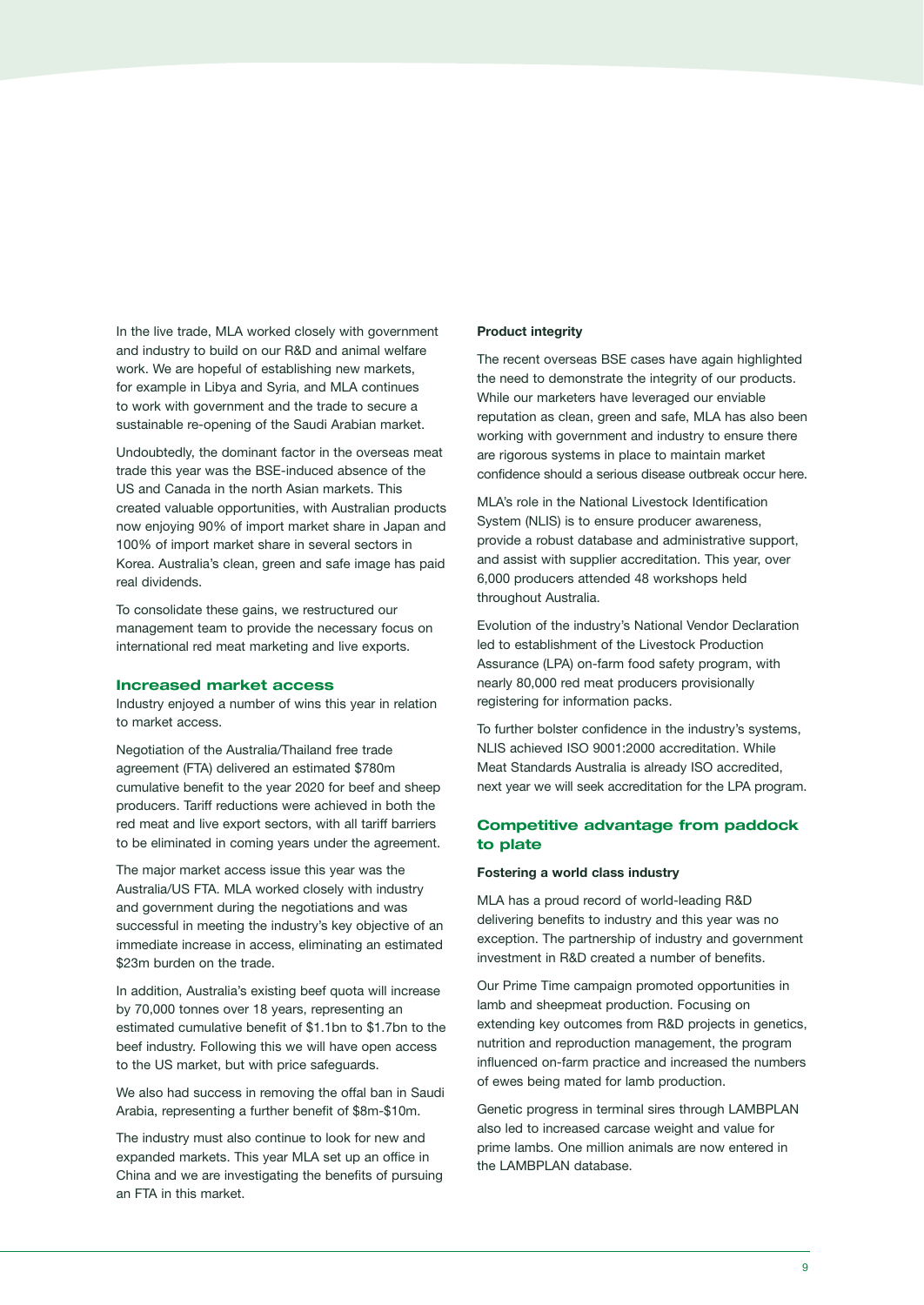An innovative \$5m research project to develop new varieties of perennial ryegrass and white clover was initiated in partnership with Dairy Australia, the Geoffrey Gardiner Dairy Foundation and the Plant Biotechnology Co-operative Research Centre. By 2010, the project aims to have 10% of livestock producers in southern Australia using varieties selected for traits such as improved herbage yield, resistance to diseases such as crown rust and drought tolerance.

In the north, a study was commenced to ascertain the extent of leucaena toxicity in cattle and to develop management guidelines for inoculating cattle to prevent losses from these toxins.

Under our supply chain management program, MLA has developed an e-business platform for the Australian meat industry and the World Customs Organisation has agreed to trial it for global application. If accepted, Australia will enjoy significant advantages from being an early adopter.

Reducing our environmental impact is critical to the industry's sustainability. This year we were able to verify improvements in the environmental performance of the processing sector, with benchmarking research showing a 10% reduction in energy consumption and, more significantly, a shift in culture towards community concerns.

### **Research adoption**

Implementation of our research findings is the key to MLA's impact on industry and where we create real benefits. One of the most effective ways of encouraging adoption is face-to-face and we do this through workshops, forums and our Meat Profit Days. Last year, we met with over 12,000 producers at events across the country.

EDGE*network* is also pivotal in on-farm adoption. Research shows that almost 90% of attendees change their management practices following these courses, with productivity improvements of around 5% in the short-term and 12% longer term.

### **Best practice organisation**

MLA's Good to Great corporate development program (which seeks to embed a culture of continuous improvement), has entered its second year. As part of this, we continued our cost savings project and to date \$3.7m in savings have been identified.

Corporate costs were held below last year and represented only 5.3% of revenue. Continuing appreciation of the Australian dollar resulted in a \$2.24m foreign exchange loss.

VIAscan, which reverted to MLA's ownership, was successfully sold during the year. The technology was originally developed through our R&D investment and was a mature project. It was purchased by a company with strong links to the Australian processing industry, ensuring its continued commercialisation.

The good results from MLA's programs are a direct result of our professional and dedicated management team and staff, whom I would like to thank for their valued contributions over the past year.

The following pages provide more detail on the activities we undertook during 2003-04 in support of the Australian industry.

Mont l'In

**Managing director**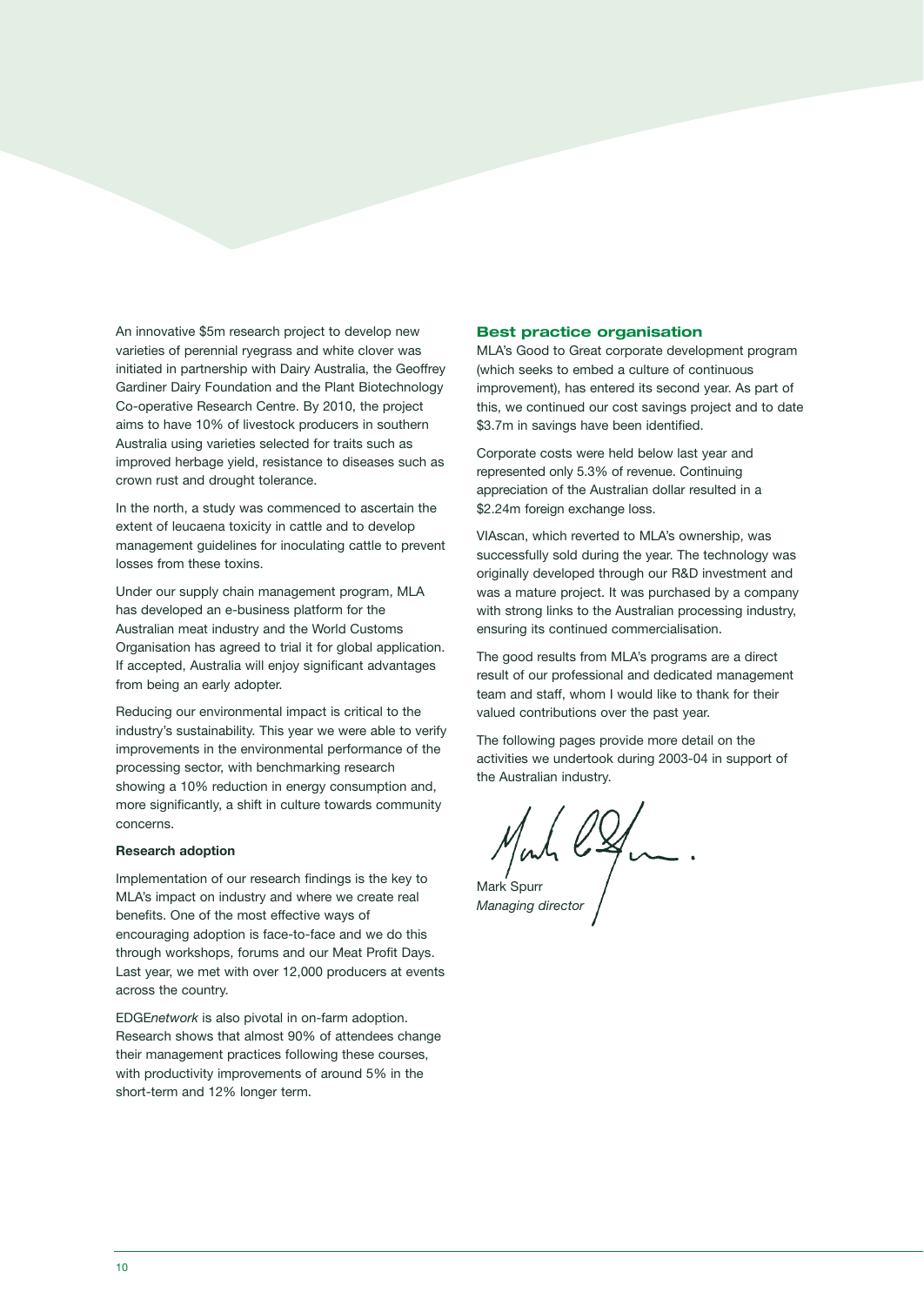## **REVIEW OF OPERATIONS**

### **Contents**

| 1              | <b>Building demand for our products</b><br>Domestic promotion<br>Export trade promotion<br>Market access<br>Red meat innovation | 15<br>16<br>18<br>20<br>21 |
|----------------|---------------------------------------------------------------------------------------------------------------------------------|----------------------------|
|                | Co-products                                                                                                                     | 22                         |
| $\overline{2}$ | Guaranteeing the integrity of our products<br>Meat safety and issues management<br>Meat Standards Australia                     | 23<br>24<br>26             |
| 3              | Providing the infrastructure to support                                                                                         |                            |
|                | a competitive industry<br>VIAscan<br>Supply chain management<br>Market information<br>Communication                             | 27<br>28<br>29<br>30<br>31 |
| 4              | Developing an internationally competitive                                                                                       |                            |
|                | supply of our products                                                                                                          | 33                         |
|                | Off-farm efficiency                                                                                                             | 34                         |
|                | On-farm - northern beef                                                                                                         | 26                         |
|                | On-farm – southern beef                                                                                                         | 37                         |
|                | Lamb, sheepmeat and goatmeat                                                                                                    | 39                         |
|                | Feedlots                                                                                                                        | 41                         |
|                | Live exports                                                                                                                    | 42                         |
| 5              | <b>Other initiatives</b>                                                                                                        | 43                         |
|                | Goat marketing and research                                                                                                     | 44                         |
|                | Strategic research and development                                                                                              | 44                         |
|                | Research and development partnerships                                                                                           | 46                         |
| 6              | <b>Corporate services</b>                                                                                                       | 47                         |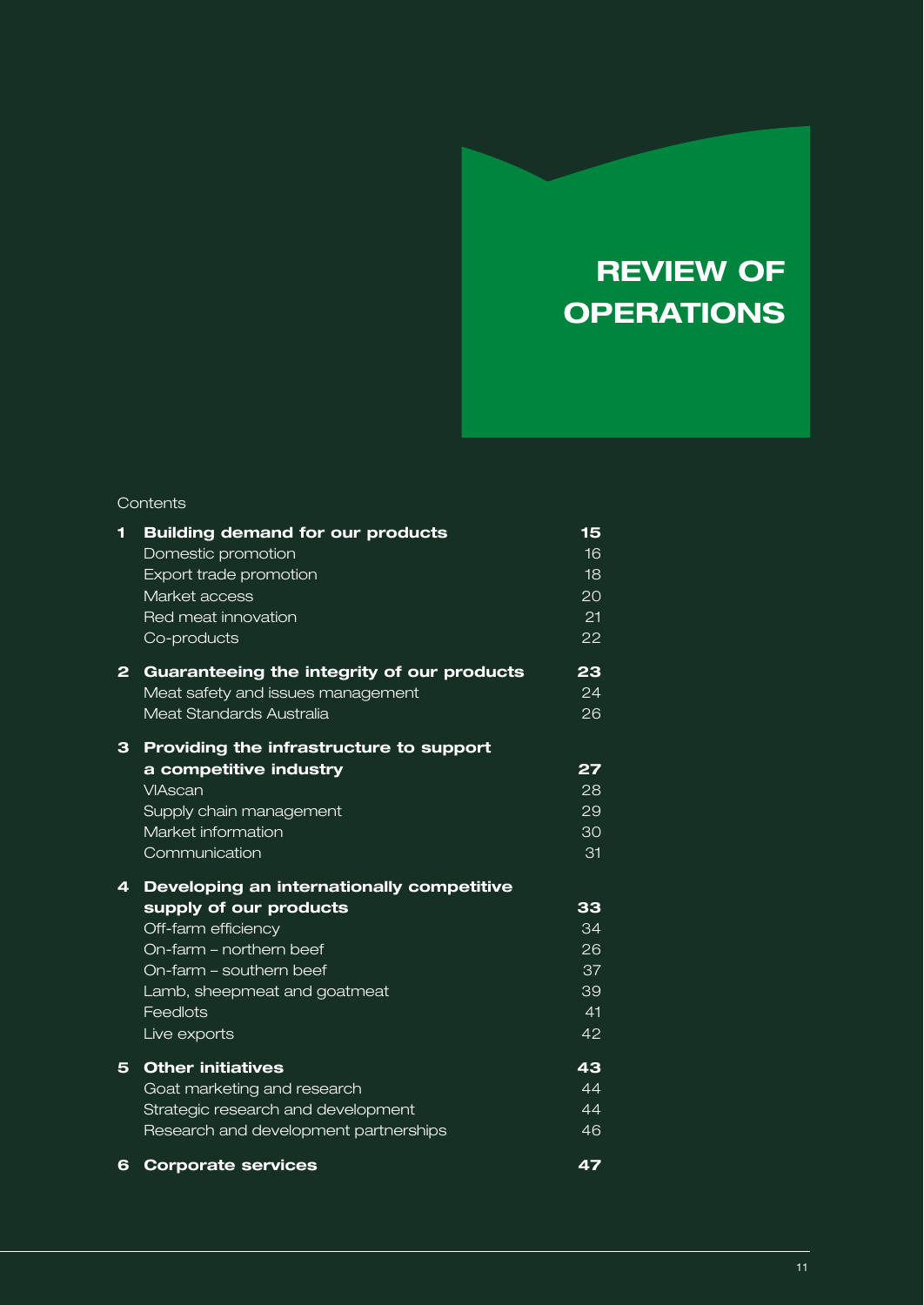### **How we plan**

MLA's planning and reporting process reflects the high level of importance we place on accountability and transparency.

Our industry programs plan is developed with industry, through workshops and taskforces, and is aligned to the meat industry strategic plan. It sets out our activities for the year ahead.

A work program summarising the plan is then published and sent to all MLA members.

A progress report is published for the June to December half. This is sent to key industry stakeholders.

Our annual report on the year's activities is published in October and sent to industry stakeholders and all MLA members.

The structure of all these documents remains consistent to make it easier to track progress and see what activities are planned to address industry imperatives.

Each document is placed on our website (www.mla.com.au) and can be viewed at any time.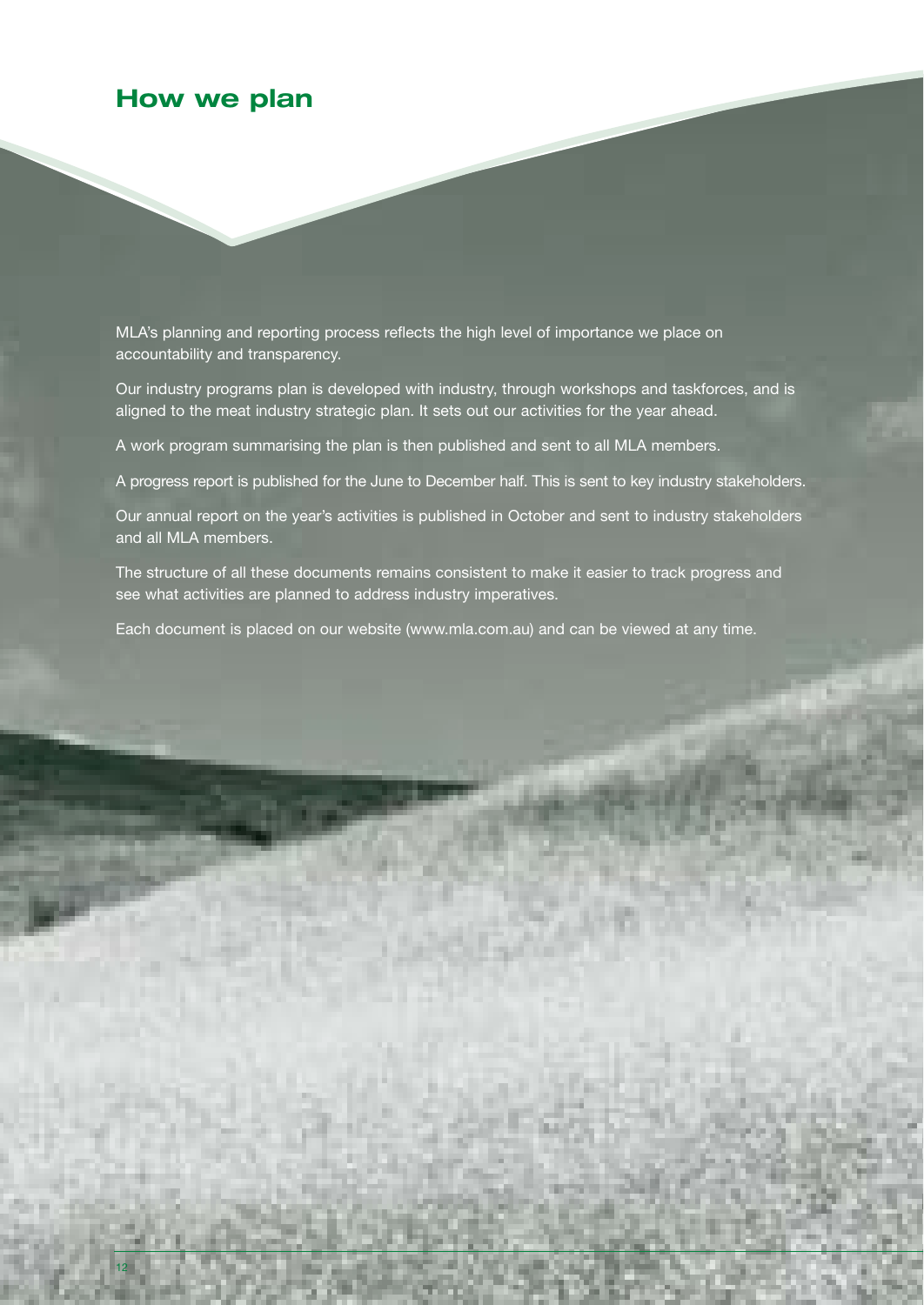### **Working together**

Our work fits closely with government's national and rural research priorities. The Federal Government contributes matching R&D dollars towards MLA's programs. This year government funds totalled \$35.9m.

| National and rural research priority                                               | <b>MLA</b> program                                                                                                                                                                                    |  |
|------------------------------------------------------------------------------------|-------------------------------------------------------------------------------------------------------------------------------------------------------------------------------------------------------|--|
| Sustainable natural resource management                                            | • Plant management for dryland salinity<br>• Grain & Graze<br>• Sustainable grazing for saline land<br>• Perennial pasture improvement<br>• Environmental management systems<br>• Off-farm efficiency |  |
| Improving trade and market access                                                  | • Export marketing and promotion<br>• Market access                                                                                                                                                   |  |
| Use of frontier technologies                                                       | • R&D Partnerships<br>• Strategic R&D<br>• Co-products<br>• Off-farm efficiency                                                                                                                       |  |
| Improving competitiveness through whole<br>of industry approach                    | • Supply chain management<br>• Meat Standards Australia<br>• Red meat innovation<br>• Off-farm efficiency<br>• Sheepmeat eating quality<br>• Meat electronics                                         |  |
| Maintaining and improving confidence in<br>the integrity of Australian agriculture | • Domestic marketing and promotion<br>• Red meat innovation<br>Meat safety/issues management<br>Nutrition research                                                                                    |  |
| Protecting Australia from invasive diseases<br>and pests                           | • National arbovirus monitoring<br>• TSE tests                                                                                                                                                        |  |
| Creating an innovative culture                                                     | • FDGFnetwork<br>• Partners in innovation<br>• Producer initiated R&D and other on-farm<br>demonstrations<br>• Post-graduate training                                                                 |  |

MLA supports a number of Co-operative Research Centres (CRCs).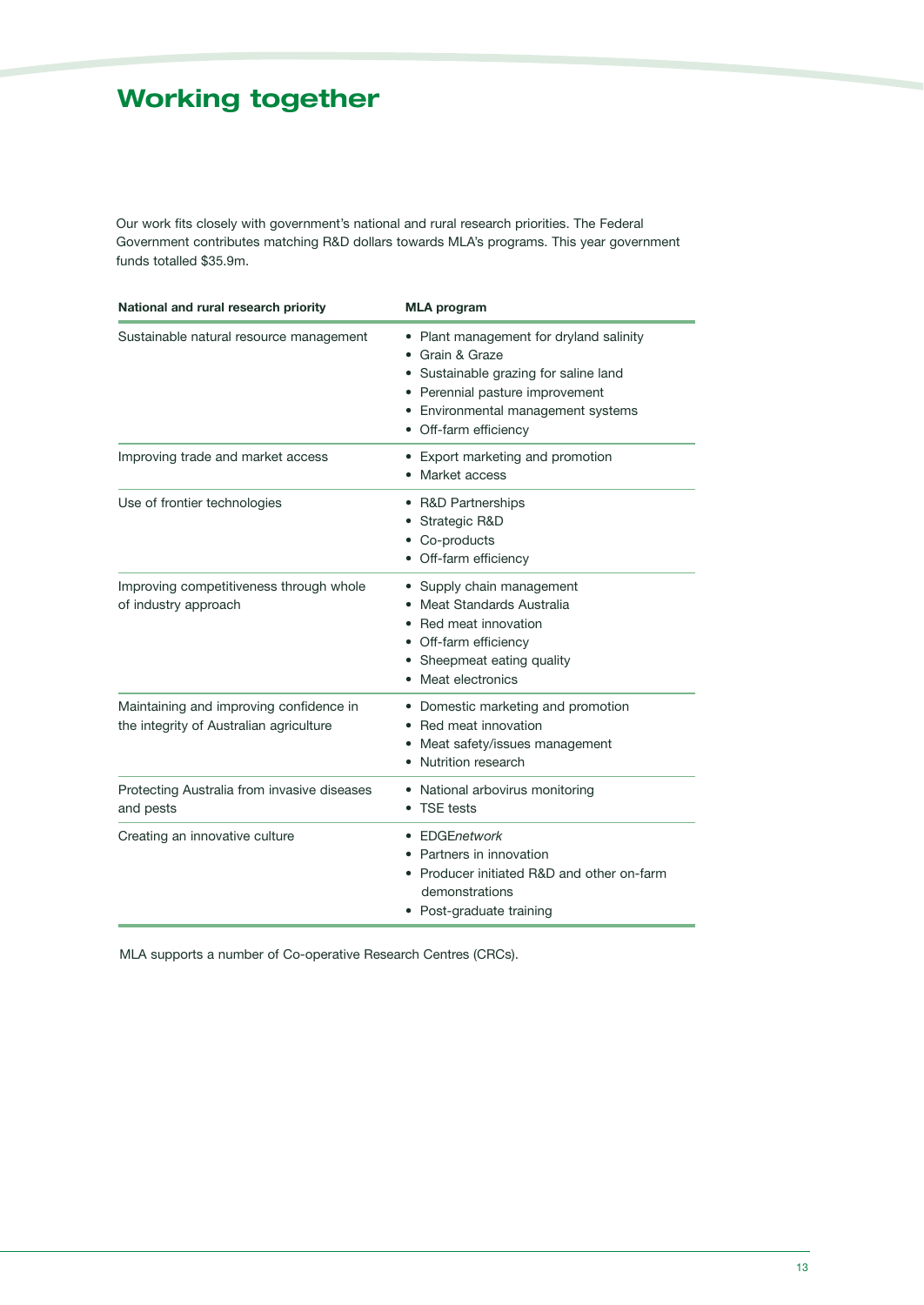### **Triple bottom line**

### **Economic**

MLA has in place policies, procedures and governance activities to ensure our fiscal responsibilities are met. We have a comprehensive system of reporting to ensure transparency and accountability including our industry programs plan, a mid-year progress report against that plan, and our annual report. These documents include our activities and related financial status to allow industry full scrutiny of their investment dollars.

Our program of work supports the strength and ongoing sustainability of the industry in a number of ways. Our R&D activities strive to find new and better ways to make industry more efficient and productive and our products more competitive. Through our marketing and market access activities we develop demand and markets for red meat products both domestically and internationally, contributing to our national economy.

As a proactive step, MLA initiated an R&D forum, held in Canberra each year, to showcase to government our R&D programs and to ensure optimum awareness of our activities.

In addition, MLA strives for efficiency in our operations. To achieve this, we have instigated an ongoing project to identify potential cost savings and efficiencies.

### **Social**

Through our programs, MLA's work impacts on communities around Australia. The economic health of the industry supports a number of rural communities, our R&D to continuously improve the quality of red meat for consumers, and our efforts to improve conditions for industry workers through occupational health and safety programs and education are just some of the social benefits of our work. MLA provides scholarships, grants and funding for students and industry participants and our EDGE*network* and training programs provide continuing education for producers and industry participants.

MLA has in place a number of policies including equal employment opportunity and occupational health and safety. We have also won the right to use the Employer of Choice for Women logo.

MLA aims to enrich the potential of its staff and, in doing so, enhance the individual's contribution not just to the company but also to the community. To do this, we offer external education assistance, staff development, the opportunity to move within the company, and our management encourages continuous improvement for all staff.

A code of conduct and an expressed list of values underpin the company's behavioural expectations. The founding attributes of our values lie in world's best practice and service to the industry.

#### **Environmental**

MLA has significant R&D programs focusing on environmental sustainability both on and off-farm. These programs support industry on-farm in areas such as natural resource management, soil and salinity issues and sustainable grazing. In the processing sector we are initiating an environmental code of practice, providing a benchmark for industry environmental performance. Tracking has shown a significant reduction in energy consumption within the sector, and a significant positive shift in attitudes towards environmental management systems.

These activities are reported on in more detail throughout this section.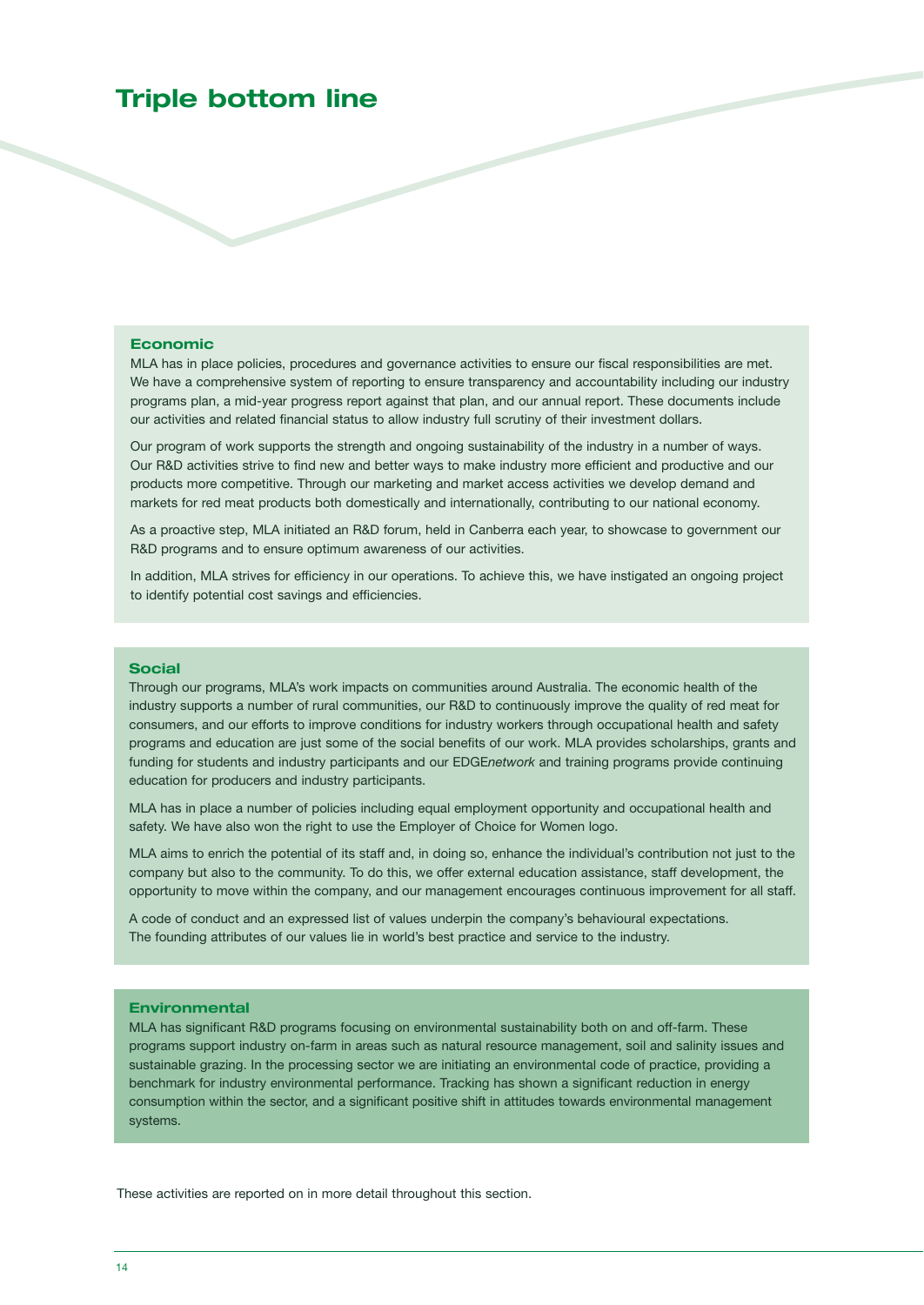Positive consumer attitudes and open export markets are central to stimulating demand and sales for red meat products both domestically and amongst our international trading partners. To support our long-term strategy for promoting red meat, MLA works with health professionals to position red meat as a source of health and vitality.

To further stimulate growth in demand, work on product development explores new and innovative ways to grow markets and add value for both consumers and industry.

## **Building demand for our products**

**1**

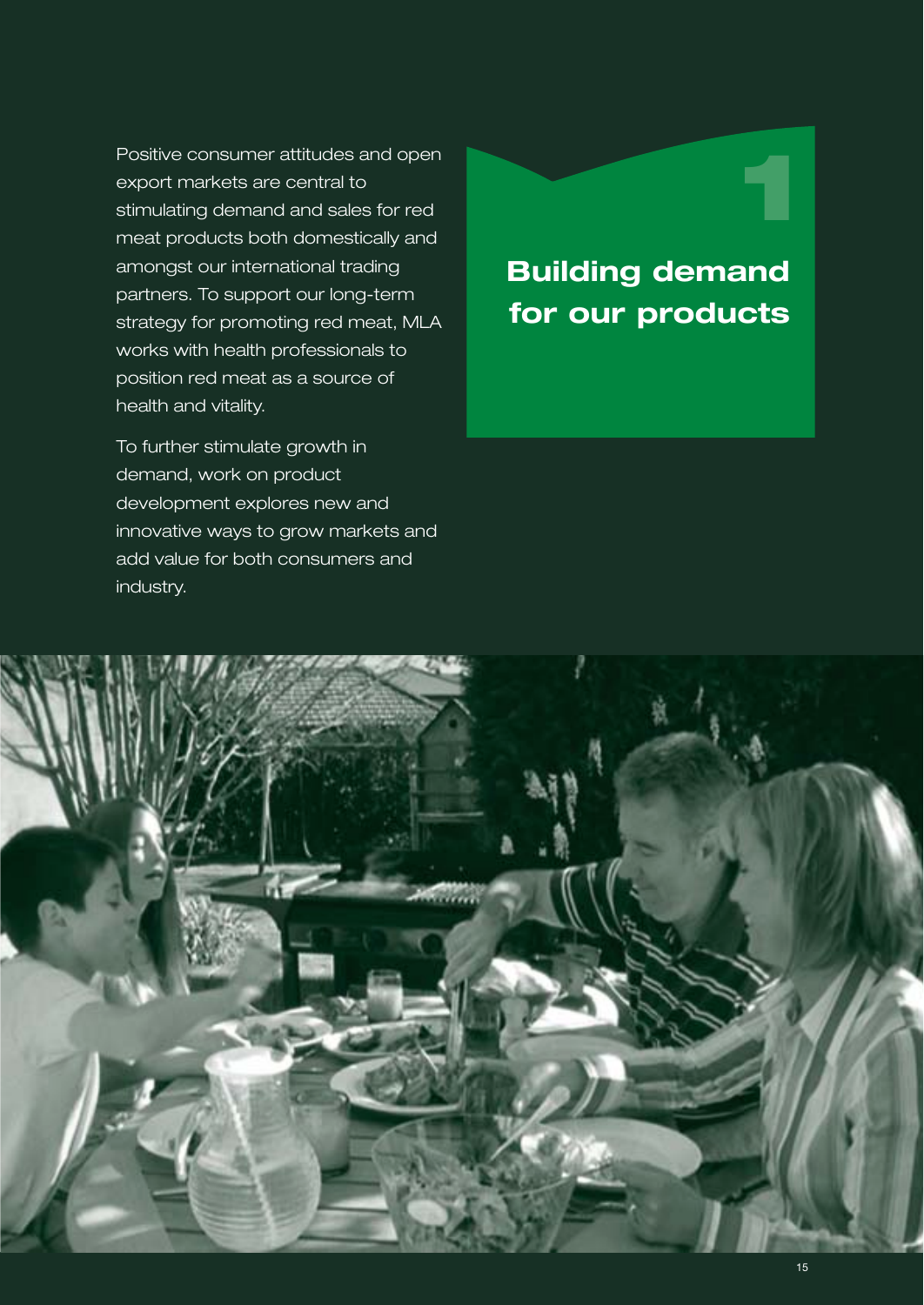### **Building demand for our products**

# Domestic promotion

### **Objectives**

- **O** Consumers and health opinion leaders regard red meat as an important source of valuable nutrients.
- **O** Hold lamb market share against further price rises.
- **O** Red meat regarded as a high priority with key retailers and foodservice operators.

### **Outcomes**

- **O** Consumer and health attitudes to red meat have strengthened.
- A strong promotional campaign underpinned an increase in expenditure and demand.
- **O** Extensive work in the retail sector supports Australia's claim to some of the best retail butcher outlets in the world.

### **Industry impacts**

- **Lamb expenditure increased by \$209m. Beef expenditure increased by \$438m.**
- **72% of dieticians now actively recommend eating red meat 3-4 times a week – up 10%.**
- **Consumer expenditure on red meat, the source of all industry wealth, has grown by \$2.6bn since MLA began in 1998.**

### **Beef**

Domestic demand for beef continues to strengthen, on the back of improving quality and more positive health attitudes. Consumer expenditure has grown by a further \$438m in 2003-04, to reach a new record of \$6.01bn. Volumes are up 2.6% while retail prices have increased a further 5.1%.

While overall volumes have grown slightly, beef's share of household meal servings slipped back from 37.8% to 36.3%. Because retailers have not been able to pass on the full beef cost increases during the year, they have reduced margins, encouraging them to promote alternative meats more strongly.

A proposed beef industry educational and promotional concept has been deferred due to a reduction in available funds.

Meat Standards Australian (MSA) grading numbers continue to grow, reflecting the ongoing growth in demand from retailers and foodservice for graded product. Our promotions support this by encouraging MSA in purchasing specifications, and supporting MSA underpinned brands.

#### **Sheepmeat**

As a result of continuing improvements in lamb quality, supported by our 'We Love Our Lamb' campaign, lamb demand was up three points on 2002-03.

Retail prices in 2003-04 are up another 12.4% and volumes are up slightly by 1.0%. Consumer expenditure has increased by \$209m to reach \$1.75bn. Although consumer demand for lamb remains strong, restricted supplies and tight retail margins mean consumption levels are lower than we would like. Lamb's share of household meals has slipped from 19.5% to 18.0%.

While current high prices are good for producers, for the longer term we must maintain lamb as a desirable yet affordable everyday meal option.

We launched a new phase of the 'We Love Our Lamb' campaign in September 2003. The commercial achieved high impact but had to be cut short due to the adverse publicity surrounding the Cormo Express incident. Point-of-sale materials communicating the proposition achieved widespread support from retailers.



To buffer some of the impact of the high lamb prices on consumers, Margaret Fulton lent her support on radio, promoting the high quality of the product nowadays. Again we achieved impact for lamb leading up to Australia Day using comedian Austen Tayshus on radio with an irreverent ditty on how we all love lamb on our BBQs.

The results of the sheepmeat eating quality work is gaining widespread support through key supply chains, with all adopting changes in practices to ensure eating quality standards are enhanced.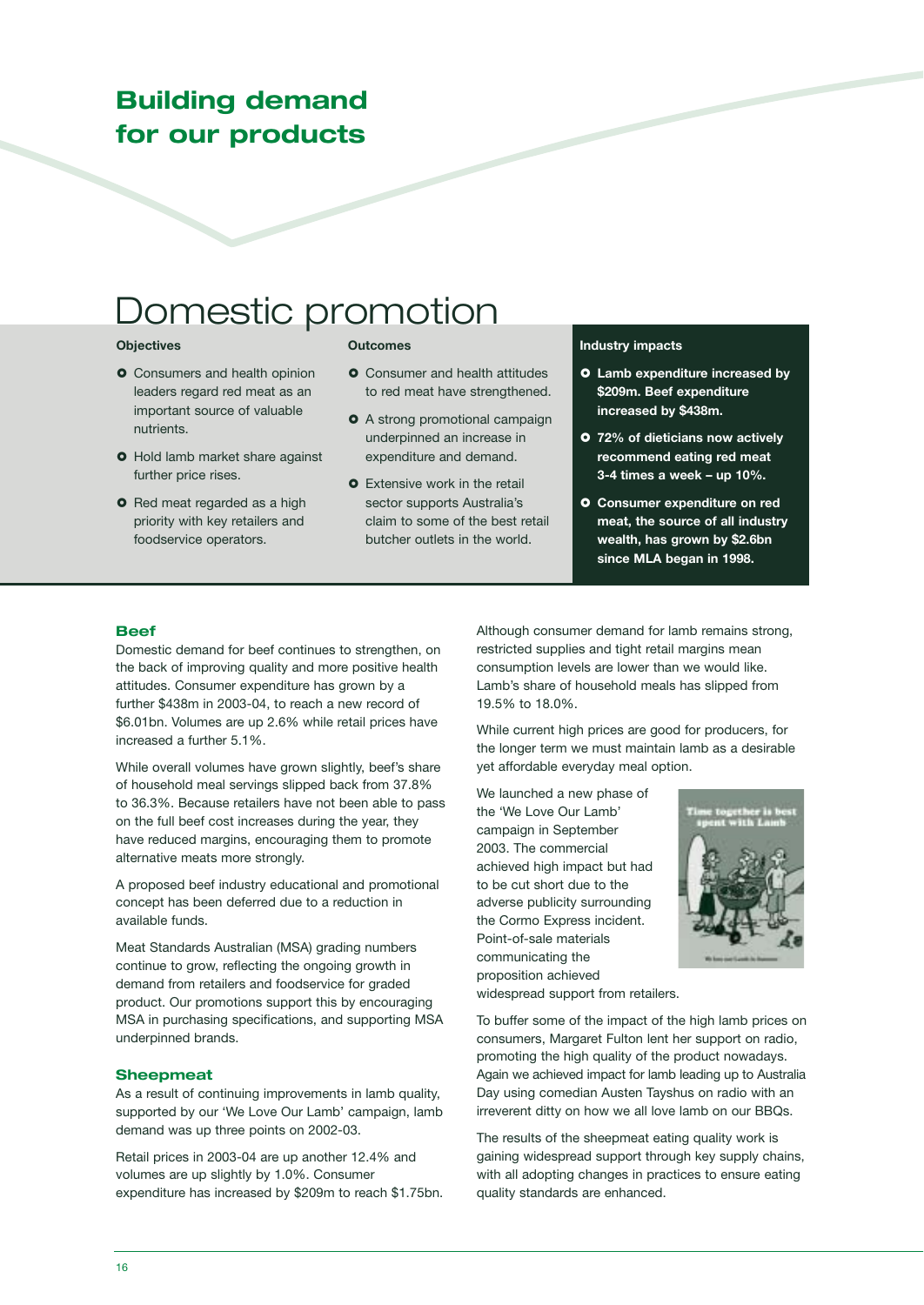### **Nutrition**

The 'Red Meat. Feel Good' campaign continues to impact positively on consumer attitudes and behaviour. The third commercial in the series, 'Stairway to Heaven', with its message about the importance of red meat in our diets regardless of age, was launched in all capital cities in August.

Also in August, we launched the CSIRO Total Wellbeing Diet, in partnership with CSIRO and Australian Women's Weekly. This diet, based on CSIRO research funded by MLA, is a 'Protein-Plus, Low Fat Eating Plan' that is proven to be effective in weight loss as well as improving other health indicators. Unlike the Atkins diet, this approach is winning strong support within the nutrition community. The diet has since received extensive coverage in press and television supporting the high profile currently enjoyed by red meat.

We are continuing our nutrition research and have 16 separate studies underway across seven areas of human health. One study, which identified the beneficial effects of high red meat intake among the elderly, received extensive media exposure. Others investigated red meat's contribution to:

- ➔ omega 3 intake
- ➔ improving low iron intake in young children
- ➔ improving cardiovascular disease risk factors.

These findings have supported our work with health professionals and resulted in positive changes in dieticians' attitudes. As a result:

- ➔ 72% of dieticians now actively recommend eating red meat three to four times a week – up 10% on last year
- ➔ 86% now agree that lean red meat should be included in obesity management – an increase of 14% on last year

We had less positive results in the general practitioner sector with GPs influenced by negative publicity surrounding the Atkins diet. However, GPs' knowledge of the value of red meat has increased.

#### **Retail and foodservice promotion**

Throughout the year we undertook a number of activities to engage these sectors including trade shows, competitions, trade tours, food festivals and food writers' events.

*Chef's Special*, a quarterly MLA magazine, distributed to nearly 20,000 foodservice professionals, aims to educate and inspire chefs to use red meat in their menus.

Red meat continues to dominate foodservice menus, enjoying a 30% share of menu offerings and chefs indicating a high level of satisfaction with the quality.

Short supply and cost increases saw lamb's presence in foodservice outlets drop four points to 38%, while beef maintained its presence in 87% of outlets.

A 'Raising the Standard' initiative was undertaken to help butchers improve their stores and make them more consumer-friendly. A total of 898 butchers have participated, exceeding our target by 20%. This activity, including hosting tours of retailers to other markets, has triggered a significant increase in re-investment by these retailers in their businesses.

Beef point-of-sale promotions are being conducted in partnership with major retailers. This ensures beef receives some meal-oriented activity in the absence of any main media support.

#### **Future**

In the coming year, MLA will continue to promote the nutrition message, while developing the next phase for launch in 2005. Our GPs campaign will be refreshed. Nutrition research will continue to provide 'new news' that can be promoted in press. Further adoption of our eating quality programs for both beef and lamb will be sought. Our 'Raising the Standard' retail program will be expanded. The highly successful 'We Love Our Lamb' campaign will continue to drive consumer demand to higher levels.

### **Collaboration**

- **Worked with CSIRO and** *Australian Women's Weekly* **to launch the CSIRO Total Wellbeing Diet based on MLA-funded research by CSIRO. The diet, promoting higher protein, low fat and moderate carbohydrates, has received wide publicity and gives credibility to the protein message. The diet has also gained strong acceptance among dieticians and nutritionists.**
- **We worked with Woolworths on the major relaunch of their meat category, and with Coles on category signage and cuts information. Within the butcher sector, we continue to support and encourage those seeking to improve their stores and offers.**
- **We also worked with complementary food and beverage companies in promotional activities. This included taking advertising within our foodservice publications to help offset costs, and combining meal promotions at retail.**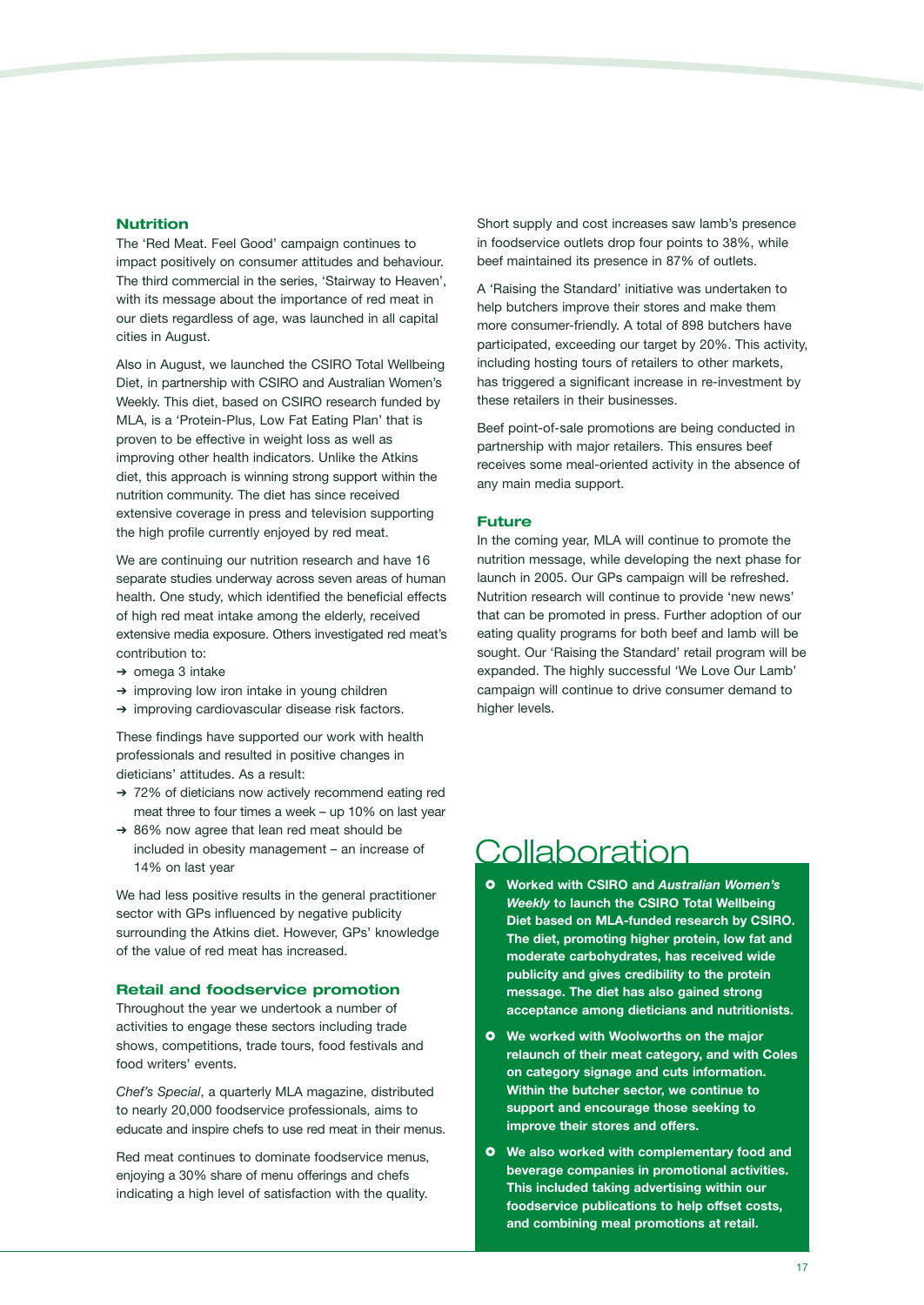### **Building demand for our products**

# Export trade promotion

### **Objectives**

- **O** Increase or maintain sales and market share in retail and foodservice channels
- **O** Continue to strengthen trade relationships.
- **O** Grow demand for Australian red meat products.

### **Outcomes**

- **0** 100% penetration for Australian beef brand in Korean hypermarkets and department stores.
- **O** Increased shelf space and market share for beef and lamb in every major region.
- **O** Increased consumption of Australian lamb across Europe by 21%.

### **Industry impacts**

- **Australia remains the number one red meat exporter. The total value of exports excluding offal and processed meats, was \$4.58bn, up 1%.**
- **Total red meat exports to Japan were \$2.05bn, up 31%.**
- **The value of lamb exports achieved record levels, reaching \$577m, up 14%.**

### **Beef**

The absence of US beef in global markets has enabled the Australian industry to capitalise on its strong position. Despite tight supplies due to drought conditions, and Australian dollar appreciation, the value of total exports has continued to rise. Total beef and veal export volumes have declined from 902,000 tonnes to 860,000 tonnes.

#### **Chinas**

Regular visits to Chinese provincial markets are being made to establish trade contacts, and a Beijing office has been established. A comprehensive China strategy report is being developed.

#### **Europe**

Beef into the European Union increased by 10% against 2002-03. Prices also increased, rising 15% from 2002-03 prices. Denmark increased tonnage from 847mt to 1,252mt and has maintained 20% share.

### **Japan**

The total value of Australian beef, offal, processed beef, lamb and mutton exports to Japan increased 31% this year to reach \$2.05bn. Volumes increased by 104,000 tonnes reflecting our strong market share which has been boosted by the ban on US imports following a case of BSE in December.

Through our strategy of directly approaching end-users, we worked with 38,600 foodservice outlets and 6,500 retail outlets. We conducted over 4,000 days of in-store cooking events. Survey results show Aussie Beef sales increased 125% on these days.

With greater penetration throughout the foodservice and retail outlets, Australia has increased market share, not only of imports (around 93%), but also the total beef market in Japan (around 45%).

### **Korea**

In Korea, MLA achieved 100% penetration for Hoju Chungjung Woo (HCW), Australia's beef brand, in hypermarkets and department stores, as well as in the family restaurant and five star hotel sectors. The HCW beef brand is prominent in leading retail outlets on over three million shelf-stable Australian beef ready meals per month.

We held over 11,000 sampling days in hypermarkets, and we continue to gain leverage from our reputation as a supplier of clean, safe red meat.

### **North America**

A 27% increase in chilled beef volumes during the year solidified the US as our second largest chilled beef market. Penetration in the foodservice and retail sectors also increased.

New retail accounts worth in excess of \$60m were gained as a result of selected import contract agreements with Australian exporters.

The manufacturing beef market remains a key area of our activities and this year we succeeded in having a large prepared food manufacturer include Australian manufacturing beef in their offering.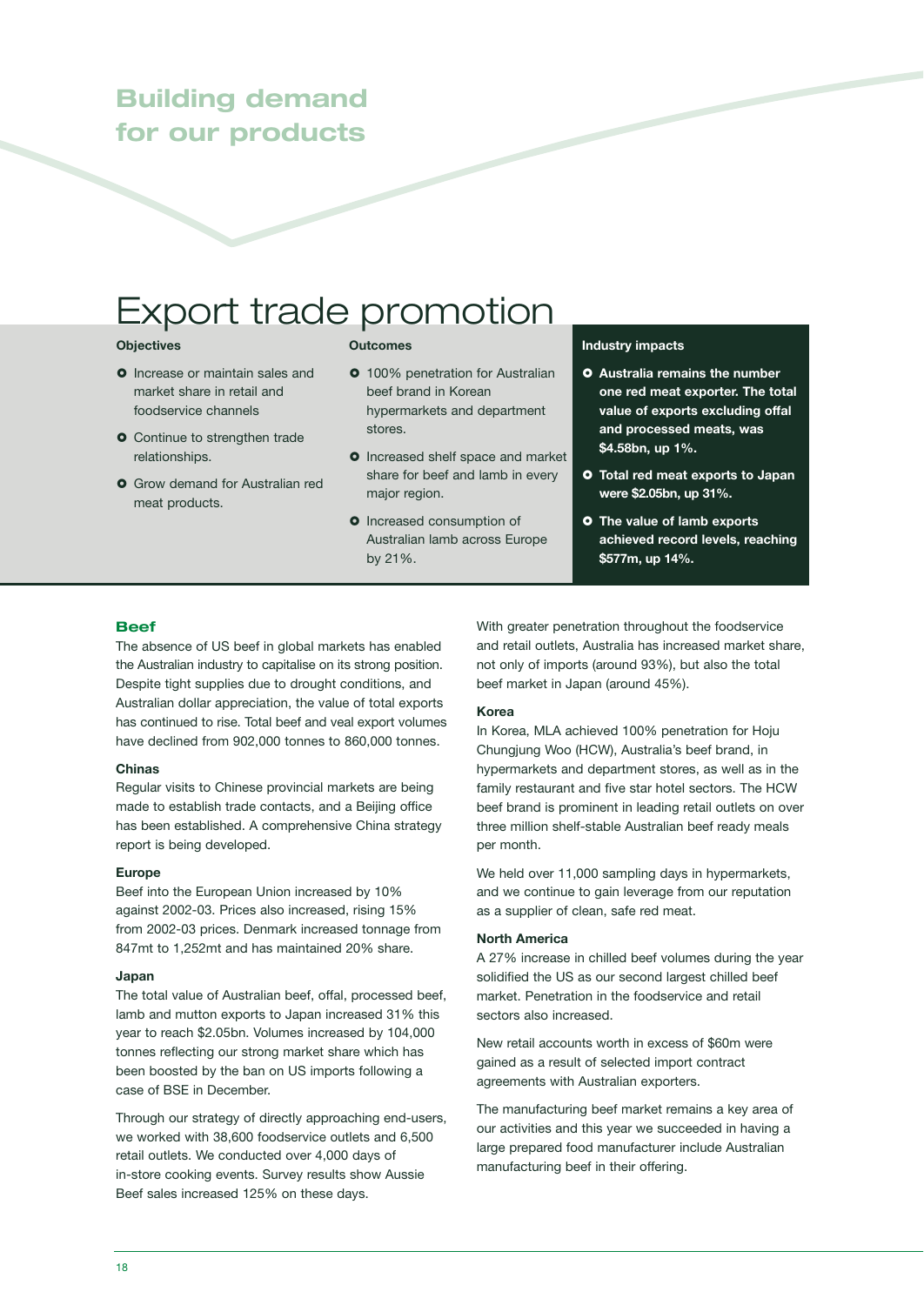#### **South Asia**

Australian red meat's shelf space increased substantially across the region this year, as did red meat's presence in the foodservice sector.

MLA conducted a number of promotions to strengthen our market share including the *Asian Retail Cut Guide,* trade seminars and trade shows. We also published the bi-monthly *Asian Nutrition News* and ran nutrition programs aimed at school children.

### **Sheepmeat**

Sheepmeat exports increased by \$11m to \$945m despite a reduction in volumes from 250,000 tonnes to 232,000 tonnes. The Australian sheepmeat industry demonstrated its resilience by delivering these results despite tight supplies and an appreciating dollar.

#### **Europe**

Consumption of Australian lamb increased 21% across Europe to 15% of total exports. The UK showed the greatest growth, now representing 64% of trade to the region. Switzerland increased 17%, and Poland entered the market for the first time with direct imports of frozen lamb (153mt).

### **Japan**

Australian lamb exports to Japan have continued to expand. A lamb recipe leaflet was developed for Aussie lamb retail promotions. This, and other promotional activities, have contributed to continued improvement in consumer awareness and perceptions towards lamb.

### **Middle East and Africa**

In the United Arab Emirates (UAE), the volume of chilled lamb carcase exports declined, as did frozen bone-in carcases, down 28%. However, we saw increases in the per tonne value of chilled bone-in primal cuts (57%), boneless (159%) and frozen (282%). Average values have increased by 34%.

Reduced supply and the opening of markets to price competitive products impacted on our traditional mutton markets and exports were down 9% to 28,300mt.

Trade development activities for mutton were undertaken in emerging markets such as Libya. Sheepmeat exports to Africa have increased by 50% to reach 9,264mt, and exports to South Africa rose by 9% to 7,777mt.

#### **South-East Asia/Chinas**

We participated in conferences in India expanding our database of contacts. We worked with chefs and retail in Taiwan and developed recipes promoting lamb. We also ran workshops and seminars in Thailand, Malaysia and The Philippines targeting the foodservice sector and building strong relationships in that sector.

### **United States**

The US remained Australia's largest market for lamb exports accounting for 30% of total exports. Volume rose 18% and value increased 20% to \$264m. Demand for Australian lamb remains strong within both the retail and foodservice market segments.

MLA's broad marketing mix included a new initiative to expose up and coming chefs to Australian lamb. Held in conjunction with Johnson and Wales University, "A Taste Down Under" reached over 2,000 young chefs.

This year saw a greater focus on co-funded in-store demonstrations with one major retail account increasing volume by 10%. Another major new retail account was secured with annual sales volume expected to reach at least 3,500 tonnes.

#### **Financing overseas operations**

To finance overseas operations MLA purchases foreign currency contracts 12 months in advance to ensure funds are available for programs. Under this policy we can carry out planned programs overseas and not have to reduce or halt activities midway through a year due to currency fluctuations.

This means that when the Australian dollar appreciates losses are made, and when it depreciates gains are made, with gains and losses tending to cancel each other out over a full economic cycle. The main benefit to industry is that an adverse impact is reduced by avoiding interruptions to planned activities in an unfavourable climate.

The continued rising value of the Australian dollar through the year resulted in a loss of \$2.24m. (For more details see page 78.)

### **Future**

The safe image of Australian red meat and our ability to service customers, has given Australia defensible and sustainable market share gains. We have an enviable market position. In the year ahead we will work to leverage every opportunity for the industry.

### **Collaboration**

**MLA works to build relationships and promote Australian red meat in all our markets. We team up with other companies to get greater leverage from our promotions. For example, we joined with Southcorp Wines and an Australian exporter in the US to promote Australian chilled beef at the month-long Disney Epcot festival. And in Japan we worked with Tourism Australia, Qantas, Australian Wine Bureau and Wolf Blass wines on numerous joint promotions.**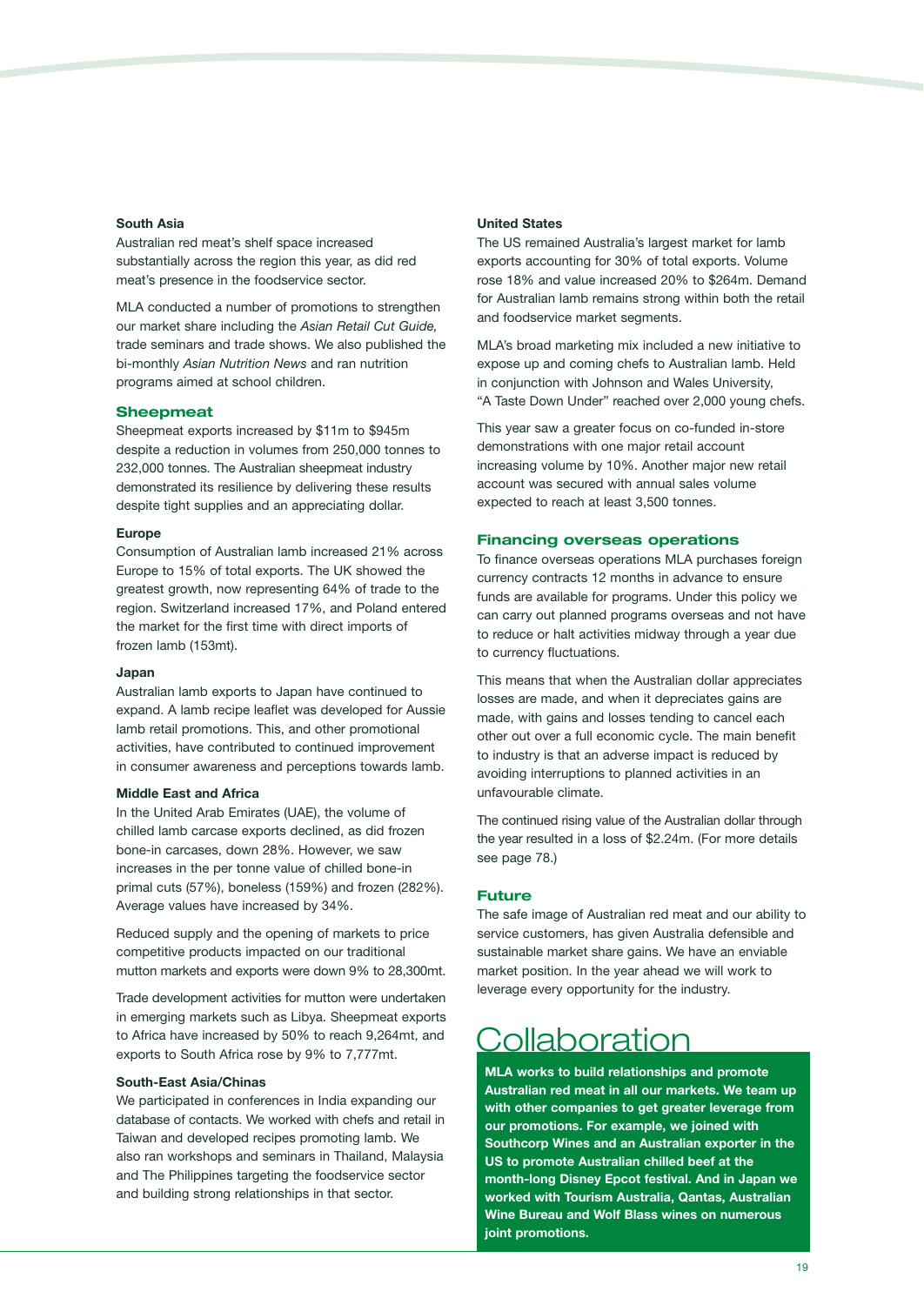### **Building demand for our products**

# Market access

### **Objectives**

- **Outcomes**
- **O** Defend and, where possible, improve market access conditions.
- **O** Conduct research into the impact of access barriers on our red meat industry, and into strategies for removing these barriers.
- **O** Saudi offal ban lifted.
- **O** Australia/Thailand Free Trade Agreement (FTA) delivered excellent results for industry.
- **O** Achieved objectives for the Australia/US FTA.

#### **Industry impacts**

- **\$8m–\$10m per annum generated from opening Saudi offal trade.**
- **\$1.1bn–\$1.7bn estimated cumulative potential benefit to industry from Australia/US FTA.**

MLA, in conjunction with the peak industry councils and the Federal Government, successfully reduced a number of trade barriers this year.

In July, after many years of effort, the Saudi Arabian Government removed a ban on importing offal and meat products containing spinal cord. In January, a ban on transhipments was also lifted allowing meat to enter Saudi Arabia through transit ports and making shipping to east coast Saudi Arabia more efficient.

The Australia/Thailand FTA produced significant results for the industry. Tariff reductions were achieved in both the red meat and live export sectors, with all tariff barriers to be eliminated in coming years, delivering \$780m1 per annum to industry.

MLA was actively involved in the Australia/US FTA and met our key objective of achieving an immediate increase in access (once the FTA comes into force) through the removal of all lamb and the majority of mutton tariffs, and elimination of all in-quota beef tariffs. This will eliminate an estimated \$23m burden on the trade. In addition, Australia's existing 378,214 tonne beef quota will increase by 70,000 tonnes over 18 years, and then be lifted completely, representing an estimated \$1.1bn to  $$1.7$ bn<sup>1</sup> to industry.

The World Trade Organization (WTO) Doha Round is still underway, however we achieved a number of important milestones during the year. In particular, we liaised with government to ensure red meat industry objectives were acknowledged and we represented industry interests at all key forums.

There were numerous other issues in which MLA was involved, to further industry interests. These included country of origin labelling in the US, and holding a Tri-Lamb Forum (Australia, US, New Zealand) to lift US

lamb consumption. We also coordinated lobbying efforts to oppose the Japan beef tariff safeguard, and established a memorandum of understanding between the Australian and South African red meat producer industries. We organised a meat forum in Egypt to address technical access, and were involved in access arrangements in the European Union, and beef access and veterinary cooperation in Russia.

Complementing our industry positioning and lobbying, MLA undertakes research to provide economic rationale for market access. Work included:

- ➔ the Magellan Global Beef Liberalisation study
- ➔ a study showing that a highly protected domestic industry need not automatically decline once that protection is removed
- ➔ research showing that New Zealand and Australia would gain from opening the EU sheepmeat quota
- ➔ a report showing the cost to the Japanese meat trade, consumers and economy of placing tariff safeguards on Japanese beef imports

### **Future**

Work will continue towards achieving a positive outcome from the WTO Doha Round. MLA will also be actively involved in bilateral trade liberalisation efforts – in particular the feasibility of progressing FTAs with China and Malaysia.

### Collaboration

**MLA is a respected participant in market access negotiations. Throughout the year we worked closely with the Department of Foreign Affairs and Trade and the Department of Agriculture, Fisheries and Forestry on every major issue relating to red meat market access. MLA also convened two industry/ government meat access forums to facilitate a joint, coordinated approach across all access issues.** 

*<sup>1</sup> Estimated cumulative potential benefit to industry.*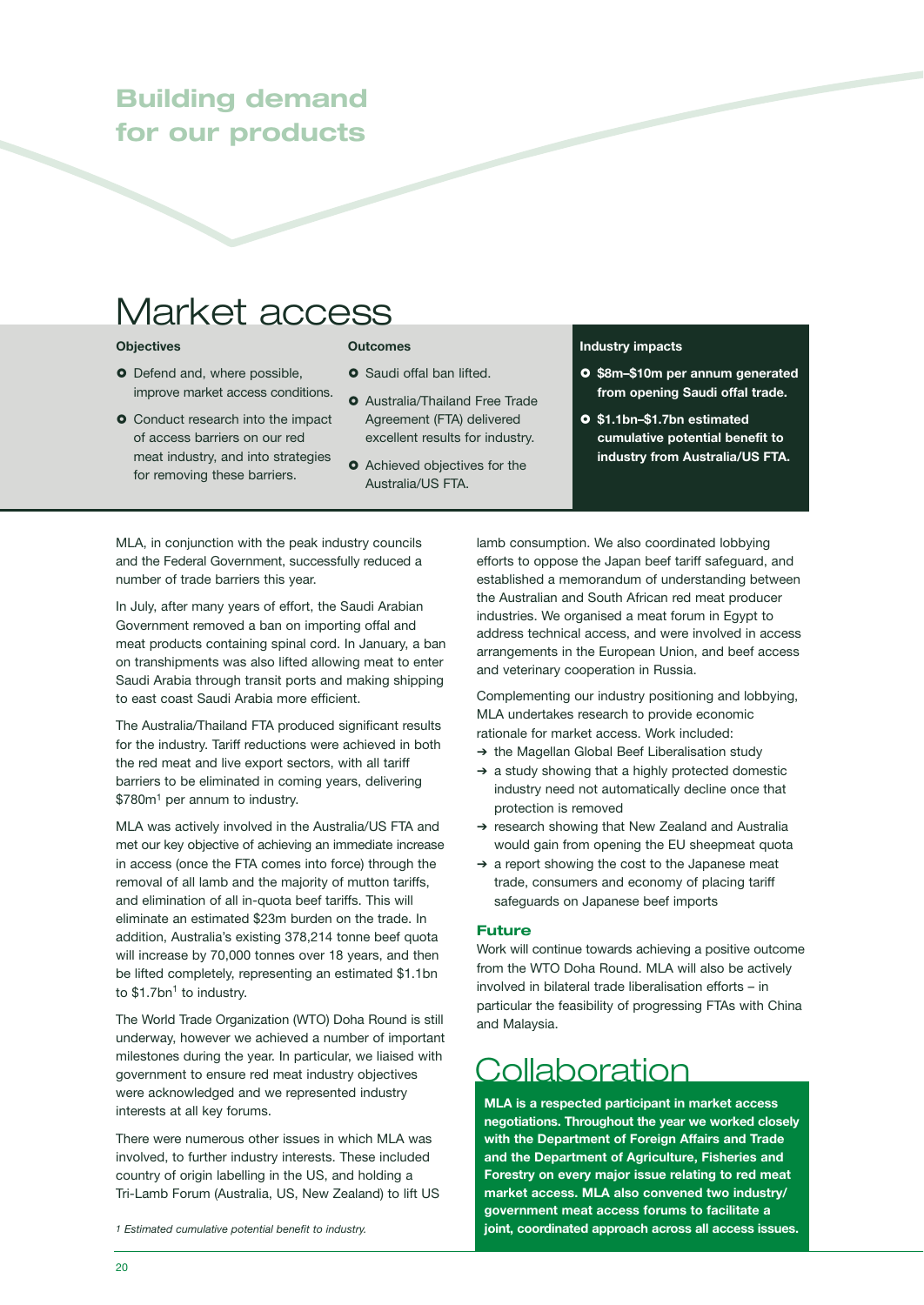# Red meat innovation

### **Objectives**

- **O** Identify and capture benefits from emerging trends.
- **O** Develop innovative products, technologies, merchandising and packaging solutions.
- Align practices, capabilities and culture to consumer trends.

#### **Outcomes**

- **o** Shelf-stable technology is moving into domestic markets.
- **O** Increasing utilisation and value of lower value red meat cuts.

### **Industry impacts**

- **O** Innovative technology added **\$10m to export markets.**
- **Increase in red meat used in value added products from 162,000mt (2000) to over 206,000mt in 2003.**

The Red Meat Innovation program aims to ensure the industry is in the best possible position to capture the benefits of value adding, such as emerging trends and opportunities, along with developing innovative products, technology and merchandising solutions.

Flow on benefits from this program address the triple bottom line by adding dollar value to red meat, responding to consumer and health needs and finding innovative ways to reduce packaging waste.

The top 25 value adding companies are reported to currently use 206,000mt of red meat in their value adding processing, a substantial increase from 162,000mt used in 2000.

### **Strategic research**

We made significant progress in the development of meat strip alignment technology (MSAT) through the year. The technology is a method for aligning meat strips to significantly control the texture of manufactured meat. Sensory research confirmed its viability and, over time, it will generate improved commodity prices with 60% anticipated to flow on to the producer.

A patent is now pending on MSAT and the process, and we are currently commercialising the equipment.

### **Shelf-stable technology**

New technology providing shelf-stable, value added red meat products has created an avenue for expanded exports to the European Union. The technology was initially a process applied to cooked lamb shanks, so they can maintain the quality of individually packaged product, and stay unrefrigerated for up to 12 months.

This year the demand for shelf-stable products has expanded onto the domestic foodservice market. These products are increasing the value of low value cuts and increasing the sales of red meat products in the foodservice sector.

### **In-store point-of-sale solutions**

The in-store point-of-sale solution is a hands-on management system developed for retail butchers. It is centred on an integrated hardware and software module, specifically tailored to retail butchers. It includes a sophisticated sales register suitable for the butcher store environment, scales and printer with integrated EFTPOS, and a customer advertising screen that presents information about specials and new products.

This innovative management system also includes a website that provides butchers with the infrastructure to set up and run their own customer loyalty program. Customers can earn points on their purchases and then redeem them against future purchases similar to 'frequent flyer' or petrol/grocery schemes. This is especially useful for retailers with multi-outlet businesses. The website is also an information resource for butchers.

### **Future**

We will continue our work to increase value, respond to consumer trends and find innovative ways to reduce packaging waste and make the red meat industry a more environmentally friendly industry.

### Collaboration

**We are collaborating with the National Centre of Excellence in Functional Foods, which is supported by the National Food Industry Strategy. Through this centre we will help the red meat industry respond to emerging consumer nutritional trends and scientific advances in food and health.**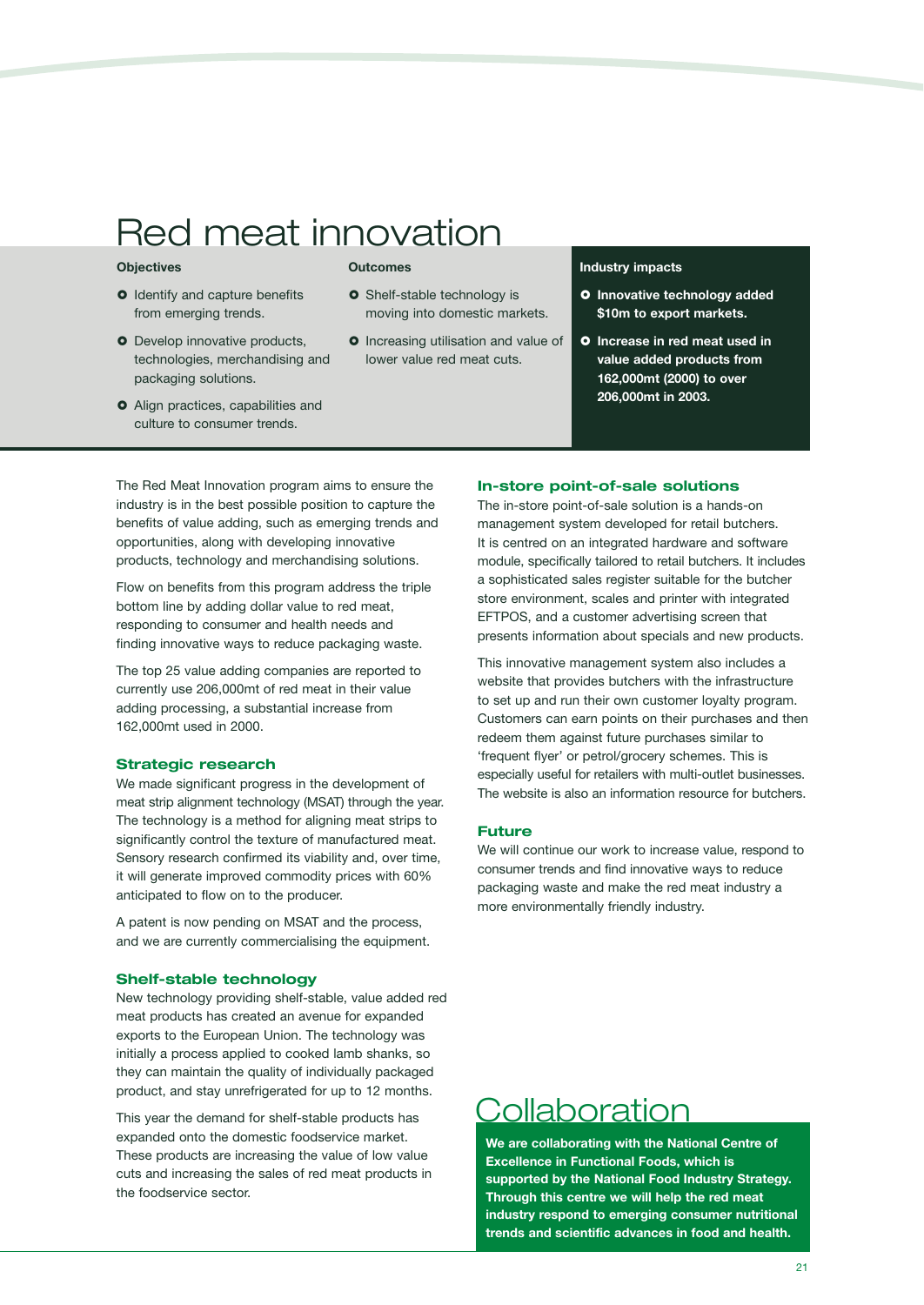### **Building demand for our products**

## Co-products

### **Objectives**

- **O** Capitalise on functional and chemical properties of rendered products for industrial applications.
- **O** Position Australia as a preferred supplier to the health, wellbeing and biotech industries.
- **o** Increase the industry's capability to capture value from co-products.

### **Outcomes**

- **O** Research priorities for Co-products program identified.
- **o** Successful technical presentations in China created awareness of Australian rendered products.
- **O** New products and partnerships in high value bioactives area.

### **Industry impacts**

- **The market position of co-products is being maintained through technical projects.**
- **New opportunities for rendered co-products are being developed.**
- **O** High value bioactives markets **and opportunities continue to be developed.**

The Co-products program aims to position industry to capture value from a range of opportunities, taking advantage of Australia's competitive positioning as a 'clean and green' source of high value/high integrity raw materials.

MLA and Monash University initiated a design project for chemical engineering students focusing on the rendering industry to include tallow as a feedstock to produce biodiesel. Additional post-graduate projects, such as energy management and optimisation, have also commenced on rendering sites.

Projects such as these provide the rendering industry with the opportunity to collaborate in university-based R&D projects.

Our high value bioactives research aims to maximise new and exciting opportunities for commercialising biologically active components of red meat for the international health care, nutrition and food industries.

Through the year we identified a number of opportunities for high value bioactives, the main one being around blood-derived fractions. Next year we will focus on developing these opportunities.

Strategic alliances are central to the ongoing search for new opportunities. An important alliance is with Australian Dehydration Technologies (ADT) Pty Ltd, the US Department of Agriculture and the Agricultural Research Services, Eastern Regional Research Centre. This collaboration will include applying technologies to meat and bonemeal that have been shown to inactivate infectious BSE prions, characterising the resultant materials to target potential non-feed applications.

In April, the Fats and Proteins Research Foundation, Inc. approved an inaugural group of proposals comprising nine interdisciplinary objectives to be undertaken at the Animal Co-products Research and Education Centre, Clemson University, South Carolina. Projects include analysis of separable fractions of proteins from animal by-product materials, and extrusion and moulding of animal protein fractions and fats for packaging applications.

MLA works with the Australian Renderers' Association (ARA) in a number of areas. This year we facilitated a strategic planning workshop attended by the ARA executive and management. Following on from the workshop, ARA and individual rendering enterprises will contribute to a number of new projects.

This strategic alliance model will now be used as the basis for building new relationships with other allied industry associations.

### **Future**

To further our university-based work a short list of potential industry projects is under review.

### **Collaboration**

**International research and technical awareness networks are used to keep abreast of international developments and ensure that best use is made of available R&D resources. Using local and international networks, we have identified more than four potential new partners. We will develop dialogue to explore the possible opportunities and identify projects in the coming year.**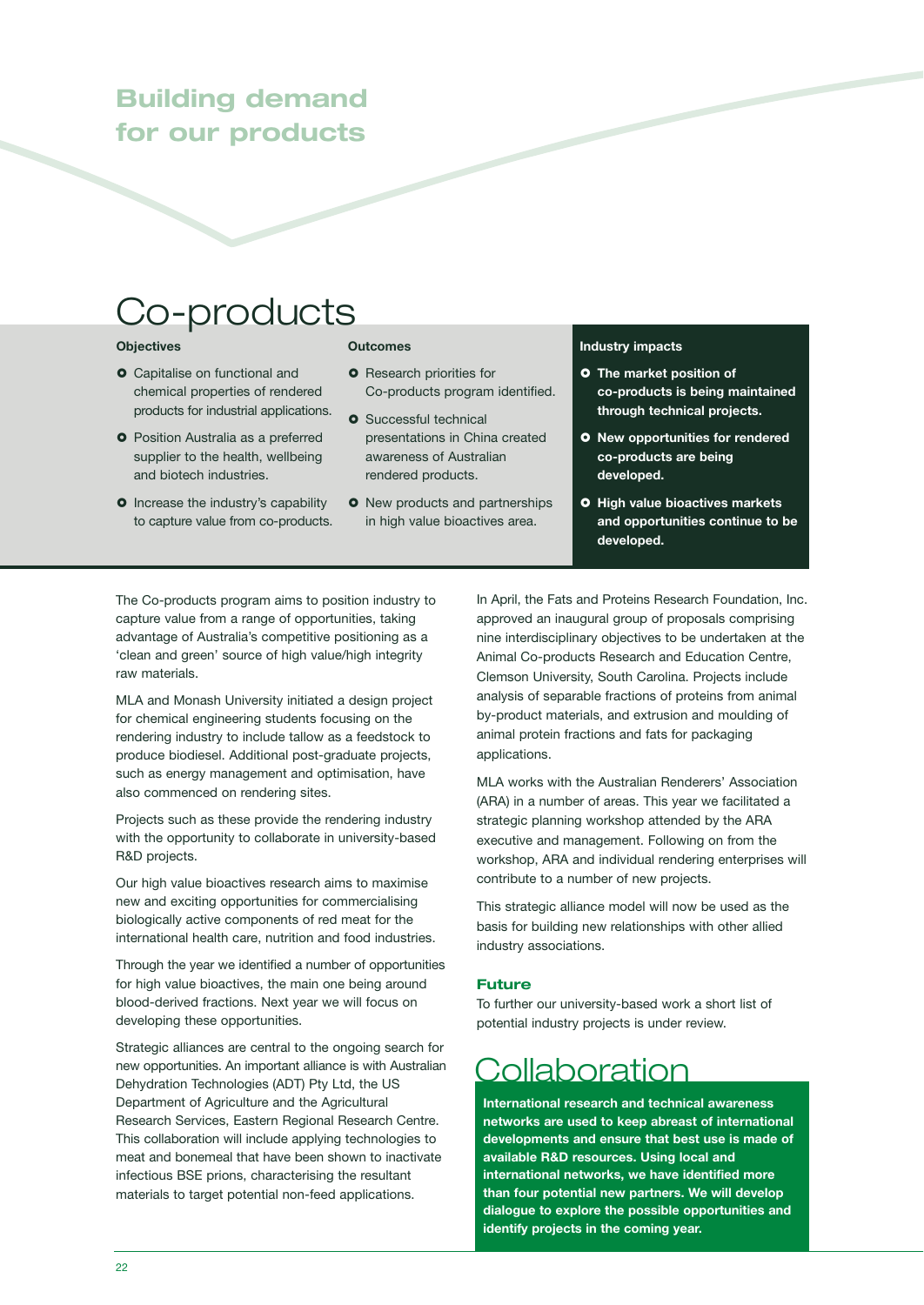Consumers globally are becoming more aware and better educated about the foods they eat. Consumer-led demand for product integrity is escalating and Australia must position itself to meet this demand. To do so with confidence we must be able to guarantee our products at every stage of the supply chain.

# **Guaranteeing 2**

**the integrity of our products**

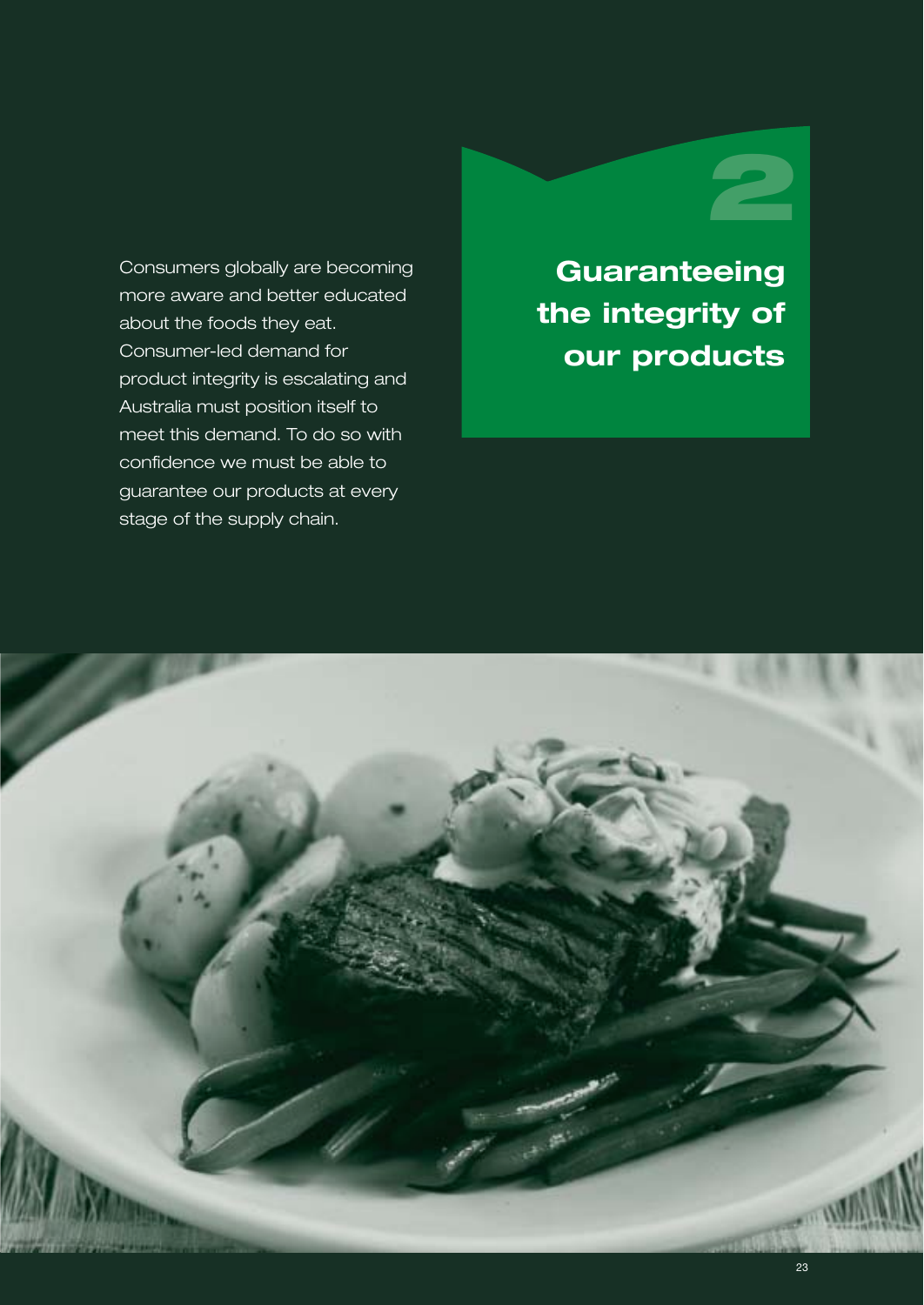### **Guaranteeing the integrity of our products**

# Meat safety and issues management

#### **Objectives**

### **Outcomes**

- **O** Rigorous management systems to deliver safe and hygienic products to the market place.
- **O** Rationalise regulations and standards within the industry and implement sound crisis management principles and strategies.
- **Q** Laid foundations for the successful introduction of LPA Level 1.
- **O** Guidelines for the safe manufacture of smallgoods recognised by food regulators.
- **O** Predictive microbiology approaches drafted into export legislation.

### **Industry impacts**

- **Close to 80,000 producers provisionally registered with LPA to receive information packs.**
- **New food safety tools assist industry to comply with regulations on manufacture of fermented meats.**
- **6,150 producers attended 48 NLIS workshops throughout Australia**

MLA's Meat Safety/Issues Management program supports the activities of SAFEMEAT, a partnership between federal and state governments and all sectors of the red meat industry. SAFEMEAT oversees and promotes sound management systems to deliver safe and hygienic products to the market place. It also promotes rationalisation of regulations and standards within the industry and implements sound crisis management principles and strategies.

### **Meat safety**

### **Research and development**

Work on Enfer ELISA and Biorad rapid test procedures for Bovine Spongiform Encephalopathy (BSE) was finalised and the tests are now accredited for use. These rapid tests for BSE provide Australia with rapid screening capabilities that can be used to detect any incidence of this disease to enable and maintain market access.

A further project is also underway to fully validate the polymerase chain reaction (PCR) test which will detect animal-derived DNA in stockfeed. This project is expected to reach completion by the end of 2004.

Preliminary studies have indicated that reduction of *E. coli* shedding in feedlots can be reduced by 99% through a short-term feeding regime. New technologies have been developed for monitoring of the next trial.

We have planned a further trial to determine the impact of short-term feeding on both *E. coli* shedding and cattle. This trial is on track and we expect it to be completed in late 2004.

An abattoir microbiological baseline survey is also on track and 50% completed. It shows a 90% reduction in some indicators, such as total viable count (TVC). *E. coli* prevalence has also been reduced by around 20%. Final results will be available in late 2004.

#### **Education and communication**

MLA hosted a number of international trade delegations to promote Australian safety systems. Also, a number of food safety brochures were published in English, Japanese and Korean to promote the safety of Australian red meat in international markets.

As well, we commenced re-development of the SAFEMEAT website.

We were successful in having AVCARE accept responsibility for setting estimated slaughter intervals (ESIs) and withholding periods (WHPs) for on-farm chemical use. MLA delivers updated information on ESIs and WHPs to producers via *feedback* magazine (these were published in the July 2003 edition).

Workshops dealing with critical food safety and regulatory issues for processors across Australia attracted over 250 participants. A later survey indicated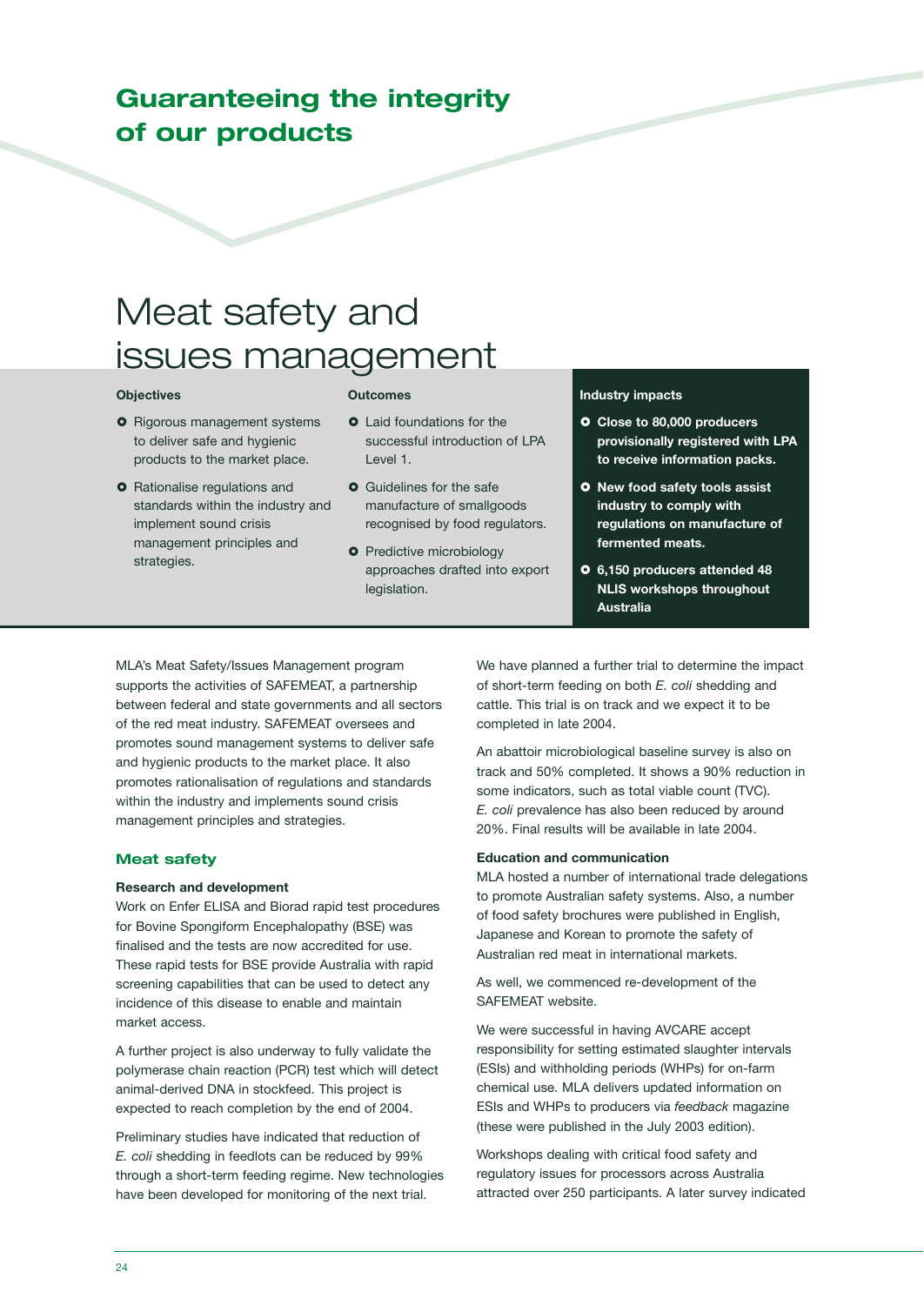a high rate of follow-up by participants after returning to the workplace.

We published *Guidelines for the safe manufacture of smallgoods* and held workshops across Australia. Changes to food regulations and MLA-developed tools for manufacturers were highlighted. The food regulations contain a note recommending the use of our guidelines to assist manufacturers to comply with the new regulations.

The Australian Quarantine and Inspection Service (AQIS) has proposed modifications to the Export Meat Orders. It recognises MLA-sponsored work in predictive microbiology and allows considerable opportunities for industry innovation and process efficiency.

### **On-farm food safety**

The Livestock Production Assurance (LPA) program was launched on 1 July 2004. LPA is an on-farm food safety certification program that adds rigor to the existing National Vendor Declarations (NVDs). This included the development of the combined NVD and waybill that underpins LPA Level 1. An emergency NVD and electronic NVDs (eDecs) were also developed and delivered as part of the preparations for the introduction of LPA. At the same time, all commodity vendor declarations were reviewed with final implementation expected in September/October 2004.

The LPA 1800 number registered 77,879 property identification codes (PICs) from 1 March to 30 June and we have responded to 101,197 producer enquiries.

The introduction of LPA has created a user pays system for NVDs, which included the establishment of an electronic funds transfer system for credit card use.

Work has also commenced on reviewing the existing Level 2 programs.

### **NLIS**

MLA's role in the National Livestock Identification System (NLIS) is to provide and maintain the NLIS database and provide information on the use of NLIS to all industry sectors.

Infrastructure was developed to meet the demands of a state-by-state roll out, and additional field and helpdesk staff were assigned to support the NLIS team.

Attendance at 48 NLIS workshops conducted Australiawide reached a record of 6,150 producers.

During the year we achieved ISO 9001-2000 accreditation. A database audit was conducted this year and finalised during third quarter of 2004. A strategy is in place to address issues related to database integrity.



MLA finalised the rumen bolus recovery trial (stage 1). and we are now in a position to move towards stage 2 of this trial.

#### **Issues management**

MLA acted quickly to address food safety concerns in the US in the light of the BSE case there. We targeted our existing accounts with information and news on Australia's BSE-free status and food safety guidelines and met with leading food retailers.

We continued to present details of Australia's food safety systems to many visiting delegations throughout the year.

### **Future**

We will continue to focus on areas of meat safety that are likely to have the greatest impact on market access and areas where new processes offer opportunities for gains in efficiency.

### **Collaboration**

**MLA works with both government and industry through our support of SAFEMEAT.**

**In the area of food safety research, MLA is a core member of the Australian Food Safety Centre of Excellence, funded by the National Food Industry Strategy.**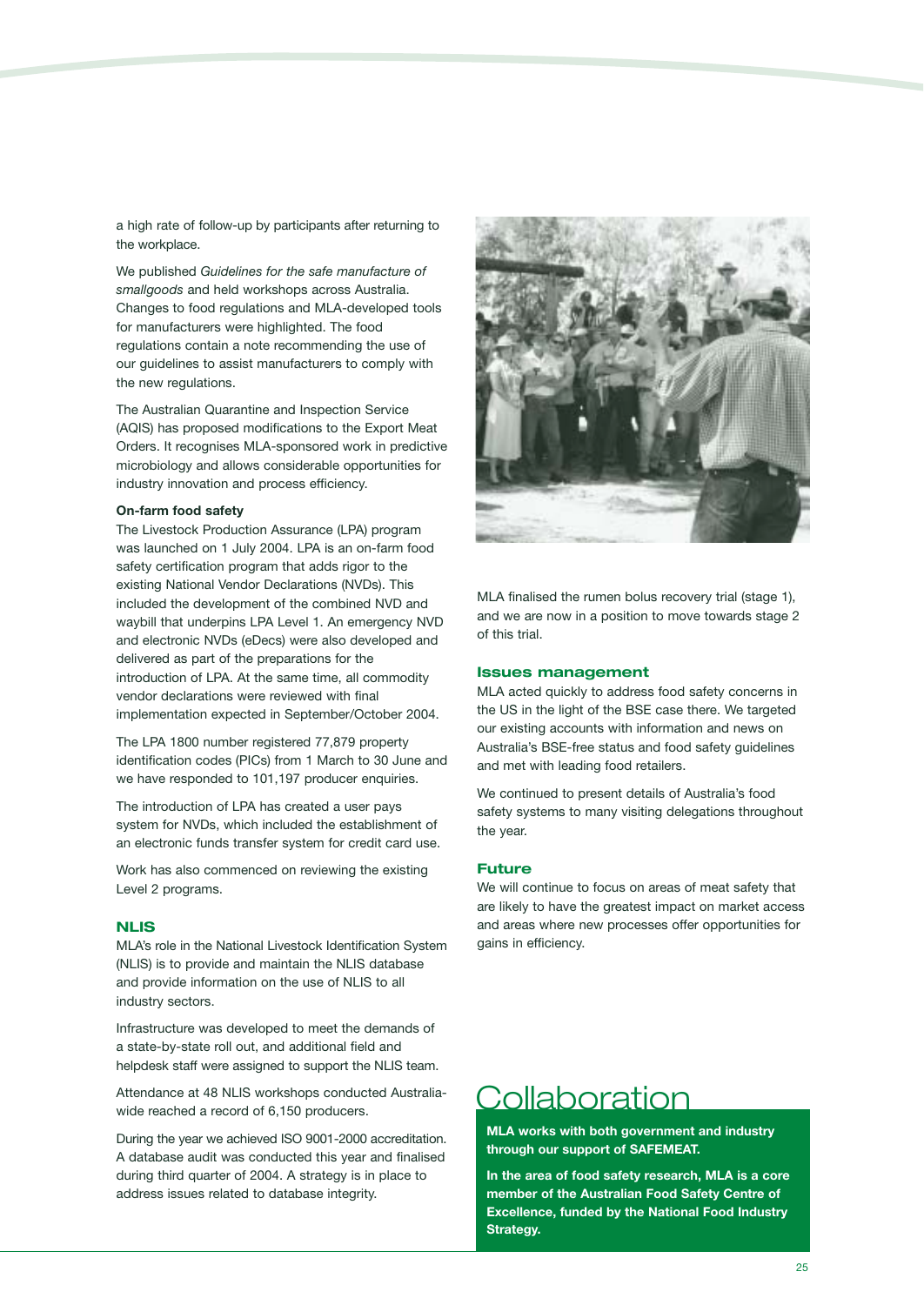### **Guaranteeing the integrity of our products**

# Meat Standards Australia

### **Objectives**

- **O** Provide an accurate, reliable eating quality standard based on established procedures.
- **o** Implement a world-class grading and technical support service to meet the production and information needs of the industry.
- **O** Provide information and training to assist widespread understanding of MSA.

### **Outcomes**

- **O** Ongoing research continued to improve the MSA model and we introduced a standards manual for saleyard operators.
- **O** Further developed MSA grading services ISO 9001:2000 system.
- **O** Continued to develop and deliver MSA training courses for the retail and foodservice sectors.

### **Industry impacts**

- **MSA grading is now offered at 34 processing plants.**
- **16 plants employing 58 on-site graders.**
- **520,000 head graded a 42% increase.**

Meat Standards Australia (MSA) grading numbers continue to climb with 520,000 head graded this year, a 42% increase on last year. Grading is now offered at 34 processing plants with 16 plants employing 58 on-site graders.

Research and development on the Hot Grading Model continued during the year, with the Pathways Committee giving final sign-off in July 2004. The development of this model will add significant value to larger beef processors when they enter the MSA system.



MLA continues to work with supermarkets and their suppliers to train staff on MSA and implement MSA science and practices in their supply chains.

We developed a new MSA standards manual specifically for saleyard operators. Since the manual's introduction, we have approved a total of 26 saleyards to conduct MSA sales and trained saleyard staff in the new system.

A detailed MSA cost-benefit analysis was commissioned, with the final report expected in the second half of 2004.

### **Future**

MSA will continue to monitor future developments in objective measurement technologies and intervention systems, wherever they have a positive impact on beef eating quality.

### Collaboration

**MSA will continue to work with all industry sectors to develop and implement a commercially-focused grading model that will deliver improved beef eating quality for consumers.**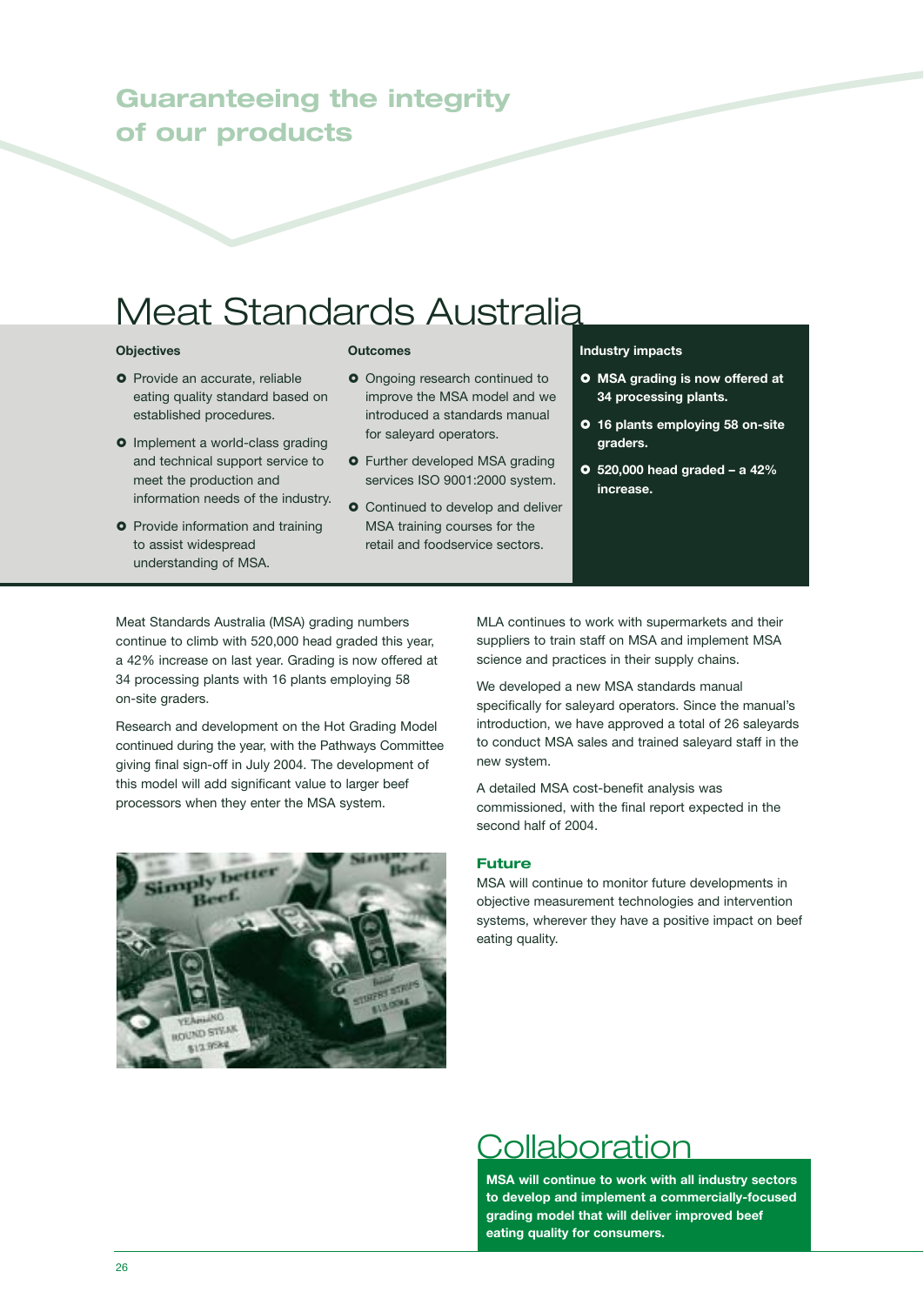### Successful businesses rely on a robust infrastructure to deliver product integrity and supply chain efficiencies. New technologies and the accelerating pace of change drive the imperative for a competitive edge for our products in the global market. The success of the Australian red meat industry lies not only in its products, but also in the efficiency of its systems.

# **3**

**Providing the infrastructure to support a competitive industry**

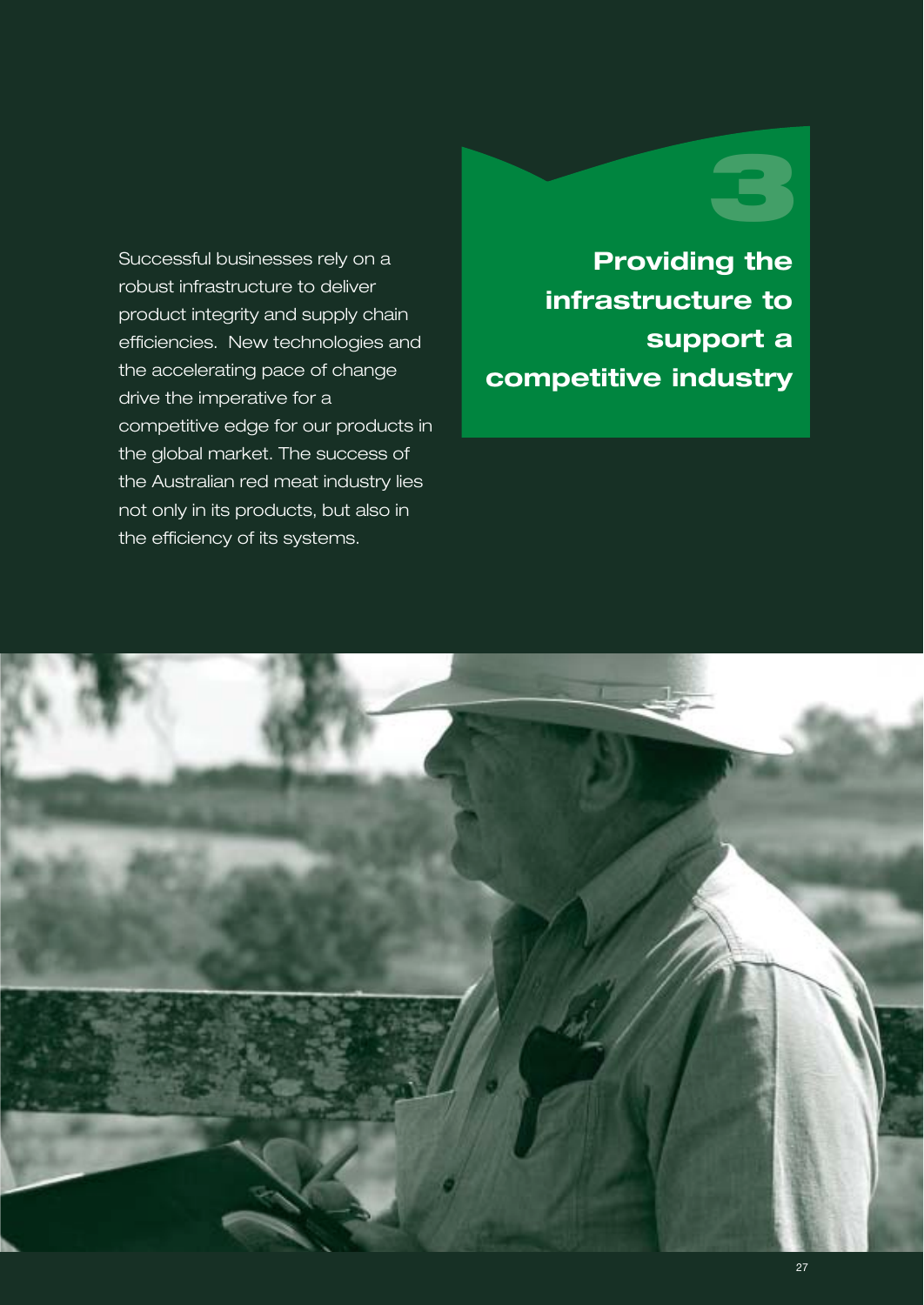### **Providing the infrastructure to support a competitive industry**

# VIAscan

VIAscan is video imaging analysis technology designed to deliver more objective feedback on carcase yields, benefiting both producers and processors. The technology, developed through MLA funding, has been commercialised, with 11 machines currently operating in beef and sheep processing plants in Australia and New Zealand.

The intention has always been to commercialise the technology and place the administration, marketing and development of VIAscan in the hands of an organisation that has the required infrastructure and expertise.

On that basis, MLA sought an appropriate company to takeover the commercial operation of VIAscan.

In April we announced the sale of the VIAscan technology to Brisbane-based company SASTEK, an Australian owned company with strong links to the meat processing sector in Australia and New Zealand.

VIAscan's marketing arm, VIAscan Quality Assessment (VQA) has also been purchased by SASTEK.

Expressions of interest for the purchase of the VIAscan technology and VQA were sought in November after ownership reverted to MLA.

The sale of VIAscan and VQA to SASTEK will include a payment of \$480,000 to MLA, along with a percentage of sales should revenues exceed an agreed threshold.

(For more details see page 72)

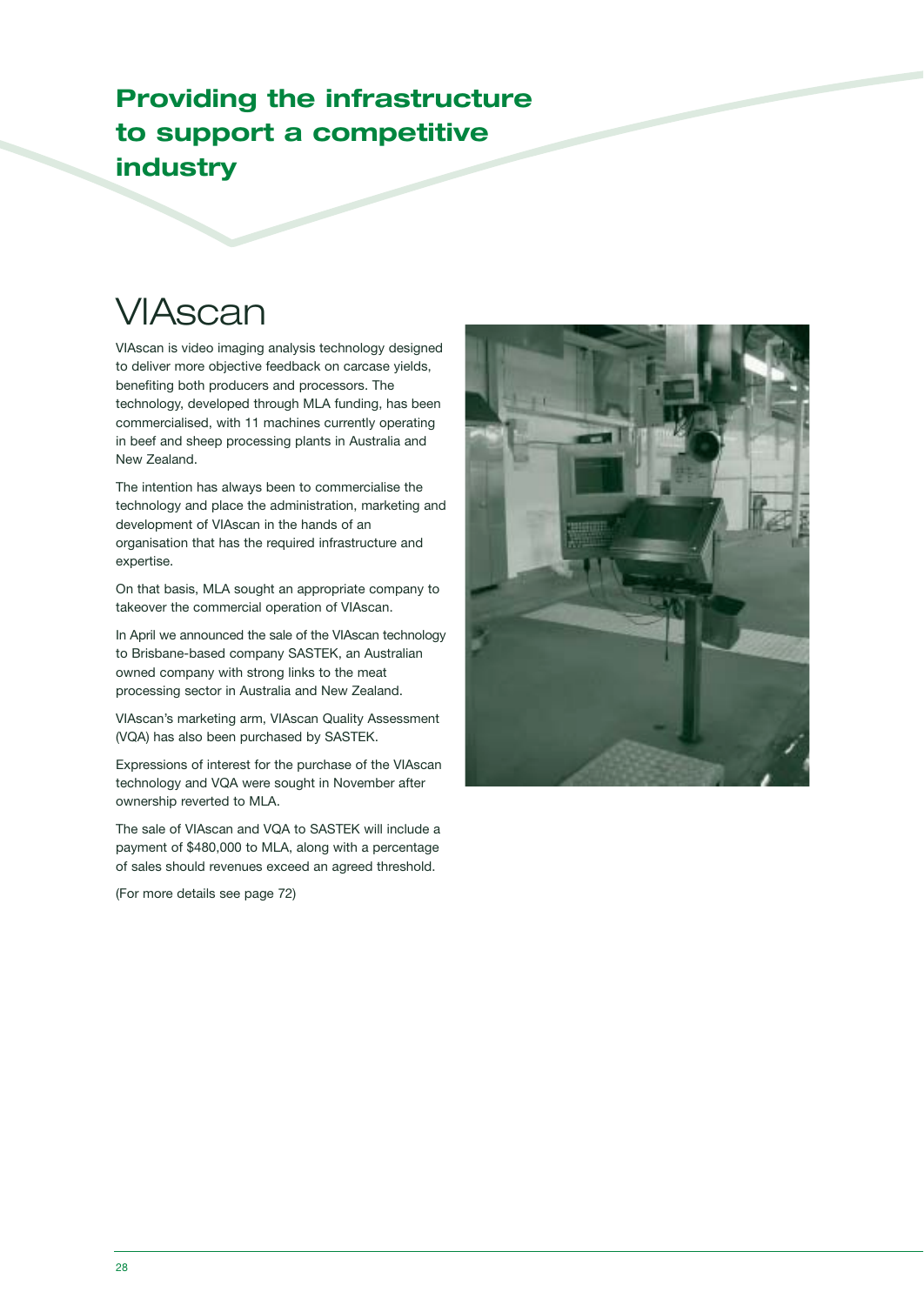# Supply chain management

### **Objectives**

- **O** Enhance the industry's competency and capability in supply chain management (SCM).
- **O** Assist the development and implementation of new enabling technology platforms and the application of SCM-focused systems.
- **O** Increase the level of innovation within supply chains through partnering with industry groups to implement specific projects.

### **Outcomes**

- **O** Processing sector awareness of the SCM program increased from 55% to 77%.
- **O** e-business, sheepmeat eating quality and through-chain environmental management systems under development.
- **O** Ten case studies of best practice SCM are being finalised for dissemination to industry.

### **Industry impacts**

- **\$4.7m invested in innovative SCM partnerships with producers and processors.**
- **A global platform for e-business technology now adopted by 80% of Australia's processing capacity.**

This program is in its second year and aims to ensure that our industry is positioned at the leading edge to gain competitive advantage through innovation in supply chain management (SCM).

Initial stages of this program have focused on raising awareness of supply chain management. During the year we increased awareness of the program in the processing sector by 22%, up from 55% to 77%. A number of communication activities were implemented to raise awareness including:

- ➔ an information brochure
- ➔ an email newsletter
- ➔ a pilot Executive Development program
- ➔ website content (on mla.com.au)
- ➔ site visits
- ➔ presentations

e-business technologies will enable the Australian red meat industry to collaborate on a new level. MLA worked with government and industry to accelerate the adoption of a global platform. To date, approximately 30% of processors, representing 80% of industry's capacity, have adopted the platform. This allows seamless transfer of information between partners and is not dependent on the individual technology used. This platform has been critical to the development of electronic NVDs and Meat Transfer Certificates – electronic versions of these documents will save the industry significant time and money.

A pilot EAN (European Article Number) system demonstrated that EAN bar coding and electronic messaging is applicable in the export environment. It will eliminate paper and facsimile transfers and boost operating efficiency and traceability of meat products. The World Customs Organisation (WCO) will base a trial of one common identification number for all exported items on the EAN pilot. If the trial is successful and adopted globally, Australian exporters will have a competitive advantage by already meeting the WCO's requirements.

Currently \$4.7m is invested in more than 14 projects.

One of these projects, Smart Trace, is developing a technology platform that allows companies to monitor the location and temperature profile of chilled and frozen products during transport in near real time. The project has attracted a great deal of interest from a number of leading companies.

### **Future**

Our focus for 2004-05 will be to raise the level of understanding of supply chain management and the benefits it can deliver to all partners.

### **Collaboration**

**Supply chain management by its nature requires collaboration. In this instance we are working closely with all industry sectors to promote and encourage industry-wide collaboration for mutual benefit.**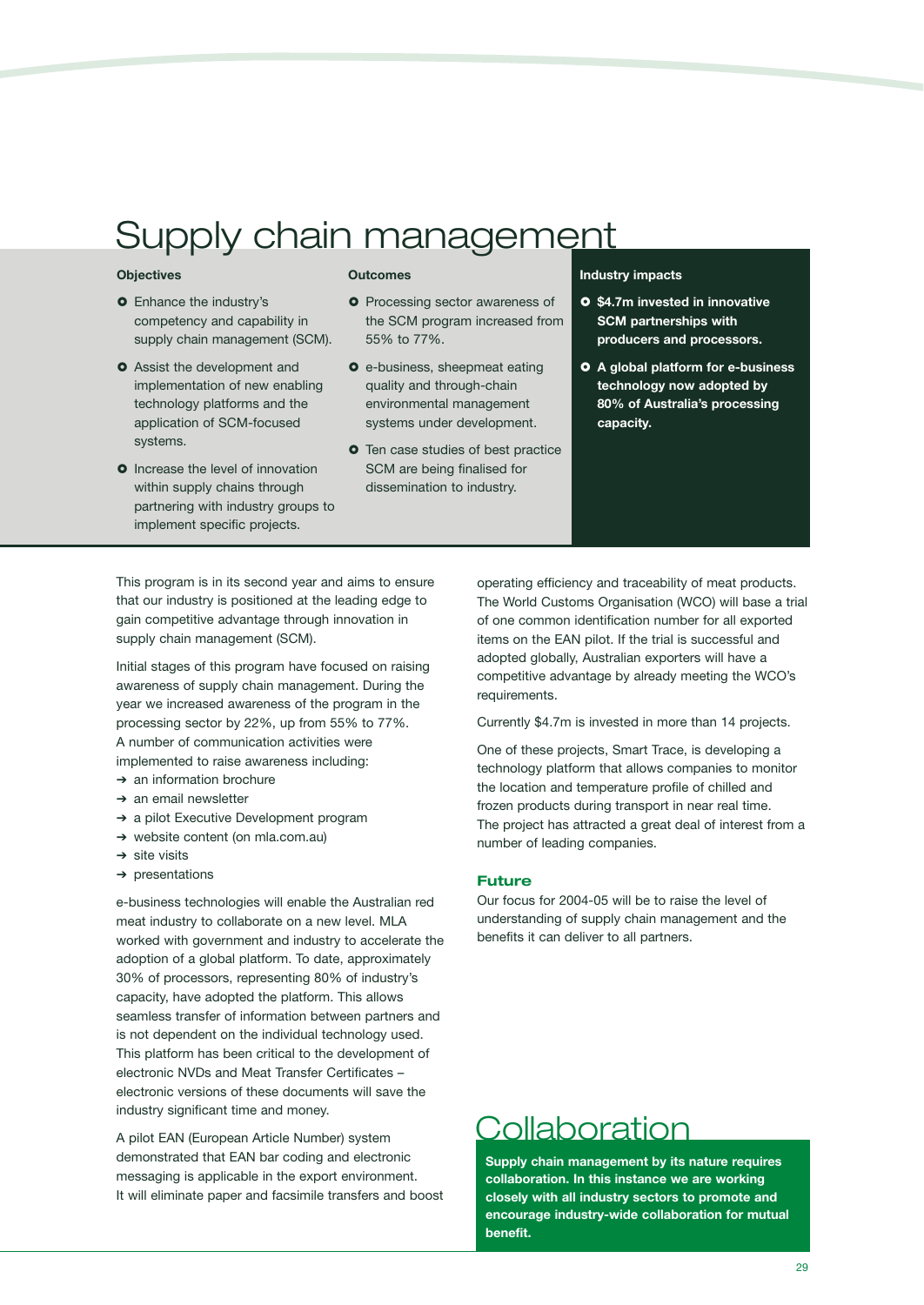### **Providing the infrastructure to support a competitive industry**

# Market information

### **Objectives**

- **O** Provide a solid foundation of accurate, timely, independent market information.
- **O** Provide analysis of markets both domestically and internationally.

#### **Outcomes**

- **O** Market forecasts received widespread publicity and proved broadly accurate.
- **O** Farm survey data now available online.
- **O** Responded to media interest providing an average of six interviews per week.

### **Industry impacts**

- **MLA market projections used in US beef quota deliberations.**
- **Visits to MLA market information news increased 89%.**
- **Developed market information package on sales direct to live exporters.**

During the year we published two sets of forecasts – mid-year forecast in September and full-year forecasts in February. We held seminars in Brisbane on the beef forecast which were attended by all major Queensland processors and most major pastoral companies. Both sets of forecasts attracted widespread publicity and received substantial acclaim.

Despite public criticism of some aspects of the forecasts, MLA's predictions have proved to be broadly correct. We also provided a special paper drawn from the projections to Australian Meat Industry Council as background for their deliberations on whether the Australian Government US beef quota management scheme should continue to operate for 2004 and beyond.

This year intense media speculation surrounded the Australian/US free trade agreement and BSE in the United States, along with the drought. This resulted in an average of six radio interviews per week throughout the year.

Subscriptions to our market information newsletter, *Meat & Livestock Weekly,* increased by 25% (for email and hard copy) to reach 2,445.

### **Online**

In June, we launched the farm survey data tool giving producers and others easy access (through the MLA and ABARE websites) to data collected by ABARE through the Annual Agricultural and Grazing Industries Survey (AAGIS).

Visits to the MLA market information news service reached 5,765 in June, up 89% on June 2003. Overseas information centres attracted 670 visits to their web pages (up 58%) and visits to the cattle futures pages rose 15% to reach 1,260 visits.

### **NLRS**

The incorporation of several additional corporate subscribers, additional income from Queensland saleyards and consistent ad hoc projects resulted in National Livestock Reporting Service (NLRS) exceeding its income budget by \$94,000 to total \$668,000, up 25% on the previous year.

We revamped NLRS over-the-hooks cattle reports to provide considerably more price detail for export steers and cows. The main purpose was to provide greater segregation of weight and dentition to ensure relevance to current market specifications.

Extensive discussions with the live export R&D committee resulted in the development of a market information package encompassing sales direct to live exporters.

The new NLRS database is now in operation and being rolled out progressively. The development and implementation of the Internet module is awaiting the corporate website redevelopment. We will gradually release additional modules and complete integration of the new system across the entire service by mid-September.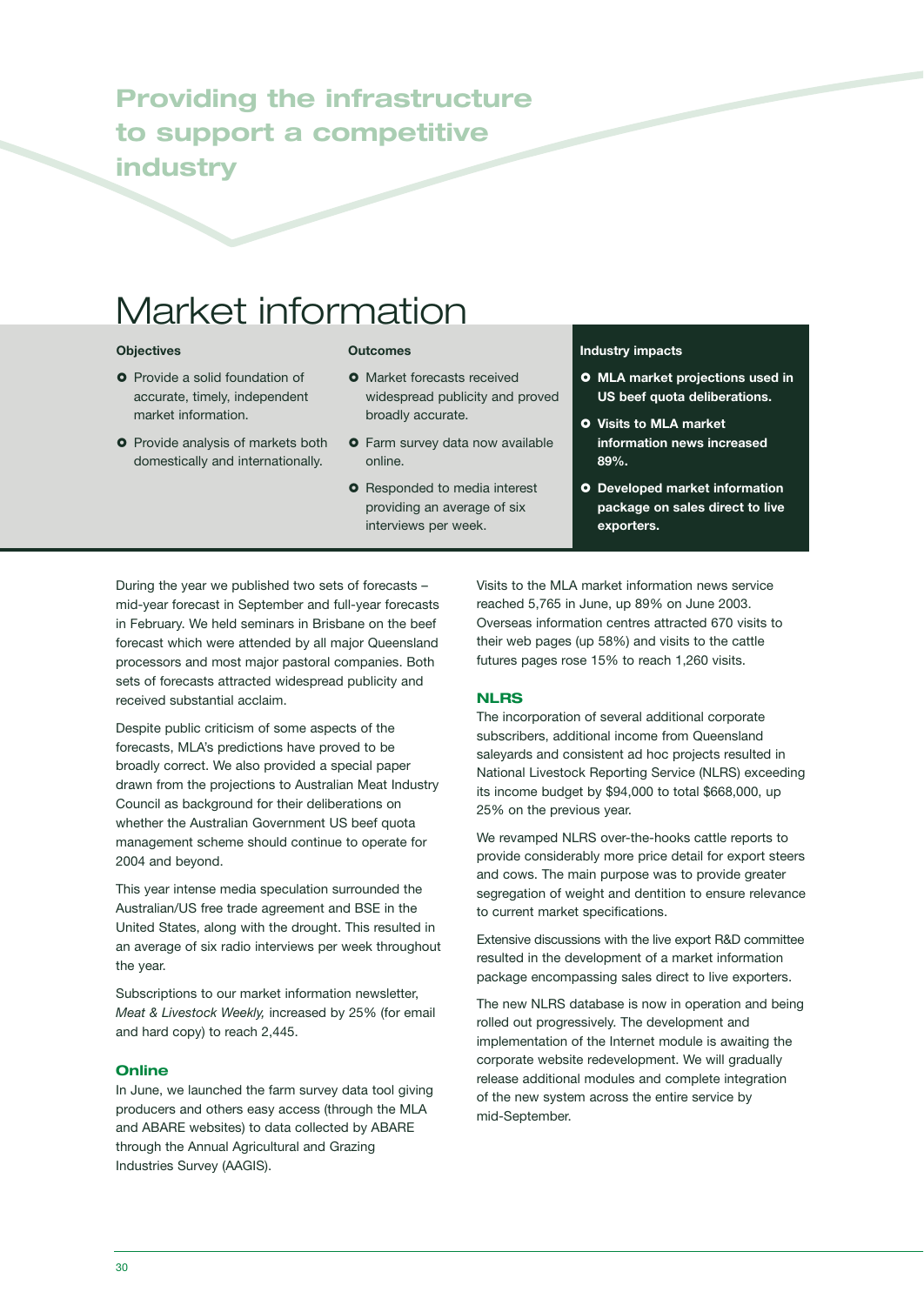### **Cattle futures**

Only four cattle futures contracts were traded per day by June 2004 – well below the 20 targeted. However, both trades and open interest rose over 40% on the previous year, and there is a build-up in commercial activity related to the futures, for example, in over-thecounter risk management products and basis and forward contracts by processors and feedlots.

Targets for trading and awareness were exceeded this year.

Targets for intention to trade cattle futures were exceeded:

- ➔ 17% of producers (up on the 5% target)
- ➔ 22% of lotfeeders are likely to trade cattle futures (above the 20% target)
- ➔ 9% of the meat sector (above the 5% target)

Awareness targets were also exceeded for producers (58%, above the 50% target), however lotfeeders only reached 68%, short of the 75% target.

We did not derive any meaningful results from the survey for the meat sector.

# Communication

#### **Objectives**

- **O** Position MLA as a respected opinion leader, industry champion and business partner.
- **O** Ensure key stakeholders are aware of MLA programs and their benefits.
- **O** Encourage producer involvement.

#### **Outcomes**

**O** New brand strategy developed to raise awareness of MLA programs.

**Future**

- **O** 2% increase in membership.
- **0** 41% increase in visits to website.

### **Industry impacts**

- **78% of Meat Profit Day attendees said information provided was very good or excellent.**
- **99% of members read** *feedback* **magazine.**
- **O** Over 200 publications produced.

In July we conducted research into members' communication needs and their awareness of MLA. The survey showed that although producers had a reasonable level of awareness of MLA programs, they do not always associate the work with MLA.

To address this we developed a new MLA brand identity and will phase it in to all our communications from July 2004.

### **Events**

A Meat Profit Day was held in Kingaroy on 24 March and attracted over 600 attendees. A survey evaluating the event revealed that:

- ➔ 78% thought the information provided on the day was very good or excellent
- ➔ 99% felt the day was a good use of levies
- ➔ 98% would attend another Meat Profit Day.

Planning was underway during the year for a Meat Profit Day in Longreach, Queensland (August 2004) and Deloraine, Tasmania (March 2005).

A number of producer forums were piloted in Queensland, Tasmania and Western Australia. Evaluation results indicate 95% of producers who attend feel that the event is a good use of the levies. Given the success of the pilot, more producer forums are planned for 2004-05.



The online one-stop-shop for market information is on

target to be developed by January 2005.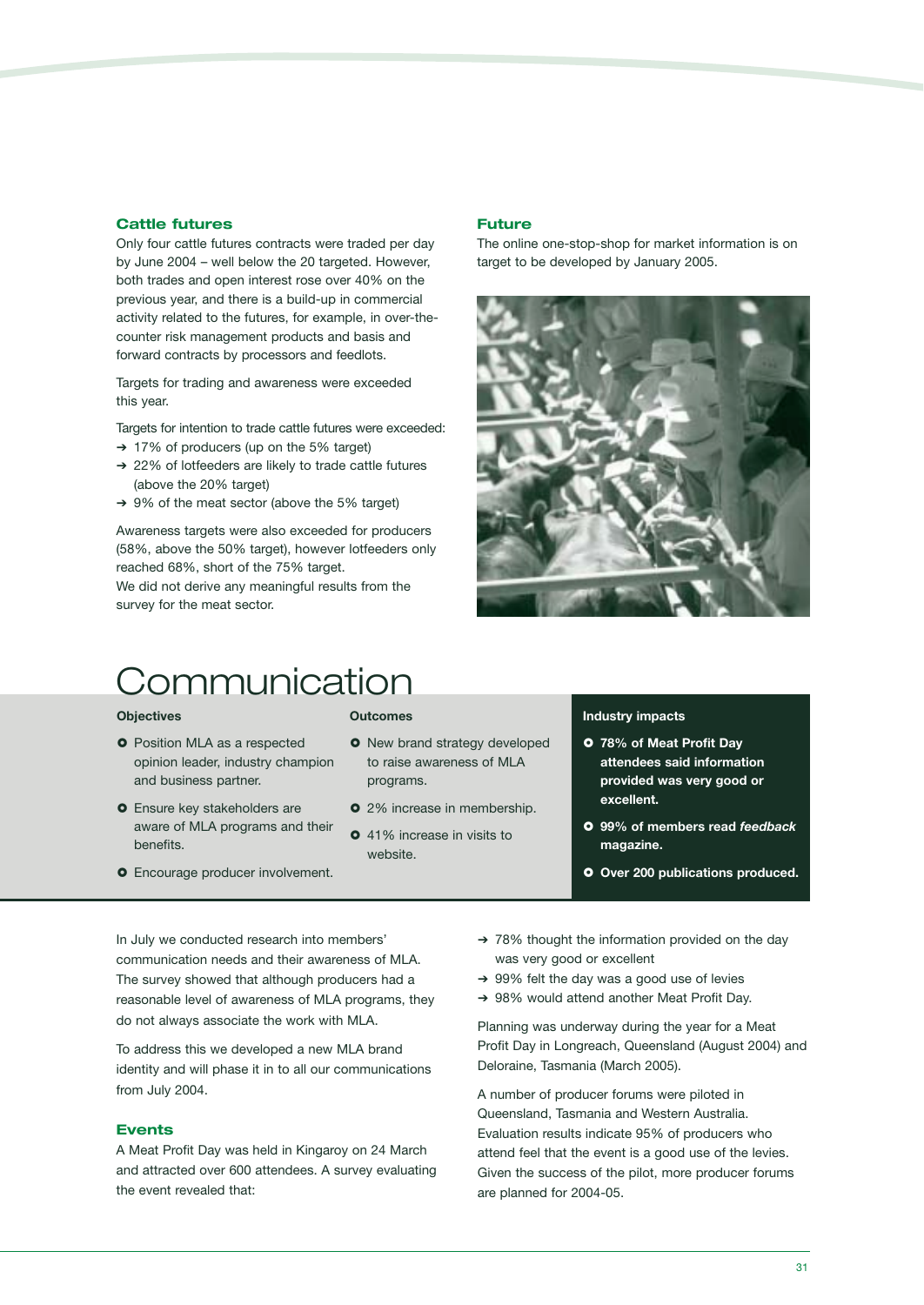### **Providing the infrastructure to support a competitive industry**

### **Online**

A project was commenced to rebuild the corporate website to address usability issues and provide a platform for future growth. The project is due for completion in the first half of 2005.

The website experienced increased traffic with an average 1,148 visits per day in the second half of the year, up 41% on the first half, and our average Hitwise ranking moved up from 18 to 12. This was due to a number of factors including:

- ➔ new information tools
- ➔ an increase in subscribers to web updates, up 14% to 2,933
- ➔ the introduction of Livestock Production Assurance.

### **Publications**

We produced over 200 publications during the year ranging from posters to detailed technical manuals such as:

- ➔ More Beef from Pastures producer's manual (launched in August 2004)
- ➔ a range of practical 'tips & tools'
- ➔ numerous regular newsletters covering market information, food safety, genetics, nutrition, processing technology, live export, etc.

*feedback* magazine – highlighting MLA's R&D outcomes and their on-farm implications as well as market, marketing and industry news – continues to rate well with members. Research showed 76% of members rate it as either good or excellent, and 99% read some, if not all articles.

We also publish *Prograzier*, a free quarterly magazine aimed at producers in southern Australia. *Prograzier* carries practical on-farm articles about applying new skills and practices to improve productivity and sustainability.

### **Member involvement**

Membership at 30 June was at 30,011 up 2% on last year. Work continues on increasing membership.

To better understand our member profile, we incorporated census data into our Campaign Planner software matching it to MLA membership data. This allows us to identify where we have strong uptake of programs, or where programs might be of benefit, and so make our communications more targeted and relevant.

### **Media**

Media is a key communication channel for MLA. Through the year we used media releases, advertisements, television segments and media briefings to support the communication of MLA programs.

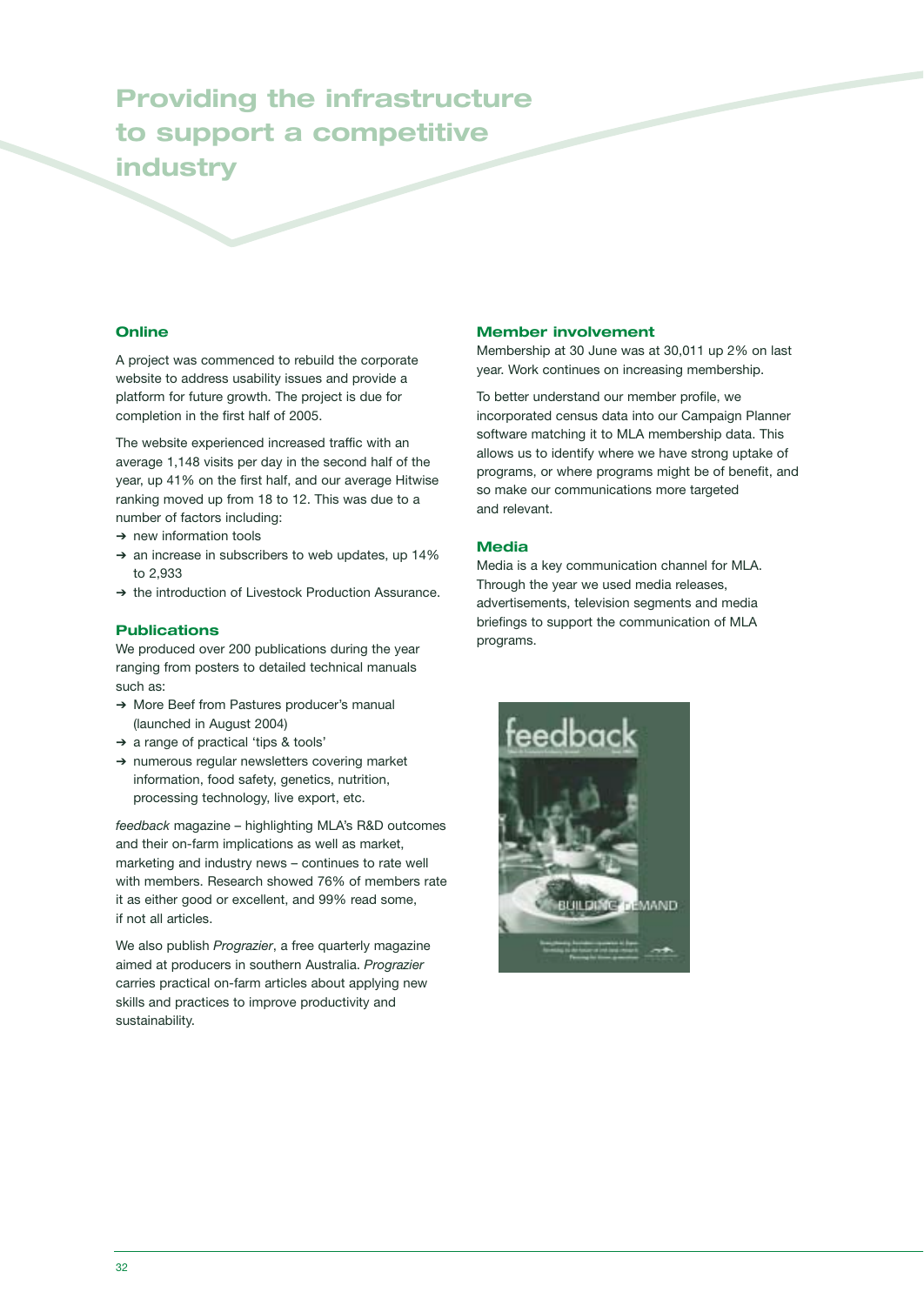### Ongoing research and development is a crucial foundation for improving productivity and addressing environmental issues, and at the same time enhancing the quality and sustainability of our industry.

# **4**

**Developing an internationally competitive supply of our products**

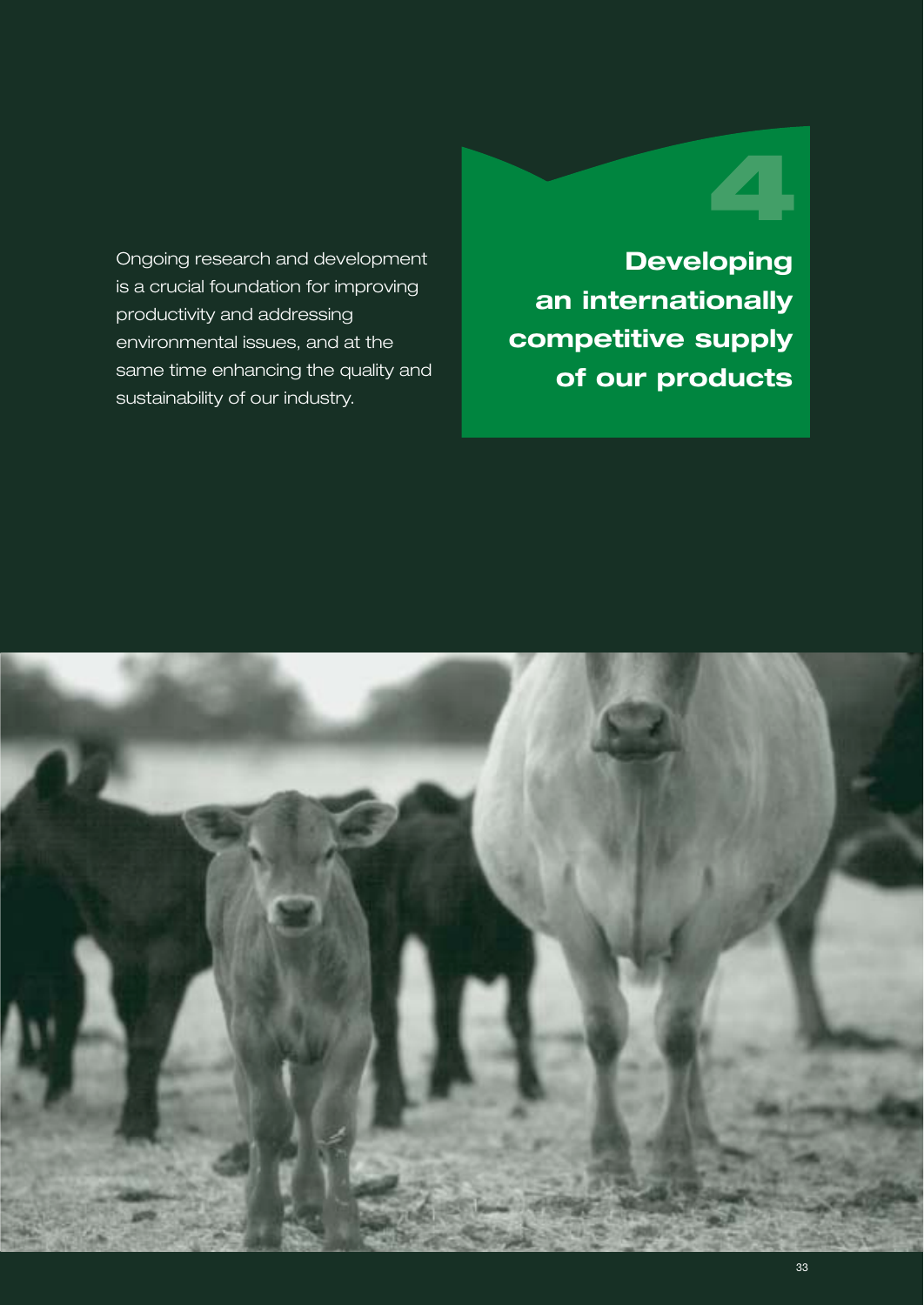### **Developing an internationally competitive supply of our products**

# Off-farm efficiency

### **Objectives**

- **O** Support the processing sector in becoming more competitive and profitable.
- **O** Support projects to understand and improve the environmental sustainability of the processing sector.
- **O** Support the development of programs to ensure the health of meat industry workers.

### **Outcomes**

- **O** Responded to government and community environmental concerns.
- **O** Two new technologies successfully installed in processing establishments.
- **O** OH&S management systems being developed through the industry.

### **Industry impacts**

- **Industry achieving a 10% reduction in energy consumption.**
- **Record \$8.8m invested in robotics and processing efficiency.**

MLA works collaboratively with the processing sector and Australian Meat Processor Corporation (AMPC) to develop and deliver a wide range of research and development programs that will assist the sector to improve competitiveness and profitability.

### **Environment**

This year saw the validation of past work in the processing sector with a 10-facility environmental performance study showing improved environmental efficiencies in many areas. More significantly, it showed a culture shift towards better environmental management with marked improvements such as a 10% decrease in energy consumption per tonne of product. Some facilities also demonstrated significant reductions in water consumption, in part assisted by MLA's activities in this area, for example the *Eco-Efficiency Manual for Meat Processors* and on-site projects to reduce nutrient emissions.

One major meat processor has already adopted the data gathering and reporting formats, developed in this project, to provide environmental corporate reporting as part of an internal management information system. This tool is expected to make a significant impact on sustainability at an operational level.

Currently, 26 abattoirs voluntarily report on energy/greenhouse gas reduction targets to the Australian Greenhouse Office.

During the year, the prototype Electronic Nose instrument developed by MLA was successfully trialled at a NSW

abattoir. The technology has been patented and work is underway for its release as a commercial product. Odour is the main community concern with meat processing facilities. The arrival of an objective, realtime device such as the e-nose offers a breakthrough in addressing this issue.

To address concerns about the environmental impact of industry, we are undertaking a lifecycle analysis of the supply chain. This long-term project aims to identify and benchmark supply chain metrics relevant to environmental sustainability. The information will be used as the basis for corporate and government reporting and to plan for continuous improvement.

In conjunction with industry peak councils, MLA provided an 'all-of-supply chain' response to an issues paper from the National Food Industry Strategy regarding environmental sustainability in the food industry.

### **Automation**

Industry's investment in robotics increased 320% this year to \$8.8m – a measure of the success of encouraging the processing sector to engage in robotics. Thirteen new projects were commenced and seven new processors participated this year.

Two new technologies were installed – a sheep Y-cutter and an automated kidney fat remover. A beef autosplitter was also installed and commissioned with additional development of sensing technologies to be completed in 2004-05.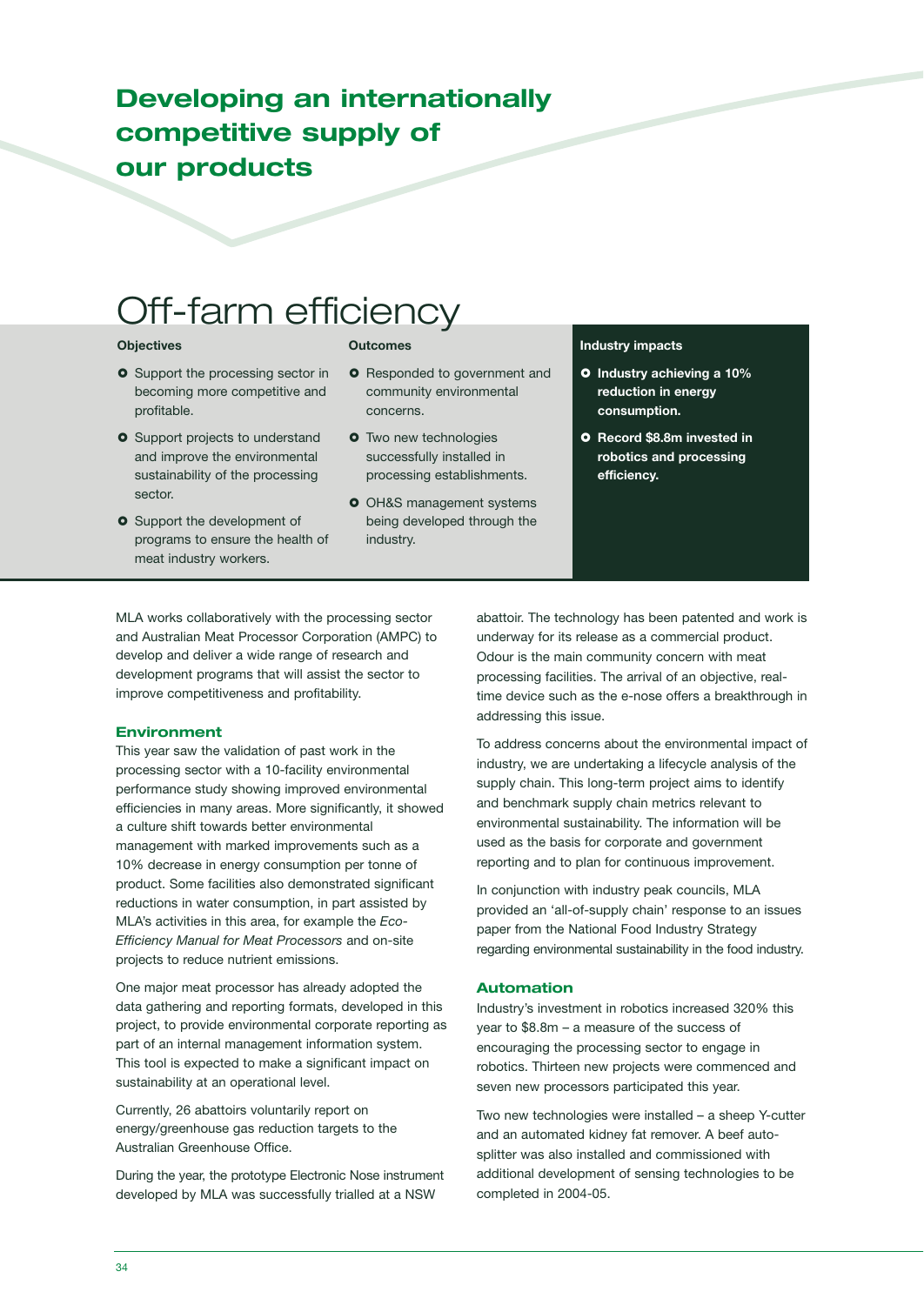Ten companies have committed to install at least 10 machines in co-funded development to implement new technologies in processing plants.

Work on beef scribing and sheep primal cutting technologies were commenced and are due for completion next year.

Three new 'Plant Initiated Projects' were finalised for:

- ➔ an automated sheep Y-cutter involving six processors and a \$3m investment
- ➔ a semi-automated sheep shoulder remover involving five processors and a \$1.7m investment
- ➔ a semi-automated sheep spine remover involving two processors and a \$1m investment.

New technology suppliers have been engaged to commercialise the sheep Y-cutter, kidney fat remover, beef auto-splitter and beef scribing technologies.

### **Occupational health and safety management**

Our work in promoting occupational health and safety (OH&S) management systems has been widely

embraced. In NSW, 77% of meat processing sites are documenting and auditing their systems.

We partnered with an Australian processor to design, develop and implement a best-practice, certified OH&S operation/management system.

### **Future**

Off-farm efficiency developments will continue to ensure that processing establishments address economic, environmental and social expectations.

## **Collaboration**

**Our programs in this area are developed in conjunction with AMPC research committees to ensure a high degree of relevance and ownership by the sector. They are based on leading edge R&D knowledge and methodologies in the various technical areas.**

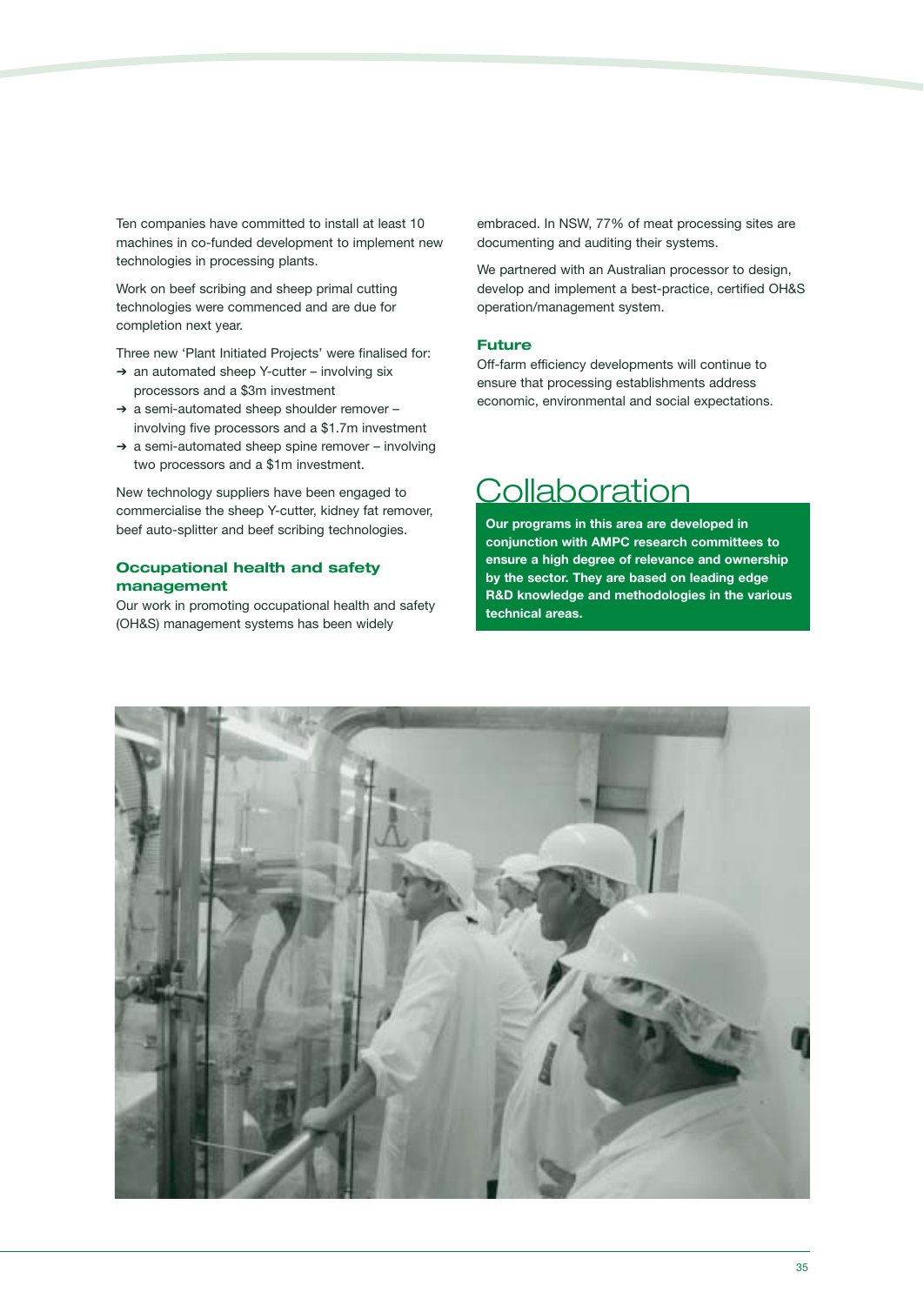## **Developing an internationally competitive supply of our products**

# On-farm – northern beef

### **Objectives**

**O** To improve the productivity and sustainability of beef production in northern Australia.

### **Outcomes**

- 29% increase in the number of tropical calves recorded on BREEDPLAN.
- $\bullet$  446 northern producers attended EDGE*network* courses.

### **Industry impacts**

- **The rate of genetic gain has increased from \$0.20 (1997) to \$1.20 in the last full year of progeny records.**
- **O** Nearly 80% of producers who **attend EDGE***network* **courses have subsequently changed one or more aspects of their management.**

### **Improving producer efficiency**

This year 248 northern producers attended EDGE*network* courses. A survey found nearly 80% of producers who attended have changed one or more aspects of their management as a result of attending the courses. Uncertainty over continued FarmBis funding in Queensland impacted on attendance.

We continued our backing of BeefPlan, an initiative that brings together groups of like-minded producers to learn from each other, consultants and advisers. Eight BeefPlan groups were supported through the year.

Thirty-five articles on the Northern Beef program were published in *feedback* to help keep producers informed on R&D results and their on-farm benefits.

### **Productivity and animal health**

The Tropical Beef Technology Services – a consortium of MLA, Agricultural Business Research Institute and the tropical breed societies – continue to produce good results. The number of tropical calves recorded on BREEDPLAN has continued to increase, now up 234% on the number recorded six years ago. The rate of genetic gain, as measured by the BreedObject \$Index for Brahman grassfed Jap Ox, has increased from \$0.00 in 1998 to \$0.80 in the last full year of progeny records.

A number of other projects to improve the reproductive performance in northern herds were approved or contracted including:

- ➔ the examination of calf wastage between cycling and weaning
- ➔ the assessment of bull fertility based on sperm chromatin structure
- ➔ the evaluation of cost-benefit of high input management of breeding herds
- ➔ options to reduce the age at first joining in Northern Territory herds
- ➔ an on-farm demonstration of management practices to increase the efficiency of first- and second-calf heifers in the Northern Territory and Kimberleys.

We also contracted projects to:

- ➔ demonstrate the efficacy of an experimental single dose bovine ephemeral fever vaccine
- ➔ produce new polymerase chain reaction diagnostic tests for the major diseases: vibriosis, trichomoniasis and leptospirosis.

### **Natural resource management**

Work continued on the Pigeon Hole project, a collaborative project with Heytesbury Beef investigating economically feasible approaches to sustainable increases in pasture utilisation in the Northern Territory's Victoria River Downs district.

Three Near Infrared Reflectance Spectroscopy (NIRS) projects in Queensland and Western Australia have been extended for 12 months, mainly as a result of the impact of drought on completing required work activities. These tests are used to determine the nutritional value of pastures under varying conditions.

Two large projects are underway in the Burdekin and Fitzroy catchments to assess the impact of using recommended grazing strategies on key environmental indicators, including those relating to run-off and water quality.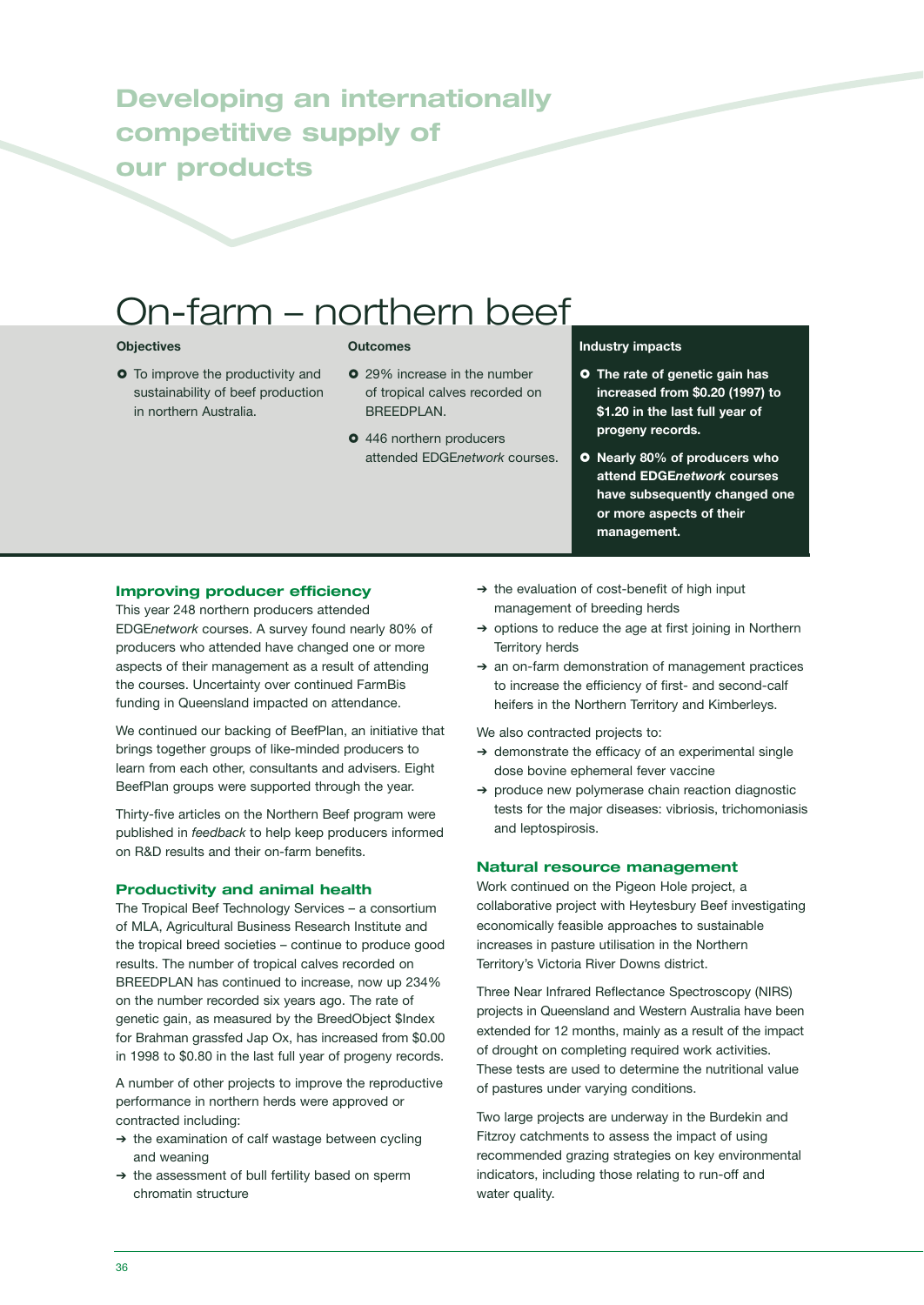We initiated a project to examine the capability of using MODIS (moderate resolution imaging spectradiometer) satellite imagery to monitor both ground cover and available feed, with an initial focus on the Burdekin catchment.

The Wambiana grazing trials near Charters Towers continue to evaluate the effectiveness of using Southern Oscillation Index-based seasonal climate forecasts in stocking rate decisions.

### **Future**

To support continued innovation, MLA sponsored six researchers from northern Australia to attend national and international conferences. We also supported a

number of undergraduate students to undertake work experience in the Northern Territory. A recent review found that 11 out of 14 students have returned to the region to work following their graduation.

## Collaboration

**MLA works with northern beef producers in evaluating all northern beef research and development applications. Ten regional committees are represented on the Northern Beef Program Industry Committee that reviews all R&D applications and advises MLA on both strategic and operational elements of this program.** 

# On-farm – southern beef

### **Objectives**

- **O** To improve the productivity and sustainability of beef production in temperate areas.
- **O** To facilitate delivery of technical information to assist producers implement on-farm change.

#### **Outcomes**

- **O** Delivered a producer manual from the Sustainable Grazing Systems program.
- **O** Established the Grain & Graze collaboration to improve productivity and address natural resource management.
- **O** Developed material for a technical manual covering eight subject areas to deliver on-farm R&D results through a 'whole of enterprise' approach.

### **Industry impacts**

- **Four natural resource management workshops developed.**
- **O** Rate of genetic gain for profit in **beef cattle up 25% over the average for 1998-2003.**
- **90% increase in beef producer involvement in EDGE courses.**

### **Enhancing beef production sustainability**

There are a number of common goals and issues in the area of natural resource management and sustainable production systems. On that basis investment in this area is shared with the Lamb, Sheepmeat and Goatmeat program to leverage greater results for southern producers. All activities are jointly planned and managed to meet beef, and lamb and sheepmeat objectives.

Two major initiatives are driving work in this area – the collaborative Grain & Graze program and the high rainfall grazing system program, Profitable Animal Production from Perennials.

Partners in the Grain & Graze program are MLA, Grains Research and Development Corporation, Land and

Water Australia (LWA), Australian Wool Innovation (AWI) and catchment management authorities in eight regions across five states. The program focuses on improving business profitability while addressing regional natural resource management goals, with a particular focus on water use and biodiversity decline.

The Profitable Animal Production from Perennials program is a collaboration with the Salinity Cooperative Research Centre. It focuses on developing new animal production systems that increase profitability by 50%, while concurrently reducing leakage by 50%.

Projects under these programs will develop new livestock production systems for both grazing and mixed farming businesses. Both programs are in an establishment phase. Work carried out up to June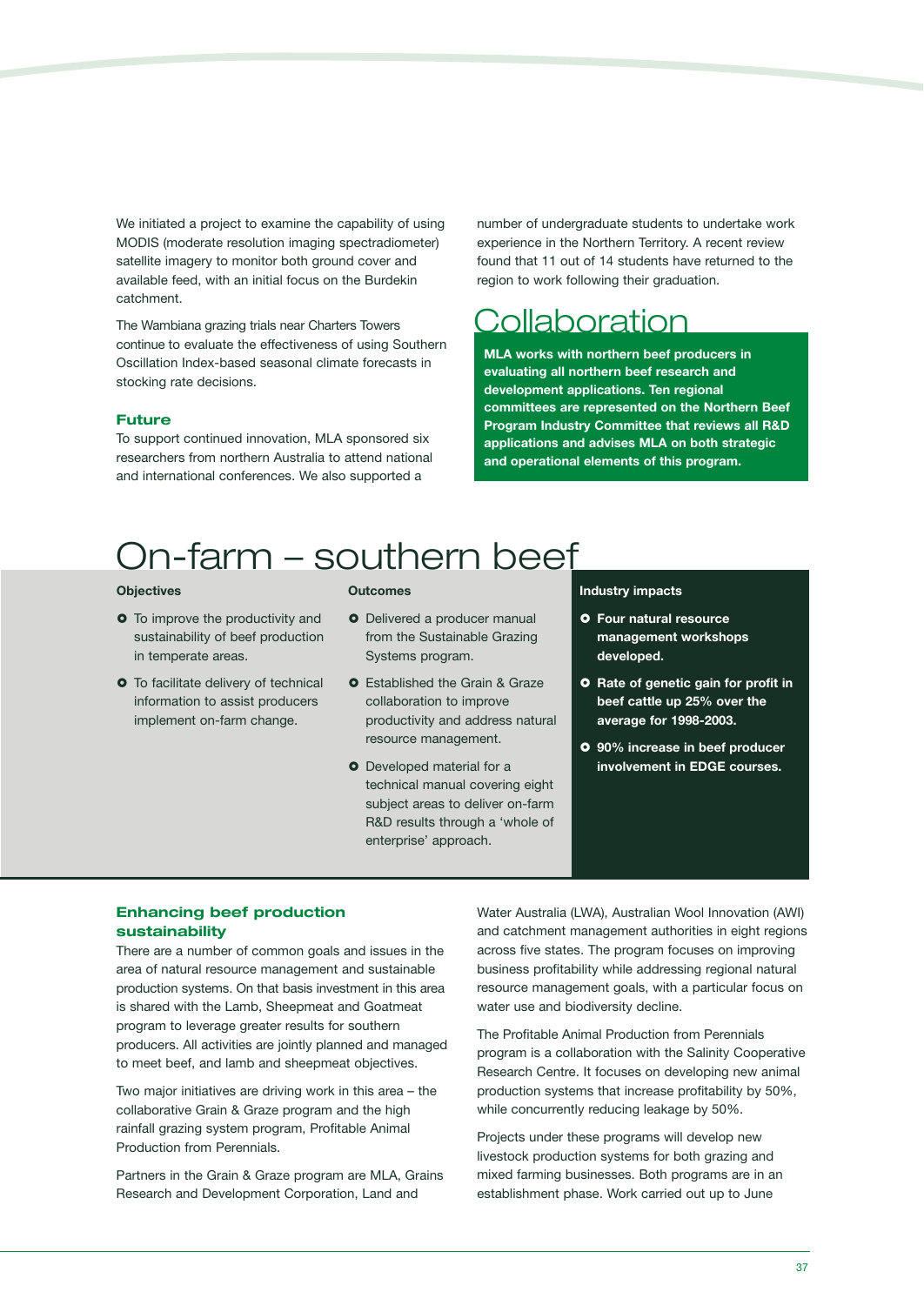## **Developing an internationally competitive supply of our products**

focused on developing research projects that will deliver real solutions and benefits.

The Sustainable Grazing of Saline Land program, in collaboration with AWI and LWA, is investigating new pasture species and grazing management strategies for saline affected lands. The program is developing more productive systems for salinised landscapes and reducing their environmental impact. Six research sites and 100 producer sites are now established across southern Australia.

Four new EDGE*network* natural resource management workshops, targeting management issues in a grazing business context, were developed and are now available. These include:

- ➔ weed removers pasture improvers
- $\rightarrow$  healthy soils, healthy profits
- ➔ managing living systems
- ➔ profit from saline land

### **Animal health**

A project to improve knowledge of the pathogenesis of bovine Johne's disease was contracted following discussions with Cattle Council of Australia and Animal Health Australia over a planned R&D program for this disease. The R&D program is aimed at improving the trading options for beef cattle producers.

A review of calf scours was completed and a subsequent project contracted. The aim of this project is to improve the advice given to farmers about disease prevention, diagnosis and management.

### **Improving beef production efficiency**

Genetic trends in the major breeds are increasing, despite the setback to performance recording caused by the drought. This year our efforts were focused on developing the More Beef from Pastures program to be ready for launch in August 2004. This program is a 'whole of enterprise' approach to delivering on-farm R&D results. It brings together results from eight subject areas and delivers them in one practical manual (with CD version) tailored to a producer audience. Subject areas covered include:

- ➔ strategic direction
- ➔ tactical stock control
- ➔ pasture growth
- ➔ pasture utilisation
- ➔ cattle genetics
- ➔ weaner throughput
- ➔ herd health and welfare
- ➔ market specifications

The effectiveness of this package of information for producers will be measured and monitored.

### **Communication, monitoring and evaluation**

Our delivery channels vary in an attempt to capture a broad audience and provide information in a format for maximum impact. Channels used through the year included technical manuals for producers and advisors, publications such as *Prograzier* and *tips & tools*, forums, demonstrations and training.

A technical manual and scientific papers published to deliver results from the Sustainable Grazing Systems project had a tremendous response. There was strong demand for the manual, *Towards Sustainable Grazing*, and scientific papers, published in a special edition of *Australian Journal of Experimental Agriculture*, had a high impact achieving a citation rate of 25 – well above the 4.39 average. This achievement was presented in the Higher Education section of *The Australian* (24 March) profiling the Sustainable Grazing Systems project.

### **Future**

Much of our focus this year was on establishing collaborations and work plans to deliver greater impact and more integrated solutions to producers. Work in the Grain & Graze and the Dryland Salinity programs is now underway and we look forward to delivering real on-farm benefits.

## Collaboration

**The Grain & Graze program brings a new level of collaboration between government and statutory organisations to get the most out of the dollars invested. It also takes a broader approach addressing issues from both the catchment, as well as farming business level.**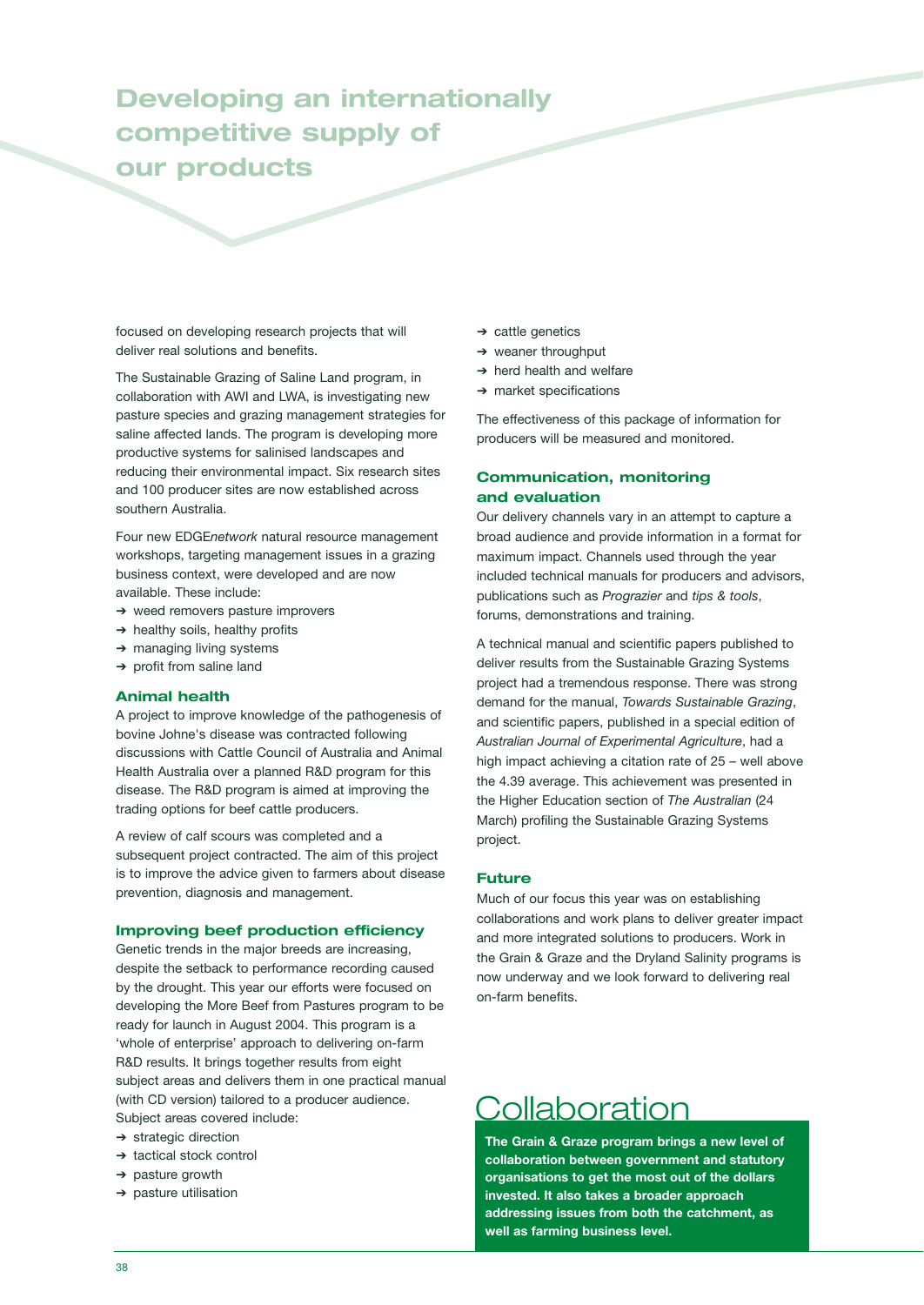# **Highlight**

**The natural resource activities in the Southern Beef and Lamb, Sheepmeat and Goatmeat programs are focusing on 'win-win' solutions. These projects must provide productive solutions to environmental issues. This includes:**

- ➔ **wider use of adapted, productive perennials**
- ➔ **better grazing management to utilise feed resources and improve water use efficiency, leading to reduced leakage (recharge) and improved ground cover and soil health**
- ➔ **by improving productivity of the suitable land, freeing grazing pressure on degraded or sensitive areas**

**Well-managed productive animals on well-managed adaptive and productive pastures are good for productivity, great for our environment.**

### **Animal welfare**

**An extensive animal welfare consultation process took place across Australia in late 2003 involving representatives from government, industry, research and animal welfare organisations. The consultation process provided valuable input into the animal welfare and animal health planning process for the next five years.** 

### **Post-graduate support**

**MLA funded 34 post-graduates from 23 research institutions to conduct research into livestock production for PhD or masters theses.**

# Lamb, sheepmeat and goatmeat

### **Objectives**

 $\bullet$  To increase productivity and sustainability among lamb, sheepmeat and goatmeat producers.

### **Outcomes**

- **O** LAMBPLAN database reached one million animals.
- Released EDGE*network* modules focusing on improving lamb marking rates and published *Wean More Lambs* publication.
- **O** Sheepmeat Eating Quality research completed, and a commercialisation options paper developed for industry consideration.

### **Industry impacts**

- **80% of attendees at MLA's Making More from Merinos forums have changed their practices as a result of attending the forum.**
- **Messages to improve eating quality on-farm delivered to over 7,000 producers.**
- **Merino Genetic Services database now has over 500,000 sheep genetic data records held.**

### **Natural resource management**

There are a number of common goals and issues in the area of natural resource management and achieving sustainable production systems. On that basis investment in this area is shared with the Southern Beef program to leverage greater results for southern producers. All activities are jointly planned and managed to meet beef, lamb and sheepmeat outcomes. For more details see page 37.

### **Animal production and meat quality**

Improving the genetic potential of the Australian sheep flock has been a clear focus of our genetic delivery programs. MLA's LAMBPLAN is a world-recognised system for determining the genetic merit of both terminal and maternal sires. This has led to significant improvements in carcase weight, compliance to market specifications and improved costs of production for lamb production. The LAMBPLAN database in 2004 exceeded one million animals making it the largest sheep database in the world.

Merino Genetic Services now has a database of over 500,000 sheep. Its key focus has been to provide genetic information to traditional wool growers for non-wool traits of carcase, reproduction, fertility and internal parasite resistance.

MLA joined with Australian Wool Innovation in establishing the ground-breaking Australian Sheep Genetics Database. The project aims to deliver higher rates of genetic gain to both wool and lamb/sheepmeat producers, benefiting both industries. The database is designed to enable producers to compare animals from different flocks on genetic merit using data from a single consolidated database – a national genetic currency. This will provide a tool that assists in the identification and selection of specific traits across different flocks, and so allow tailoring for target markets.

Management solutions projects are identifying improved management systems for utilising superior animal genetics and pasture varieties to increase productivity and sustainability. These include research into intensive grazing systems ('TechnoGrazing') for sheep flocks in the New England region of New South Wales, and are showing very promising results in terms of dramatically reduced parasite burdens.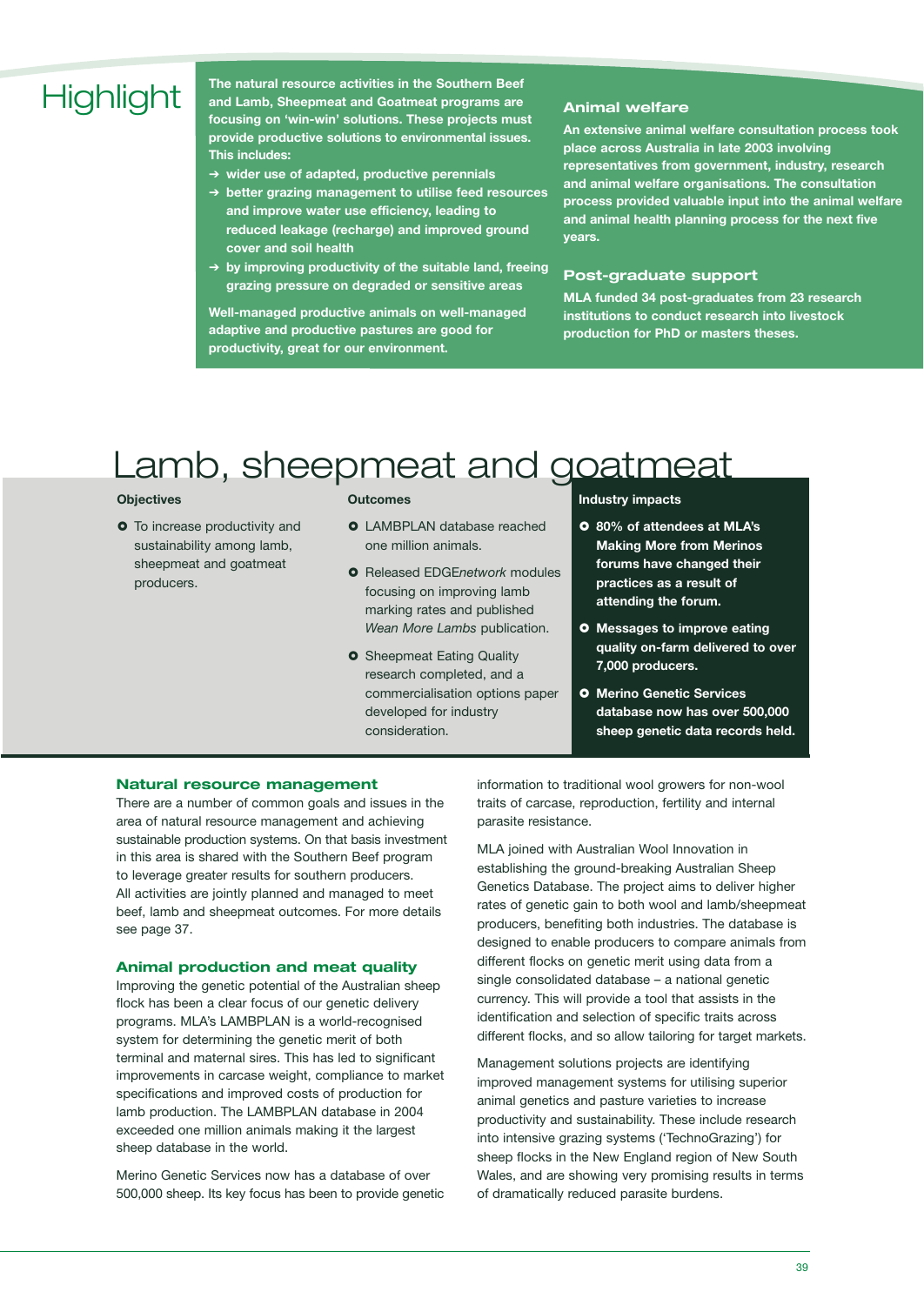## **Developing an internationally competitive supply of our products**

Annual ryegrass toxicity has been a key focus area – a review of the disease was completed and a subsequent project contracted. The project is targeted at increasing adoption of current knowledge and improving coordination of research and extension. The project will also identify the optimal use of a new ryegrass, promote the effectiveness and encourage a greater uptake of twist fungus, and implement an effective surveillance system for this disease.

### **Producer innovation and building human capacity**

We developed and released new EDGE*network* modules throughout the year, particularly focusing on improving lamb marking rates. These were supported by the very popular publication, *Wean More Lambs*, and backed by new and existing R&D outcomes. Other EDGE*network* workshops for lamb and sheep producers continued substantial growth in producer participation.

### **Marketing, communication and monitoring**

A comprehensive producer adoption survey was completed, and the findings have informed all subsequent project planning for R&D and adoption. The findings also helped in identifying targets for adoption of the key management practices known to improve productivity, profitability and sustainability.

A tracking survey to monitor adoption is now built into program plans, and is a key component of the Grain & Graze collaborative program.

### **Supply chain management**

The MLA Prime Time and Making More from Merinos campaigns have been a great success, focusing on helping producers to make better breeding and management decisions and use pastures more effectively. Recommendations were disseminated through a series of 40 producer forums attracting over 3,000 participants. Surveys showed a very high level of satisfaction and confirmed that 80% of participants changed management practices as a result of attending a forum. Results also showed that participants were likely to tell others about the program, and many now intended to increase flock size – the key industry driver for the program.

Adoption of systems to improve the eating quality of lamb has commenced in supply chains that account for 70% of domestic consumption. Messages to improve eating quality on-farm have been delivered to 7,000 producers, and further research has commenced to quantify consumer acceptance of commercial cuts from lamb, hogget and mutton.

The 'harvest year' for Sheepmeat Eating Quality (SMEQ) research has been completed, and a commercialisation options paper was developed for industry consideration. Key outcomes of the program include recommendations for use of electrical stimulation in processing, which major processor and retailer groups have already indicated will be implemented. The target is set for 75-80% of lamb carcases to receive electrical stimulation by the end of 2005. This will be a significant step forward in improving eating quality for lamb in domestic markets.

Other recommendations which have received industry endorsement include that:

- ➔ MLA now work with major supply chains to implement other SMEQ outcomes
- ➔ there be further research into eating quality drivers in commercial cuts (first round SMEQ focused on individual muscles)
- ➔ there be further research into the effects on eating quality outcomes of increased muscling in lambs.

### **Goats**

Considerable consultation and planning with the goat industry R&D committee has led to the decision to contract a new extension coordinator, to focus on developing and promoting uptake of knowledge and tools for improved goat production.

## **Collaboration**

**There are a number of synergies between our programs that address the on-farm sector, therefore collaborations mentioned in Northern and Southern Beef programs apply also to this program. Additionally we have worked closely with the Sheepmeats Council of Australia on the MLA Prime Time campaign, which was also supported by Elders and Landmark.**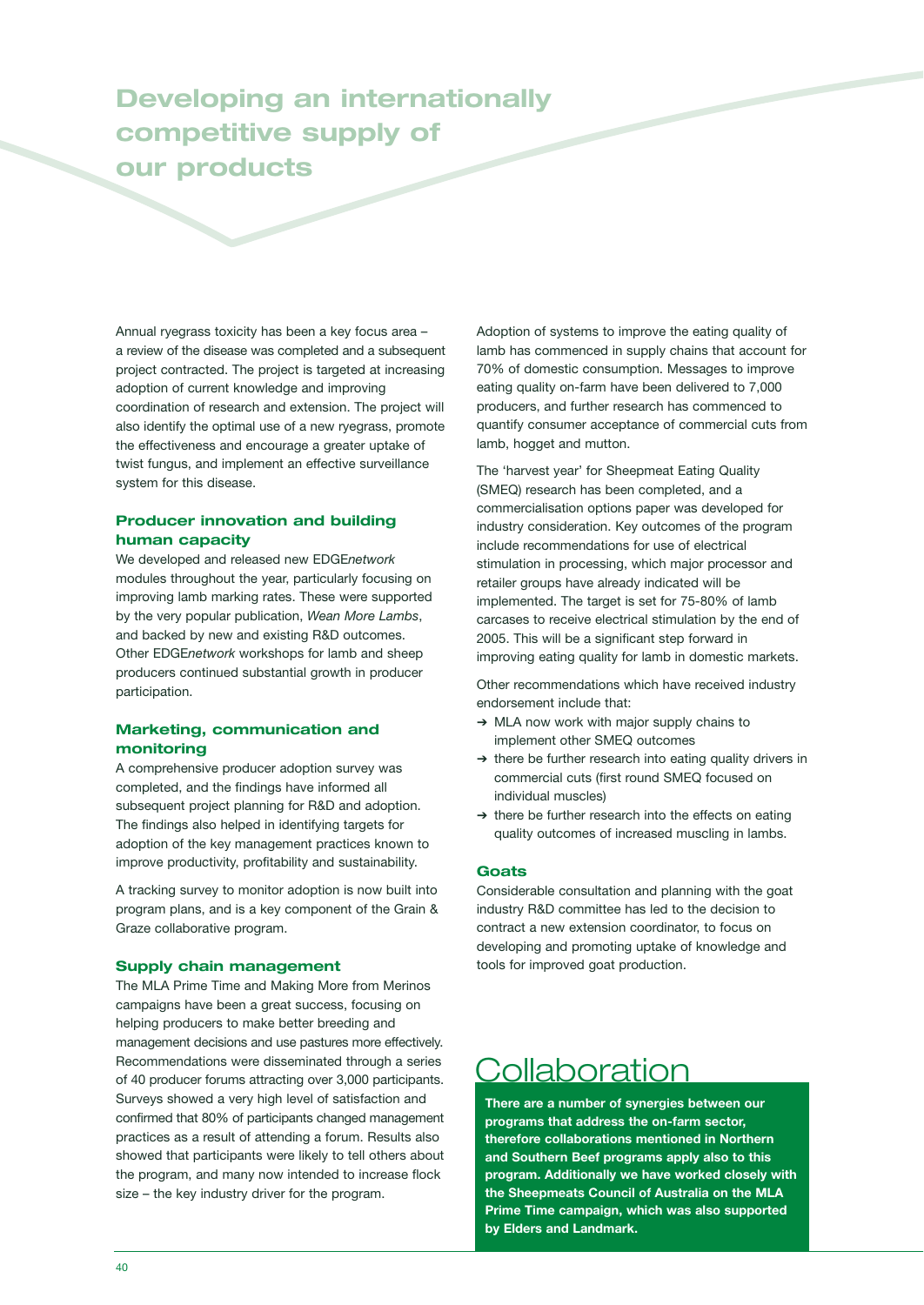# **Feedlots**

### **Objectives**

**O** To increase the productivity and profitability of Australian feedlots and ensure their long-term sustainability.

### **Outcomes**

- **O** Developed NIRS rapid tests, to assess nutritive value of grain.
- **O** Developed an integrated pest management strategy for control of flies in feedlots.
- **O** Developed a user-friendly interface to the Ausbeef decision support module.

### **Industry impacts**

- **O** Odour impact criteria will **provide a common base for the development and assessment of feedlots across Australia.**
- **An effective occupational health and safety management system for the Australian feedlot industry developed.**

### **Production efficiency**

A new CSIRO-developed fumigant is being trialled for the devitalisation of grain and weed seeds. The trial of the fumigant that control the pathogens and insects in imported feed grain, is progressing well and appears likely to be successful in the laboratory environment. If so, it will be trialled commercially.

Commercial trials are being finalised for feeding high levels of molasses as an energy-dense alternative to grain. Trials indicate that industry uptake may be limited due to molasses shortages following rationalisation of the sugar industry, and problems in handling high levels of liquid molasses in equipment designed for dry rations.

MLA developed a range of rapid tests, using near infrared reflectance spectroscopy (NIRS) technology, to assess the nutritive value of grain, including energy and a range of specific nutrients, at the point of receipt.

During the year we also developed a user-friendly interface to the Ausbeef decision support module. The interface will be trialled by an industry nutritionist before it is made available to feedlot operators.

Plans for commercialising rapid tests for chemical contaminants, developed in collaboration with Grains Research and Development Corporation, are underway.

### **Meeting market requirements**

The trial of a commercial enzyme treatment for the removal of feedlot dags was delayed due to the dry winter and the lack of suitable hides. Wetter conditions this winter will allow the work to be completed.

#### **Business viability**

Research is currently underway to develop industryspecific odour impact criteria so feedlots can estimate site-specific odour emissions. This will provide common criteria for the development and assessment of feedlots across Australia.

A project that documented the major fly species, abundance and extent of breeding of nuisance flies in feedlots was finalised and an integrated pest management strategy will be extended to industry. We also identified potential biological control agents and are investigating their application.

Currently, we are developing the commercialisation strategy for the two-in-one respiratory disease vaccine. The timelines for the process are estimated at four to seven years.

Investigation into cattle deaths that occurred under extreme heat conditions highlighted the need to incorporate research outcomes into a decision support module for industry operators. A risk assessment module will be available for industry before next summer.

### **Business skills**

Work was completed on an effective occupational health and safety management system that addresses the state-by-state health and safety legislative requirements. It will be introduced to industry through a series of workshops to be held in the second half of 2004.

### **Future**

A number of projects were completed this year and are on track for delivery to industry next year.

## Collaboration

**This program is developed in conjunction with the Australian Lot Feeders' Association.**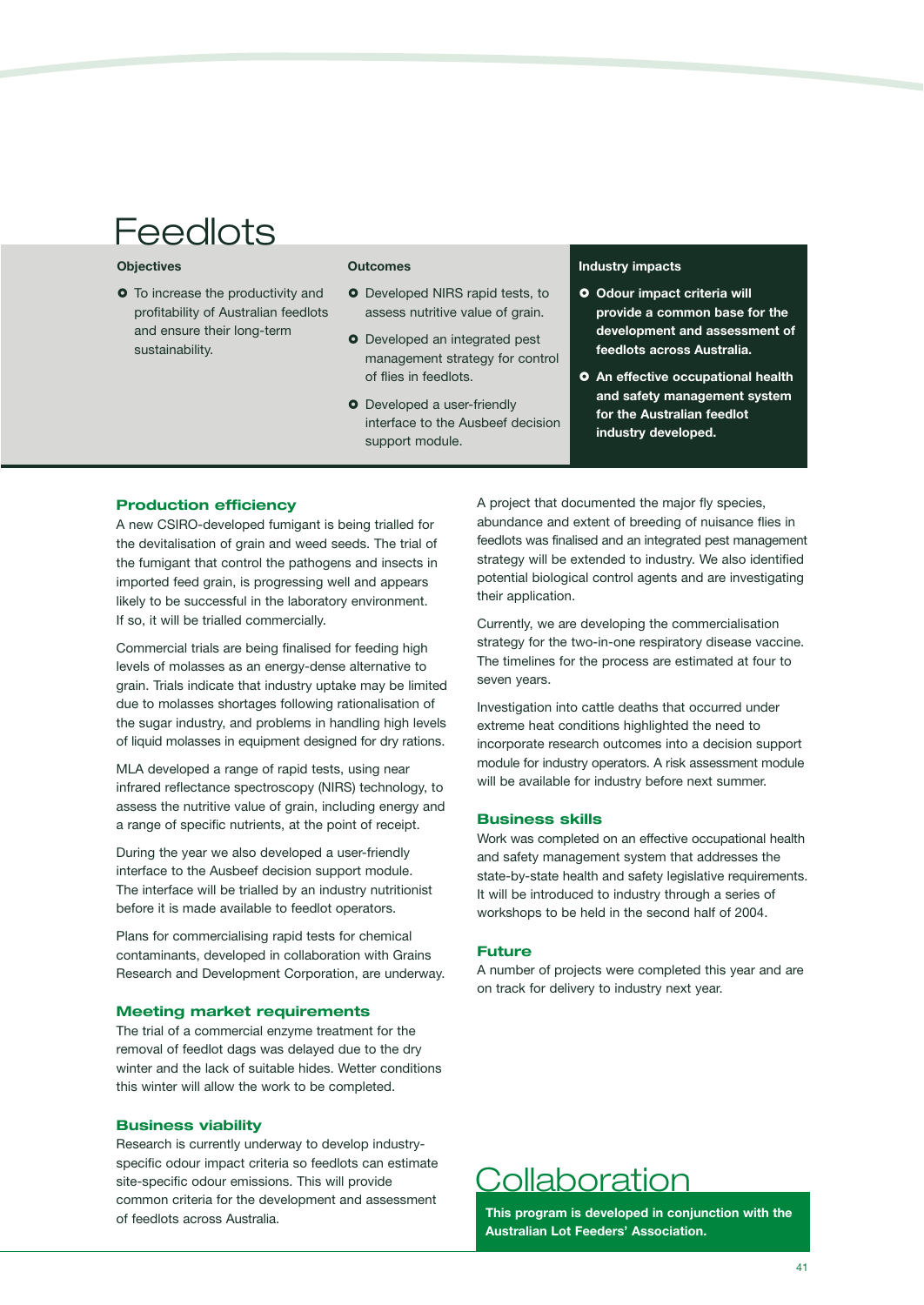## **Developing an internationally competitive supply of our products**

## Live exports

### **Objectives**

- **O** Maintain access and support trade to existing markets and improve conditions in potential new markets.
- **O** Efficiently manage issues threatening the live trade and maintain key stakeholder support for the trade.
- **O** Through R&D, reduce mortalities and improve animal welfare.

### **Outcomes**

- **O** Developed an animal handling education package for the Middle East.
- **O** Significant program to eliminate poor animal welfare practices in Middle East and Asia began.
- **O** Implemented key research outcomes to reduce disease in pre-embarkation facilities and mortalities due to heat stress.

#### **Industry impacts**

- **O** Halved average cattle mortality **rate.**
- **Maintained support for live trade by both major political parties.**
- **Provided heat stress model to meet regulatory requirement of government and continued trade from southern Australia.**

### **Markets**

Providing support to our markets is one way MLA works to maintain a competitive advantage in this sector. This year we provided market support in a number of ways.

In both the Middle East and Asia we worked to improve animal welfare and profitability in the live cattle trade through targeted after-sales technical and trade support.

In conjunction with the University of New England we developed an animal handling education package for the Middle East. It was successfully trialled in Jordan, and subsequently rolled out in Kuwait. In Egypt, we completed the upgrade of the Basateen abattoir, installing a new restraining box to be used for all Australian cattle processed at the abattoir. We also completed the re-design of MLA's restraining box for Asian abattoirs and trialled the box in Indonesia.

Progress was made in gaining access to Libya and Syria and we are optimistic that next year this will result in the development of trade to these two markets.

Trade with Saudi Arabia was suspended in August 2003 due to the Cormo Express incident, but continues to other Middle East ports.

### **Communication and issues management**

The Cormo Express incident was the focus of all activities in support of the live sheep trade in the first half of the year. There was extensive media interest and coverage, however the fall-out from the incident has resulted in many positive reforms to the livestock export trade in 2004.

We have now completed the Independent Australian Livestock Export Standards review. It will provide input to the development of whole-of-chain national standards for the livestock trade, currently underway.

Other activities included developing a TAFE-style training school for retail butchers in Manila, being implemented in September 2004, and implementing a beef promotion campaign in the largest wet market in the Philippines – a first for the region.

### **Industry standards**

During the year there was only one high mortality sheep shipment, the Cormo Express, and average sheep mortality levels fell from 1.24% in 2002 to 1.0% in 2003. The average mortality rate for cattle exported in 2003 fell to 0.11%, less than half the 2002 rate.

A heat stress model, developmed from our R&D, now underpins all Middle East shipments and has been instrumental in reducing mortality rates. It has been upgraded once during the year to improve usability and will be further upgraded in 2004-05.

### **Future**

Work will continue in Libya and Syria to establish new markets for the Australian industry. There will be significant reforms made in 2004-05 to further ensure the welfare of exported livestock.

## **Collaboration**

**To ensure this substantial trade for Australia, MLA works closely with LiveCorp and government both in Australia and within each of our current and potential trading partners.**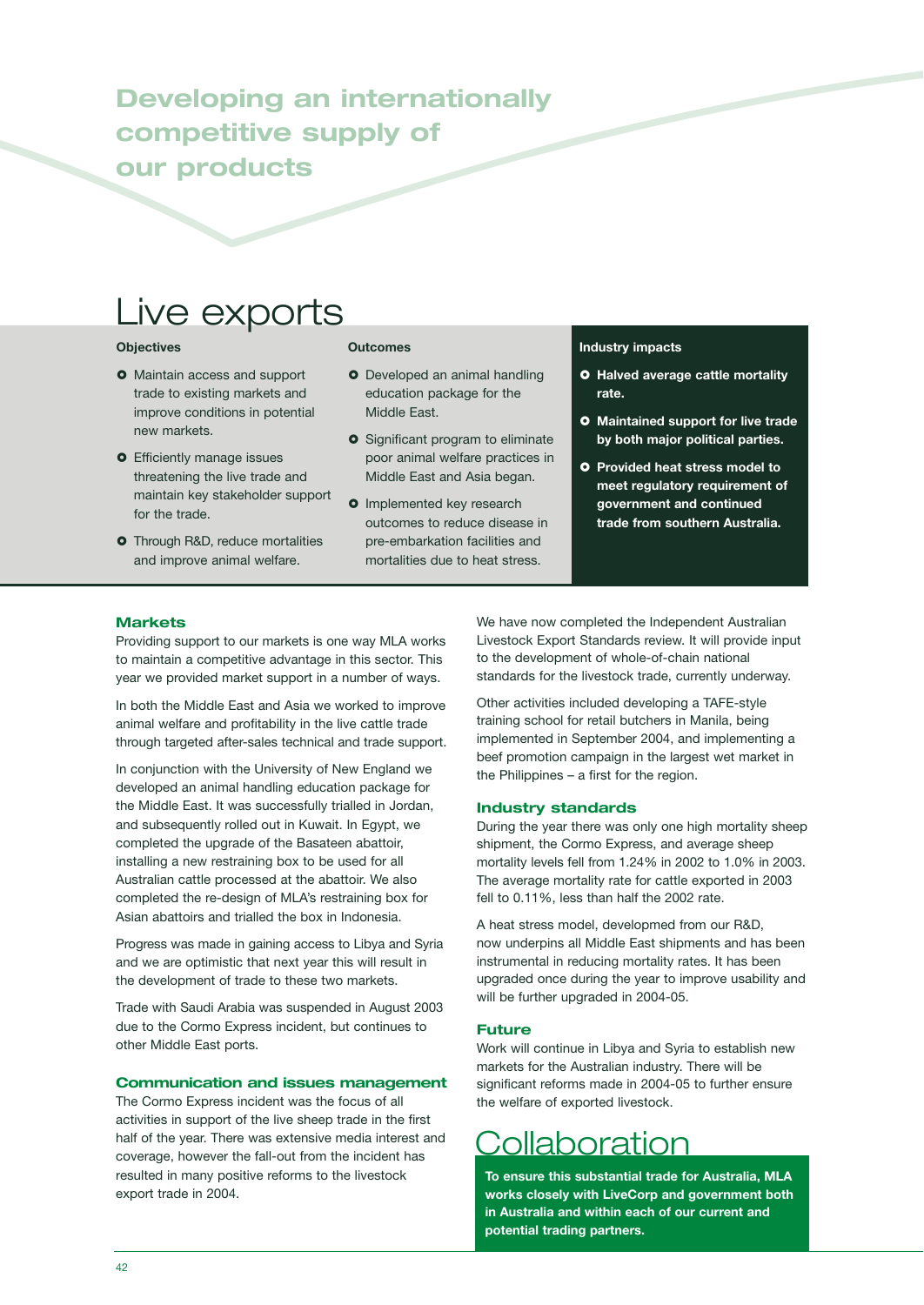Strategically positioned research and development initiatives and partnerships are vital in ensuring the future growth and development of the red meat industry.

## **Other initiatives**

**5**

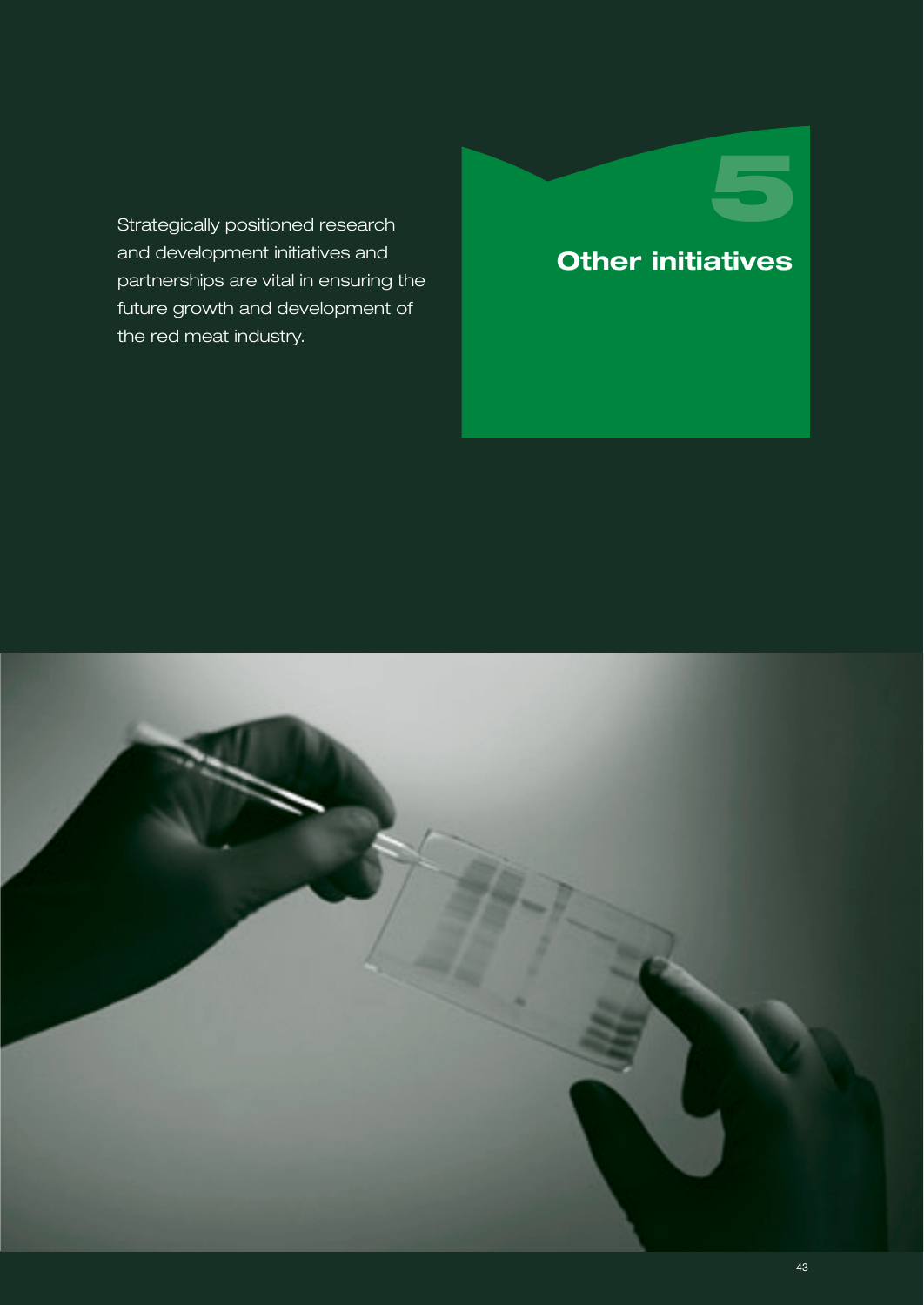### **Other initiatives**

# Goat marketing and research

The final report on the role of Boer goats and their crosses in Western Australia was completed and is now available through MLA publications.

A sub-committee of the Goat Industry Council of Australia was formed to oversee the implementation of a strategy for the development of the goat industry. The strategy will focus on increasing the supply of goats for both domestic and export markets.

Several major projects are currently being implemented and will be managed by a newly appointed national

goat industry development officer. These projects include:

- ➔ the production of a goat best practice manual to present the latest in scientific and industry knowledge in a practical format for producers
- ➔ co-investment with a major veterinary pharmaceutical company to register an effective drench for goats
- ➔ the development of MLA EDGE*network* courses that include goat specific information

# Strategic research and development

### **Objectives**

- **Outcomes**
- **O** Increase investment by industry and other partners in innovation and R&D.
- **O** Initiate significant new science programs with potential to dramatically improve industry competitiveness.
- **O** Co-invest with relevant bodies to reduce duplication and increase impact.

- **O** Validated and released new beef tenderness marker.
- **o** Established an information sharing agreement amongst two groups conducting R&D into Johne's disease.
- **O** Released a prototype tool to assist producers in managing climate risk in southern Australian grazing systems.

### **Industry impacts**

- **\$50m to be invested in genomics over five years.**
- **O** Provided information that **formed an integral part of the national approach to future management of Johne's disease.**
- **Developed advanced meat electronics systems to significantly improve meat quality and increase processing efficiency.**

This year, significant improvements in identifying and approving new projects, combined with a reduced cycle time, resulted in considerable growth in this program.

### **Genomics**

### **Sheep**

A major genomics initiative with Australian Wool Innovation (AWI) commenced in September. This combined investment of \$30m over five years includes an additional 'in-kind' contribution of around \$20m from the other research organisations. The program will investigate a range of areas including animal health and meat quality, and will continue MLA's world leading gene mapping.

### **Beef cattle**

In conjunction with the Beef CRC, CSIRO and Genetic Solutions, we validated and released a new beef tenderness marker. Work continued on discovering new gene markers for marbling and a patent application for a new marbling marker was lodged in February.

Another project underway is the fine mapping of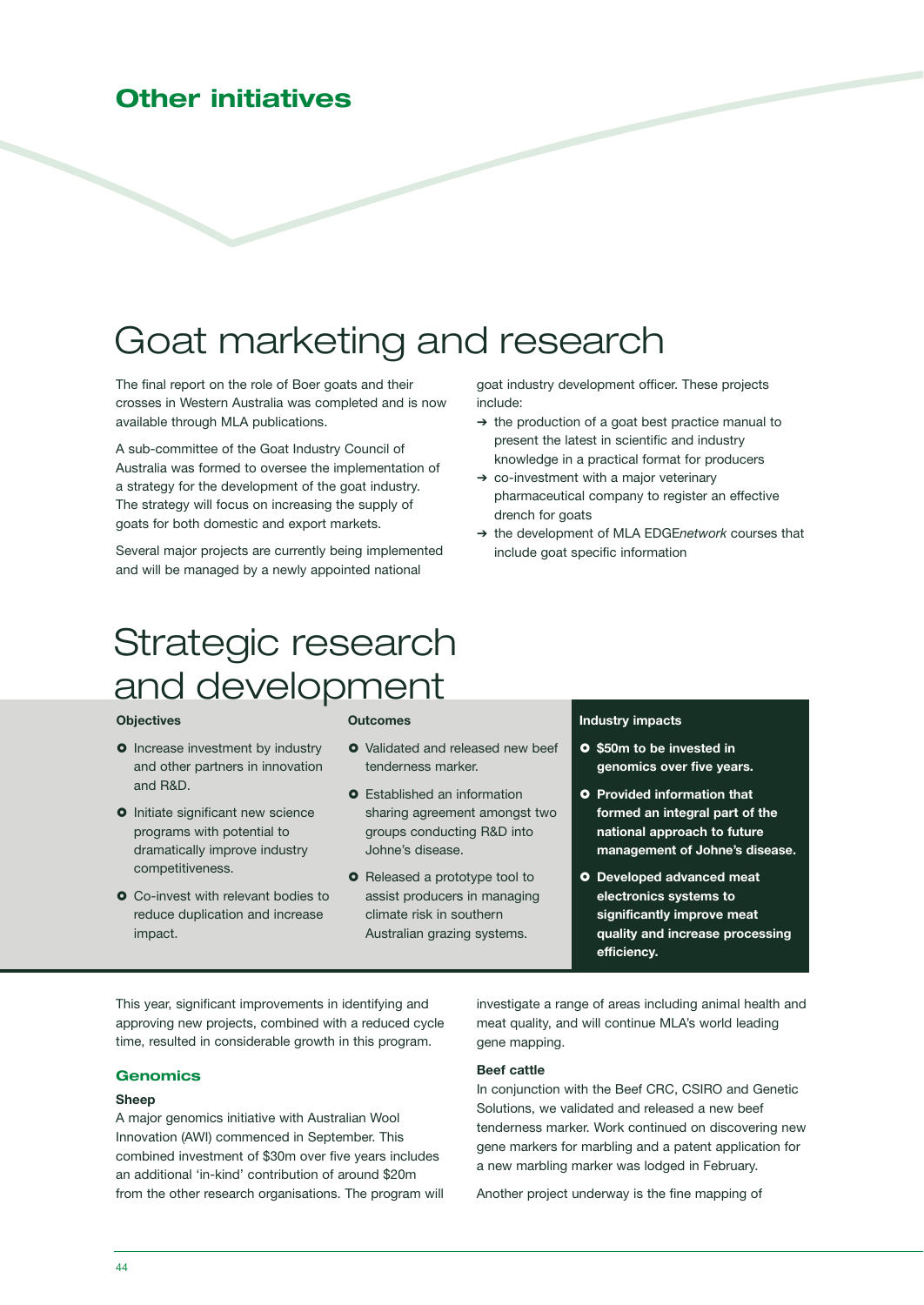chromosomes to find genes responsible for net feed efficiency.

#### **Pasture plants**

A major co-investment commenced with Dairy Australia and Geoffrey Gardiner Dairy Foundation. Research, conducted by CRC for Molecular Plant Breeding at La Trobe University, is investigating drought tolerance of perennial ryegrass.

### **Soil biology**

This major research area focuses on the interaction between soil micro-organisms and plants to improve plant growth and increase sustainability of production systems. Co-investors include AWI and Grains Research and Development Corporation.

Research is also underway on a major project to develop new tests for soil organisms under perennial pastures.

### **Johne's disease**

Half of the 28 ovine Johne's disease (OJD) studies commissioned are now complete. Major outcomes include the evaluation and registration of a vaccine and the development of management strategies to reduce infection rates.

We provided key information on the feasibility of disease eradication, the cost to producers and the role of other animal species in the spread of OJD. These outcomes have become an integral part of the national approach to future OJD management.

Importantly, we established an information sharing agreement amongst the groups conducting R&D on the development of tools for the early diagnosis of Johne's disease in sheep (University of Sydney) and cattle (CSIRO).

### **Parasitology**

Work commenced on an intestinal parasite biology project to identify new therapeutic control targets, and eight projects are underway to identify new targets in internal parasites of sheep. Results will be used to develop new drugs and vaccines.

### **Other new science and support**

We are continuing a preliminary project to determine the feasibility of livestock vaccination methods that could deliver vaccines through plants and/or water.

During the year we developed a tool to assist producers in managing climate risk in southern Australian grazing systems. A prototype was released in August 2004 and the final product release is anticipated for December 2005.

### **Post-graduate training**

To encourage new talent, 10 post-graduate training and three overseas study awards were given this year.

MLA supports over 40 post-graduate students covering diverse aspects of science of value to the future development of our industry. Topics range from the nutritional value of meat foods, effect of production systems on the environment, plant improvement, animal health disease control and livestock genomics.

This year we hosted a post-graduate workshop for students to meet and work with MLA managers and increase their awareness of the scope of MLA's activities.

### **New generation process innovation**

New advanced meat electronics systems have been developed to significantly improve meat quality postslaughter and increase the efficiency of production.

Two major supermarket chains have included the new generation stimulation in their product specifications for lamb suppliers. To date, 26 plants have installed or are committed to installing the technologies.

A further three technologies are in the pre-commercial development stages – high frequency immobilisation, foetal blood recovery and advanced stimulation. When completed, they will complement the current technologies and provide even greater meat quality and efficiency.

To provide further improvements, scientific determination of the electrophysiological parameters for all electronic technologies is continuing. The strategic science for the advanced stages of the program, in the fields of biochemistry and neurophysiology, is now underway.

### **Future**

The long-term nature of strategic science sees many projects continuing over a number of years.

## **Collaboration**

**MLA works with a broad range of partners in the area of strategic science to leverage both intellectual capacity and investment dollars, and achieve common goals. Our partners come from government, industry, business and the research community, and through collaboration we strive to deliver real value to our stakeholders.**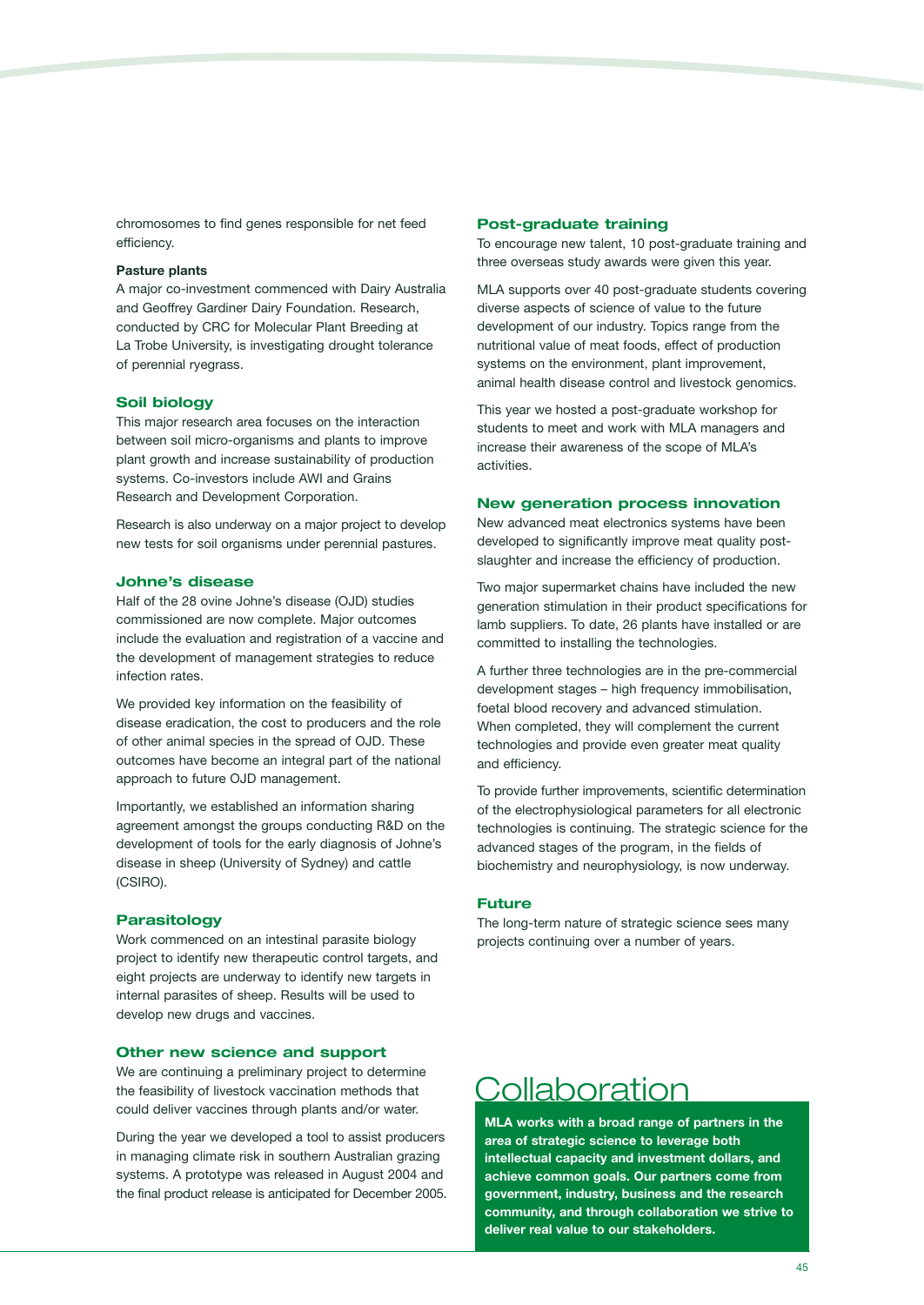### **Other initiatives**

# Research and development partnerships

### **Objectives**

- **O** To significantly increase the level of enterprise investment in innovation in the red meat industry.
- **O** To increase the innovation capability of individual enterprises and facilitate the development of an innovation culture across the industry.
- **O** To gain quantifiable commercial returns to individual enterprises and ultimately to the industry.
- **o** To increase innovations available to the industry.

### **Outcomes**

- **O** Projects were approved in all sectors of the red meat industry.
- $\bullet$  45% of companies participating in the program have more than one project underway.

### **Industry impacts**

- **60 new projects approved with a total value of \$26.2m.**
- **Total expenditure of \$15.8m, \$7.9m of this invested by individual industry enterprises.**

MLA's fully-owned subsidiary, MLA Donor Company Limited, provides a vehicle for attracting commercial investment in innovation from individual enterprises. Since its inception in 1999, 164 projects have been approved in the R&D Partnership programs with a total portfolio in excess of \$74m.

Projects are providing benefits to the red meat industry as well as individual enterprises. These projects are complementing the outcomes of MLA's industry funded R&D programs in areas across the supply chain, including animal health, pasture plant breeding, processing automation, risk advisory services, bioactives and red meat product development.

A key aspect of our R&D Partnerships program is our approach to building innovation culture and capability across the whole industry. Commercialisation of project outcomes ensures benefits are passed on to industry.

### **Future**

The program will continue to evolve and grow with support from enterprises across the whole industry.

## **Collaboration**

- **In addition to the individual projects being undertaken with companies from across the red meat supply chain, MLA technical managers have been assisting individual enterprises to incorporate innovation into their business strategies.**
- **MLA has also initiated national and international collaborations with organisations, including Meat and Wool New Zealand, to facilitate the development of further benefits for the industry.**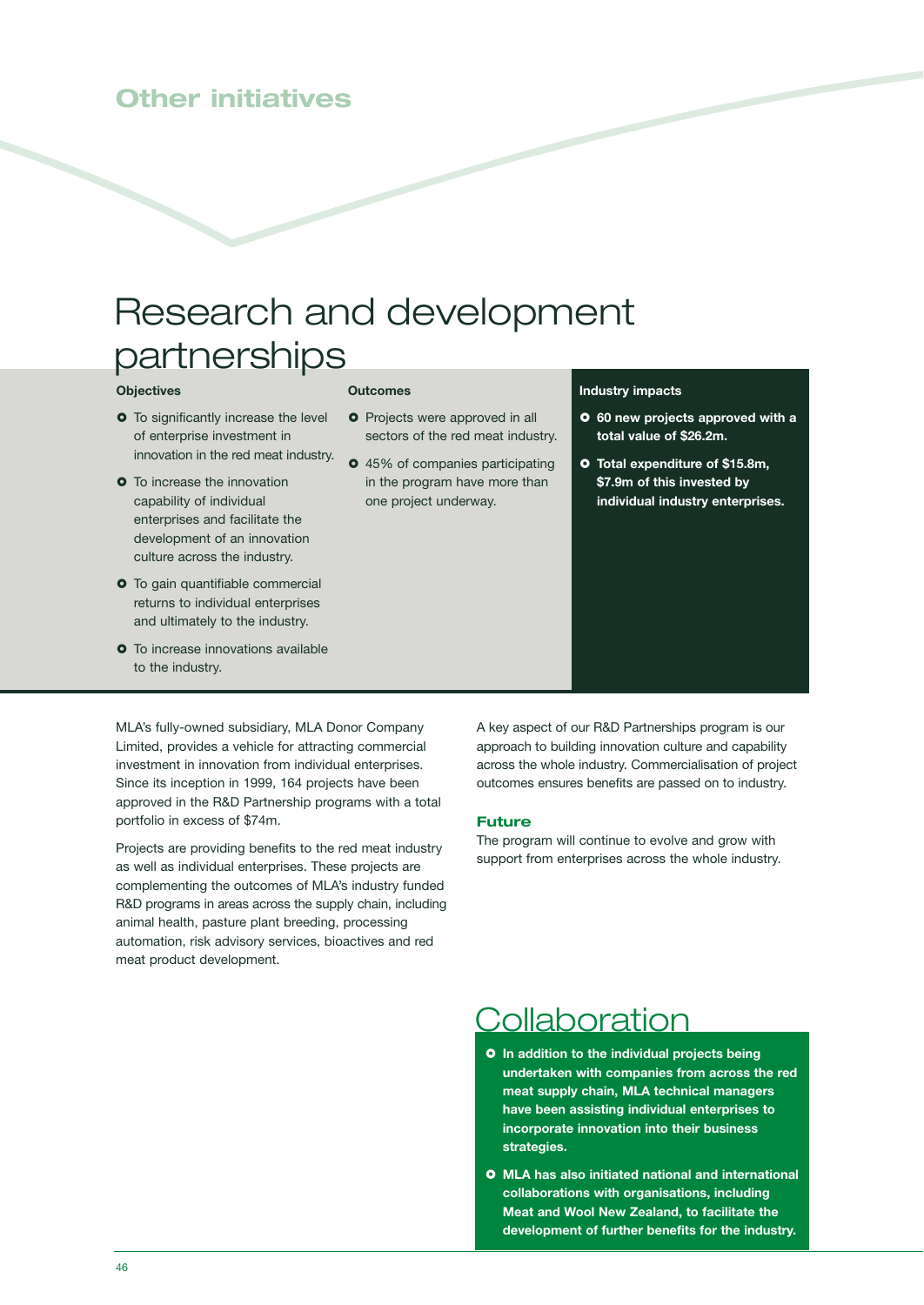A strong corporate services infrastructure provides support to staff working around the globe, and supports the effective delivery to industry of our portfolio of programs.

# **Corporate services**

**6**

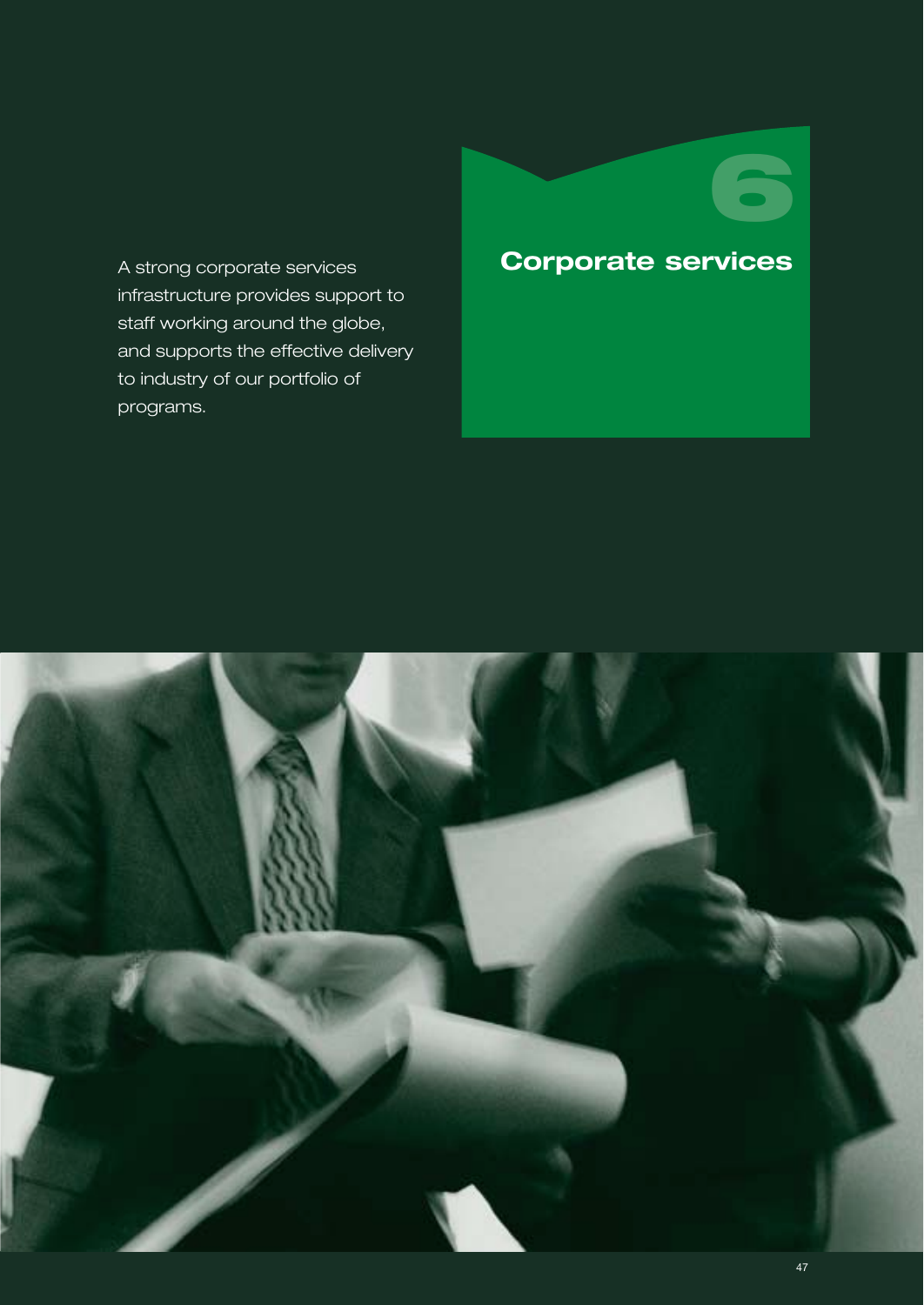### **Corporate services**

Each year, MLA's Corporate Services business unit provides a range of important services to ensure the timely and efficient delivery of support to the red meat industry. These services cover an integral range of activities that support the work of MLA, including financial, legal, human resources and information and technology services.

### **Risk management**

As part of MLA's approach to risk management, our responsibilities in relation to occupational health and safety, legal and regulatory compliance are all monitored regularly. Insurance cover is maintained and reviewed annually to protect the organisation, our stakeholders and employees in the event of any claim or accident.

Two risk management projects were undertaken and completed – a review of foreign exchange risk and a review of billings and debtors. During the year, we commenced a risk assessment project to identify and assess our exposure to potential risks. The project is being carried out in conjunction with Ernst & Young.

The management team also supports the board and its Audit Committee in providing financial reports and establishing financial controls. For more details on the board committees, directors and directors' and officers' indemnification and insurance, see pages 51 to 59 in the Financial section.

### **Operational activities**

### **Cost savings review**

In 2002-03 a cost savings review was initiated to identify savings on overhead costs. To date the project has identified a substantial \$3.7m in savings. We will continued the practice of efficient cost management and are constantly looking for better, more efficient practices.

### **Information and technology**

Our information and technology systems provide a vital support infrastructure for MLA's activities. In addition to providing support services, we seek to implement innovation through our projects.

This year has seen a number of significant improvements in our IT infrastructure. Most notably was moving all MLA's key stakeholders to a customer relationship management system, so that we can target communications more effectively. Over 30,000 contacts have now been put onto this system.

We also implemented a business intelligence system and rolled it out to the executive team. The system allows access to critical information to manage and monitor company financials, project financials, project milestones, objectives and metrics, as well as human resource information. This is a significant enabling tool for best practice management.

Our staff performance management system has been deployed online world-wide within MLA. All staff now create performance plans online, and these are monitored and reviewed with management over the year. The system was successfully used to assist in this year's annual employee reviews.

#### **Library and information services**

This year, we undertook a project to provide MLA staff with electronic access to our information. The eLibrary provides a centralised searchable repository of information including: R&D reports, MLA publications, library catalogue, a large selection of MLA's electronic files, CAB (Commonwealth Agricultural Bureau) abstracts and journals. Now that this information is online, it can be accessed and shared by staff world-wide.

A second innovation is the development of an electronic image library. We have now moved over 5,000 images into an electronic catalogue that is accessible world-wide. This has resulted in the ability to more readily share imagery and has reduced costs of rescanning images or purchasing new images.

### **Human resources**

During the year, the Good to Great program continued to improve efficiency and effectiveness. Using a balanced scorecard approach, the program focuses on stakeholders, people, operations and industry impact.

### **Staff management**

Encouraging staff to perform at their best, staff participated in the new performance management system that was implemented focusing on performance plans, competencies and behaviours to improve the skills of the individual and the performance of the organisation.

We have an ongoing commitment to provide a safe and healthy work environment and have conducted audits of our occupational health and safety systems with a WorkCover accredited representative.

### **Employer of Choice for Women**

MLA successfully applied to the Equal Opportunity for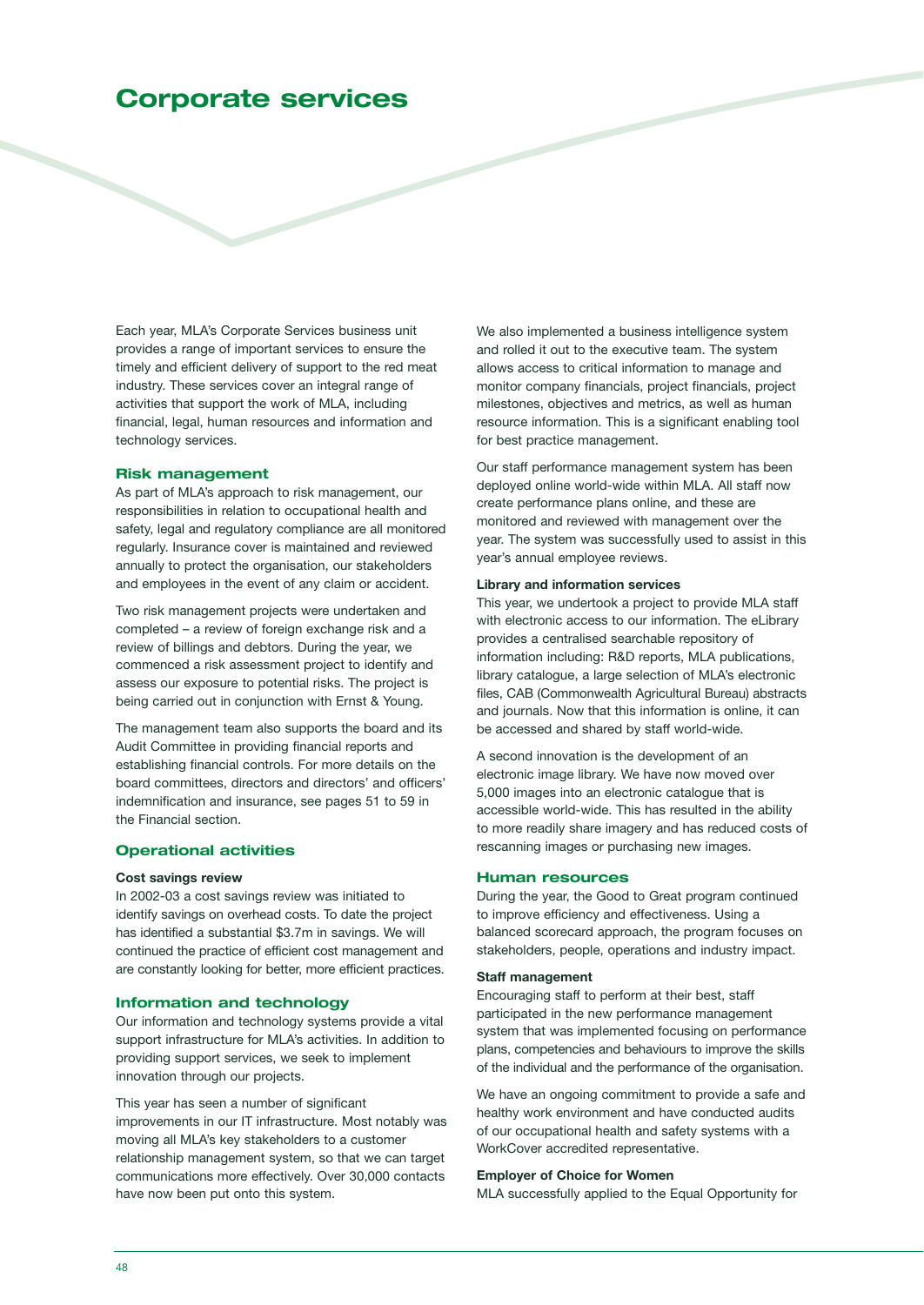Women in the Workplace Agency (EOWA) and was awarded the Employer of Choice for Women for the second year running. MLA has a number of 'familyfriendly' policies and offers flexible working practices.

#### **Employee development**

This year we launched a company-wide program aimed at improving our service. Training in business writing, conducting meetings, telephone and computer skills complemented the introduction of service standards to improve response times.

We launched a leadership program to leverage the skills of our human assets. The key aim is to attract and retain our staff and also to deliver benefits to industry. MLA is keen to motivate and develop high calibre employees who can deliver on our company and industry objectives. To achieve this, we provide a range of development opportunities linked to our business activities. These include secondments, training and memberships to professional associations. MLA also provides assistance for employees to further advance their skills and knowledge at university or TAFE through our External Education Assistance program.

### **MLA staff**

Employee numbers (as at 30 June 2004) Total number of employees globally 220 (Total number of full-time equivalent staff 213) Permanent employees 158 Fixed-term employees 62

### **MLA staff profile**

GENDER – 59% male, 41% female

### RURAL BACKGROUND

60% of employees have a rural background (defined as holding tertiary qualifications, affiliation through family, or previous employment in the agriculture industry).

### QUALIFICATIONS

97% of employees hold post secondary qualifications (eg diplomas, undergraduate, postgraduate degrees, etc). 56% have qualifications in a rural discipline such as agricultural science or agricultural economics.

### **Staff numbers 1998-2004**



*Note: On 1 July 2002 MLA took over responsibility for the National Livestock Reporting Service*

### **Executive team**

The members of MLA's executive are experienced professionals from a range of disciplines. Together with their teams they bring a wealth of knowledge, skills and understanding to the industry and contribute to our philosophy of Good to Great.

### **Mark Spurr** BBus ASA FAICD FCIS Managing director

Mr Spurr has extensive corporate experience in the international agri-food industry. He joined MLA in November 2002 following a number of senior roles with Goodman Fielder including managing director of its global gelatin business and general manager of the North American region, based in the USA. Prior to that Mr Spurr held executive positions in the food industry in Australia and South America. Mr Spurr is a director of AUS-MEAT Limited and of MLA Donor Company Limited.

### **Hugh Amoyal BBus MBA**

General manager, international marketing (from April 2004)

Mr Amoyal has extensive sales and marketing experience gained in the consumer goods and professional products sectors. He has deployed successful demand creation strategies in food, foodservice and agricultural industries in Europe, the US, Asia and South America. He spent over 10 years with H.J. Heinz and Rothmans. More recently he held a global marketing role with Syngenta plc in the UK, setting the global marketing and product development strategy for a \$1 billion herbicide. Before joining MLA Mr Amoyal was general manager sales and marketing for the European and Asian businesses of Verticalnet, a software vendor. Mr Amoyal is responsible for promoting and growing demand for Australian red meat in our overseas markets.

#### **Peter Barnard** PhD Econ

General manager, economic planning and market services Previously manager of the Australian Meat and Live-stock Corporation's (AMLC) economics, market information and quota administration division. Dr Barnard has been a lecturer and research fellow at Adelaide and Macquarie Universities, a consultant to the Very Fast Train Project, and the National Farmers' Federation director for transport and telecommunications. He continues to serve on several academic, transport and agricultural industry bodies. Dr Barnard is responsible for forming links between MLA's activities in overseas markets and the Australian industry, delivering market support and research for these areas, and coordinating planning of MLA programs.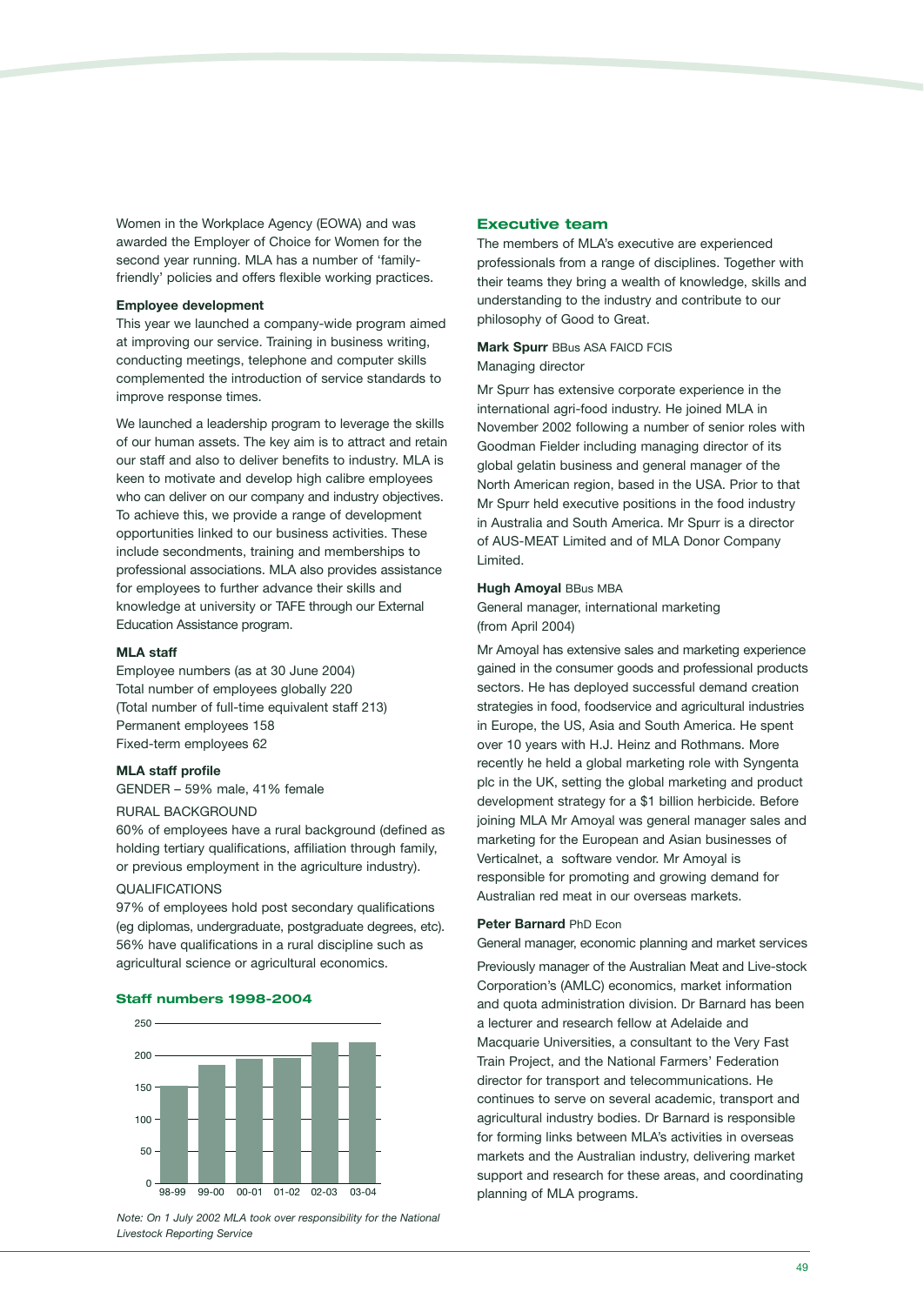### **Corporate services**

### **Allan Bloxsom**

General manager, industry systems

Commenced his career in the Australian meat industry in 1969 with The Angliss Group of Companies and has held a number of senior positions within companies in the industry including The Mid Coast Meat Company, a large NSW beef processing company, and Hereford Prime Limited, Australia's largest private beef brand. Mr Bloxsom has also been AMLC's New York-based business development manager and MLA's regional manager, Europe. Mr Bloxsom is responsible for Meat Standards Australia, the National Livestock Identification Scheme, VIAscan Quality Assessment, on-farm quality assurance, national vendor declarations and SAFEMEAT coordination for MLA. Director of AUS-MEAT Limited.

**Mike Hayward** BSc (Ag) MCom General manager, live exports (from April 2004)

Previously AMLC's regional manager, Japan. Mr Hayward taught farm management and agriculture policy at Queensland University before spending three years with the NSW Department of Agriculture as a research economist. He has worked in the meat industry since 1979 when he joined AMLC and has held a number of senior positions with the organisation. Mr Hayward is responsible for MLA's activities in support of livestock export trade.

### **Christine Raward** BSc MHA MAICD

General manager, client and innovation services

Previously held senior executive and consulting positions in a number of major manufacturing and financial services companies and has worked with the red meat industry for the past 10 years. She is also general manager responsible for MLA Donor Company Limited. Ms Raward is responsible for MLA's \$20m off-farm R&D portfolio, which includes food safety and microbiological research, processing automation technology, off-farm environmental research, value adding and product development, biotechnology and supply chain management.

**Dr Reuben Rose** DVSc PhD FRCVS MACVSc General manager, livestock production innovation

Reuben Rose grew up on a sheep and cattle property in the Snowy Mountains and graduated from the

University of Sydney Veterinary School in 1972. After periods in large animal and mixed veterinary practice in New Zealand and Australia, he completed a doctor of philosophy degree in 1980 and was awarded a fellowship of the Royal College of Veterinary Surgeons in 1985. He has had academic appointments at research institutes in the UK and France as well as appointments as a visiting professor at Washington State University and the University of Florida. He was awarded a doctor of veterinary science degree in 1990 by the University of Sydney for his distinguished contribution to research. Dr Rose is responsible for MLA's on-farm R&D portfolio.

#### **David Thomason** BBus

### General manager, marketing

Joined MLA in 1998. Previously worked for over 30 years in sales and marketing roles within the food industry, initially with Cottee's, where he took the company to market leadership in their jam and cordials businesses. At George Weston Foods, he was responsible for marketing in the Tip Top bread and biscuit and cake divisions. In both companies, he championed consumer-focused marketing with quality improvements, new product development and impactful promotion.

Mr Thomason is responsible for strategies to grow consumer demand for Australian beef and sheepmeat, identifying and developing nutritional opportunities for red meat, and improving retail promotion and education.

**Geoffrey Walters** BBus MBA FCPA AAICD General manager, corporate services

Joined MLA in 1998. Previously senior vice president and chief financial officer for Alexander & Alexander Inc, a major US-based international insurance brokerage firm, and finance director for Alexander Stenhouse Limited, with responsibility for the Asia Pacific region. He has 30 years' experience in strategy development, financial services, administration and operations management and has held senior management positions in the meat and livestock, insurance and motor vehicle industries. Mr Walters is responsible for MLA's finance, IT, human resources, industry affairs, communications and legal divisions. Director of MLA Donor Company Limited.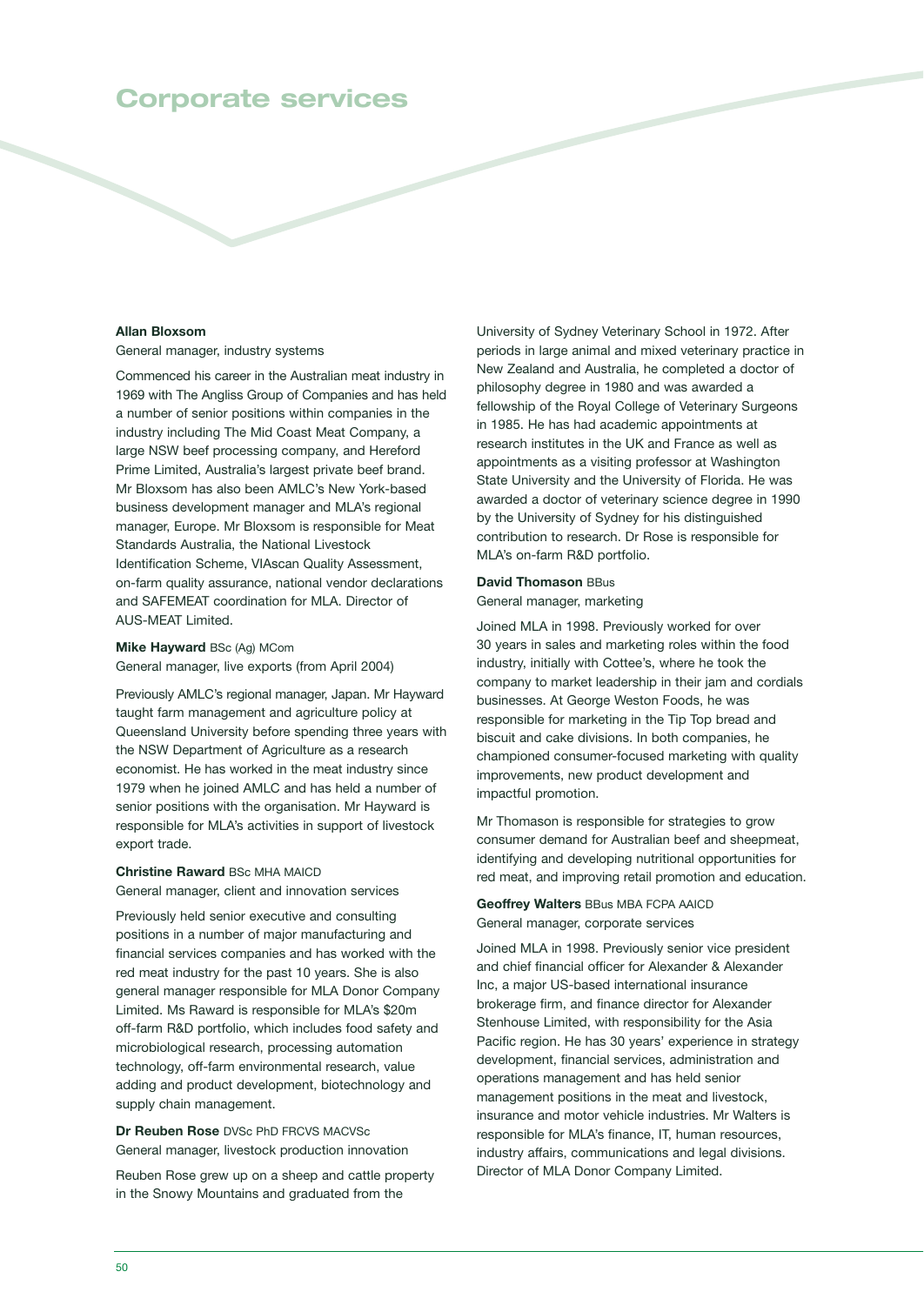## **Financial report**

FOR THE YEAR ENDED 30 JUNE 2004

### **MEAT & LIVESTOCK AUSTRALIA LIMITED**

ABN 39 081 678 364

| Directors' report                  | 52 |
|------------------------------------|----|
| Statement of financial performance | 60 |
| Statement of financial position    | 61 |
| Statement of cash flows            | 62 |
| Notes to the financial statements  | 63 |
| Directors' declaration             | 82 |
| Independent audit report           | 83 |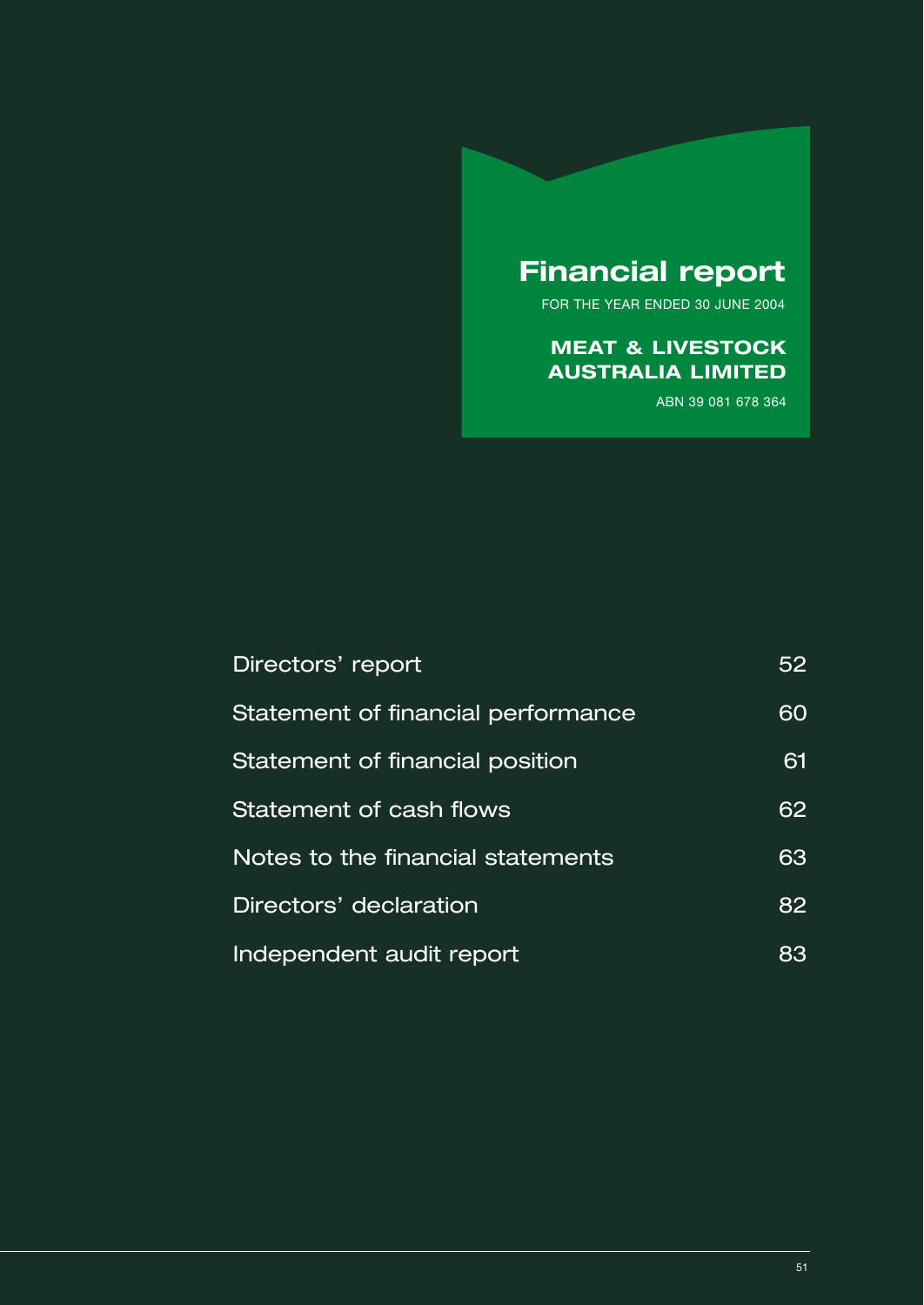### **Directors' report**

The board of directors of Meat & Livestock Australia Limited (MLA) has pleasure in submitting its report in respect of the financial year ended 30 June 2004.

### **DIRECTORS**

The names and details of the company's directors in office during the financial year and until the date of this report are as follows. Directors were in office for this entire period unless otherwise stated.

### **Names, qualifications, experience and special responsibilities**

#### **David Charles Crombie** BEc Chairman

Mr Crombie is chairman of the Australian Rural Leadership Foundation and is a director of GRM International, an agricultural management company, and FKP Limited, a publicly listed company. He was previously managing director of Queensland and Northern Territory Pastoral Company and served on the board of Grainco. He is on the board of Queensland Rugby and was on the board of Australian Rugby. He operates family beef cattle properties in southern Queensland. Mr Crombie is chairman of the Selection Committee.

### **Mark Edward Spurr** BBus ASA FCIS FAICD Managing director

Mr Spurr has extensive corporate experience in the international agri-food industry. He joined MLA in November 2002 following a number of senior roles with Goodman Fielder including managing director of its global gelatin business and general manager of the North American region, based in the USA. Prior to that Mr Spurr held executive positions in the food industry in Australia and South America. Mr Spurr is a director of AUS-MEAT Limited and of MLA Donor Company Limited. **Diana Gwendoline Day** BA (Hons) Dip Ed PhD FAICD Director (elected 19 November 2003)

Dr Day is Associate Professor, Academic Development of Indigenous academic staff at the University of Sydney. Previous roles include senior policy adviser to the NSW Departments of Water Resources and of Land and Water Conservation and Senior Research Fellow in Environmental Management at the University of Newcastle. She has researched, consulted and developed public policy in aspects of agri-business, natural and water resources policy and management and regional environmental planning. She is a director of the Sugar Research and Development Corporation. Dr Day is extensively published in over 100 national and international publications and four books. Dr Day is a director of MLA Donor Company Limited and a member of the Membership Committee.

### **Vicki Coryn Hardwick** BEd PostGrad Ma/Eth Director

Mrs Hardwick is a co-founder of the Hardwick's group of companies, which was established in 1973. Mrs Hardwick is a director of Flockcare where she acts as the meat processing industry representative charged with developing quality assurance standards for the processing sector, a director of MINTRAC and a director of the National Meat Industry Occupational Health & Safety Board. Mrs Hardwick is also a sub-committee member of the Victorian Food Industry Training Board and an industry representative on the Victorian Workcover Meat Industry Working Party. Mrs Hardwick is a member of the Remuneration Committee.

### **Arthur Macedon (Don) Heatley Director**

Mr Heatley is a Queensland beef producer and a past member of the Cattle Council of Australia. He operates cattle breeding and fattening properties in North Queensland. His production focus is the US and Japanese beef markets and the live cattle export trade. Mr Heatley is chairman of the Audit Committee and a member of the Selection Committee.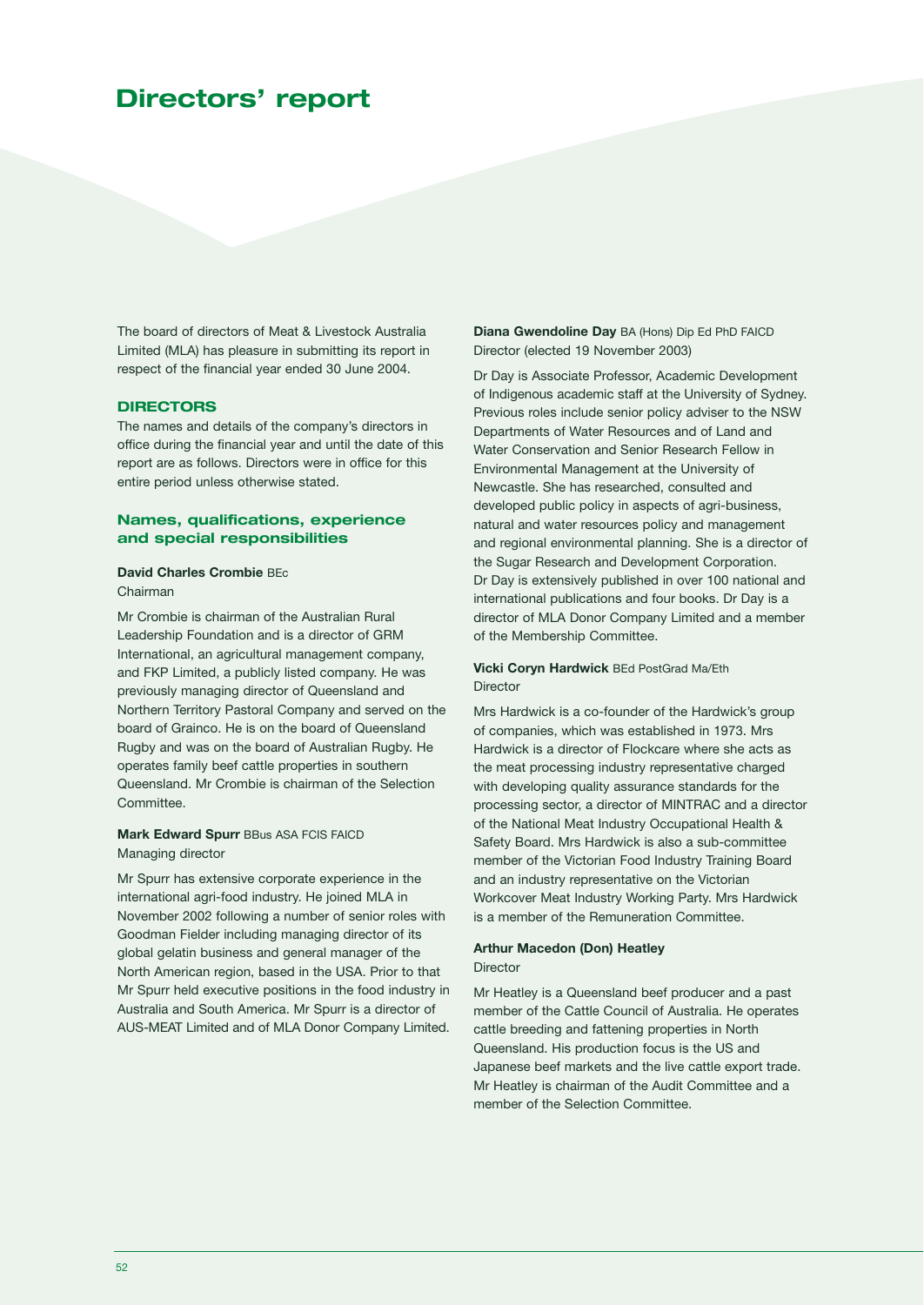









**9**

- **David Crombie**
- **Mark Spurr**
- **Diana Day**
- **4 Vicki Hardwick**
- **Don Heatley**
- **Christopher Hudson 7 Wayne Jackson**
- **Peter Milliken**
- **Peter Trefort**
- **10 Paul Troja**
- **11 Ian Watson**





**11**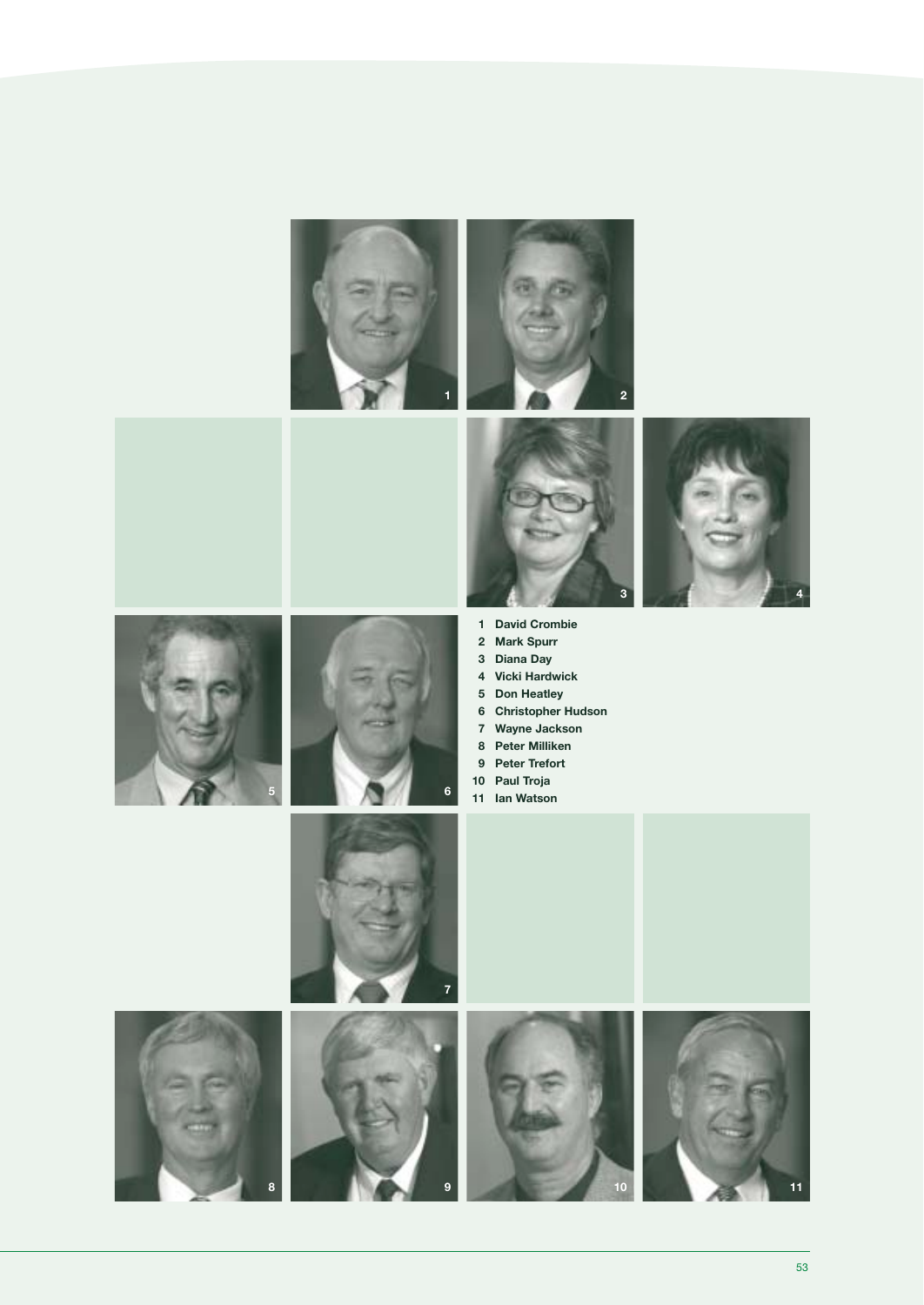### **Directors' report**

**Christopher Burgoyne Hudson** BSc (Hons) MSc PhD Director

Professor Hudson is a director of Food Science Australia and a board member of Food Standards Australia New Zealand. He is chairman of the advisory board for the Australian Food Safety Centre, a board member of the National Centre of Excellence in Functional Foods and he holds professorial appointments at the Universities of Queensland and Wollongong. His interests are in the development and management of science and technology programs within the agricultural and food sectors. He is a member of the Nutrition Committee of the Australian Academy of Science and a past president of the Australian Institute of Food Science and Technology. Professor Hudson is a director of MLA Donor Company Limited and a member of the Remuneration and Selection Committees.

**Wayne Robert Jackson** BEc FCPA FAICD Director

Mr Jackson is consultant – management and strategy at Minter Ellison Lawyers (SA/NT). He is a former chief executive officer and commissioner of the Australian Football League. Previously he has worked in several positions including managing director of Thomas Hardy & Sons Pty Limited, business development manager and director of BRL Hardy Limited and managing director of the South Australian Brewing Company Pty Limited. Mr Jackson has completed a management development program at the Harvard Business School. His farming interests span 22 years and he produces vealers and prime lambs on his property at Willalooka in South Australia. Mr Jackson is chairman of the Remuneration Committee and a member of the Audit Committee.

### **Peter Robert Milliken** BSc (Ag) **Director**

Mr Milliken is the managing director of a grazing enterprise producing prime lambs at Hay, NSW. He has been involved in natural resource management as the past chairman of the Murrumbidgee Catchment Management Board and as a past member of the Community Advisory Committee for the Murray Darling Basin Ministerial Council. He has served in local government and participated in the Australian Rural Leadership Program. He was also active in the formation of the EDGEnetwork, a producer training program that aims to improve livestock enterprises. Mr Milliken is chairman of the Membership Committee and a member of the Audit Committee.

### **Peter James Trefort**

Director (elected 19 November 2003)

Mr Trefort manages his family's property at Narrogin in Western Australia. He has more than 40 years' experience in sheep and cattle production as well as management across the supply chain. He has worked extensively developing on-farm and processing R&D strategy with the Department of Agriculture (WA), University of WA and Murdoch University (WA). He has been successful in developing and commercialising an innovative new range of lamb cuts to extend markets both domestically and internationally. Mr Trefort is a director of Hillside Meats, Elderstone Nominees Pty Ltd, WA Meat Industry Authority, Narrogin Agricultural College Advisory Council, CY O'Connor College of TAFE and WA Q Lamb, and chairman of WA Agricultural College Combined Advisory Councils. Mr Trefort is also a respected conference speaker and media commentator. Mr Trefort is a member of the Membership Committee.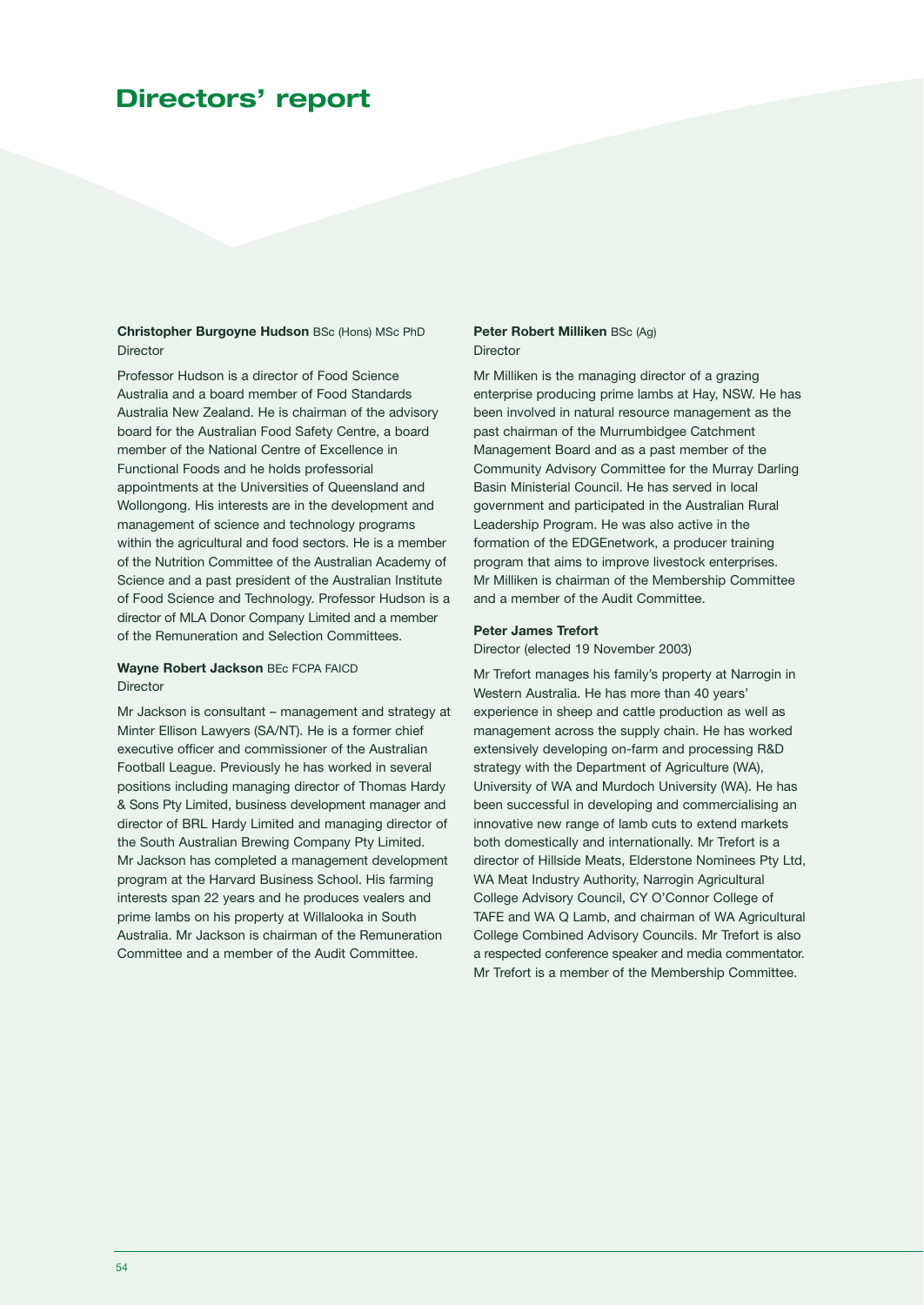### **Paul Anthony Troja**

Director (elected 19 November 2003)

Mr Troja is general manager and a director of Rockdale Beef Pty Limited Australia. Previously he has held in various roles for The Angliss Group where he developed a solid understanding of the industry and the important issues of meat quality and consumer perceptions. He also worked for the Australian Meat & Livestock Corporation (AMLC) both in Australia and Asia. During this time he developed regional marketing strategies for the north Asia region which are still used today. He also contributed to the development of AMLC's quality assurance training accreditation courses for the processing sector, and the Handbook of Australian Meat, which remain industry standards. Mr Troja negotiated one of NSW's first registered employee enterprise agreements in the meat industry. Mr Troja is a member of the Audit Committee.

### **Ian Douglas Stuart Watson** Director

Mr Watson has a lifetime of experience as a successful seedstock and commercial producer in Victoria and NSW and is recognised as an international judge. He established a Romney sheep stud in Victoria which produced prime lamb sires that were sold nationally. He is best known for the Injemira Hereford stud, which was formed in 1968 and sold as a business during 2003. He is past chairman of the Australian Romney Association, Australian Hereford Society and Hereford Prime, a leading independent beef brand. He also consults with three leading NSW pastoral companies. In 2003, the Beef Improvement Association awarded Mr Watson the Howard Yelland Award for his contribution to the beef industry.

### **Hardinge Guy Fitzhardinge** BAg Econ MAp Sc Director (retired 19 November 2003)

Mr Fitzhardinge is the manager of a family company running cattle and sheep on a number of properties in central NSW. He is a director of the Bush Heritage Trust, a member of the advisory board of the Australian Biological Research Studies Unit and an advisor for the WWF Threatened Species Network. He is a former director of the Meat Research Corporation and has a particular interest in research and development, sustainable agriculture and natural resource management. Prior to his retirement he was chairman of the Remuneration Committee.

### **Patrick Hoyle Musgrave** BA (Hons) Director (retired 19 November 2003)

Mr Musgrave has held senior management positions at both Arnott's Biscuits Ltd and Nestlé Australia Ltd, and he brings strong business skills and corporate governance expertise to the board. He is currently chairman of the Dairy Adjustment Authority and a former director and acting chairman of the Australian Meat and Live-stock Corporation. Prior to his retirement he was chairman of the Audit Committee and director of MLA Donor Company Limited.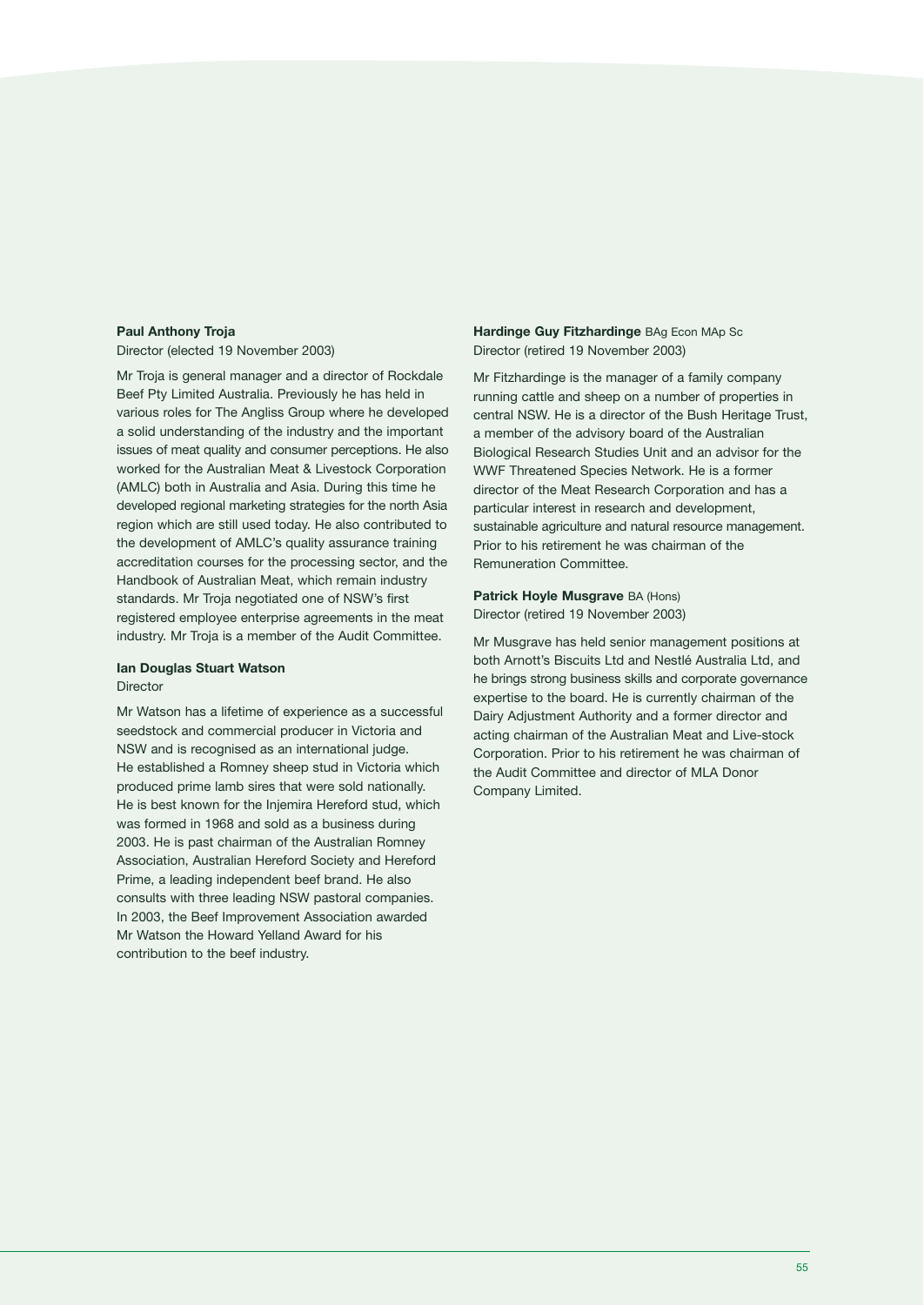### **Directors' report**

### **CORPORATE GOVERNANCE STATEMENT**

The governance of MLA involves members, directors, management and employees. It is affected by regulatory requirements in various countries as well as the interests and expectations of, and relationships with, other parties including peak councils, government, industry partners and communities.

The directors of MLA acknowledge that corporate governance is the system by which the company is controlled. In accordance with normal corporate practices, members have delegated many of their responsibilities as owners to the directors who oversee the management of the business on their behalf. Directors are accountable to their members and will actively seek member participation to make that accountability effective.

Directors will use their best efforts to ensure that the company is properly managed and constantly improved so as to protect and enhance members' interests and to meet the company's obligations to all parties with which the company interacts – its stakeholders. Directors believe that the essence of any system of good corporate governance is to allow the board and management the freedom to drive their company forward but to exercise that freedom within a framework of effective accountability.

### **Responsibilities and functions of the board**

The relationship between management and the board is a partnership that is crucial to the company's long-term success. Each has functions that should be clearly defined and understood. The managing director is responsible to the board for the day-to-day management of the company and is accountable for the achievement of company objectives. The board gives direction and exercises judgement in setting the company's objectives and monitoring their implementation.

In essence, the board is concerned with:

➔ developing and setting the company's strategic direction in conjunction with management, peak councils and industry

- ➔ arrangements for the governance of the company including the:
	- appropriateness of organisational arrangements and structures
	- quality of the executive team and decision-making processes
	- adequacy of internal controls and processes
- ➔ the overview of performance against targets and objectives
- ➔ reporting to stakeholders on the direction, governance and performance of the company

Particular matters that are dealt with by the board include significant investments, capital and funding proposals, senior appointments, executive remuneration and succession plans, financial results, performance against plans, and issues relating to internal controls and the management of risk.

### **Independent professional advice**

After consultation with the chairman, directors may obtain independent professional advice on matters arising in the course of their board duties. Such advice would be made available to all directors.

### **Committees of the board**

To assist the directors to fulfil their corporate governance obligations, four permanent committees have been formed each governed by a separate charter:

- **→ Audit Committee**
- ➔ Remuneration Committee
- ➔ Membership Committee
- **→ Selection Committee**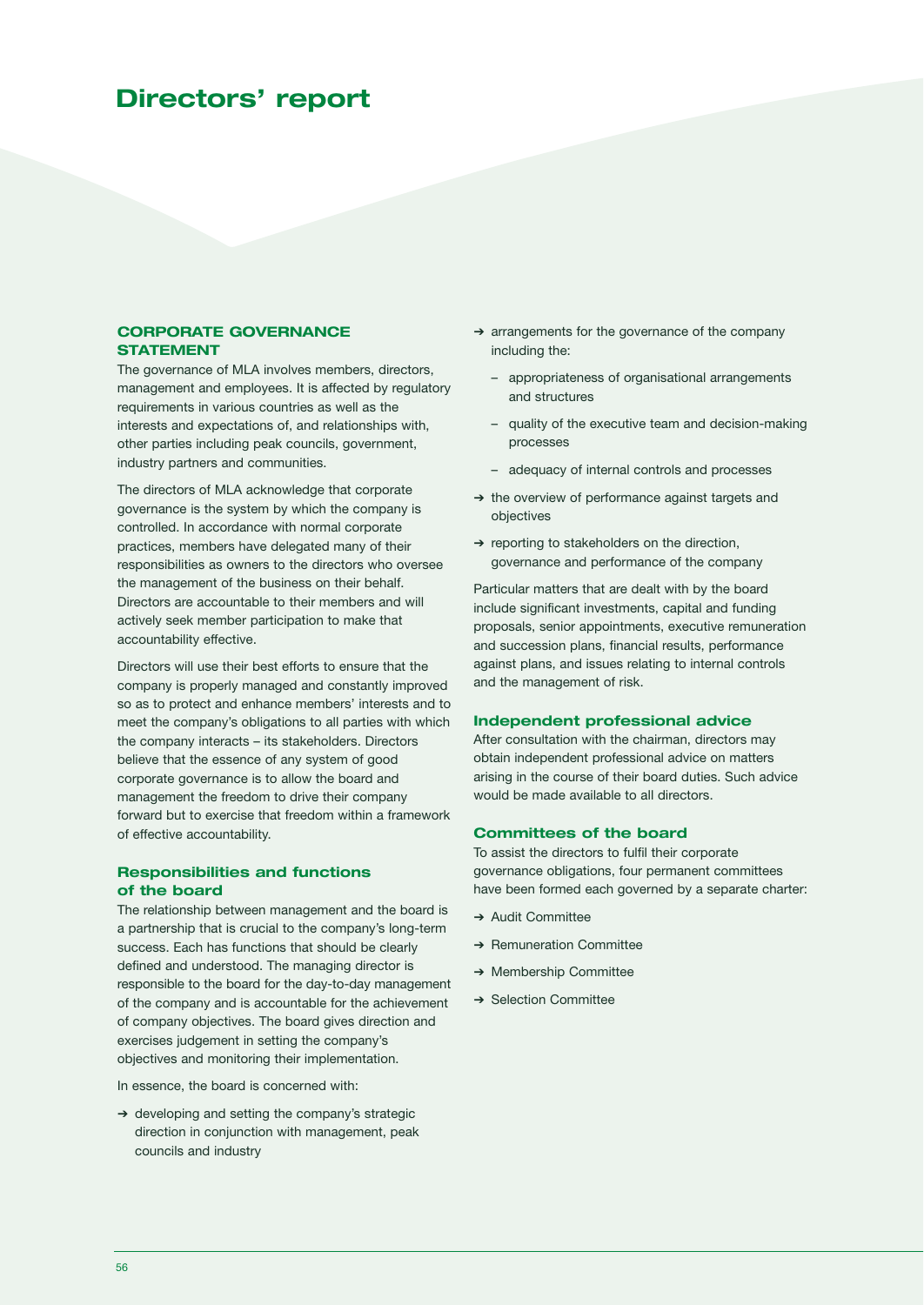### **Selecting committee members**

The Audit, Remuneration and Membership Committees each have a maximum of four members who will be appointed by the board. The board nominates one of the committee members to be chairman. The chairman of each committee reports on the committee's activities to each board meeting. The majority of the members of the Audit, Remuneration and Membership Committees are non-executive directors. Membership of the Selection Committee is outlined below.

### **Term of office**

The board can remove and replace any member of a committee (other than the Selection Committee) at any time, however, the expectation is that committee members would serve an initial period of three years.

### **Evaluation of board committees**

Each committee periodically conducts an assessment of its work by reference to its charter. The assessment will detail any actions necessary as a result of the assessment. A report on the assessment will be given to the full board by the committee chairman.

### **Audit Committee**

Its primary function is to review the financial information that will be provided to members and others, the systems of risk management and internal controls that management and the board have established, and the audit process including the independence of the auditor. It also oversees and approves any other special audit activities. It currently consists of four independent directors, with Mr Heatley as chairman.

### **Membership Committee**

Its primary function is reviewing applications for membership of the company and making recommendations on the management of the membership program to the board. The committee also reviews the policies and systems in place for membership recruitment and management to ensure they are appropriate and consistent with company objectives. It currently consists of three independent directors, with Mr Milliken as chairman.

### **Remuneration Committee**

Its primary function is reviewing the total level of remuneration paid to the managing director, other executives and staff to ensure it is consistent with the duties and responsibilities of the position, the job performance of the individual concerned and the general marketplace. The committee also reviews the policies and systems in place for managing remuneration to ensure they are appropriate and consistent with company objectives. It currently consists of three independent directors, with Mr Jackson as chairman.

### **Selection Committee**

Its primary function is reporting to the members of the company on the suitability of candidates for re-election or election to the office of director at general meetings. The normal term for a director is three years, after which they may re-apply but are subject to the same selection process as all new candidates. The Selection Committee consists of:

- ➔ three persons elected by producer members
- ➔ three persons appointed by peak councils
- ➔ three directors, one of whom is to be the chairman of directors unless he or she is a candidate for re-election

The members of the Selection Committee elected by producer members referred to above are to consist of:

- ➔ one person elected by cattle producers
- ➔ one person elected by sheep producers
- ➔ one person elected by lot feeders

and they are to be elected by the relevant producers at annual general meetings. The current chairman is Mr Crombie.

### **MLA Donor Company Limited**

The business activities of MLA Donor Company Limited are overseen by a separate board of directors, which currently includes Professor Hudson, Dr Day and Mr Spurr as chairman.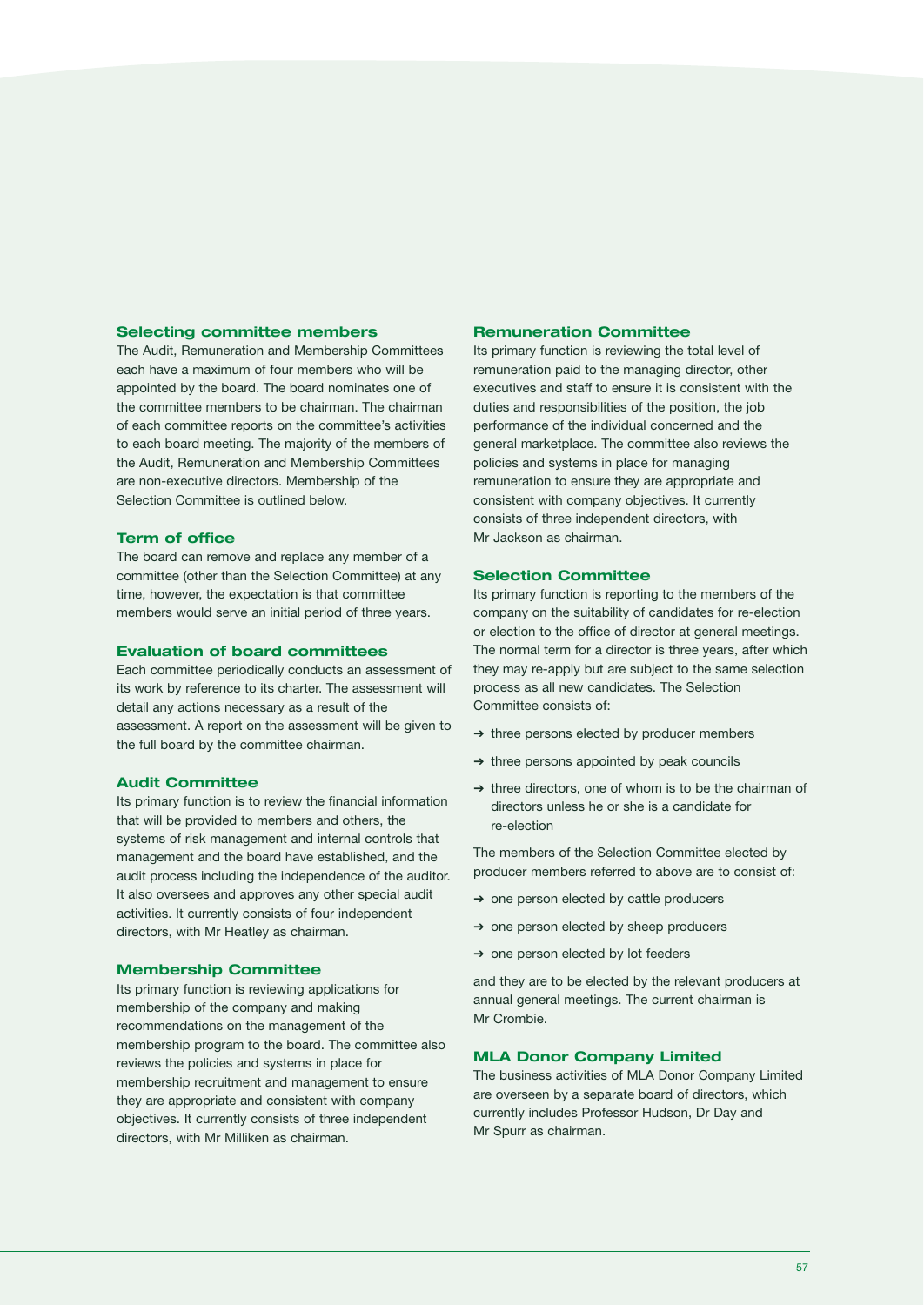### **Directors' report**

### **DIRECTORS MEETINGS**

During the year the company held 11 meetings of directors. The names of directors and members of committees of the board are set out above. The attendances of the directors at meetings of the board and of its committees were:

|                  | <b>Board of directors</b> | <b>Committees of the board of directors</b> |            |              |           |
|------------------|---------------------------|---------------------------------------------|------------|--------------|-----------|
|                  | Full board                | Audit                                       | Membership | Remuneration | Selection |
| D C Crombie      | 11                        |                                             |            |              | 1(1)      |
| M E Spurr        | 11                        |                                             |            |              |           |
| D G Day          | 5(6)                      |                                             | 1(2)       |              |           |
| H G Fitzhardinge | 5(5)                      |                                             |            | 1(1)         |           |
| V C Hardwick     | 11                        |                                             |            | 3            |           |
| A M Heatley      | 11                        | 2                                           |            |              | 3         |
| C B Hudson       | 11                        |                                             |            | 2(2)         | 1(1)      |
| W R Jackson      | 11                        | 2                                           |            | 3            |           |
| P R Milliken     | 11                        | 1(1)                                        | 5          |              | 2(2)      |
| P H Musgrave     | 5(5)                      | 1(1)                                        |            |              |           |
| P J Trefort      | 6(6)                      |                                             | 2(2)       |              |           |
| P A Troja        | 6(6)                      | 1(1)                                        |            |              |           |
| IDS Watson       | 11                        |                                             | 3(3)       |              | 2(2)      |

Where a director did not attend all meetings of the board or relevant committee, the number of meetings for which the director was eligible to attend is shown in brackets.

### **NATURE OF OPERATIONS**

The major activities of the consolidated entity during the financial year comprised:

- ➔ providing research and development support to the Australian red meat and livestock industry
- ➔ providing marketing and promotion services to the Australian red meat and livestock industry both domestically and overseas

### **REVIEW AND RESULTS OF OPERATIONS**

### **Operating result for the period**

The consolidated surplus of the consolidated entity for the financial year was \$6,066,000 (2003: \$6,484,000).

### **Group overview**

The consolidated entity earned total revenue of \$136,519,000 (2003: \$123,578,000) which is composed of the following:

- ➔ transaction levies \$71,369,000 (2003: \$69,171,000)
- ➔ research and development matching grants \$32,779,000 (2003: \$26,648,000)
- ➔ other income \$32,371,000 (2003: \$27,759,000)

Total income received/receivable was more than total expenditure, which resulted in an operating surplus of \$6,066,000 for the year.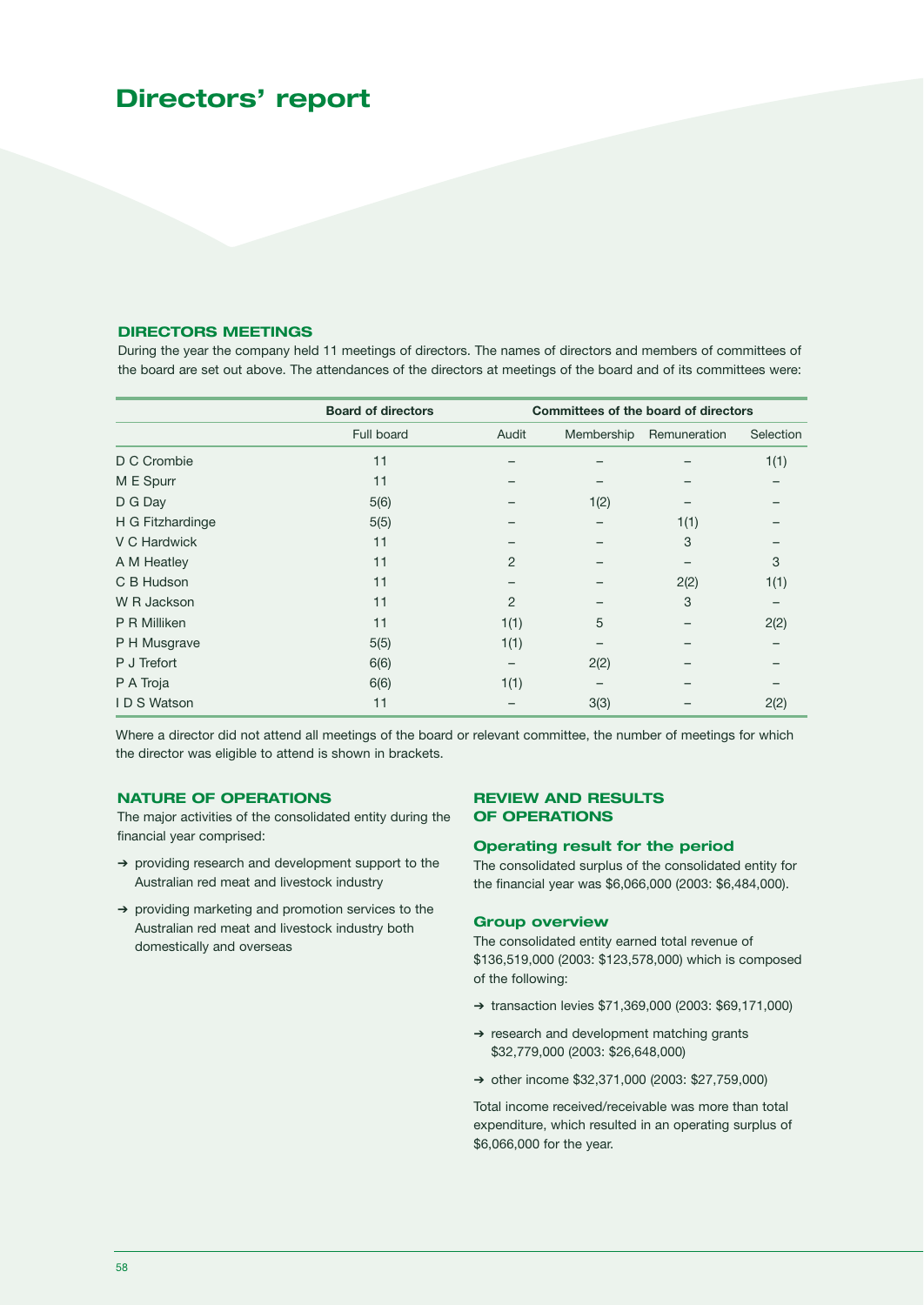### **SIGNIFICANT EVENTS AFTER THE BALANCE DATE**

There were no significant events after the balance date.

### **LIKELY DEVELOPMENTS AND EXPECTED RESULTS**

No significant changes in the operations of the consolidated entity are expected in the future.

### **INDEMNIFICATION AND INSURANCE OF DIRECTORS AND OFFICERS**

Under its constitution, the company may indemnify each director and each executive officer against any claim or any expenses or costs which may arise as a result of work performed in their respective capacities.

The company paid an insurance premium in respect of a contract insuring all the directors, secretaries and executive officers of the group entities against all liabilities and expenses arising as a result of work performed in their respective capacities, to the extent permitted by law. The terms of that policy prohibit disclosure of the premium paid or the monetary limit of this indemnity.

### **ROUNDING OF AMOUNTS**

The parent entity is a company of the kind specified in Australian Securities and Investments Commission class order 98/0100. In accordance with that class order, amounts in the financial statements and the directors' report have been rounded to the nearest thousand dollars unless specifically stated to be otherwise.

### **REGISTERED OFFICE**

Level 1, 165 Walker Street North Sydney New South Wales 2060 02 9463 9333

This report has been made in accordance with a resolution of directors.

Deanhue

D C Crombie Director

M E Spurr

Director

Sydney 16 September 2004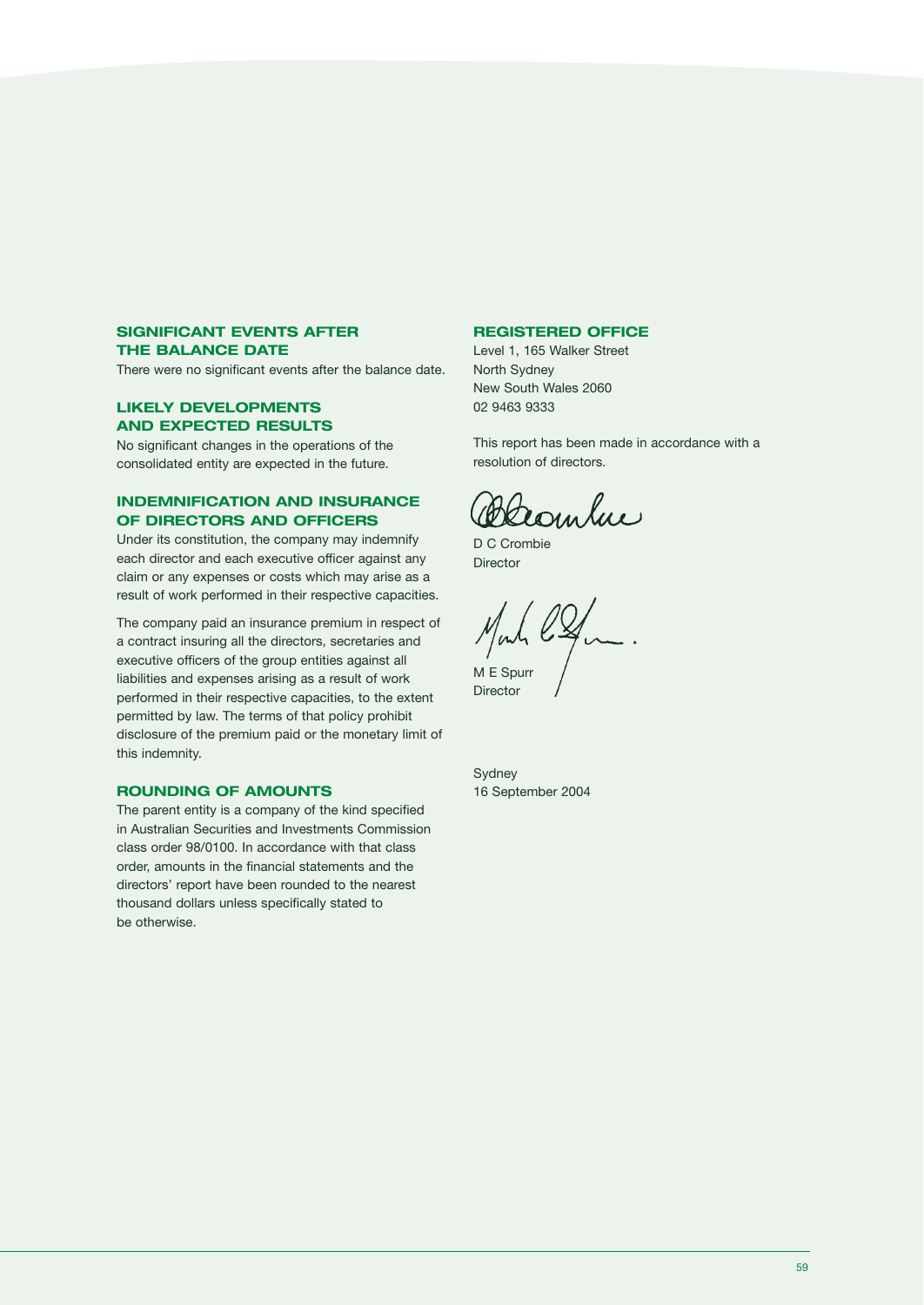## **Statement of financial performance**

Year ended 30 June 2004

|                                          |              |               | <b>Consolidated</b> |               | <b>Parent</b> |
|------------------------------------------|--------------|---------------|---------------------|---------------|---------------|
|                                          | <b>Notes</b> | 2004<br>\$000 | 2003<br>\$000       | 2004<br>\$000 | 2003<br>\$000 |
| <b>REVENUES FROM ORDINARY ACTIVITIES</b> | 2            | 136,519       | 123,578             | 136,519       | 123,611       |
| <b>EXPENDITURE</b>                       |              |               |                     |               |               |
| Building demand                          |              | 42,700        | 47,999              | 42,700        | 47,999        |
| Guaranteeing integrity                   |              | 15,826        | 13,039              | 15,826        | 13,039        |
| Providing infrastructure                 |              | 10,229        | 10,426              | 10,229        | 10,426        |
| Developing supply                        |              | 31,617        | 25,472              | 31,617        | 25,472        |
| R&D partnerships                         |              | 15,781        | 7,128               | 15,781        | 7,128         |
| Corporate services                       |              | 7,272         | 7,560               | 7,272         | 7,560         |
| Strategic R&D                            |              | 6,128         | 4,454               | 6,128         | 4,454         |
| Other                                    |              | 900           | 1,016               | 900           | 1,016         |
| Total expenditure                        |              | 130,453       | 117,094             | 130,453       | 117,094       |
| NET SURPLUS FROM ORDINARY ACTIVITIES     | 5, 16        | 6,066         | 6,484               | 6,066         | 6,517         |
| TOTAL CHANGE IN MEMBERS' FUNDS           | 1(q)         | 6,066         | 6,484               | 6,066         | 6,517         |

The accompanying notes form an integral part of this Statement of financial performance.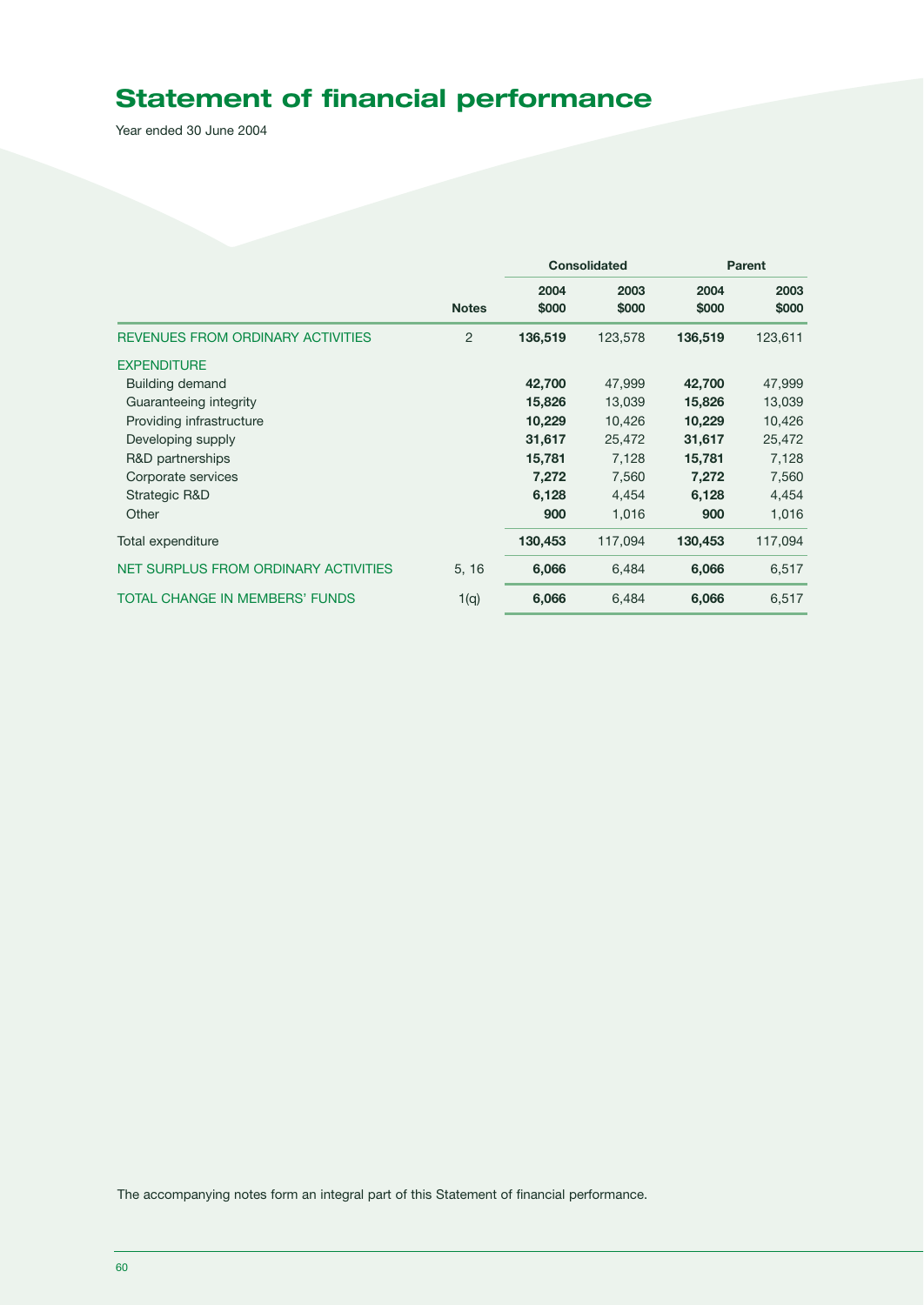## **Statement of financial position**

As at 30 June 2004

|                                                  | <b>Notes</b>   |               | <b>Consolidated</b> |               | <b>Parent</b> |
|--------------------------------------------------|----------------|---------------|---------------------|---------------|---------------|
|                                                  |                | 2004<br>\$000 | 2003<br>\$000       | 2004<br>\$000 | 2003<br>\$000 |
| <b>CURRENT ASSETS</b>                            |                |               |                     |               |               |
| Cash assets                                      | 25(a)          | 34,293        | 28,086              | 34,293        | 28,086        |
| Receivables                                      | 6              | 28,923        | 24,348              | 28,923        | 24,348        |
| Other                                            | $\overline{7}$ | 1,564         | 3,558               | 1,564         | 3,558         |
| <b>TOTAL CURRENT ASSETS</b>                      |                | 64,780        | 55,992              | 64,780        | 55,992        |
| <b>NON-CURRENT ASSETS</b>                        |                |               |                     |               |               |
| Receivables                                      | 8              | 1,570         |                     | 1,570         |               |
| Investment accounted for using the equity-method | 9              |               |                     |               |               |
| Other financial asset                            | 10             |               |                     |               |               |
| Property, plant and equipment                    | 11             | 1,401         | 2,457               | 1,401         | 2,457         |
| <b>TOTAL NON-CURRENT ASSETS</b>                  |                | 2,971         | 2,457               | 2,971         | 2,457         |
| <b>TOTAL ASSETS</b>                              |                | 67,751        | 58,449              | 67,751        | 58,449        |
| <b>CURRENT LIABILITIES</b>                       |                |               |                     |               |               |
| Payables                                         | 12             | 17,867        | 14,599              | 17,867        | 14,599        |
| Provisions                                       | 13             | 3,692         | 2,993               | 3,692         | 2,993         |
| Other liabilities                                | 14             | 2,472         | 3,974               | 2,472         | 3,974         |
| <b>TOTAL CURRENT LIABILITIES</b>                 |                | 24,031        | 21,566              | 24,031        | 21,566        |
| <b>NON-CURRENT LIABILITIES</b>                   |                |               |                     |               |               |
| Provisions                                       | 15             | 1,335         | 564                 | 1,335         | 564           |
| <b>TOTAL NON-CURRENT LIABILITIES</b>             |                | 1,335         | 564                 | 1,335         | 564           |
| <b>TOTAL LIABILITIES</b>                         |                | 25,366        | 22,130              | 25,366        | 22,130        |
| <b>NET ASSETS</b>                                |                | 42,385        | 36,319              | 42,385        | 36,319        |
| <b>EQUITY - MEMBERS' FUNDS</b>                   |                |               |                     |               |               |
| Contributed equity                               | 28             | 9,031         | 9,031               | 9,031         | 9,031         |
| Retained surplus                                 | 16             | 33,354        | 27,288              | 33,354        | 27,288        |
| <b>TOTAL EQUITY - MEMBERS' FUNDS</b>             |                | 42,385        | 36,319              | 42,385        | 36,319        |

The accompanying notes form an integral part of this Statement of financial position.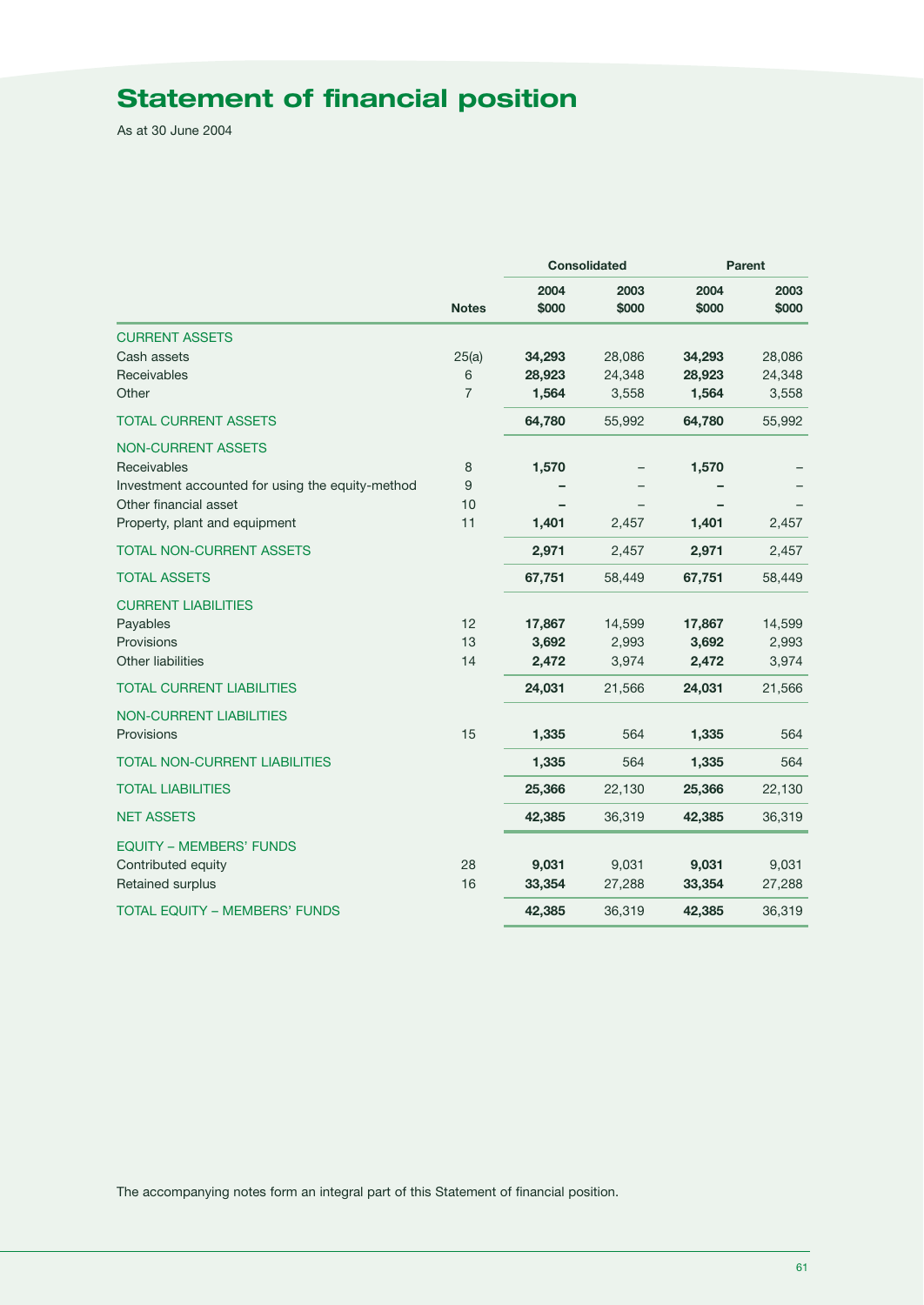## **Statement of cash flows**

Year ended 30 June 2004

|                                                                                                                                                                                                                       |              |                                                             | <b>Consolidated</b>                                         |                                                                     | <b>Parent</b>                                                       |
|-----------------------------------------------------------------------------------------------------------------------------------------------------------------------------------------------------------------------|--------------|-------------------------------------------------------------|-------------------------------------------------------------|---------------------------------------------------------------------|---------------------------------------------------------------------|
|                                                                                                                                                                                                                       | <b>Notes</b> | 2004<br>\$000                                               | 2003<br>\$000                                               | 2004<br>\$000                                                       | 2003<br>\$000                                                       |
| CASH FLOWS FROM OPERATING ACTIVITIES                                                                                                                                                                                  |              |                                                             |                                                             |                                                                     |                                                                     |
| Levies collected<br>Research and development matching grants<br>Receipts from subsidiary<br>Receipts from processors and live exporters<br>Other receipts<br>Interest received<br>Payments to suppliers and employees |              | 69,878<br>33,997<br>11,749<br>13,627<br>1,596<br>(124, 316) | 71,454<br>23,067<br>12.194<br>13,342<br>1,348<br>(115, 518) | 69,878<br>33,997<br>5,567<br>11,749<br>7,939<br>1,569<br>(124, 168) | 71,454<br>23,067<br>3,937<br>12,194<br>9,507<br>1,334<br>(115, 518) |
| Net cash flows from operating activities                                                                                                                                                                              | 25(b)        | 6,531                                                       | 5,887                                                       | 6,531                                                               | 5,975                                                               |
| CASH FLOWS FROM INVESTING ACTIVITIES                                                                                                                                                                                  |              |                                                             |                                                             |                                                                     |                                                                     |
| Proceeds from disposal of property, plant and<br>equipment<br>Purchase of property, plant and equipment                                                                                                               |              | 128<br>(600)                                                | 13<br>(786)                                                 | 128<br>(600)                                                        | 13<br>(786)                                                         |
| Net cash flows used in investing activities                                                                                                                                                                           |              | (472)                                                       | (773)                                                       | (472)                                                               | (773)                                                               |
| Net increase in cash held<br>Add opening cash brought forward<br>Exchange rate adjustments on cash balances                                                                                                           |              | 6,059<br>28,086<br>148                                      | 5,114<br>23,335<br>(363)                                    | 6,059<br>28,086<br>148                                              | 5,202<br>23,247<br>(363)                                            |
| <b>CLOSING CASH CARRIED FORWARD</b>                                                                                                                                                                                   | 25(a)        | 34,293                                                      | 28,086                                                      | 34,293                                                              | 28,086                                                              |

The accompanying notes form an integral part of this Statement of cash flows.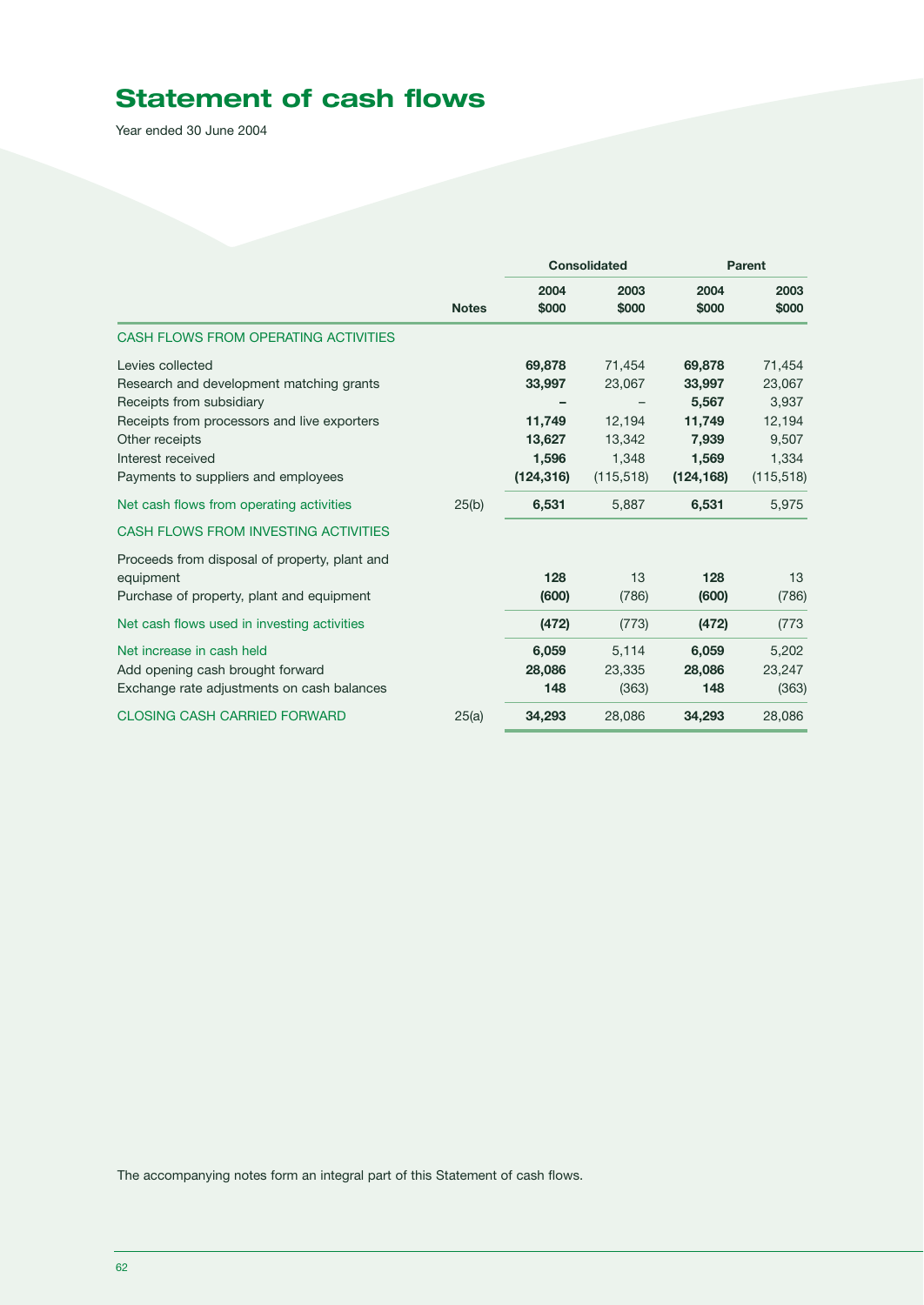30 June 2004

### **1. SUMMARY OF SIGNIFICANT ACCOUNTING POLICIES**

### **a) Basis of accounting**

The financial statements have been prepared as a general purpose financial report, which complies with the requirements of the Corporations Act 2001, Australian Accounting Standards and Urgent Issues Consensus Views and other authority pronouncements of the AASB. The financial statements have also been prepared in accordance with the historical cost convention and do not take account of changes in either the general purchasing power of the domestic dollar or in the prices of specific assets.

### **b) Change in accounting policy**

The accounting policies adopted are consistent with those of the previous year.

### **c) Principles of consolidation**

The consolidated financial statements are those of the consolidated entity, comprising Meat & Livestock Australia Limited (the "Company"), and all entities that Meat & Livestock Australia Limited controlled from time to time during the year and at balance date.

The financial statements of subsidiaries are prepared for the same reporting period as the parent company, using consistent accounting policies. All intercompany balances and transactions have been eliminated in full.

### **d) Foreign currencies**

### TRANSLATION OF FOREIGN CURRENCY TRANSACTIONS

Foreign currency items are translated to Australian currency on the following basis:

- transactions are converted at exchange rates approximating those in effect at the date of each transaction
- amounts payable and receivable are translated at the average of the buy and sell rates available on the close of business at balance date

Exchange differences relating to monetary items are included in the Statement of financial performance, as exchange gains or losses, in the period when the exchange rates change. Where the exchange difference relates to a transaction intended to hedge the purchase of goods or services, the exchange difference is deferred until the period when the purchase is incurred.

### **e) Cash and cash equivalents**

Cash on hand and in banks and short-term deposits are stated at nominal value.

For the purposes of the Statement of cash flows, cash includes cash on hand and in banks, and money market investments readily convertible to cash within two working days, net of outstanding bank overdrafts.

Bank overdrafts are carried at the principal amount. Interest is charged as an expense as it is incurred.

### **f) Receivables**

Trade receivables are recognised and carried at original invoice amount less a provision for any uncollectable debts. An estimate for doubtful debts is made when collection of the full amount is no longer probable. Bad debts are written-off as incurred.

Receivables from related parties are recognised and carried at the nominal amount due.

Interest is taken up as income on an accrual basis.

Non-current receivables are discounted using the Federal Government bond rate.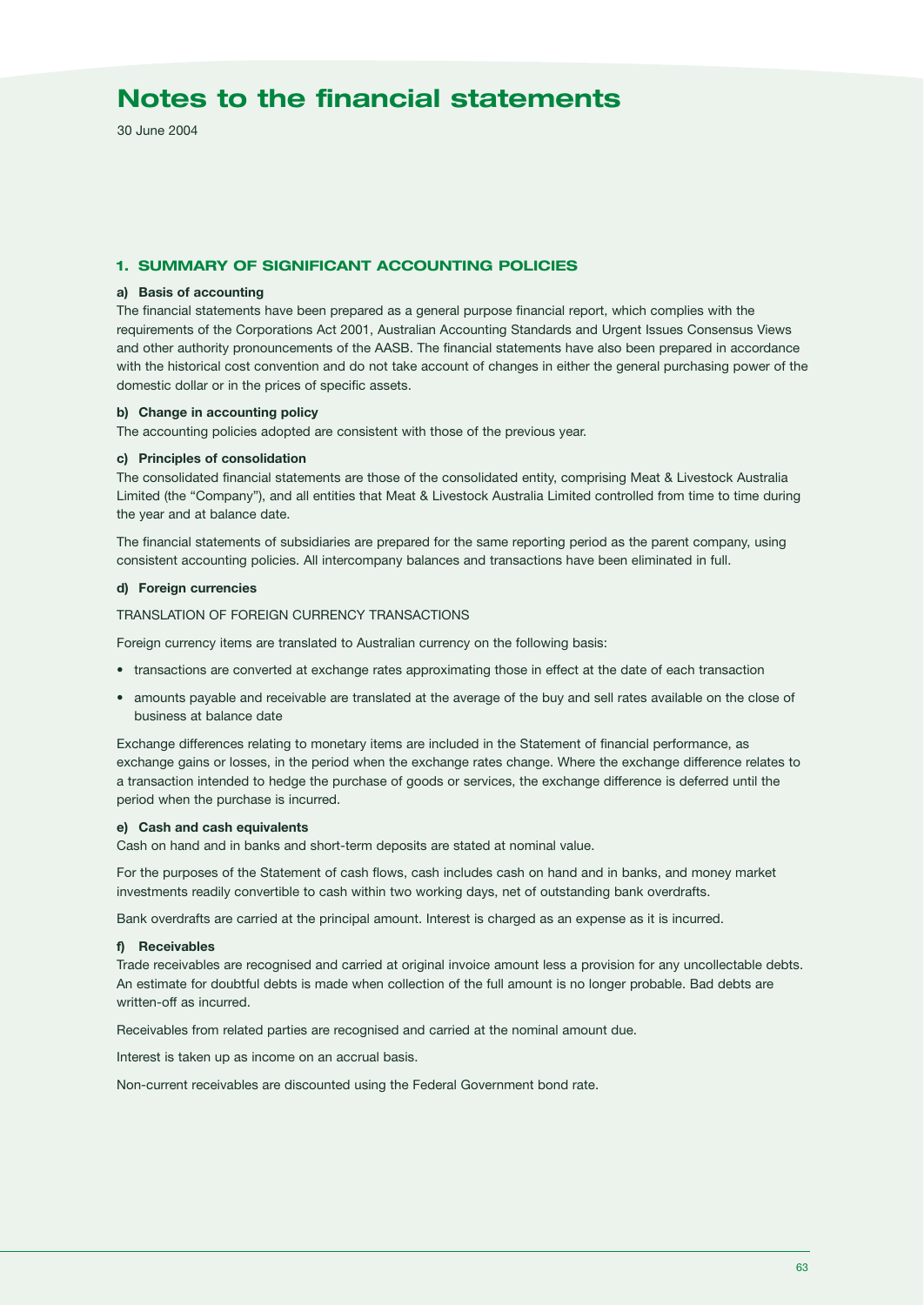30 June 2004

### **1. SUMMARY OF SIGNIFICANT ACCOUNTING POLICIES** (continued)

### **g) Taxes**

### INCOME TAX

The Company is exempt from income tax under section 50–40 of the Income Tax Assessment Act 1997.

### GOODS AND SERVICES TAX (GST)

Revenue, expenses and assets are recognised net of the amount of GST except:

- where the GST incurred on a purchase of goods and services is not recoverable from the taxation authority, in which case the GST is recognised as part of the cost of acquisition of the asset or as part of the expense item as applicable
- receivables and payables (except accrued income and expenditure) are stated with the amount of GST included

The net amount of GST recoverable from, or payable to, the taxation authority is included as part of receivables or payables in the Statement of financial position.

Commitments and contingencies are disclosed net of the amount of GST recoverable from, or payable to, the taxation authority.

### **h) Revenue recognition**

Revenue is recognised to the extent that it is probable that the economic benefits will flow to the entity and the revenue can be reliably measured. Revenue, trade debtors and accrued revenue are recognised for the major business activities as follows:

- transaction levies revenue is recognised in the period to which it relates based on confirmations received from the Levies and Revenue Service who collect and distribute levies to the Company
- research and development matching grants revenue is recognised for the matching funding from the Department of Agriculture, Fisheries and Forestry (DAFF) to the extent that the approved eligible research and development expenditure has been incurred. Accrued matching grants represent unclaimed funding for the amount incurred on research and development
- R&D partnership income, Commonwealth Government grants, processor and live exporter contributions are recognised as revenue to the extent that the expenditure has been incurred

### **i) Financial instruments included in assets**

Bank deposits and bills of exchange are carried at cost. Interest revenue is recognised on an effective yield basis.

### **j) Recoverable amounts of non-current assets**

Non current assets measured using the cost basis are not carried at an amount above their recoverable amount, and where carrying values exceed this, assets are written down. All non-current assets are reviewed at least annually to determine whether their carrying amounts require write down to recoverable amounts.

### **k) Leases**

Leases are classified at their inception as either operating or finance leases based on the economic substance of the agreement so as to reflect the risks and benefits incidental to ownership. The minimum lease payments of operating leases, where the lessor effectively retains substantially all of the risks and benefits of ownership of the leased item, are recognised as an expense on a straight-line basis.

The cost of improvements to or on leasehold property is capitalised, disclosed as leasehold improvements, and amortised over the unexpired period of the lease or the estimated useful lives of the improvements, whichever is the shorter.

### **l) Property, plant and equipment**

### COST

All classes of property, plant and equipment are measured at cost.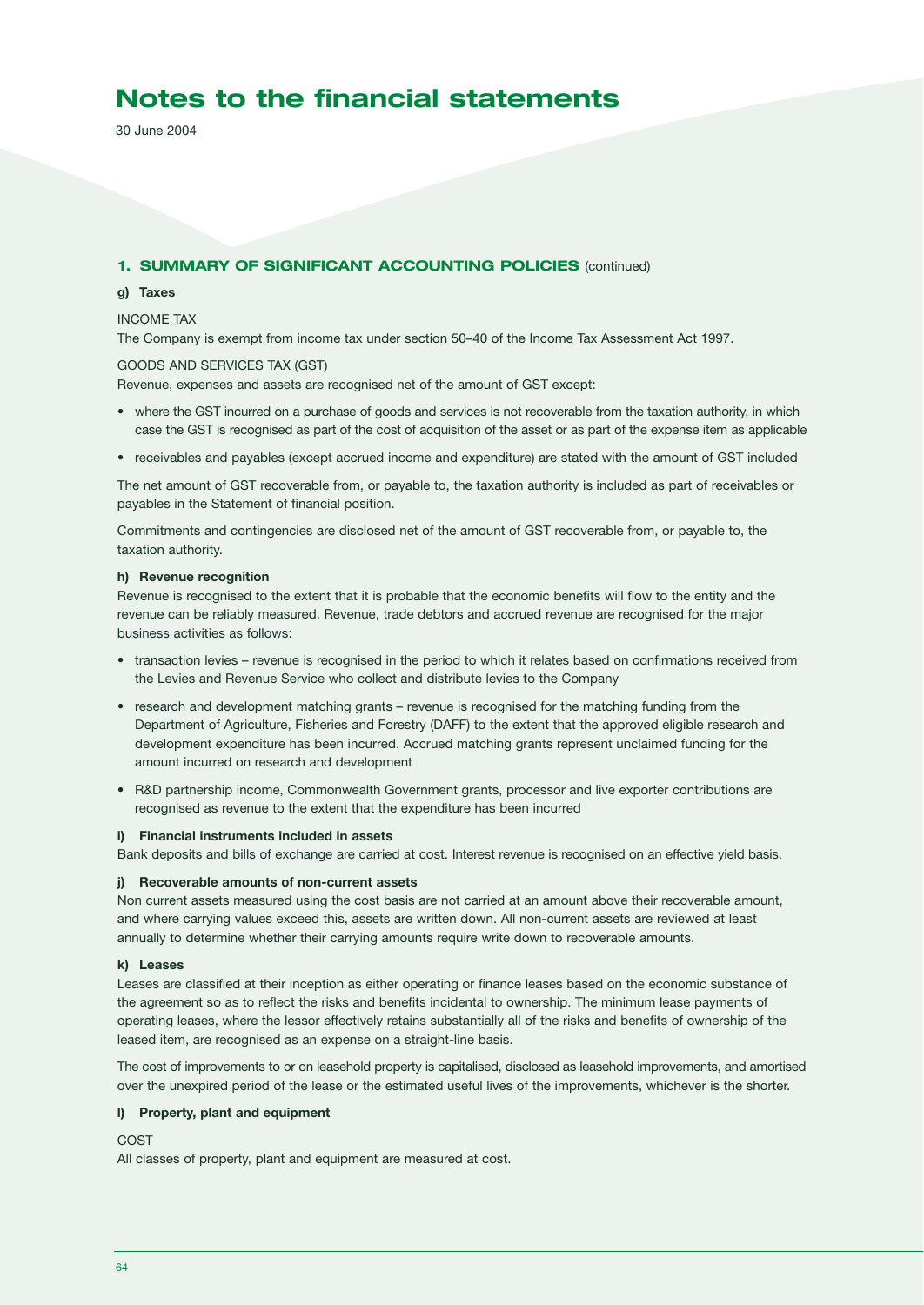30 June 2004

### **1. SUMMARY OF SIGNIFICANT ACCOUNTING POLICIES** (continued)

### **l) Property, plant and equipment** (continued)

### **DEPRECIATION**

Depreciation is provided on a straight-line basis on all property, plant and equipment.

|                        | I ife       |
|------------------------|-------------|
| Leasehold improvements | 3 years     |
| Plant and equipment    | $2-5$ years |
| Furniture and fittings | 3-5 years   |

### **m) Payables**

Liabilities for trade creditors and other amounts are carried at cost, which is the fair value of consideration to be paid in the future for goods and services received.

These amounts represent liabilities for non-cancellable contract commitments, or goods and services provided to the consolidated entity prior to the end of the financial year and which are unpaid. These amounts are unsecured and will be paid when due.

### **n) Unearned income**

Amount represents income received prior to completion of committed programs.

### **o) Employee benefits**

Provision is made for employee benefits accumulated as a result of employees rendering services up to the reporting date. These benefits include wages and salaries, annual leave, and long service leave.

No provision is made for non-vesting sick leave as the anticipated pattern of future sick leave taken indicates that accumulated non-vesting leave will never be paid.

Liabilities arising in respect of wages and salaries, annual leave, and any other employee benefits expected to be settled within twelve months of the reporting date are measured at their nominal amounts based on remuneration rates which are expected to be paid when the liabilities are settled.

All other employee benefit liabilities are measured at the present value of the estimated future cash outflow to be made in respect of services provided by employees up to the reporting date. In determining the present value of future cash outflows, the interest rates attaching to government securities, which have terms to maturity approximating the terms of the related liability, are used.

Employee benefit expenses and revenues arising in respect of the following categories:

- wages and salaries, annual leave, long service leave, and other leave benefits
- other types of employee benefits

are charged against the surplus on a net basis in their respective categories.

### **p) Provisions**

The office lease in North Sydney was renegotiated in 2003 to include a 13-month rent-free period. The benefit of the rent-free period is being amortised over the five-year lease term.

### **q) Associated entities**

Interests in associated entities are included in non-current assets at the lower of the equity accounted amount and recoverable amount. Detailed equity accounting information concerning the consolidated entity's material interests in associated entities is provided in Note 9.

### **r) Statement of financial performance**

MLA's Constitution does not allow transactions with members that would be recognised directly against equity.

### **s) Comparatives**

Where necessary, comparatives have been reclassified and repositioned for consistency with current year disclosures.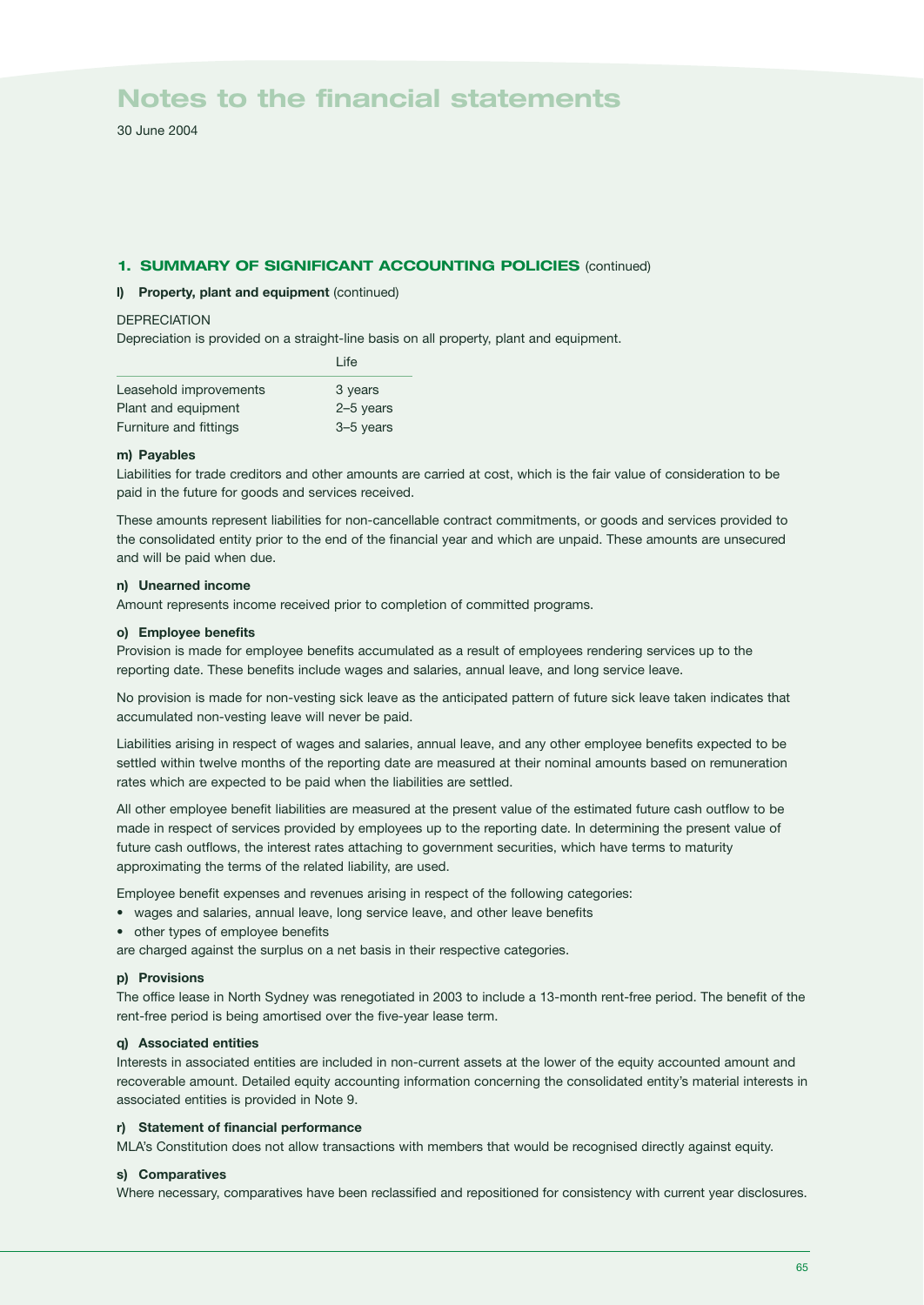30 June 2004

|                                                                  | <b>Notes</b>   | <b>Consolidated</b> |               | Parent        |               |  |
|------------------------------------------------------------------|----------------|---------------------|---------------|---------------|---------------|--|
|                                                                  |                | 2004<br>\$000       | 2003<br>\$000 | 2004<br>\$000 | 2003<br>\$000 |  |
| <b>2. REVENUE FROM ORDINARY ACTIVITIES</b>                       |                |                     |               |               |               |  |
| Revenues from operating activities                               |                |                     |               |               |               |  |
| <b>Transaction levies</b>                                        | 3              | 71,369              | 69,171        | 71,369        | 69,171        |  |
| R&D matching grants                                              |                | 32,779              | 26,648        | 32,779        | 26,648        |  |
| Other income                                                     | $\overline{4}$ | 29,449              | 25,912        | 29,476        | 25,959        |  |
| Total revenues from operating activities                         |                | 133,597             | 121,731       | 133,624       | 121,778       |  |
| Revenues from non-operating activities                           |                |                     |               |               |               |  |
| <b>Bank interest</b>                                             |                | 1,660               | 1,354         | 1,633         | 1,340         |  |
| Proceeds from sale of VIAscan and related property,              |                |                     |               |               |               |  |
| plant and equipment                                              | 19             | 1,236               | 480           | 1,236         | 480           |  |
| Proceeds from disposal of other property, plant<br>and equipment |                | 26                  | 13            | 26            | 13            |  |
|                                                                  |                |                     |               |               |               |  |
| Total revenues from non-operating activities                     |                | 2,922               | 1,847         | 2,895         | 1,833         |  |
| Total revenues from ordinary activities                          |                | 136,519             | 123,578       | 136,519       | 123,611       |  |
| <b>3. TRANSACTION LEVIES</b>                                     |                |                     |               |               |               |  |
| Transaction levies:                                              |                |                     |               |               |               |  |
| - Grainfed cattle                                                |                | 4,412               | 4,598         | 4,412         | 4,598         |  |
| - Grassfed cattle                                                |                | 38,509              | 37,565        | 38,509        | 37,565        |  |
| $-$ Lambs                                                        |                | 22.968              | 22,424        | 22,968        | 22,424        |  |
| - Sheep                                                          |                | 3,390               | 4,158         | 3,390         | 4,158         |  |
| - Goats                                                          |                | 392                 | 426           | 392           | 426           |  |
| - Cormo Express recovery (a)                                     |                | 1,698               |               | 1,698         |               |  |
| <b>Total transaction levies</b>                                  | $\overline{c}$ | 71,369              | 69,171        | 71,369        | 69,171        |  |

(a) A levy on live exports was introduced by the Commonwealth Government to recover costs incurred on the Cormo Express live export incident. The costs incurred by MLA covered fodder, vaccines and the services of stockmen and a veterinarian. As the amount is fixed and has been confirmed in writing by the Commonwealth Government, the revenue was recognised during the year with a corresponding receivable balance (refer Notes 6 and 8). This amount was discounted to take into account the expected receipt of the levy over the next four years. The interest component will then be recognised when the actual levies are received.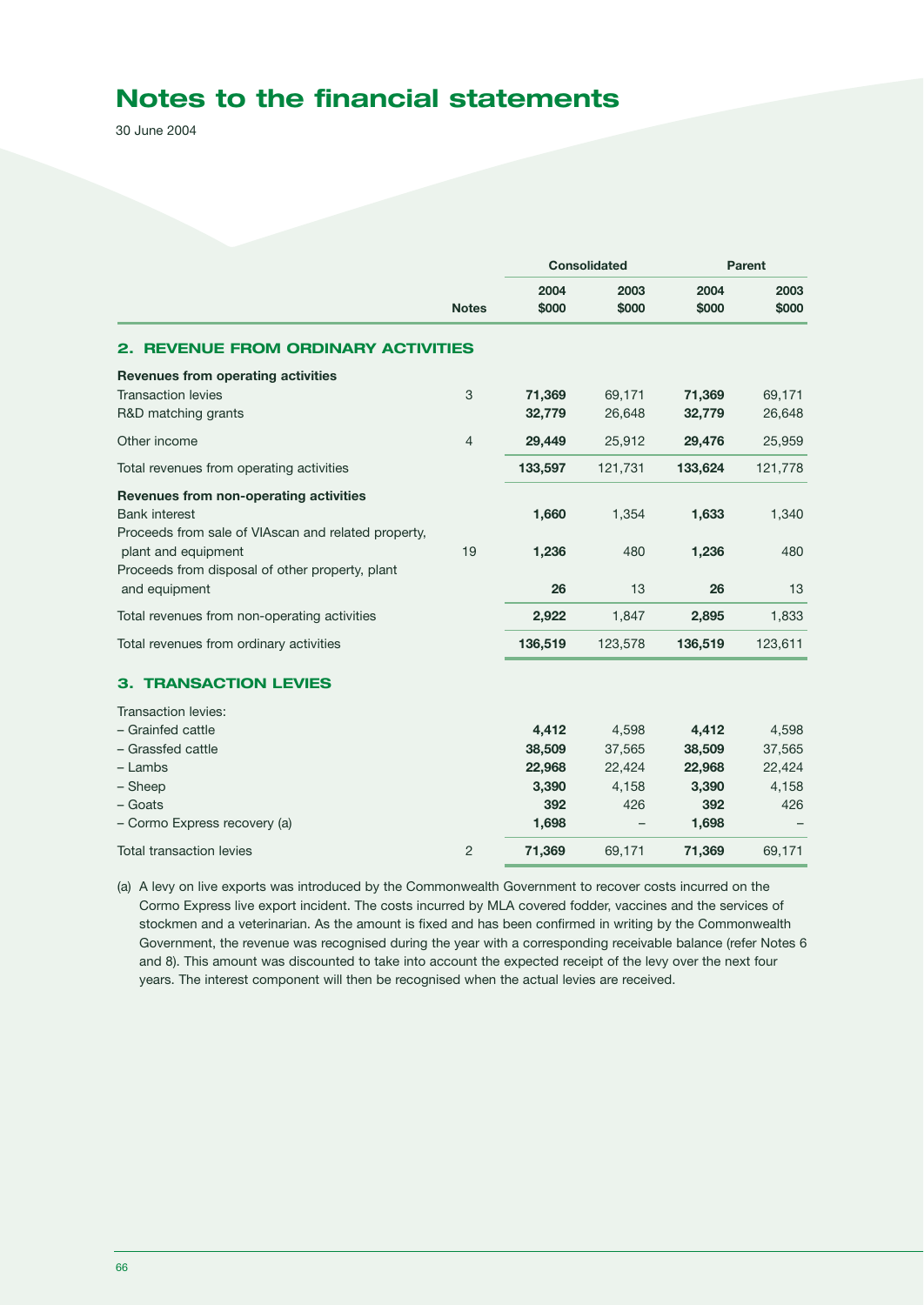30 June 2004

|                                                | <b>Consolidated</b> |               | <b>Parent</b> |               |               |
|------------------------------------------------|---------------------|---------------|---------------|---------------|---------------|
|                                                | <b>Notes</b>        | 2004<br>\$000 | 2003<br>\$000 | 2004<br>\$000 | 2003<br>\$000 |
| <b>4. OTHER INCOME</b>                         |                     |               |               |               |               |
| Processor contributions                        |                     | 10,290        | 12,037        | 10,290        | 12,037        |
| Live exporter contributions                    |                     | 1,377         | 1,215         | 1,377         | 1,215         |
| Co-operative funding                           |                     | 2,606         | 383           | 2,606         | 383           |
| R&D partnership income                         |                     | 8,333         | 3,902         | 2,793         | 67            |
| Income from subsidiary                         | 24(c)               |               |               | 5,567         | 3,882         |
| Commonwealth Government grants                 |                     | 2,100         | 4,285         | 2,100         | 4,285         |
| Other                                          |                     | 4,743         | 4,090         | 4,743         | 4,090         |
| Total other income                             | $\overline{c}$      | 29,449        | 25,912        | 29,476        | 25,959        |
| 5. EXPENSES AND LOSSES (GAINS)                 |                     |               |               |               |               |
| Depreciation of non-current assets             |                     |               |               |               |               |
| Leasehold improvements                         |                     | 202           | 320           | 202           | 320           |
| Plant and equipment                            |                     | 765           | 884           | 765           | 884           |
| Furniture and fittings                         |                     | 27            | 22            | 27            | 22            |
| Total depreciation of non-current assets       |                     | 994           | 1,226         | 994           | 1,226         |
| Net loss/(gain) on disposal of property, plant |                     |               |               |               |               |
| and equipment                                  |                     | 197           | (4)           | 197           | (4)           |
| Bad and doubtful debts - trade debtors         |                     | 61            | 129           | 61            | 129           |
| Operating lease rentals                        |                     | 2,407         | 2,925         | 2,407         | 2,925         |
| Provision for employee entitlements            |                     | 748           | 593           | 748           | 593           |
| Net foreign exchange loss                      |                     | 2,244         | 2,385         | 2,244         | 2,385         |
| <b>6. RECEIVABLES (CURRENT)</b>                |                     |               |               |               |               |
| Trade debtors                                  |                     | 10,435        | 6,606         | 10,435        | 6,606         |
| Provision for doubtful debts                   |                     | (73)          | (129)         | (73)          | (129)         |
| Trade debtors, net                             |                     | 10,362        | 6,477         | 10,362        | 6,477         |
| Accrued revenue                                |                     |               |               |               |               |
| - Levies                                       |                     | 4,874         | 5,080         | 4,874         | 5,080         |
| - R&D matching grants                          |                     | 10,808        | 8,789         | 10,808        | 8,789         |
| - Cormo Express recovery                       |                     | 462           |               | 462           |               |
| - Other                                        |                     | 2,417         | 4,002         | 2,417         | 4,002         |
|                                                |                     | 18,561        | 17,871        | 18,561        | 17,871        |
| Total current receivables, net                 |                     | 28,923        | 24,348        | 28,923        | 24,348        |

Trade debtors are non-interest bearing and generally on 30-day terms.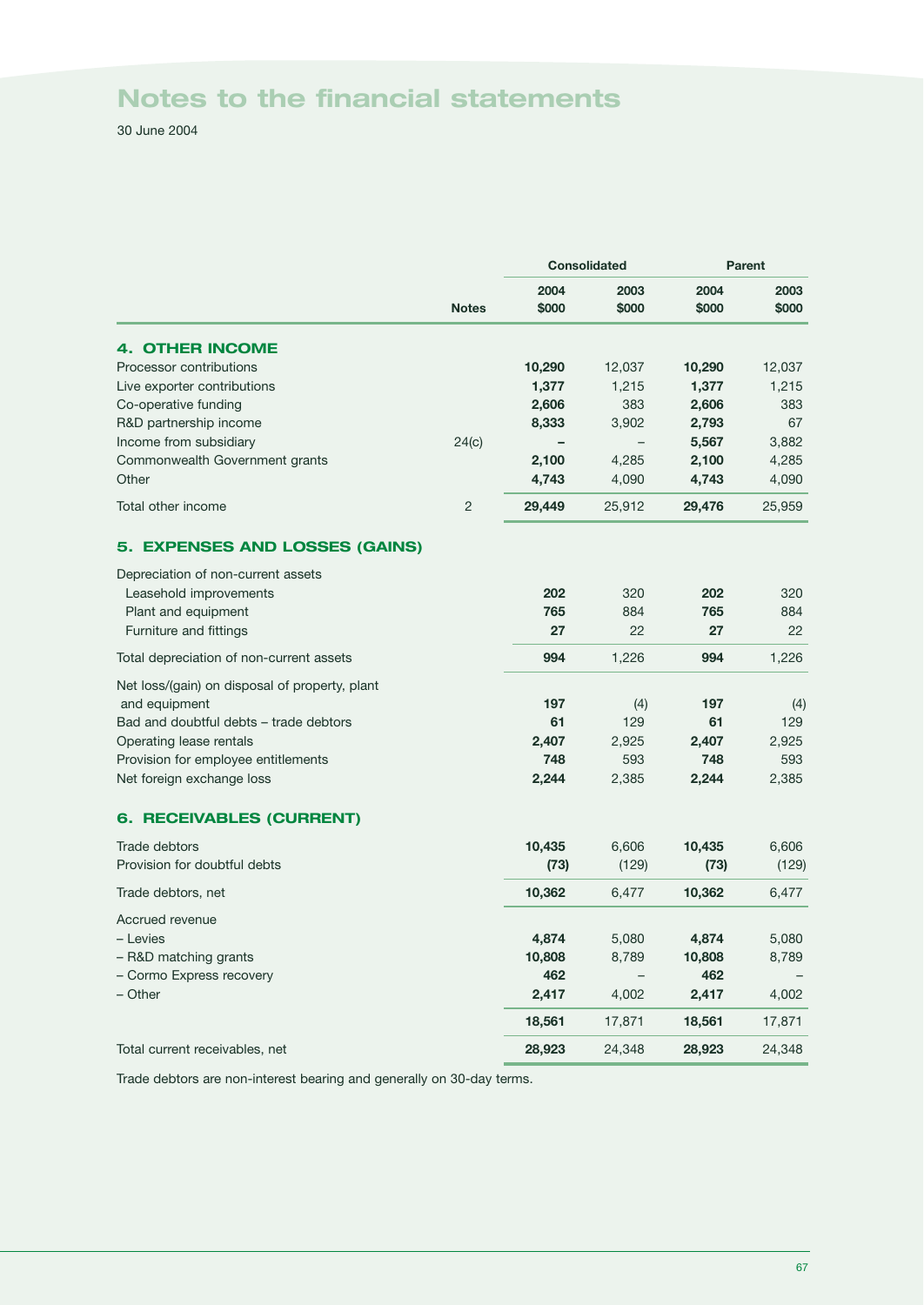30 June 2004

|                                                                                                      |                | <b>Consolidated</b> |                   | Parent           |                  |
|------------------------------------------------------------------------------------------------------|----------------|---------------------|-------------------|------------------|------------------|
|                                                                                                      |                | 2004<br>\$000       | 2003<br>\$000     | 2004<br>\$000    | 2003<br>\$000    |
| <b>OTHER CURRENT ASSETS</b><br>7.                                                                    |                |                     |                   |                  |                  |
| Deferred hedge costs on forward contracts<br>Deferred loss on foreign currency contracts             | 29(a)          | 149                 | 496<br>1,877      | 149              | 496<br>1,877     |
|                                                                                                      |                | 149                 | 2,373             | 149              | 2,373            |
| Deferred option premiums<br>Unrealised loss on options                                               | 29(a)<br>29(a) | 252<br>140          |                   | 252<br>140       |                  |
|                                                                                                      |                | 392                 |                   | 392              |                  |
| Prepayments<br>Deposits<br>Staff advances                                                            |                | 730<br>254<br>39    | 935<br>235<br>15  | 730<br>254<br>39 | 935<br>235<br>15 |
| Total other current assets                                                                           |                | 1,564               | 3,558             | 1,564            | 3,558            |
| <b>RECEIVABLES (NON-CURRENT)</b><br>8.                                                               |                |                     |                   |                  |                  |
| Accrued revenue<br>- VIAscan sale<br>- Cormo Express recovery                                        |                | 334<br>1,236        |                   | 334<br>1,236     |                  |
| Total non-current receivables                                                                        |                | 1,570               | $\qquad \qquad -$ | 1,570            |                  |
| <b>INVESTMENT ACCOUNTED FOR</b><br>9.<br><b>USING THE EQUITY METHOD</b><br>$\sim$ $\sim$<br>$\cdots$ |                |                     |                   |                  |                  |

Interest in associate

Details of material interest in the associated entity are as follows:

AUS-MEAT Limited became an associated entity in 1998–99 and is jointly owned (50% each) by MLA and Australian Meat Processor Corporation Limited.

AUS-MEAT Limited is an independent company limited by guarantee with operations split into two principal areas, the Standards division and the Services division.

MLA has a continuing commitment to support AUS-MEAT Limited. The budgeted contribution for the financial year ending 30 June 2005 is \$650,000 (2004 actual: \$650,000).

|                                              | <b>AUS-MEAT Limited</b> |               |  |
|----------------------------------------------|-------------------------|---------------|--|
|                                              | 2004<br>\$000           | 2003<br>\$000 |  |
| Share of associate result                    |                         |               |  |
| Share of operating surplus                   | 6                       | 2             |  |
| Accumulated deficit at beginning of the year | (236)                   | (238)         |  |
| Accumulated deficit at end of the year       | (230)                   | (236)         |  |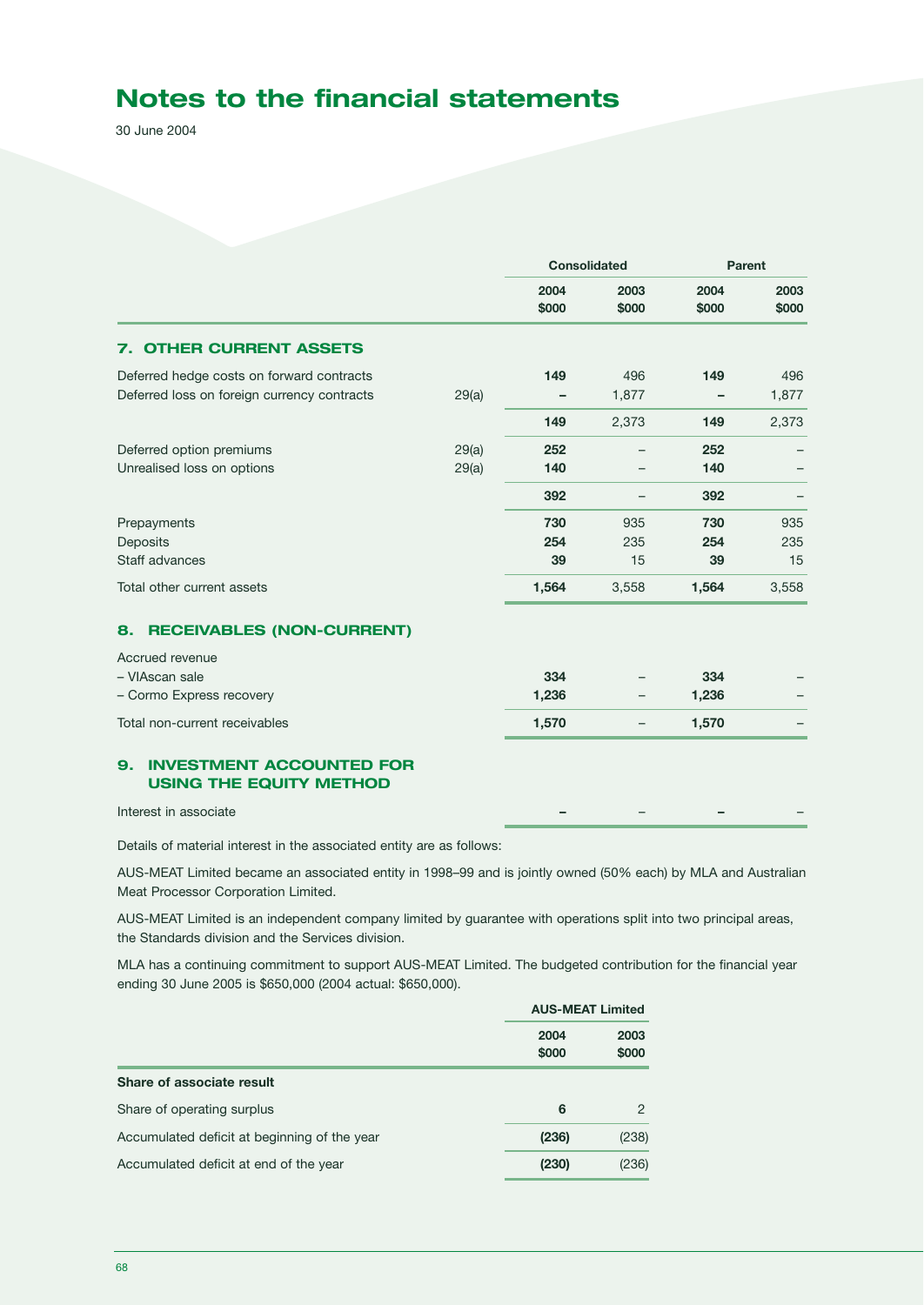30 June 2004

### **9. INVESTMENT ACCOUNTED FOR USING THE EQUITY METHOD** (continued)

|                                        | <b>AUS-MEAT Limited</b> |               |  |
|----------------------------------------|-------------------------|---------------|--|
|                                        | 2004<br>\$000           | 2003<br>\$000 |  |
| Financial summary of associated entity |                         |               |  |
| Total assets                           | 5,794                   | 5,526         |  |
| <b>Total liabilities</b>               | 1,190                   | 906           |  |
| Net assets                             | 4,604                   | 4,620         |  |

Investment in AUS-MEAT Limited has been taken up at nil value (2003: nil). AUS-MEAT Limited is limited by guarantee, the cost of the investment is nil (2003: nil) and there is no entitlement to share of result and net assets.

|              | <b>Consolidated</b> |               | Parent        |               |
|--------------|---------------------|---------------|---------------|---------------|
| <b>Notes</b> | 2004<br>\$000       | 2003<br>\$000 | 2004<br>\$000 | 2003<br>\$000 |
|              |                     |               |               |               |

### **10. OTHER FINANCIAL ASSET**

### Interest in subsidiary **–** – **–** –

MLA Donor Company Limited is wholly owned by MLA. This company is incorporated in Australia and is limited by guarantee. If the company is wound up, its Constitution states that MLA is required to contribute a maximum of \$5 towards meeting any outstanding obligations of the company.

### **11. PROPERTY, PLANT AND EQUIPMENT**

| <b>Plant and equipment</b>          |          |          |          |          |          |
|-------------------------------------|----------|----------|----------|----------|----------|
| At cost                             |          | 3,363    | 4,224    | 3,363    | 4,224    |
| Accumulated depreciation            |          | (2, 161) | (2, 167) | (2, 161) | (2, 167) |
| Total plant and equipment           | 11 $(a)$ | 1,202    | 2,057    | 1,202    | 2,057    |
| <b>Furniture and fittings</b>       |          |          |          |          |          |
| At cost                             |          | 237      | 217      | 237      | 217      |
| Accumulated depreciation            |          | (157)    | (135)    | (157)    | (135)    |
| Total furniture and fittings        | 11 $(a)$ | 80       | 82       | 80       | 82       |
| <b>Leasehold improvements</b>       |          |          |          |          |          |
| At cost                             |          | 2,974    | 2,970    | 2,974    | 2,970    |
| Accumulated depreciation            |          | (2,855)  | (2,652)  | (2,855)  | (2,652)  |
| Total leasehold improvements        | 11 $(a)$ | 119      | 318      | 119      | 318      |
| Total property, plant and equipment |          |          |          |          |          |
| Cost                                |          | 6,574    | 7,411    | 6,574    | 7,411    |
| Accumulated depreciation            |          | (5, 173) | (4,954)  | (5, 173) | (4,954)  |
| Total written down value            |          | 1,401    | 2,457    | 1,401    | 2,457    |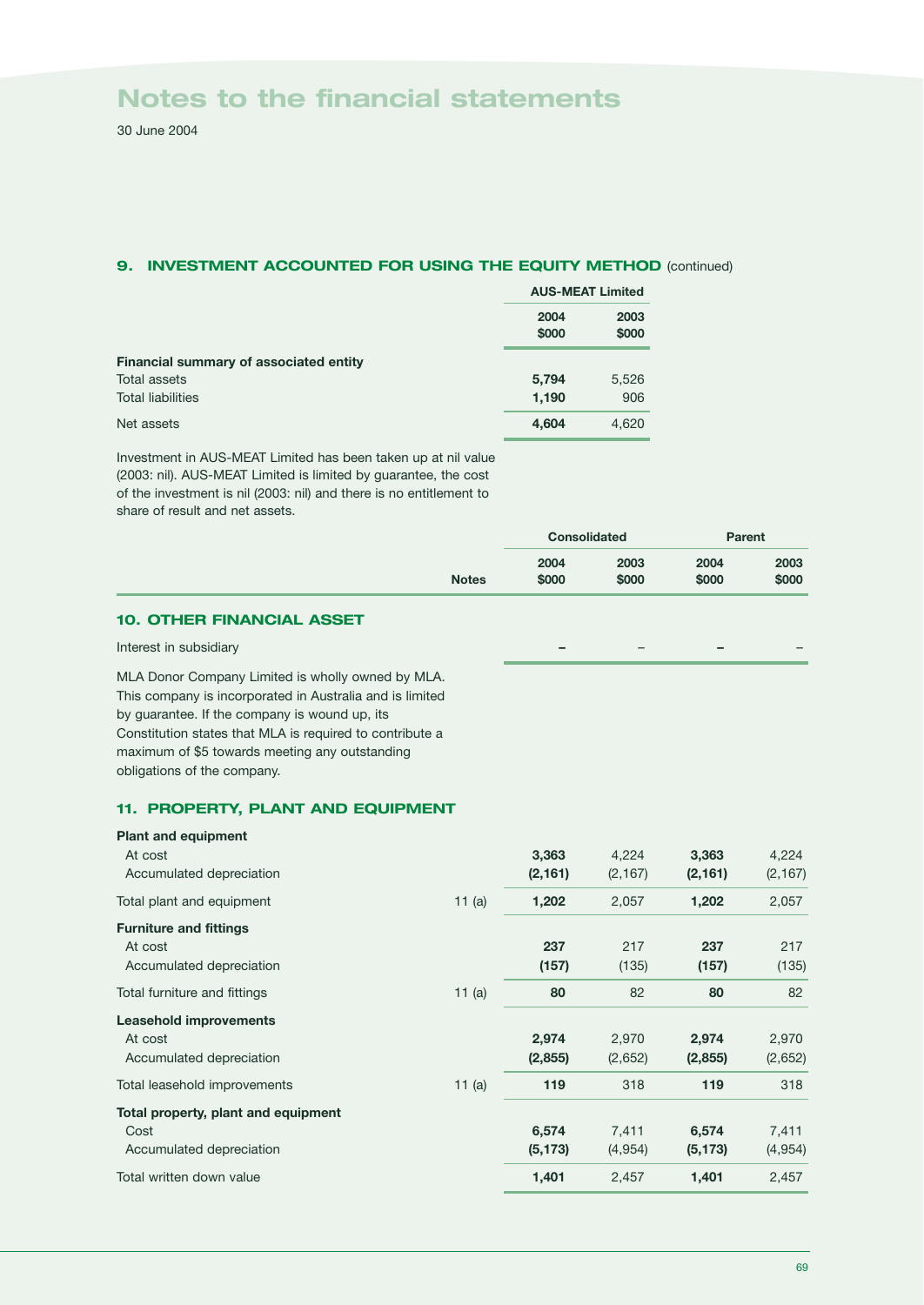30 June 2004

|                                                                                                                                                                |               | <b>Consolidated</b> |               | <b>Parent</b> |  |
|----------------------------------------------------------------------------------------------------------------------------------------------------------------|---------------|---------------------|---------------|---------------|--|
|                                                                                                                                                                | 2004<br>\$000 | 2003<br>\$000       | 2004<br>\$000 | 2003<br>\$000 |  |
| <b>PROPERTY, PLANT AND EQUIPMENT (continued)</b><br>11.                                                                                                        |               |                     |               |               |  |
| (a) Reconciliations of the carrying amounts of<br>property, plant and equipment at the beginning<br>and end of the current financial year.                     |               |                     |               |               |  |
| <b>Plant and equipment</b>                                                                                                                                     |               |                     |               |               |  |
| Carrying amount at beginning                                                                                                                                   | 2,057         | 2,287               | 2,057         | 2,287         |  |
| <b>Additions</b>                                                                                                                                               | 609           | 683                 | 609           | 683           |  |
| Disposals                                                                                                                                                      | (700)         | (29)                | (700)         | (29)          |  |
| Depreciation expense                                                                                                                                           | (764)         | (884)               | (764)         | (884)         |  |
|                                                                                                                                                                | 1,202         | 2,057               | 1,202         | 2,057         |  |
| <b>Furniture and fittings</b>                                                                                                                                  |               |                     |               |               |  |
| Carrying amount at beginning                                                                                                                                   | 82            | 81                  | 82            | 81            |  |
| <b>Additions</b>                                                                                                                                               | 25            | 25                  | 25            | 25            |  |
| Disposals                                                                                                                                                      |               | (2)                 | -             | (2)           |  |
| Depreciation expense                                                                                                                                           | (27)          | (22)                | (27)          | (22)          |  |
|                                                                                                                                                                | 80            | 82                  | 80            | 82            |  |
| <b>Leasehold improvements</b>                                                                                                                                  |               |                     |               |               |  |
| Carrying amount at beginning                                                                                                                                   | 318           | 597                 | 318           | 597           |  |
| <b>Additions</b>                                                                                                                                               | 4             | 41                  | 4             | 41            |  |
| Disposals                                                                                                                                                      |               |                     |               |               |  |
| Depreciation expense                                                                                                                                           | (203)         | (320)               | (203)         | (320)         |  |
|                                                                                                                                                                | 119           | 318                 | 119           | 318           |  |
| <b>12. PAYABLES (CURRENT)</b>                                                                                                                                  |               |                     |               |               |  |
| Accrued R&D expenditure                                                                                                                                        | 14,849        | 8,939               | 14,849        | 8,939         |  |
| Other creditors and accruals (a)                                                                                                                               | 3,018         | 5,660               | 3,018         | 5,660         |  |
| Total current payables                                                                                                                                         | 17,867        | 14,599              | 17,867        | 14,599        |  |
| (a) Other creditors and accruals include balances that are<br>denominated in foreign currency and these balances have<br>been separately disclosed in Note 17. |               |                     |               |               |  |
| 13. PROVISIONS (CURRENT)                                                                                                                                       |               |                     |               |               |  |
| Employee entitlements (refer note 18)                                                                                                                          | 3,504         | 2,993               | 3,504         | 2,993         |  |
| Rent-free provision                                                                                                                                            | 188           |                     | 188           |               |  |
| Total current provisions                                                                                                                                       | 3,692         | 2,993               | 3,692         | 2,993         |  |
|                                                                                                                                                                |               |                     |               |               |  |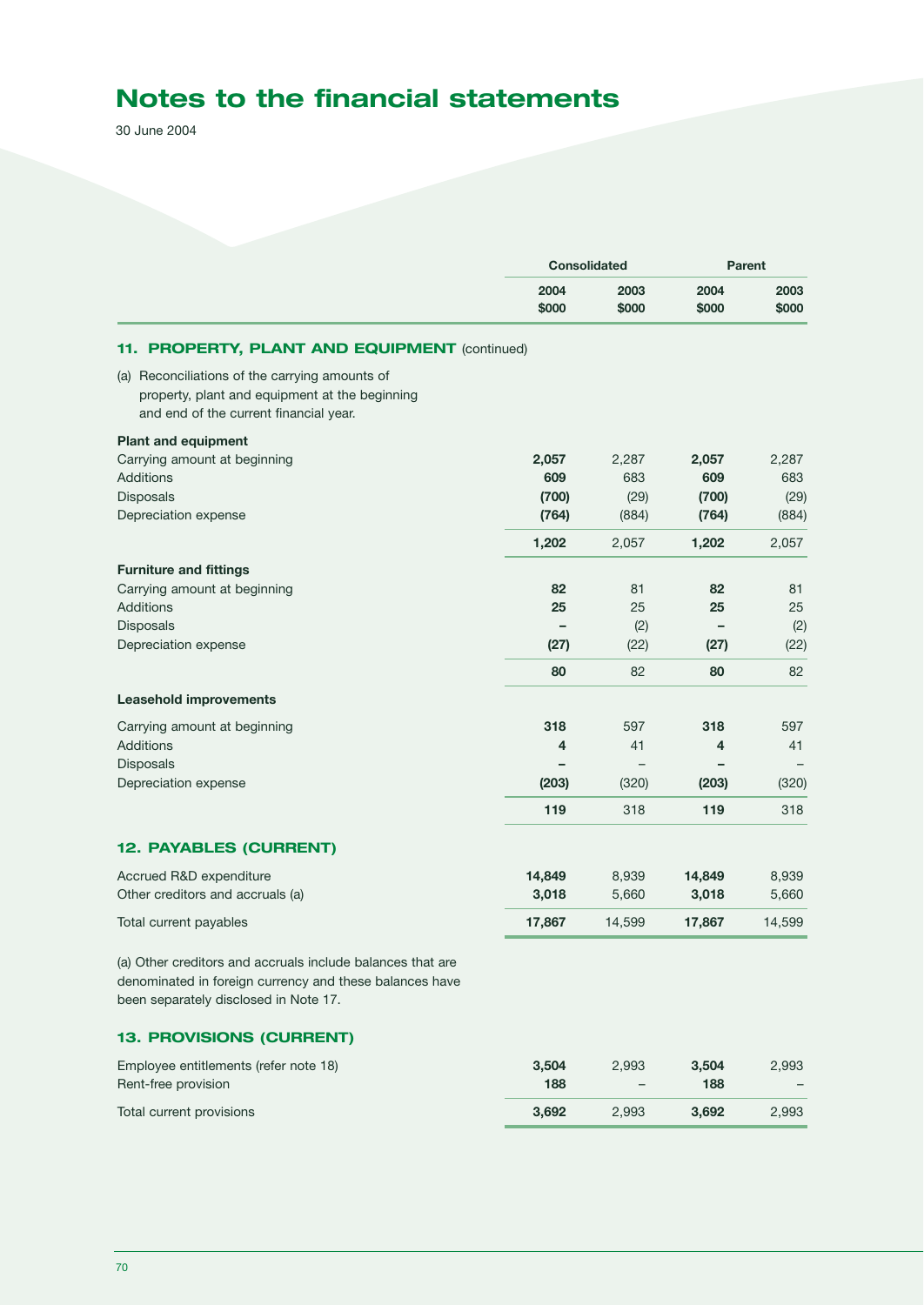30 June 2004

|                                                                                                                                                                                                                                                                                                                                                                          |              | <b>Consolidated</b> |                   | Parent              |                   |
|--------------------------------------------------------------------------------------------------------------------------------------------------------------------------------------------------------------------------------------------------------------------------------------------------------------------------------------------------------------------------|--------------|---------------------|-------------------|---------------------|-------------------|
|                                                                                                                                                                                                                                                                                                                                                                          | <b>Notes</b> | 2004<br>\$000       | 2003<br>\$000     | 2004<br>\$000       | 2003<br>\$000     |
| <b>14. OTHER LIABILITIES (CURRENT)</b>                                                                                                                                                                                                                                                                                                                                   |              |                     |                   |                     |                   |
| Net foreign currency contracts payable<br>Deferred gain on foreign currency contracts                                                                                                                                                                                                                                                                                    | 29(a)        | 139<br>10           | 2,373             | 139<br>10           | 2,373             |
|                                                                                                                                                                                                                                                                                                                                                                          |              | 149                 | 2,373             | 149                 | 2,373             |
| Unearned income<br>Goods and services tax<br>Other                                                                                                                                                                                                                                                                                                                       |              | 1,627<br>562<br>134 | 1,501<br>56<br>44 | 1,627<br>562<br>134 | 1,501<br>56<br>44 |
| Total current other liabilities                                                                                                                                                                                                                                                                                                                                          |              | 2,472               | 3,974             | 2,472               | 3,974             |
| 15. PROVISIONS (NON-CURRENT)                                                                                                                                                                                                                                                                                                                                             |              |                     |                   |                     |                   |
| Employee entitlements (refer note 18)<br>Rent-free provision                                                                                                                                                                                                                                                                                                             |              | 769<br>566          | 564               | 769<br>566          | 564               |
| Total non-current provisions                                                                                                                                                                                                                                                                                                                                             |              | 1,335               | 564               | 1,335               | 564               |
| <b>16. RETAINED SURPLUS</b>                                                                                                                                                                                                                                                                                                                                              |              |                     |                   |                     |                   |
| Retained surplus at the beginning of the financial year<br>Net surplus                                                                                                                                                                                                                                                                                                   |              | 27,288<br>6,066     | 20,804<br>6,484   | 27,288<br>6,066     | 20,771<br>6,517   |
| Retained surplus at the end of the financial year                                                                                                                                                                                                                                                                                                                        |              | 33,354              | 27,288            | 33,354              | 27,288            |
| <b>17. FOREIGN CURRENCY EXPOSURE</b>                                                                                                                                                                                                                                                                                                                                     |              |                     |                   |                     |                   |
| The Australian dollar equivalent of foreign currency monetary<br>items included in the Statement of financial position headings to<br>the extent that they are not effectively hedged, are set out below.<br>MLA does take out forward foreign exchange contracts to<br>minimise the short-term impact of currency fluctuations on<br>overseas programs (refer note 29). |              |                     |                   |                     |                   |
| Current assets:                                                                                                                                                                                                                                                                                                                                                          |              |                     |                   |                     |                   |
| - United States dollars<br>- Japanese yen                                                                                                                                                                                                                                                                                                                                |              | 412<br>1,307        | 278<br>2,119      | 412<br>1,307        | 278<br>2,119      |
| - Korean won                                                                                                                                                                                                                                                                                                                                                             |              | 928                 | 1,054             | 928                 | 1,054             |
| - Bahrain dinars                                                                                                                                                                                                                                                                                                                                                         |              | 68                  | 77                | 68                  | 77                |
| $-$ Euro                                                                                                                                                                                                                                                                                                                                                                 |              | 34                  | 39                | 34                  | 39                |
|                                                                                                                                                                                                                                                                                                                                                                          |              | 2,749               | 3,567             | 2,749               | 3,567             |
| <b>Current liabilities:</b>                                                                                                                                                                                                                                                                                                                                              |              |                     |                   |                     |                   |
| - United States dollars                                                                                                                                                                                                                                                                                                                                                  |              | 23                  | 29                | 23                  | 29                |
| - Japanese yen                                                                                                                                                                                                                                                                                                                                                           |              | 841                 | 1,957             | 841                 | 1,957             |
| - Korean won                                                                                                                                                                                                                                                                                                                                                             |              | 347                 | 198               | 347                 | 198               |
| - Bahrain dinars                                                                                                                                                                                                                                                                                                                                                         |              | 95                  | 78                | 95                  | 78                |

– Euro **27** – **27** –

**1,333** 2,262 **1,333** 2,262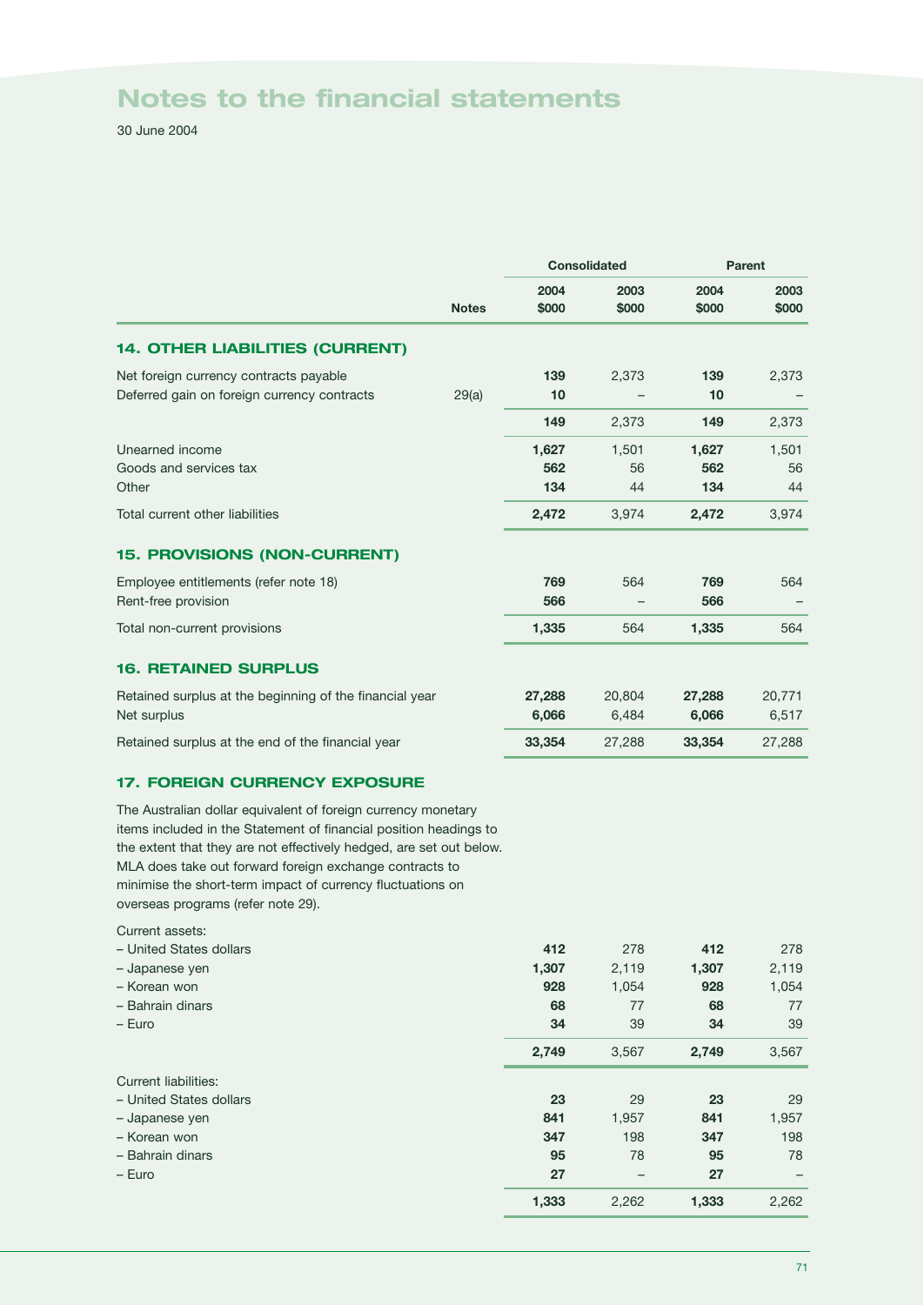30 June 2004

|                                                                                  | <b>Consolidated</b> |               | Parent        |               |
|----------------------------------------------------------------------------------|---------------------|---------------|---------------|---------------|
|                                                                                  | 2004<br>\$000       | 2003<br>\$000 | 2004<br>\$000 | 2003<br>\$000 |
| <b>18. EMPLOYEE ENTITLEMENTS</b>                                                 |                     |               |               |               |
| Provisions – current (refer note 13)<br>Provisions – non current (refer note 15) | 3,504<br>769        | 2,993<br>564  | 3.504<br>769  | 2,993<br>564  |
|                                                                                  | 4,273               | 3,557         | 4,273         | 3,557         |
| The number of full-time equivalent employees as at 30 June:                      | 213                 | 216           | 213           | 216           |

### **19. SALE OF TECHNOLOGY**

On 5 May 2000 MLA sold the VIAscan technology to RMS Research Management Systems Inc. ("RMS"), a company incorporated in Canada, for \$11,273,000 (Canadian \$10 million) with periodic payment, including interest, due on or before 31 December 2005. At the same time MLA entered into a five-year licence agreement with RMS giving MLA the exclusive rights to commercialise the technology in Australia and New Zealand. No carrying value had previously been assigned to the technology. The revenue from the sale was recognised as received (2004: \$47,000 (Canadian \$42,000), 2003: \$480,000 (Canadian \$425,000)). Costs associated with the contracts, including licence fees, were expensed as incurred.

The non-payment of scheduled payments in late 2002 and early 2003 prompted discussions with RMS during which it became clear that it was not achieving projected sales of the technology and consequently it was unlikely to be able to meet its future contracted obligations. After an extended period of negotiation and a review by Ernst & Young, Canada, of the financial position of RMS, the directors agreed to accept a lump sum payment of US\$500,000 (\$760,000) plus the return of the VIAscan system and improvements made by RMS in full settlement of the balance owing by RMS. In conjunction with the settlement, any obligation of MLA to pay royalties for Australia and New Zealand ceased. This payment was received and, in accordance with past practice, taken to account in September 2003. Including this payment, the total amount of revenue received from RMS since the initial sale was \$2,512,000.

After calling for expressions of interest, in June 2004 MLA sold the VIAscan technology, its marketing arm, VIAscan Quality Assessment, and related assets, to Sastek Pty Ltd ("Sastek"). Sastek is an Australian-owned company with strong links to the meat processing sector in Australia and New Zealand. The sale terms include payments totalling \$480,000 to MLA, along with a percentage of sales should revenues exceed an agreed threshold. The total payment is to be received in equal annual instalments over five years with the first instalment received prior to year-end. The sale proceeds were recognised during the year after discounting to take into account the timing of the annual payments. Related assets with a carrying value totalling \$657,000 were transferred to Sastek as part of the sale.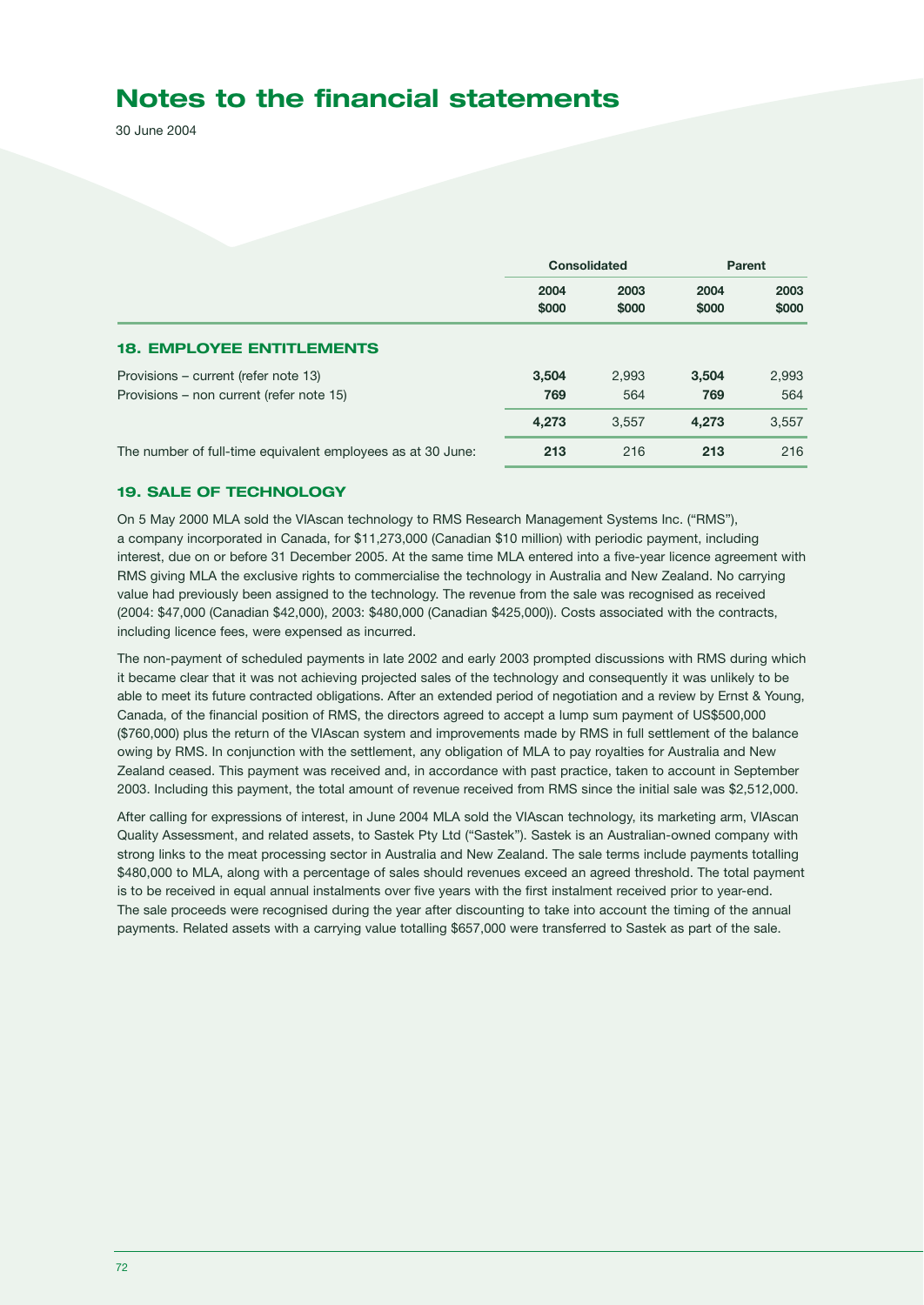30 June 2004

## **20. SEGMENT INFORMATION**

#### **Business segment**

MLA is involved in marketing and research and development, and operates in the meat and livestock industry.

## **Geographic segments**

| 2004<br>\$000                                    | <b>Australia</b> | Germany        | <b>Korea</b> | Japan   | <b>Bahrain</b> | <b>United</b><br><b>States of</b><br>America        | <b>Total</b> |
|--------------------------------------------------|------------------|----------------|--------------|---------|----------------|-----------------------------------------------------|--------------|
| Segment revenue                                  | 136,326          | 135            | 1            | 22      | 35             | -                                                   | 136,519      |
| Segment assets                                   | 64,672           | 61             | 1,087        | 1,335   | 131            | 465                                                 | 67,751       |
| Acquisition of property, plant                   |                  |                |              |         |                |                                                     |              |
| and equipment                                    | 671              |                | 33           | 6       | 39             | 42                                                  | 791          |
| Segment liabilities                              | 23,734           | 49             | 350          | 865     | 166            | 202                                                 | 25,366       |
| Segment result                                   | 28,971           | (875)          | (5,879)      | (9,081) | (2, 282)       | (4,788)                                             | 6,066        |
|                                                  |                  |                |              |         |                |                                                     |              |
| 2003<br>\$000                                    | <b>Australia</b> |                | <b>Korea</b> |         | <b>Bahrain</b> | <b>United</b><br><b>States of</b><br><b>America</b> | <b>Total</b> |
|                                                  |                  | Germany        |              | Japan   |                |                                                     |              |
| Segment revenue                                  | 123,435          | 1              | 17           | 125     |                |                                                     | 123,578      |
| Segment assets<br>Acquisition of property, plant | 54,283           | 76             | 1,303        | 2,358   | 123            | 306                                                 | 58,449       |
| and equipment                                    | 549              | $\overline{4}$ | 28           | 61      | 34             | 73                                                  | 749          |
| Segment liabilities                              | 19,798           | 70             | 198          | 1,957   | 78             | 29                                                  | 22,130       |

# **21. REMUNERATION OF DIRECTORS**

|                                                                                                                                                                                                                                                       | <b>Consolidated</b> |            | <b>Parent</b>  |                |
|-------------------------------------------------------------------------------------------------------------------------------------------------------------------------------------------------------------------------------------------------------|---------------------|------------|----------------|----------------|
|                                                                                                                                                                                                                                                       | 2004<br>\$          | 2003<br>\$ | 2004<br>\$     | 2003<br>\$     |
| Directors' remuneration<br>(a)                                                                                                                                                                                                                        |                     |            |                |                |
| Income paid or payable, or otherwise made available, in respect<br>of the financial year, to all directors of each entity in the<br>consolidated entity, directly or indirectly, by the entities of<br>which they are directors or any related party: | 935,980             | 982,548    |                |                |
| Income paid or payable, or otherwise made available, in respect<br>of the financial year, to all directors of the parent company,<br>directly or indirectly, from the entity or any related party:                                                    |                     |            | 935,980        | 982,548        |
|                                                                                                                                                                                                                                                       |                     |            |                | Parent         |
|                                                                                                                                                                                                                                                       |                     |            | 2004<br>No.    | 2003<br>No.    |
| The number of directors of the parent entity whose income (including superannuation<br>contributions) falls within the following bands is:                                                                                                            |                     |            |                |                |
| $$10,000 - $19,999$                                                                                                                                                                                                                                   |                     |            | $\overline{2}$ | 1              |
| $$20,000 - $29,999$                                                                                                                                                                                                                                   |                     |            | 3              | 3              |
| $$40,000 - $49,999$                                                                                                                                                                                                                                   |                     |            | 6              | $\overline{7}$ |
| $$80.000 - $89.999$                                                                                                                                                                                                                                   |                     |            | 1              | 1              |
| $$170,000 - $179,999$                                                                                                                                                                                                                                 |                     |            |                |                |
| $$330,000 - $339,999$                                                                                                                                                                                                                                 |                     |            |                | 1              |
| $$480,000 - $489,999$                                                                                                                                                                                                                                 |                     |            | 1              |                |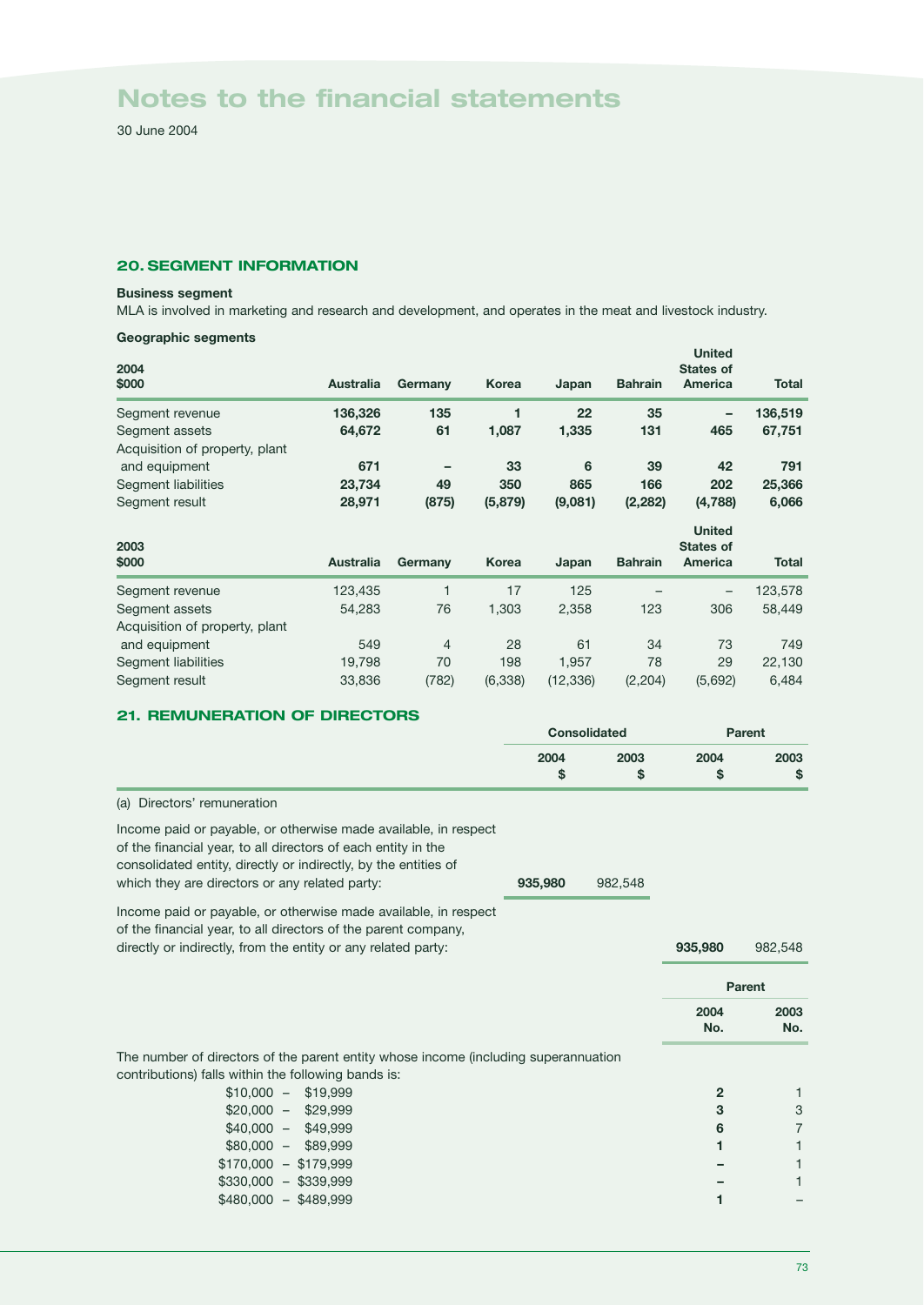30 June 2004

|                                                                                                                                                                                                                                                                                                                                                        | <b>Consolidated</b> |                  | Parent           |                  |
|--------------------------------------------------------------------------------------------------------------------------------------------------------------------------------------------------------------------------------------------------------------------------------------------------------------------------------------------------------|---------------------|------------------|------------------|------------------|
|                                                                                                                                                                                                                                                                                                                                                        | 2004                | 2003             | 2004             | 2003             |
|                                                                                                                                                                                                                                                                                                                                                        | \$                  | \$               | \$               | \$               |
| <b>22. REMUNERATION OF EXECUTIVE OFFICERS</b>                                                                                                                                                                                                                                                                                                          |                     |                  |                  |                  |
| At MLA, the executive officers are the general managers.                                                                                                                                                                                                                                                                                               |                     |                  |                  |                  |
| Remuneration received or due and receivable by general<br>managers of the consolidated entity whose remuneration is<br>\$100,000 or more, from entities in the consolidated entity<br>or a related party, in connection with the management of<br>the affairs of the entities in the consolidated entity whether<br>as a general manager or otherwise: | 1,976,544           | 1,827,679        |                  |                  |
| Remuneration received or due and receivable by general<br>managers of the company whose remuneration is \$100,000<br>or more, from the company or any related party, in connection<br>with the management of the affairs of the company or any of<br>its subsidiaries, whether as a general manager or otherwise:                                      |                     |                  | 1,976,544        | 1,827,679        |
| <b>23. REMUNERATION OF AUDITORS</b>                                                                                                                                                                                                                                                                                                                    |                     |                  |                  |                  |
| Amounts received or due and receivable by Ernst & Young for:                                                                                                                                                                                                                                                                                           |                     |                  |                  |                  |
| an audit or review of the financial report of the entity and<br>$\bullet$<br>any other entity in the consolidated entity                                                                                                                                                                                                                               | 86,330              | 85,980           | 81,830           | 81,480           |
| other services in relation to the entity and any other entity<br>$\bullet$<br>in the consolidated entity:                                                                                                                                                                                                                                              |                     |                  |                  |                  |
| - tax compliance                                                                                                                                                                                                                                                                                                                                       | 23,734              | 14,800           | 23,734           | 14,800           |
| - assurance related<br>- special audits and other advisory services                                                                                                                                                                                                                                                                                    | 47,740<br>36,000    | 30,000<br>27,053 | 47,740<br>36,000 | 30,000<br>27,053 |
|                                                                                                                                                                                                                                                                                                                                                        | 193,804             | 157,833          | 189,304          | 153,333          |
|                                                                                                                                                                                                                                                                                                                                                        |                     |                  |                  |                  |

# **24. RELATED PARTY TRANSACTIONS**

#### **(a) Directors**

The directors of Meat & Livestock Australia Limited during the financial year were:

David Charles Crombie – chairman Mark Edward Spurr – managing director Diana Gwendoline Day (elected 19 November 2003) Vicki Coryn Hardwick Arthur Macedon Heatley Christopher Burgoyne Hudson Wayne Robert Jackson Peter Robert Milliken Peter James Trefort (elected 19 November 2003) Paul Anthony Troja (elected 19 November 2003) Ian Douglas Stuart Watson Hardinge Guy Fitzhardinge (retired 19 November 2003) Patrick Hoyle Musgrave (retired 19 November 2003)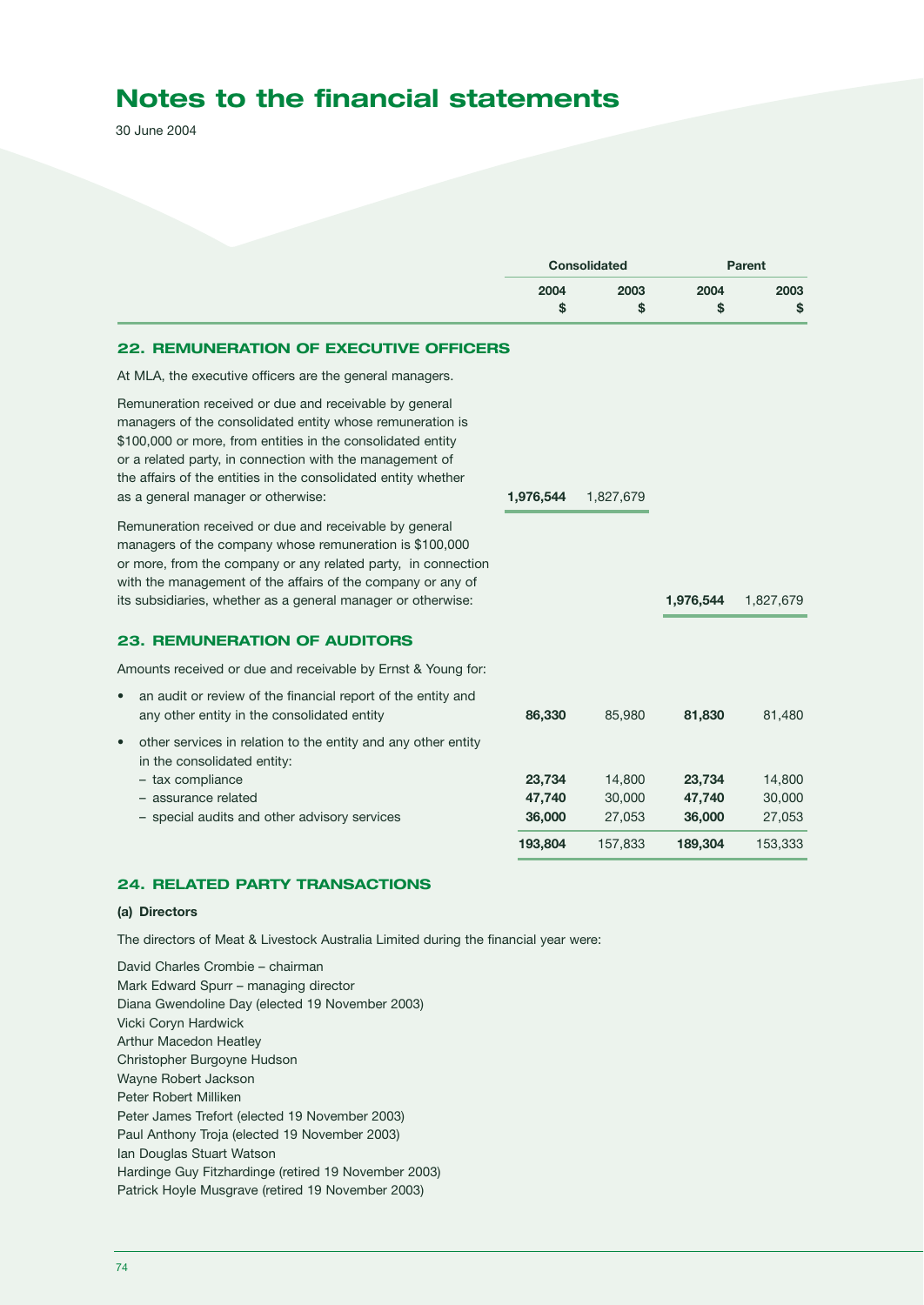30 June 2004

### **24. RELATED PARTY TRANSACTIONS (continued)**

#### **(b) Director transactions**

Directors of the consolidated entity and directors of its related parties, or their director-related entities, conduct transactions with entities within the consolidated entity that occur within a normal employee, customer or supplier relationship on terms and conditions no more favourable than those which it is reasonable to expect the entity would have adopted if dealing with the director or director-related entity at arm's length in similar circumstances. These transactions include the following and have been quantified below where the transactions are considered likely to be of interest to users of these financial statements:

• The Company has paid \$1,197,786 (2003: \$943,048) to AUS-MEAT Limited. This is composed of funding for the AUS-MEAT Limited standards function of \$650,000 (2003: \$700,000) and payment of \$547,786 (2003: \$243,048) for various services performed by AUS-MEAT Limited. Mr Spurr was a director of both companies during the year.

There were no payments made directly to Company directors by AUS-MEAT Limited in 2004. In 2003, AUS-MEAT Limited paid \$2,516 to Mr James Alexander and \$8,552 to Mr Phillip Morley for services rendered as directors of AUS-MEAT Limited while they were directors of the Company. These amounts have been included in Note 21.

AUS-MEAT Limited has also paid \$24,000 (2003: \$12,000) to the Company for service rendered by Mr Spurr and Mr Bloxsom (general manager Industry Systems) as directors of AUS-MEAT Limited.

- Mr Watson is a director of Hereford Prime Meat Processing. During 2003, the Company paid Hereford Prime Meat Processing \$26,196 for goods and services supplied and Hereford Prime also paid the Company \$929 for various services provided.
- Professor Hudson is a director of Food Science Australia. The Company has paid \$2,313,201 (2003: \$2,796,512) to Food Science Australia to carry out R&D projects. Food Science Australia also paid \$3,853 (2003: \$nil) to the Company for reimbursement of patent cost.

Professor Hudson is also a professor of the University of Queensland and University of Wollongong. The Company has paid \$408,913 (2003: \$451,312) to the University of Queensland and \$30,246 (2003: \$89,581) to the University of Wollongong to carry out R&D projects.

The Company has paid \$4,100 (2003: \$nil) to the Australian Institute of Food Science and Technology for hiring of booths at the Annual Convention. Professor Hudson was a councillor of the Institute during the year.

- Mr Crombie is a director of GRM International Pty Ltd. The Company has paid GRM International \$258 (2003: \$4,772) for expenses incurred. During 2003, GRM International has also paid \$7,575 to the Company for the provision of administrative assistance services.
- Mrs Hardwick is a director of Hardwick Meat Works Pty Limited, Flockcare Pty Ltd and National Meat Industry Training Advisory Council Limited (MINTRAC).

The Company has paid \$910 (2003: \$48,924) to Hardwick Meat Works for reimbursement of expenses during the year and to carry out R&D projects in 2003. During 2003, Hardwick Meat Works paid to the Company \$28,359 as contribution towards an R&D partnership project.

The Company has paid \$1,203,960 (2003: \$1,826,085) to MINTRAC for the development of training courses and scholarships for the processing sector. MINTRAC has also paid the Company \$3,264 (2003: \$nil) for providing technical advice and reimbursement of expenses.

During 2003, Flockcare paid \$8,400 to the Company as sponsorship for Meat Profit Days and the Company paid \$69,228 to Flockcare to carry out R&D projects.

- Dr Day is an Associate Professor of the University of Sydney. The Company has paid \$1,801,339 to the university to carry out R&D projects.
- Mr Troja is a director of Itoham Pty Ltd and Rockdale Beef Pty Ltd. Itoham paid to the Company \$2,680 for various services provided during the year. Rockdale Beef has paid the Company \$143,621 as contribution towards R&D partnership projects and MSA licence fee and grading services. The Company also paid Rockdale Beef \$185 for goods supplied during the year.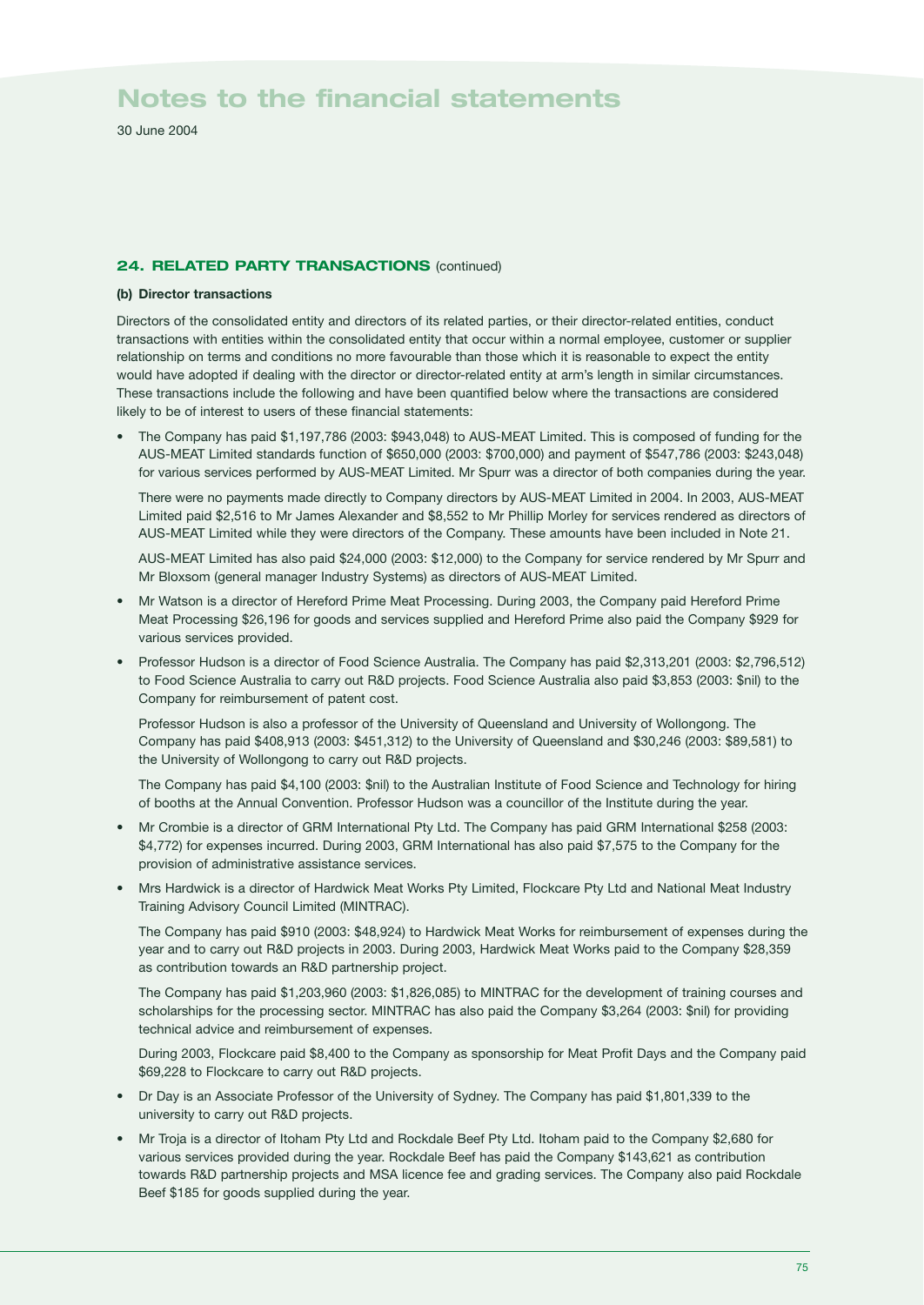30 June 2004

### **24. RELATED PARTY TRANSACTIONS** (continued)

## **(c) Wholly-owned group transactions**

The parent entity entered into the following transactions during the year with its only controlled entity being MLA Donor Company Limited. This company was incorporated in Australia on 6 August 1998.

• MLA Donor Company Limited has paid \$5,567,742 (2003: \$3,881,555) to the Company which related to R&D partnership income.

## **25. NOTES TO THE STATEMENT OF CASH FLOWS**

|                                                                                   | Consolidated  |               | Parent        |               |
|-----------------------------------------------------------------------------------|---------------|---------------|---------------|---------------|
|                                                                                   | 2004<br>\$000 | 2003<br>\$000 | 2004<br>\$000 | 2003<br>\$000 |
| (a) Reconciliation of cash                                                        |               |               |               |               |
| Cash on hand                                                                      | 5,256         | 4,992         | 5,256         | 4,992         |
| Short term money market deposits                                                  | 29,037        | 23,094        | 29,037        | 23,094        |
| Closing cash balance                                                              | 34,293        | 28,086        | 34,293        | 28,086        |
| (b) Reconciliation of net cash provided by operating<br>activities to net surplus |               |               |               |               |
| Net surplus                                                                       | 6,066         | 6,485         | 6,066         | 6,517         |
| Adjustments for non-cash income and expense items:                                |               |               |               |               |
| Net loss/(gain) on sale of fixed assets                                           | 197           | (4)           | 197           | (4)           |
| Depreciation expense                                                              | 994           | 1,226         | 994           | 1,226         |
| Net foreign exchange (gain)/loss                                                  | (135)         | 411           | (135)         | 411           |
| Change in assets and liabilities:<br>(Increase)/decrease in assets:               |               |               |               |               |
| - (Increase) in debtors                                                           | (5,808)       | (2,044)       | (5,808)       | (1,988)       |
| - Decrease in prepayments                                                         | 192           | 191           | 192           | 191           |
| - Decrease/(increase) in other assets                                             | 1,785         | (2, 372)      | 1,785         | (2, 372)      |
| Increase/(decrease) in liabilities:                                               |               |               |               |               |
| - Increase/(decrease) in trade creditors                                          | 3,268         | (1,038)       | 3,268         | (1,038)       |
| - (Decrease)/increase in other creditors                                          | (1,502)       | 2,806         | (1,502)       | 2,806         |
| - Increase in provisions                                                          | 1,474         | 226           | 1,474         | 226           |
| Net cash from operating activities                                                | 6,531         | 5,887         | 6,531         | 5,975         |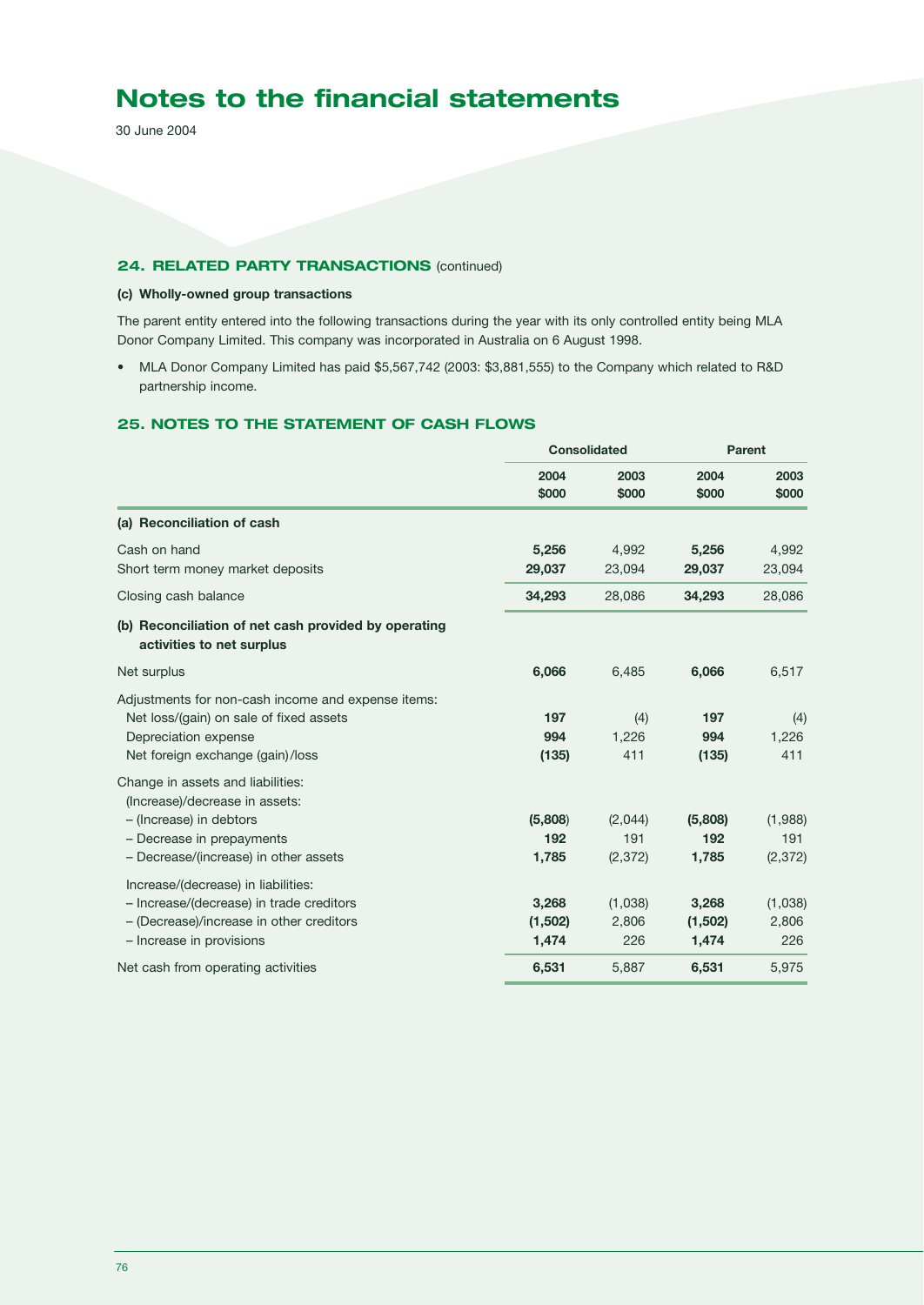30 June 2004

|                                                                                                                                                    | <b>Consolidated</b> |               | <b>Parent</b> |               |
|----------------------------------------------------------------------------------------------------------------------------------------------------|---------------------|---------------|---------------|---------------|
|                                                                                                                                                    | 2004<br>\$000       | 2003<br>\$000 | 2004<br>\$000 | 2003<br>\$000 |
| <b>26. EXPENDITURE COMMITMENTS</b>                                                                                                                 |                     |               |               |               |
| Research and development expenditure contracted for is<br>payable as follows:                                                                      |                     |               |               |               |
| - Not later than one year                                                                                                                          | 26,130              | 12,452        | 26,130        | 12,452        |
| - Later than one year but not later than five years                                                                                                | 20,277              | 10,228        | 20,277        | 10,228        |
| - Later than five years                                                                                                                            |                     | 32            |               | 32            |
| Aggregate R&D expenditure contracted for at balance date                                                                                           | 46,407              | 22,712        | 46,407        | 22,712        |
| Operating lease expenditure contracted for is payable<br>as follows:                                                                               |                     |               |               |               |
| - Not later than one year                                                                                                                          | 2,391               | 1,147         | 2,391         | 1,147         |
| - Later than one year but not later than five years                                                                                                | 4,277               | 4,999         | 4,277         | 4,999         |
| Aggregate lease expenditure contracted for at balance date (a)                                                                                     | 6,668               | 6,146         | 6,668         | 6,146         |
| (a) The operating lease commitments include leases for properties,<br>motor vehicles and maintenance with terms ranging from one<br>to five years. |                     |               |               |               |

**27. MEMBERS' FUNDS**

The Company is a company limited by guarantee. If the company is wound up, its Constitution states that each member is required to contribute a maximum of \$5 each towards meeting any outstanding obligations of the company. At 30 June 2004 the number of members was 30,011 (2003: 29,354).

### **28. CONTRIBUTED EQUITY**

| Capital contribution | 9.031 | 9,031 9,031 9,031 |  |
|----------------------|-------|-------------------|--|
|                      |       |                   |  |

Amount represents contributions from the Commonwealth Government as initial working capital and fixed assets at written down value transferred from the Australian Meat and Live-stock Corporation and the Meat Research Corporation at nil consideration.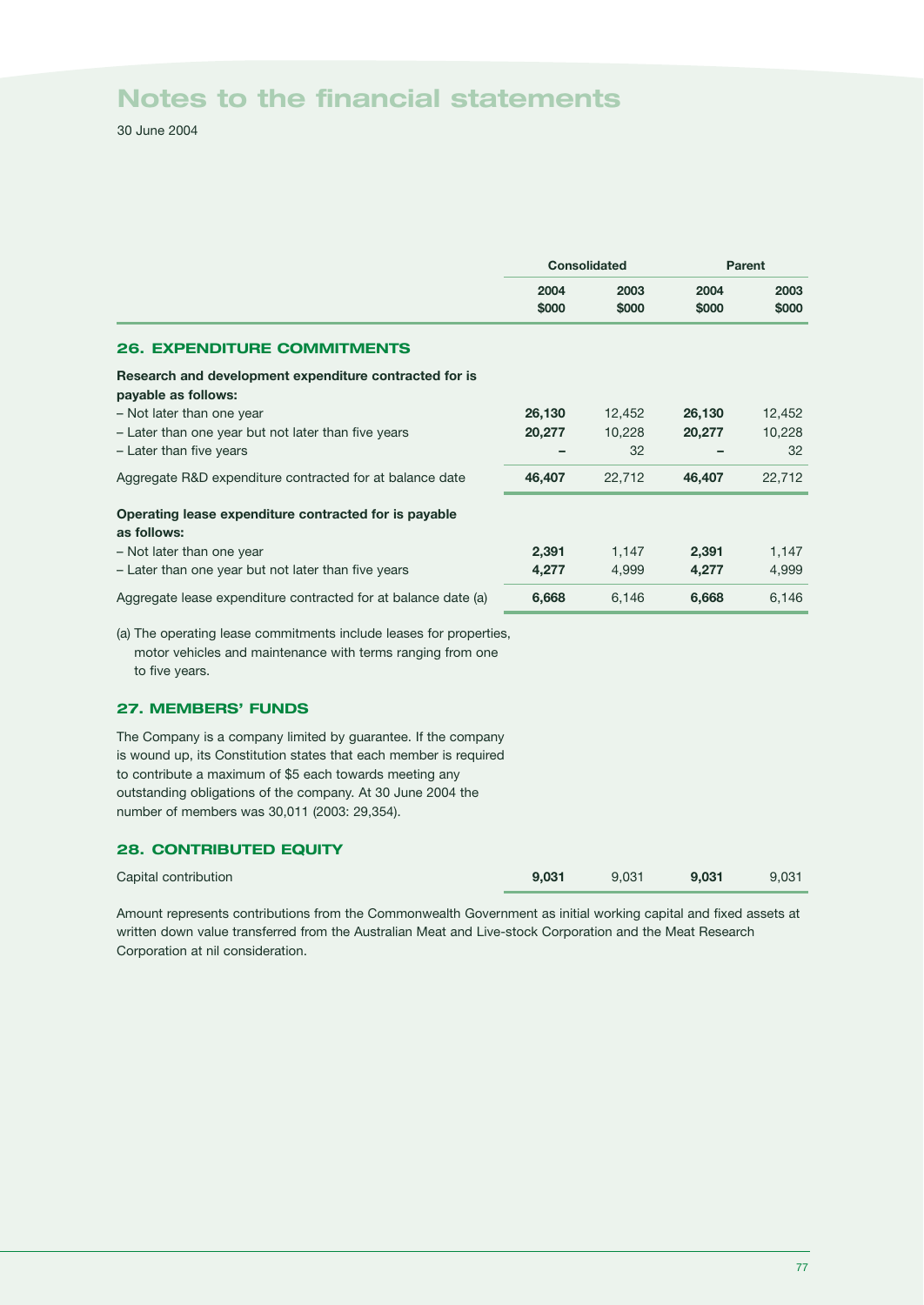30 June 2004

#### **29. FINANCIAL INSTRUMENTS**

#### **(a) Objectives for holding foreign exchange contracts**

The consolidated entity uses derivative financial instruments to manage specifically identified foreign currency risks. The consolidated entity is primarily exposed to the risk of adverse movements in the Australian dollar relative to certain foreign currencies. The purpose for which specific derivative instruments are used is as follows:

Forward exchange contracts and options are purchased to hedge a majority of the Australian dollar value of US dollar, Japanese yen and Korean won payments arising from the overseas branches.

Foreign exchange contracts commit the consolidated entity to purchase specific amount of US dollars, Japanese yen or Korean won at an agreed rate of exchange maturing at specific times up to 12 months from balance date. Forward exchange gains of \$10,000 (2003 loss: \$1,877,000) on these contracts outstanding as at 30 June 2004 have been deferred on the Statement of Financial Position. Refer Note 14.

Option contracts give the consolidated entity the right to purchase specific amount of US dollars, Japanese yen or Korean won at an agreed rate of exchange maturing at specific times up to 12 months from balance date. Option premiums (\$252,000) and the related unrealised loss (\$140,000) on contracts outstanding as at 30 June 2004 have been deferred on the Statement of Financial Position. Refer Note 7.

#### **(b) Foreign exchange – forward contracts**

The following table summarises by currency the Australian dollar value of forward foreign exchange contracts. The "buy" amounts represent the Australian dollar equivalent of commitments to purchase foreign currencies. Contracts to buy foreign currency are entered into to minimise the short-term impact of currency fluctuations on overseas programs.

|                              | Average exchange rate | <b>Buy amount</b> |               |               |
|------------------------------|-----------------------|-------------------|---------------|---------------|
|                              | 2004                  | 2003              | 2004<br>\$000 | 2003<br>\$000 |
| <b>United States dollars</b> |                       |                   |               |               |
| Maturing in:                 |                       |                   |               |               |
| 3 months or less             | 0.66                  | 0.53              | 1,443         | 1,724         |
| Over 3 to 12 months          |                       | 0.57              |               | 4,024         |
|                              |                       |                   | 1,443         | 5,748         |
| Japanese yen                 |                       |                   |               |               |
| Maturing in:                 |                       |                   |               |               |
| 3 months or less             | 72.13                 | 67.55             | 1,840         | 2,659         |
| Over 3 to 12 months          | -                     | 71.21             |               | 4,574         |
|                              |                       |                   | 1,840         | 7,233         |
| Korean won                   |                       |                   |               |               |
| Maturing in:                 |                       |                   |               |               |
| 3 months or less             | 777.32                | 649.00            | 986           | 1,038         |
| Over 3 to 12 months          | -                     | 729.94            | -             | 2,993         |
|                              |                       |                   | 986           | 4,031         |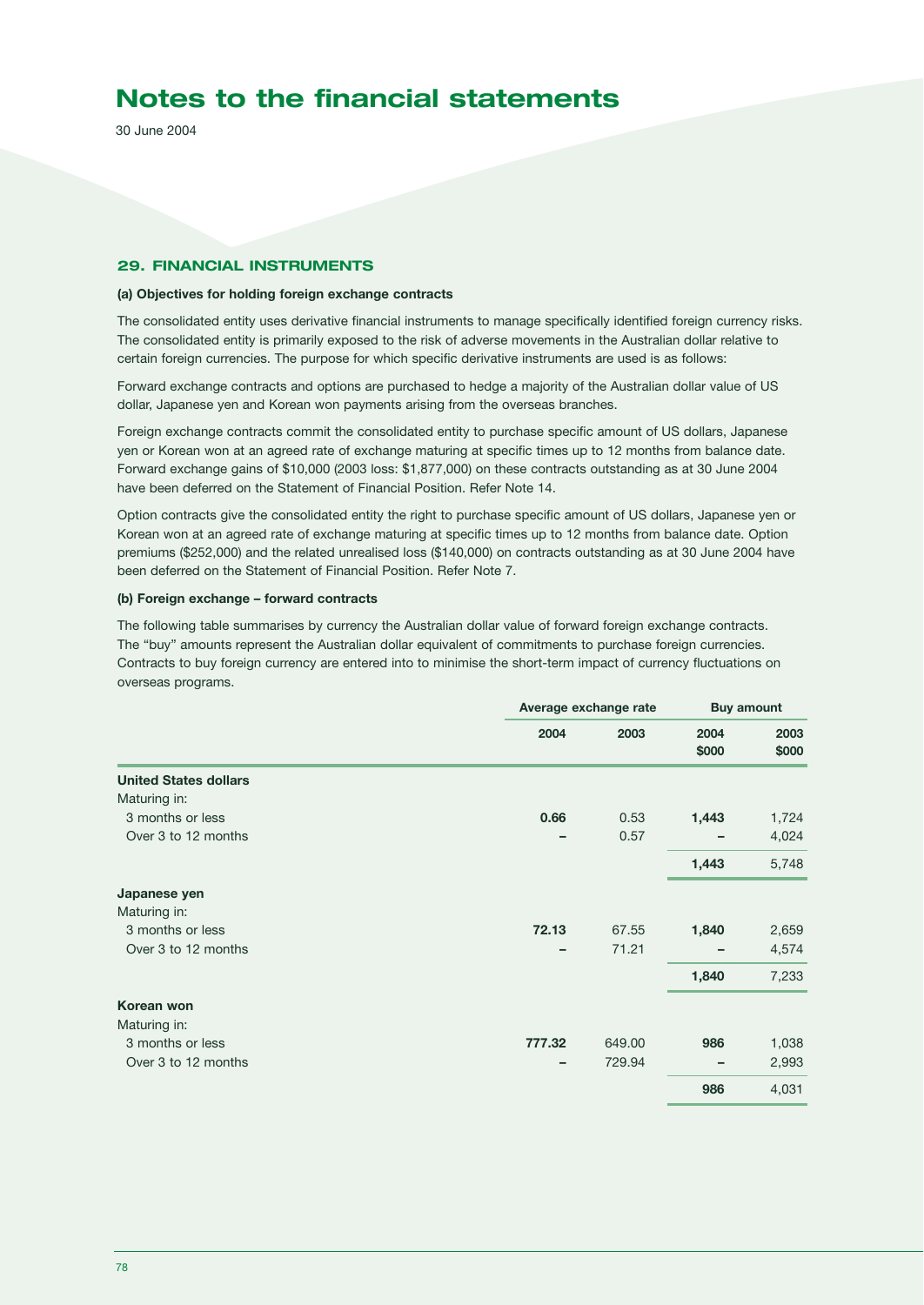30 June 2004

### **29. FINANCIAL INSTRUMENTS (continued)**

### **(c) Foreign exchange – option contracts**

The following table summarises by currency the Australian dollar value of the option contracts. The "buy" amounts represent the Australian dollar equivalent of the right to purchase foreign currencies. Contracts to buy foreign currency are entered into to minimise the short-term impact of currency fluctuations on overseas programs.

|                              | Average strike rate |      | <b>Buy amount</b> |       |
|------------------------------|---------------------|------|-------------------|-------|
|                              | 2004                | 2003 | 2004              | 2003  |
|                              |                     |      | \$000             | \$000 |
| <b>United States dollars</b> |                     |      |                   |       |
| Expiring in:                 |                     |      |                   |       |
| 3 months or less             |                     |      |                   |       |
| Over 3 to 12 months          | 0.65                |      | 5,906             |       |
|                              |                     |      | 5,906             |       |
| Japanese yen                 |                     |      |                   |       |
| Expiring in:                 |                     |      |                   |       |
| 3 months or less             |                     |      |                   |       |
| Over 3 to 12 months          | 70.33               |      | 6,291             |       |
|                              |                     |      | 6,291             |       |
| Korean won                   |                     |      |                   |       |
| Maturing in:                 |                     |      |                   |       |
| 3 months or less             |                     |      |                   |       |
| Over 3 to 12 months          | 775.05              |      | 3,219             |       |
|                              |                     |      | 3,219             |       |

#### **(d) Interest rate risk**

The consolidated entity's exposure to interest rate risk and the effective interest rates of financial assets at the reporting date, are as follows:

|                         | <b>Floating</b>           | <b>Fixed interest</b>                       | Non-                         |                                  | <b>Effective interest rate</b> |  |
|-------------------------|---------------------------|---------------------------------------------|------------------------------|----------------------------------|--------------------------------|--|
| 2004                    | interest<br>rate<br>\$000 | rate maturing<br>in 1 year or less<br>\$000 | interest<br>bearing<br>\$000 | <b>Floating</b><br>$\frac{0}{0}$ | <b>Fixed</b><br>$\frac{0}{0}$  |  |
| <b>Financial assets</b> |                           |                                             |                              |                                  |                                |  |
| Cash                    | (1, 274)                  |                                             |                              | 4.75                             |                                |  |
| US dollars deposit      |                           |                                             | 349                          |                                  |                                |  |
| Yen deposit             |                           |                                             | 1,090                        |                                  |                                |  |
| Korean won deposit      |                           |                                             | 397                          |                                  |                                |  |
| On call deposit         | 5,017                     |                                             |                              | 5.15                             |                                |  |
| Term deposit            |                           | 38                                          |                              |                                  | 2.60                           |  |
| Bills of exchange       |                           | 28,676                                      |                              |                                  | 5.52                           |  |
| Trade debtors           |                           |                                             | 10,362                       |                                  |                                |  |
| Other debtors           |                           |                                             | 20,131                       |                                  |                                |  |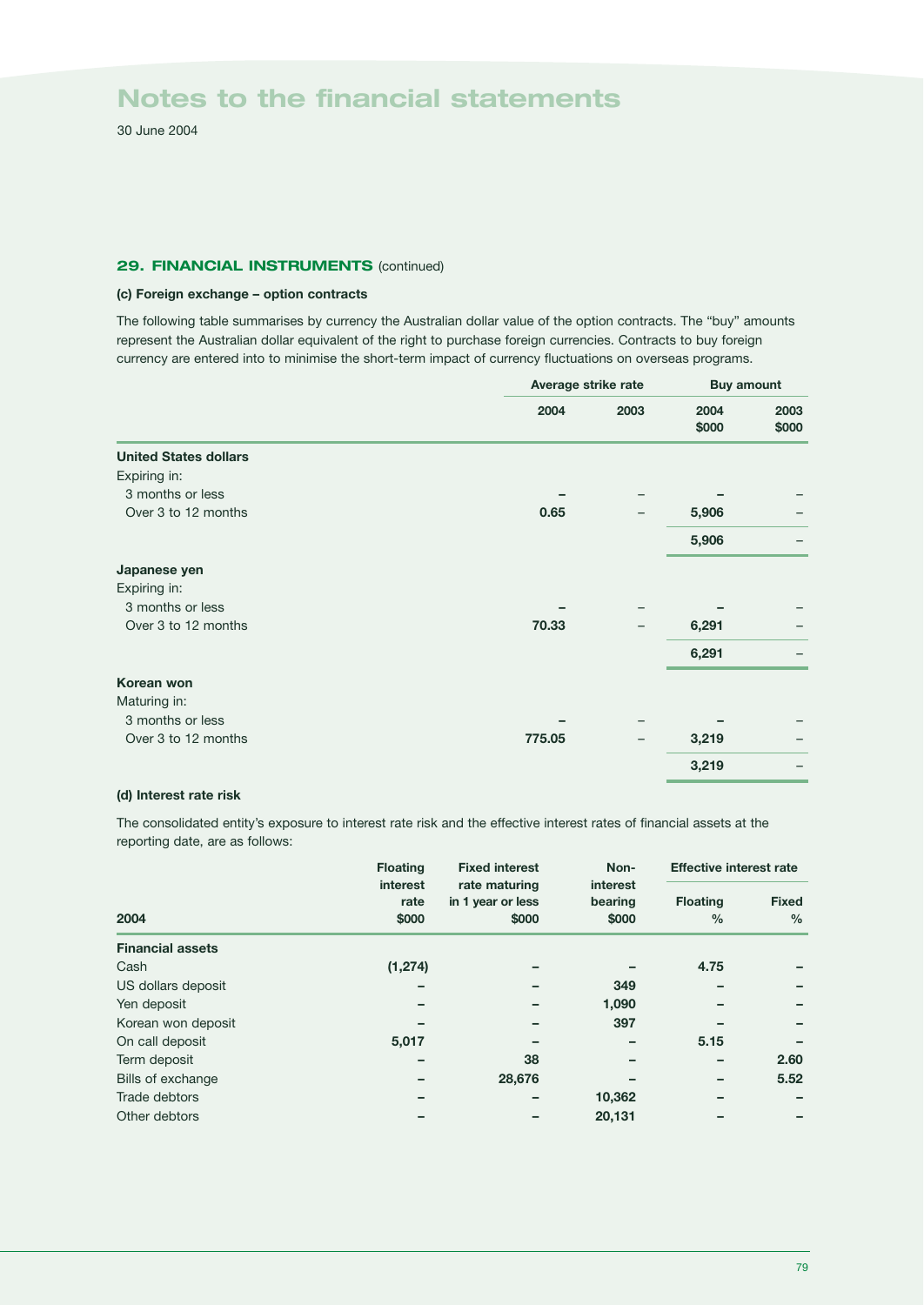30 June 2004

### **29. FINANCIAL INSTRUMENTS (continued)**

|                         | <b>Floating</b>           | <b>Fixed interest</b>                       | Non-                         |                                  | <b>Effective interest rate</b> |  |
|-------------------------|---------------------------|---------------------------------------------|------------------------------|----------------------------------|--------------------------------|--|
| 2003                    | interest<br>rate<br>\$000 | rate maturing<br>in 1 year or less<br>\$000 | interest<br>bearing<br>\$000 | <b>Floating</b><br>$\frac{0}{0}$ | <b>Fixed</b><br>$\frac{0}{0}$  |  |
| <b>Financial assets</b> |                           |                                             |                              |                                  |                                |  |
| Cash                    | 1,928                     |                                             |                              | 4.25                             |                                |  |
| US dollars deposit      | 153                       |                                             |                              | 0.00                             |                                |  |
| Yen deposit             | 1,975                     |                                             |                              | 0.00                             |                                |  |
| Korean won deposit      |                           |                                             | 342                          |                                  |                                |  |
| On call deposit         | 594                       |                                             |                              | 4.65                             |                                |  |
| Term deposit            |                           | 302                                         |                              |                                  | 3.79                           |  |
| Bills of exchange       |                           | 22,792                                      |                              |                                  | 4.76                           |  |
| Trade debtors           |                           |                                             | 6,477                        |                                  |                                |  |
| Other debtors           |                           |                                             | 17,871                       |                                  |                                |  |

#### **(e) Net fair values**

All financial assets and liabilities have been recognised at the balance date at their net fair values, except as noted below. The net fair value of a financial asset is the amount at which the asset could be exchanged in a current transaction between willing parties after allowing for transaction costs.

|                         | <b>Consolidated</b><br>2004 |                            | <b>Consolidated</b><br>2003 |                            |
|-------------------------|-----------------------------|----------------------------|-----------------------------|----------------------------|
|                         | Carrying<br>amount<br>\$000 | Net fair<br>value<br>\$000 | Carrying<br>amount<br>\$000 | Net fair<br>value<br>\$000 |
| <b>Financial assets</b> |                             |                            |                             |                            |
| Bank bills              | 28,676                      | 28,867                     | 22,792                      | 22,919                     |

### **(f) Credit risk exposure**

The consolidated entity's maximum exposure to credit risk at reporting date in relation to each class of recognised financial assets is the carrying amount of those assets as indicated in the Statement of financial performance.

#### **30. FINANCING ARRANGEMENTS**

MLA has access to two funding facilities which are available under special circumstances in response to industry crises from the Red Meat Advisory Council Limited (RMAC).

A \$0.5 million (2003: \$0.5 million) emergency fund can be accessed by MLA for scoping purposes following consultation with the affected species sector/sectors. In addition, a \$5 million (2003: \$5 million) contingency fund for the management of industry crises may be accessible. Use of this facility requires a two-thirds majority decision of RMAC directors with terms and conditions as agreed by RMAC and the Commonwealth Government. No amount has been withdrawn from these funding facilities.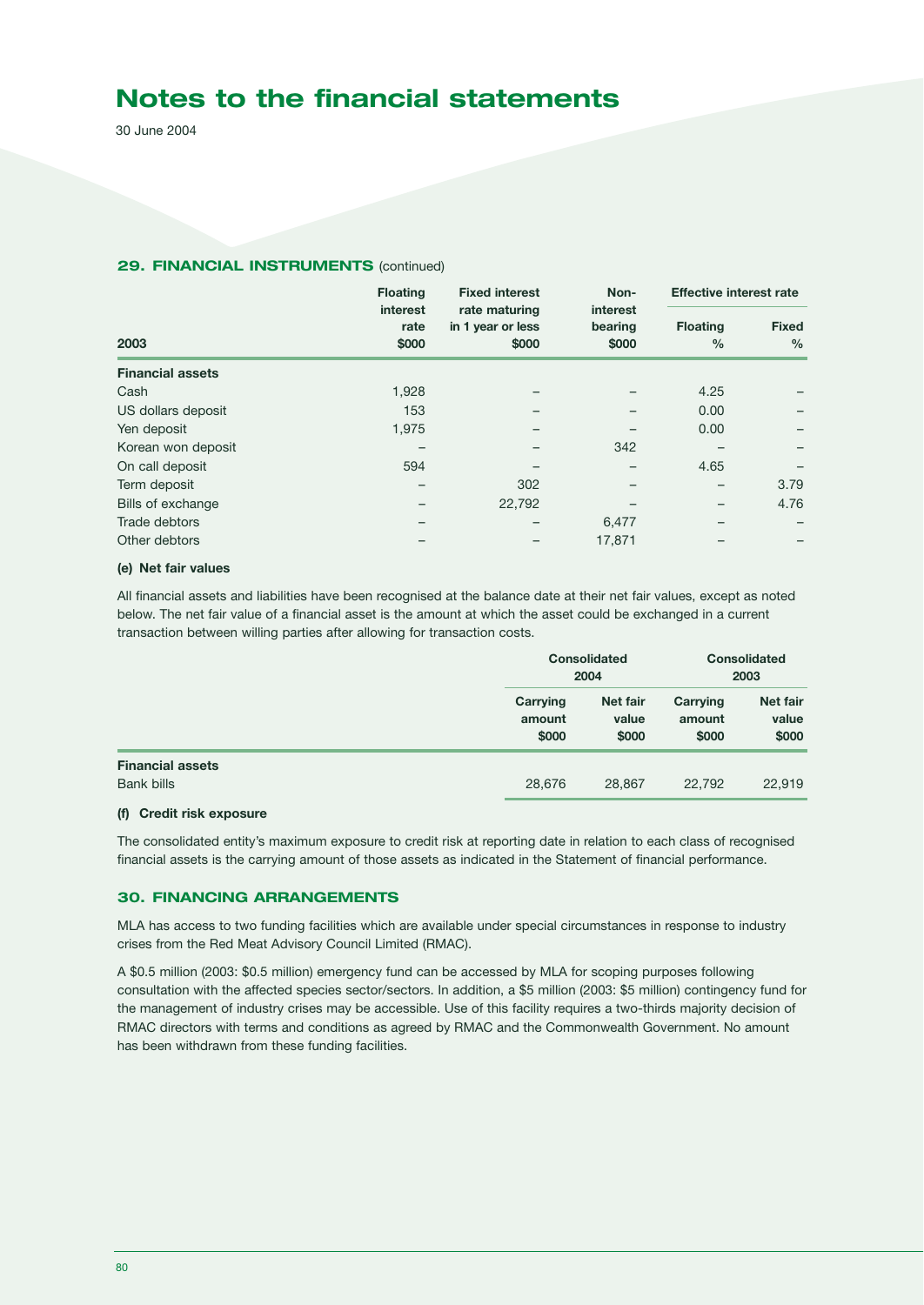30 June 2004

## **31. IMPACT OF ADOPTING AASB EQUIVALENTS TO IASB STANDARDS**

MLA has commenced transitioning its accounting policies and financial reporting from current Australian Standards to Australian equivalents of International Financial Reporting Standards (IFRS). The Company has allocated internal resources to perform diagnostics and conduct impact assessments to isolate key areas that will be impacted by the transition to IFRS. As MLA has a 30 June year-end, priority will be given to preparing an opening balance sheet in accordance with AASB equivalents to IFRS as at 1 July 2004. This will form the basis of accounting for Australian equivalents of IFRS in the future, and is required when MLA prepare its first fully IFRS compliant financial report for the year ended 30 June 2006. Set out below is the key area where there may be a potential accounting policy change and which may have an impact on the financial report of MLA. At this stage the Company has not been able to reliably quantify the impacts on the financial report.

#### **Hedge accounting**

Under AASB 139 *Financial Instruments: Recognition and Measurement* in order to achieve a qualifying hedge, the entity is required to meet the following criteria:

- Identify the type of hedge fair value or cash flow
- Identify the hedged item or transaction
- Identify the nature of the risk being hedged
- Identify the hedging instrument
- Demonstrate that the hedge has and will continue to be highly effective
- Document the hedging relationship, including the risk management objectives and strategy for undertaking the hedge and how effectiveness will be tested

MLA will review the current accounting policy, which applies hedge accounting to its forward foreign exchange contracts and option contracts to identify whether they meet the new criteria of a specific hedge in accordance with the requirements of AASB 139. Should they not meet the criteria, hedge accounting will no longer be able to be applied to such forward foreign exchange contracts and option contracts and all gains and losses on the contracts will be recognised in the income statement.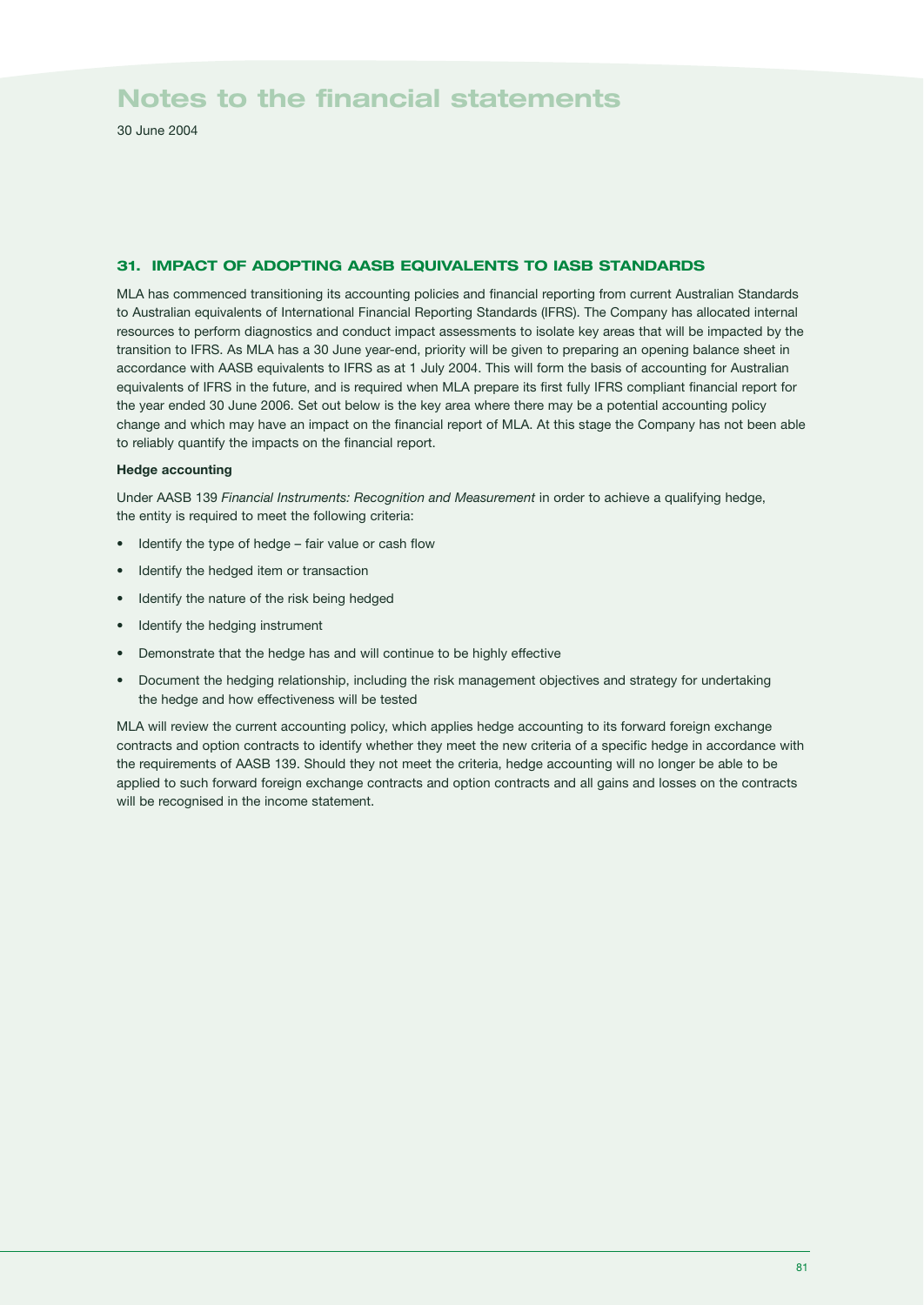# **Directors' declaration**

In accordance with a resolution of the directors of Meat & Livestock Australia Limited, we state that:

In the opinion of the directors:

- (a) the financial statements and notes of the Company and of the consolidated entity are in accordance with the Corporations Act 2001, including:
	- (i) giving a true and fair view of the Company's and consolidated entity's financial position as at 30 June 2004 and of their performance for the year ended on that date; and
	- (ii) complying with Accounting Standards and Corporations Regulations 2001; and
- (b) there are reasonable grounds to believe that the Company will be able to pay its debts as and when they become due and payable.

On behalf of the board

Blambue

D C Crombie Director

Mahl. M E Spurr

Director

Sydney 16 September 2004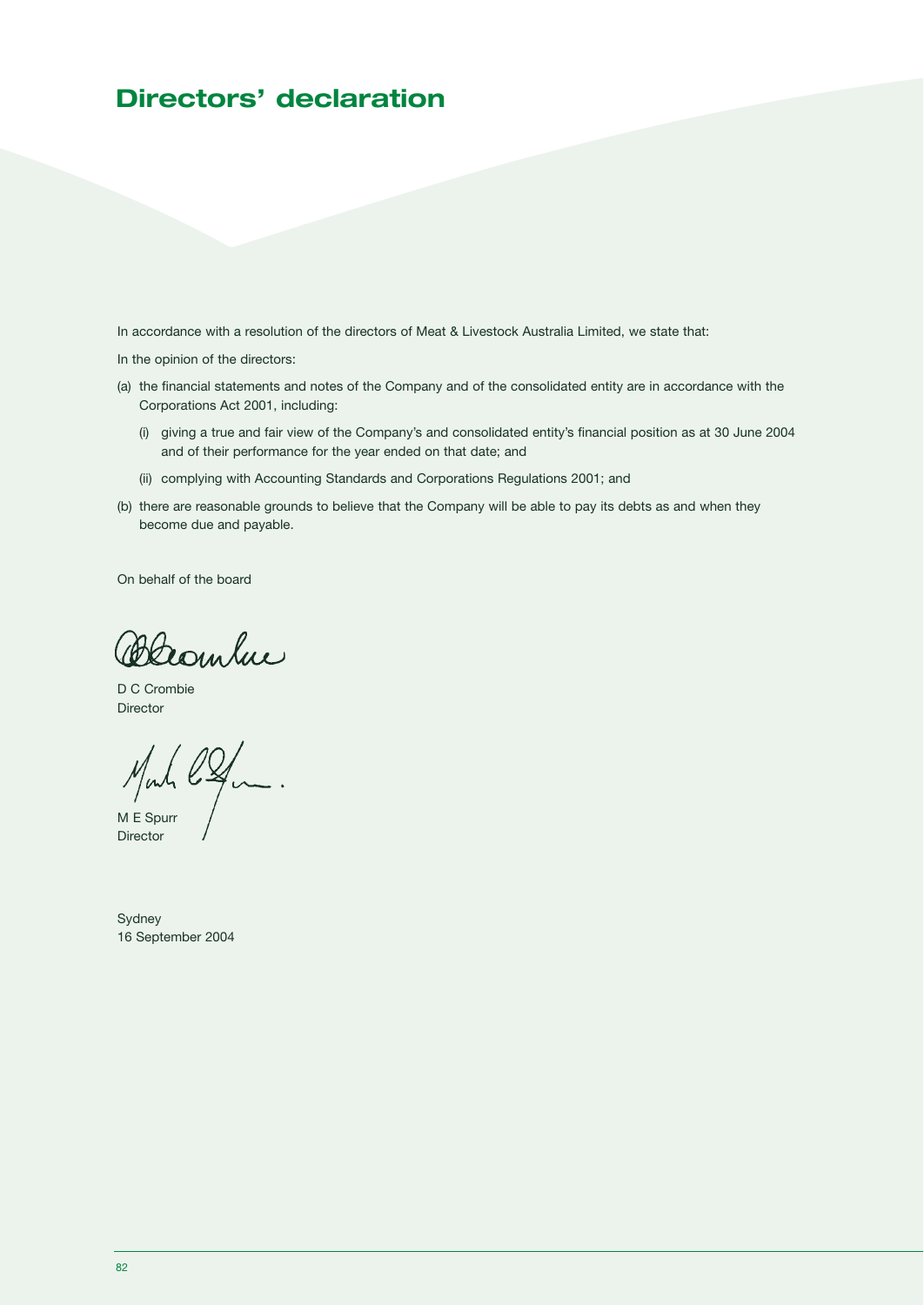# **Independent audit report**

to members of Meat & Livestock Australia Limited

#### **Scope**

#### *The financial report and directors' responsibility*

The financial report comprises the statement of financial position, statement of financial performance, statement of cash flows, accompanying notes to the financial statements, and the directors' declaration for Meat & Livestock Australia Limited (the company) and the consolidated entity, for the year ended 30 June 2004. The consolidated entity comprises both the company and the entity it controlled during that year.

The directors of the company are responsible for preparing a financial report that gives a true and fair view of the financial position and performance of the company and the consolidated entity, and that complies with Accounting Standards in Australia, in accordance with the Corporations Act 2001. This includes responsibility for the maintenance of adequate accounting records and internal controls that are designed to prevent and detect fraud and error, and for the accounting policies and accounting estimates inherent in the financial report.

#### *Audit approach*

We conducted an independent audit of the financial report in order to express an opinion on it to the members of the company. Our audit was conducted in accordance with Australian Auditing Standards in order to provide reasonable assurance as to whether the financial report is free of material misstatement. The nature of an audit is influenced by factors such as the use of professional judgement, selective testing, the inherent limitations of internal control, and the availability of persuasive rather than conclusive evidence. Therefore, an audit cannot guarantee that all material misstatements have been detected.

We performed procedures to assess whether in all material respects the financial report presents fairly, in accordance with the Corporations Act 2001, including compliance with Accounting Standards in Australia, and other mandatory financial reporting requirements in Australia, a view which is consistent with our understanding of the company's and the consolidated entity's financial position, and of their performance as represented by the results of their operations and cash flows.

We formed our audit opinion on the basis of these procedures, which included:

- examining, on a test basis, information to provide evidence supporting the amounts and disclosures in the financial report
- assessing the appropriateness of the accounting policies and disclosures used and the reasonableness of significant accounting estimates made by the directors

While we considered the effectiveness of management's internal controls over financial reporting when determining the nature and extent of our procedures, our audit was not designed to provide assurance on internal controls.

We performed procedures to assess whether the substance of business transactions was accurately reflected in the financial report. These and our other procedures did not include consideration or judgment of the appropriateness or reasonableness of the business plans or strategies adopted by the directors and management of the company.

#### **Independence**

We are independent of the company, and have met the independence requirements of Australian professional ethical pronouncements and the Corporations Act 2001. In addition to our audit of the financial report, we were engaged to undertake the services disclosed in the notes to the financial statements. The provision of these services has not impaired our independence.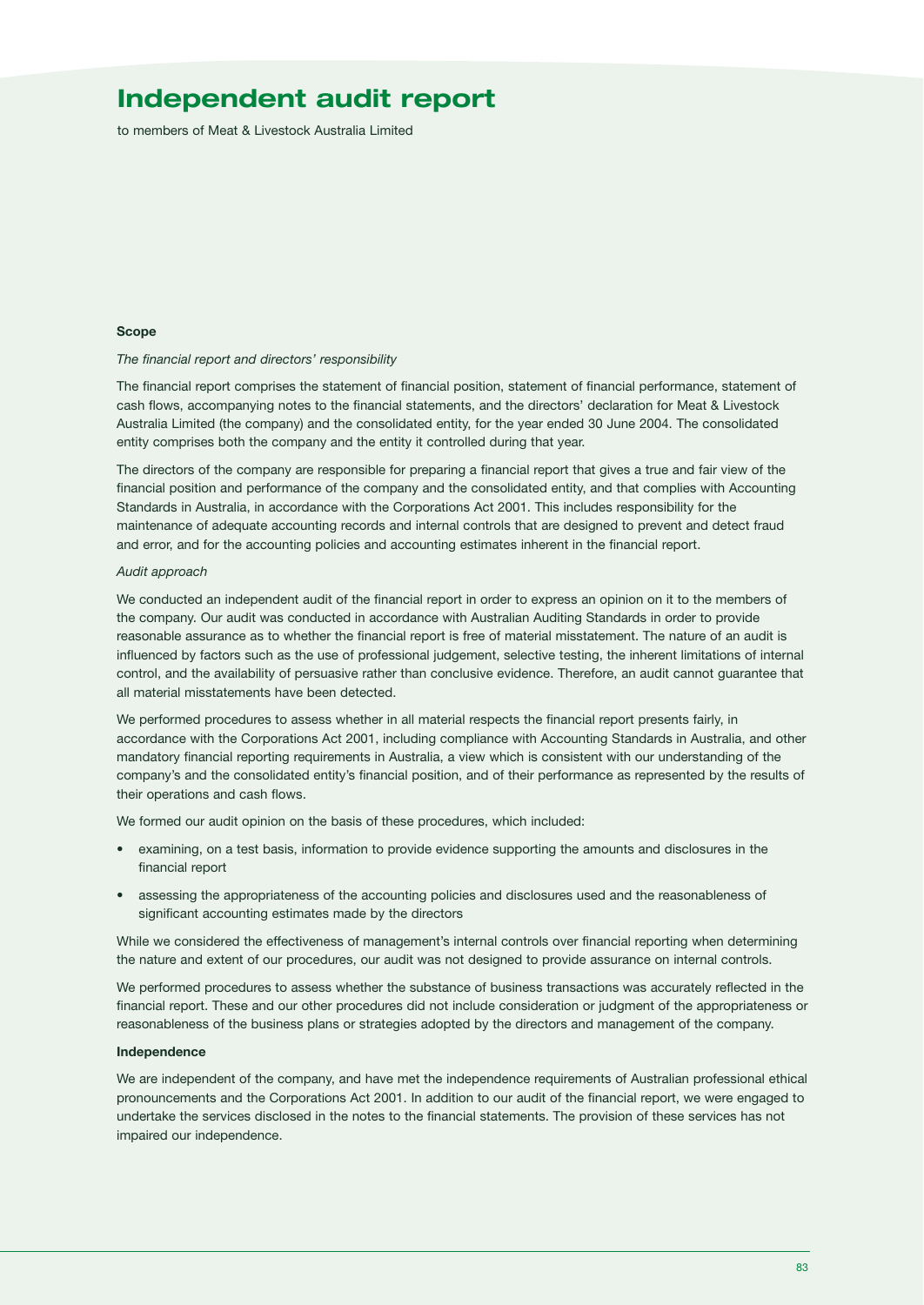# **Independent audit report**

to members of Meat & Livestock Australia Limited

#### **Audit opinion**

In our opinion, the financial report of Meat & Livestock Australia Limited is in accordance with:

(a) the Corporations Act 2001, including:

- (i) giving a true and fair view of the financial position of Meat & Livestock Australia Limited and the consolidated entity at 30 June 2004 and of their performance for the year ended on that date; and
- (ii) complying with Accounting Standards in Australia and the Corporations Regulations 2001; and
- (b) other mandatory financial reporting requirements in Australia.

Comby.

Ernst & Young

Bomel

Brian R Blood Partner

Sydney 16 September 2004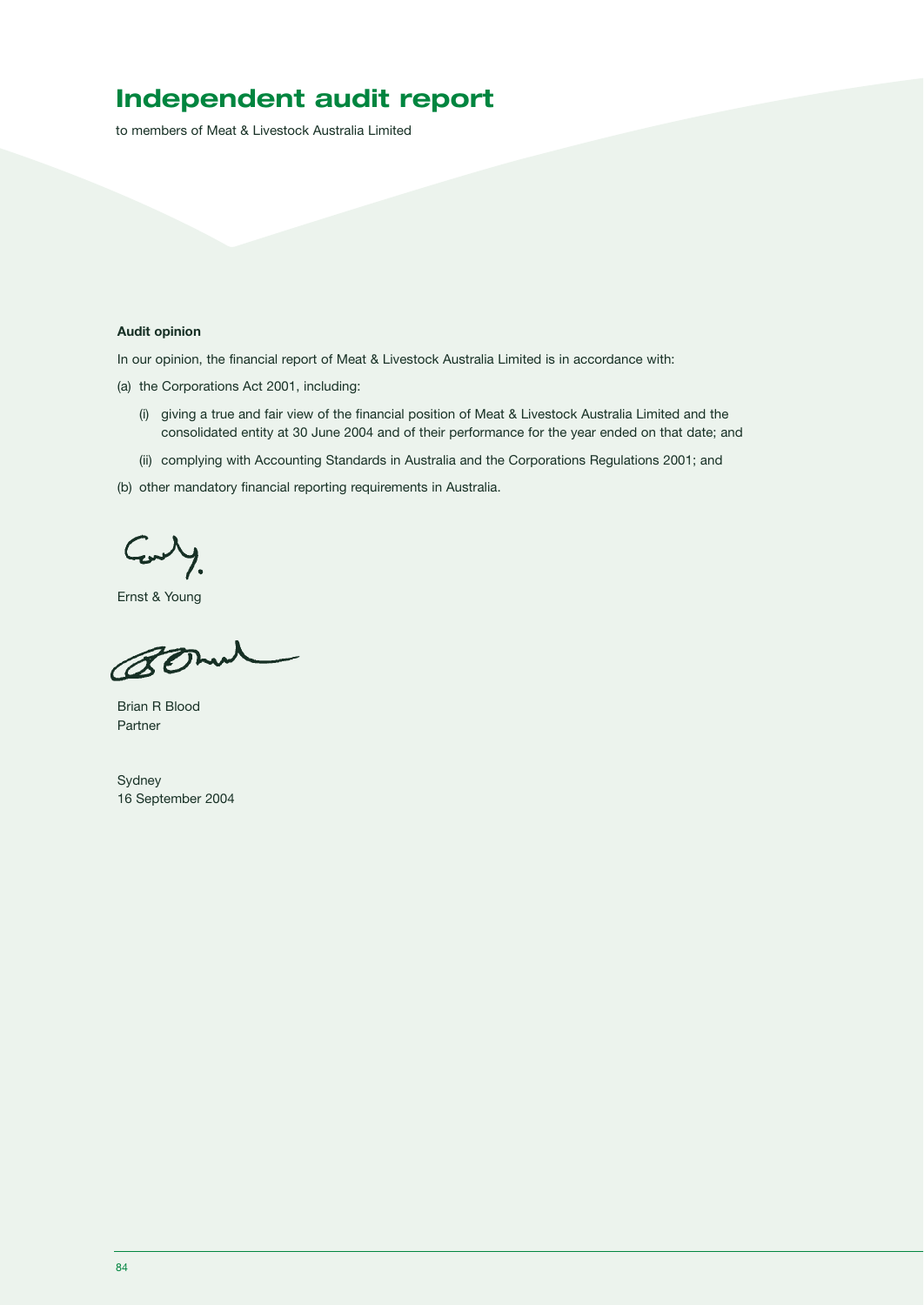**Meat & Livestock Australia Limited**  ABN: 39 081 678 364

#### **Registered address:**

Level 1 165 Walker Street NORTH SYDNEY NSW 2060

#### **Postal address:**

Locked Bag 991 NORTH SYDNEY NSW 2059

Phone: 02 9463 9333 Fax: 02 9463 9393 Website: www.mla.com.au

## **Auditors**

Ernst & Young

**Lawyers**  Banki Haddock Fiora

**Bankers**  Commonwealth Bank of Australia